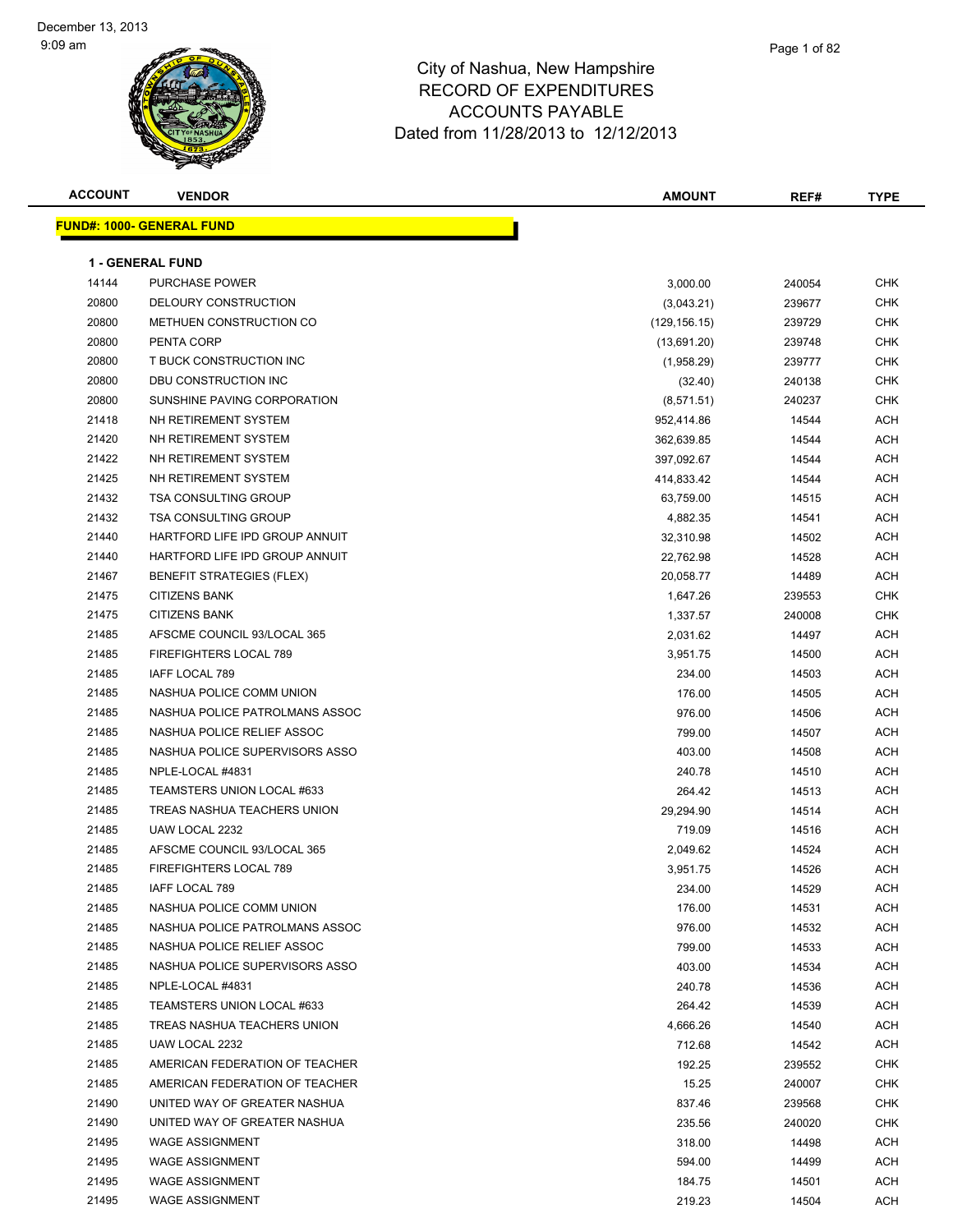| <b>ACCOUNT</b> | <b>VENDOR</b>                    | <b>AMOUNT</b> | REF#   | <b>TYPE</b> |  |  |
|----------------|----------------------------------|---------------|--------|-------------|--|--|
|                | <b>FUND#: 1000- GENERAL FUND</b> |               |        |             |  |  |
|                |                                  |               |        |             |  |  |
|                | <b>1 - GENERAL FUND</b>          |               |        |             |  |  |
| 21495          | <b>WAGE ASSIGNMENT</b>           | 175.00        | 14511  | <b>ACH</b>  |  |  |
| 21495          | <b>WAGE ASSIGNMENT</b>           | 259.00        | 14512  | <b>ACH</b>  |  |  |
| 21495          | <b>WAGE ASSIGNMENT</b>           | 318.00        | 14525  | <b>ACH</b>  |  |  |
| 21495          | <b>WAGE ASSIGNMENT</b>           | 184.75        | 14527  | ACH         |  |  |
| 21495          | <b>WAGE ASSIGNMENT</b>           | 219.23        | 14530  | <b>ACH</b>  |  |  |
| 21495          | <b>WAGE ASSIGNMENT</b>           | 175.00        | 14537  | <b>ACH</b>  |  |  |
| 21495          | <b>WAGE ASSIGNMENT</b>           | 259.00        | 14538  | <b>ACH</b>  |  |  |
| 21495          | <b>WAGE ASSIGNMENT</b>           | 229.00        | 239554 | <b>CHK</b>  |  |  |
| 21495          | <b>WAGE ASSIGNMENT</b>           | 1,080.54      | 239555 | <b>CHK</b>  |  |  |
| 21495          | <b>WAGE ASSIGNMENT</b>           | 60.84         | 239556 | <b>CHK</b>  |  |  |
| 21495          | <b>WAGE ASSIGNMENT</b>           | 45.11         | 239557 | <b>CHK</b>  |  |  |
| 21495          | <b>WAGE ASSIGNMENT</b>           | 87.57         | 239558 | <b>CHK</b>  |  |  |
| 21495          | <b>WAGE ASSIGNMENT</b>           | 1,170.85      | 239559 | <b>CHK</b>  |  |  |
| 21495          | <b>WAGE ASSIGNMENT</b>           | 50.00         | 239560 | <b>CHK</b>  |  |  |
| 21495          | <b>WAGE ASSIGNMENT</b>           | 25.00         | 239561 | <b>CHK</b>  |  |  |
| 21495          | <b>WAGE ASSIGNMENT</b>           | 109.57        | 239562 | <b>CHK</b>  |  |  |
| 21495          | <b>WAGE ASSIGNMENT</b>           | 11.54         | 239563 | <b>CHK</b>  |  |  |
| 21495          | <b>WAGE ASSIGNMENT</b>           | 103.50        | 239564 | <b>CHK</b>  |  |  |
| 21495          | <b>WAGE ASSIGNMENT</b>           | 369.57        | 239565 | <b>CHK</b>  |  |  |
| 21495          | <b>WAGE ASSIGNMENT</b>           | 237.00        | 239566 | <b>CHK</b>  |  |  |
| 21495          | <b>WAGE ASSIGNMENT</b>           | 192.50        | 239567 | <b>CHK</b>  |  |  |
| 21495          | <b>WAGE ASSIGNMENT</b>           | 385.88        | 239569 | <b>CHK</b>  |  |  |
| 21495          | <b>WAGE ASSIGNMENT</b>           | 144.72        | 239570 | <b>CHK</b>  |  |  |
| 21495          | <b>WAGE ASSIGNMENT</b>           | 131.98        | 240009 | <b>CHK</b>  |  |  |
| 21495          | <b>WAGE ASSIGNMENT</b>           | 1,393.32      | 240010 | <b>CHK</b>  |  |  |
| 21495          | <b>WAGE ASSIGNMENT</b>           | 74.25         | 240011 | <b>CHK</b>  |  |  |
| 21495          | <b>WAGE ASSIGNMENT</b>           | 55.66         | 240012 | <b>CHK</b>  |  |  |
| 21495          | <b>WAGE ASSIGNMENT</b>           | 87.57         | 240013 | <b>CHK</b>  |  |  |
| 21495          | <b>WAGE ASSIGNMENT</b>           | 1,341.85      | 240014 | <b>CHK</b>  |  |  |
| 21495          | <b>WAGE ASSIGNMENT</b>           | 25.00         | 240015 | <b>CHK</b>  |  |  |
| 21495          | <b>WAGE ASSIGNMENT</b>           | 80.63         | 240016 | <b>CHK</b>  |  |  |
| 21495          | <b>WAGE ASSIGNMENT</b>           | 11.54         | 240017 | <b>CHK</b>  |  |  |
| 21495          | <b>WAGE ASSIGNMENT</b>           | 103.50        | 240018 | <b>CHK</b>  |  |  |
| 21495          | <b>WAGE ASSIGNMENT</b>           | 237.00        | 240019 | <b>CHK</b>  |  |  |
| 21495          | <b>WAGE ASSIGNMENT</b>           | 129.33        | 240021 | <b>CHK</b>  |  |  |
| 21538          | NASHUA TEACHERS UNION            | 4,468.35      | 14509  | ACH         |  |  |
| 21538          | NASHUA TEACHERS UNION            | 100.32        | 14535  | ACH         |  |  |
| 21907          | <b>CHARLES LEVESQUE</b>          | 97.20         | 239980 | <b>CHK</b>  |  |  |
| 21907          | DEBRA L PHANEUF                  | 24.00         | 239982 | <b>CHK</b>  |  |  |
| 21907          | <b>EDWARD TIMPSON</b>            | 75.00         | 239983 | <b>CHK</b>  |  |  |
| 21907          | EREN KURTAY-SOZMEN               | 234.20        | 239984 | <b>CHK</b>  |  |  |
| 21907          | PAULA VERNON                     | 30.00         | 239985 | <b>CHK</b>  |  |  |
| 21907          | TIMOTHY S BROWN TRANSPORT        | 30.00         | 239986 | <b>CHK</b>  |  |  |
| 21907          | <b>ALISON ORR</b>                | 35.00         | 240458 | <b>CHK</b>  |  |  |
| 21907          | ANDRE GOMES                      | 80.20         | 240459 | <b>CHK</b>  |  |  |
| 21907          | <b>CROWN LINEN SERVICE</b>       | 81.00         | 240460 | <b>CHK</b>  |  |  |
| 21907          | GILLES J DUBE                    | 193.20        | 240461 | CHK         |  |  |
| 21907          | LELAND BLUNT                     | 27.00         | 240462 | <b>CHK</b>  |  |  |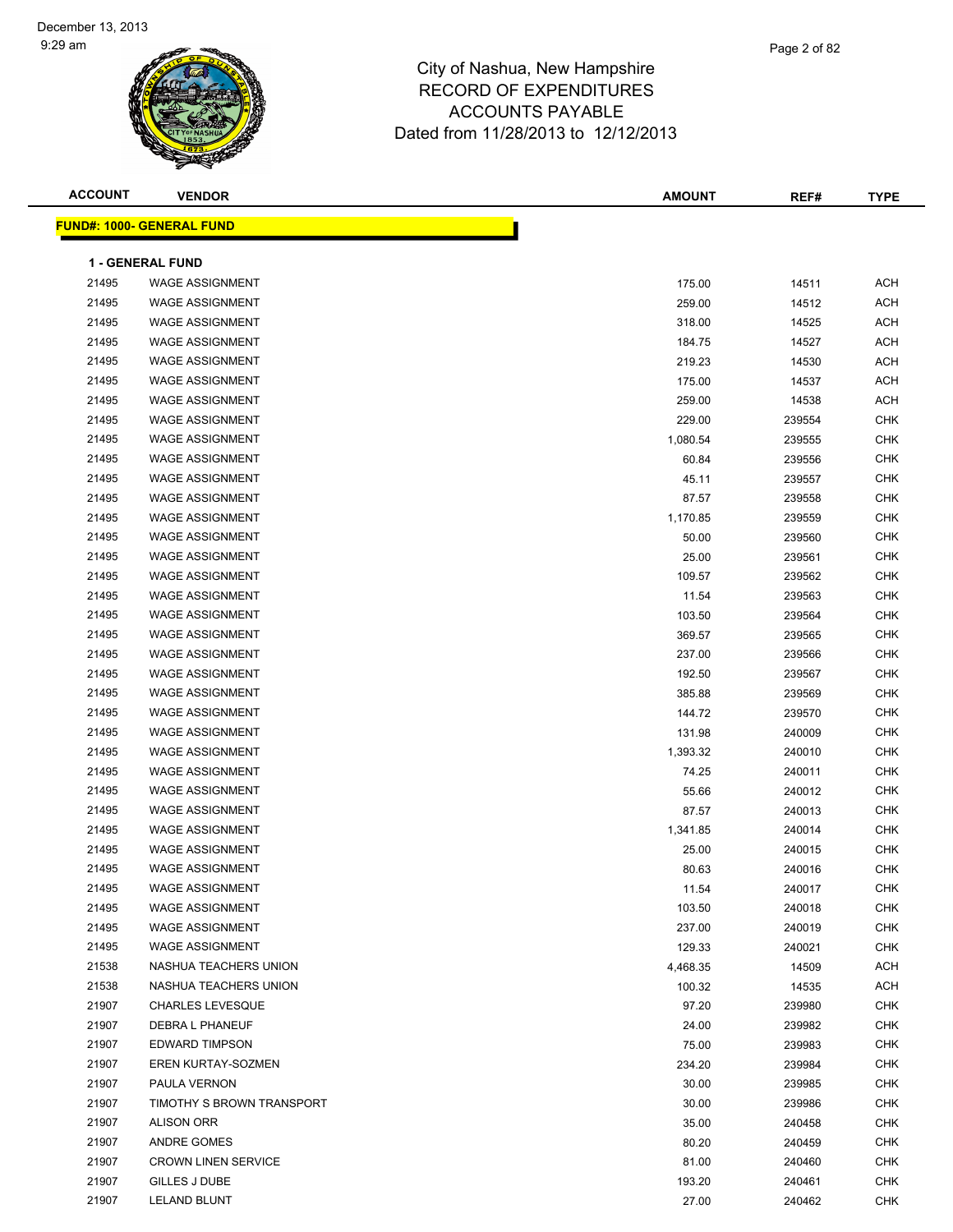

| <b>ACCOUNT</b>     | <b>VENDOR</b>                        | <b>AMOUNT</b>  | REF#   | <b>TYPE</b> |
|--------------------|--------------------------------------|----------------|--------|-------------|
|                    | <b>FUND#: 1000- GENERAL FUND</b>     |                |        |             |
|                    | <b>1 - GENERAL FUND</b>              |                |        |             |
| 21907              | <b>MARCUS HERMANSEN</b>              | 30.00          | 240463 | <b>CHK</b>  |
| 21907              | <b>MARIKA REID</b>                   | 40.00          | 240464 | <b>CHK</b>  |
| 21907              | MARY JANE MCCAFFERTY                 | 133.20         | 240465 | <b>CHK</b>  |
| 21907              | <b>MELANIE GIBSON</b>                | 10.00          | 240466 | <b>CHK</b>  |
| 21907              | MICHAEL OLOUGHLIN                    | 7.00           | 240467 | <b>CHK</b>  |
| 21907              | MICHELLE TOTO                        | 20.00          | 240468 | <b>CHK</b>  |
| 21907              | PATRICIA ZAMBRI                      | 25.00          | 240469 | <b>CHK</b>  |
| 21907              | PAULA VERNON                         | 30.00          | 240470 | <b>CHK</b>  |
| 21907              | PENNICHUCK WATER WORKS               | 156.00         | 240471 | <b>CHK</b>  |
| 21907              | <b>SEAN OCONNOR</b>                  | 110.00         | 240472 | <b>CHK</b>  |
| 21907              | SHRINK PACKAGING SYSTEMS             | 157.20         | 240473 | <b>CHK</b>  |
| 21907              | TRI STATE FIRE PROTECTION LLC        | 70.00          | 240474 | <b>CHK</b>  |
| 21907              | <b>WINGATES PHARMACY</b>             | 727.20         | 240475 | <b>CHK</b>  |
| 21921              | STATE OF NH-MV                       | 23,880.83      | 14486  | <b>ACH</b>  |
| 21921              | STATE OF NH -MV                      | 31,612.35      | 14492  | <b>ACH</b>  |
| 21921              | STATE OF NH-MV                       | 17,983.57      | 14496  | <b>ACH</b>  |
| 21921              | STATE OF NH-MV                       | 16,136.57      | 14517  | <b>ACH</b>  |
| 21921              | STATE OF NH-MV                       | 13,405.32      | 14519  | <b>ACH</b>  |
| 21921              | STATE OF NH -MV                      | 15,178.16      | 14520  | <b>ACH</b>  |
| 21921              | STATE OF NH -MV                      | 11,372.97      | 14522  | <b>ACH</b>  |
| 21921              | STATE OF NH -MV                      | 11,754.15      | 14523  | <b>ACH</b>  |
| 21921              | STATE OF NH-MV                       | 10,194.31      | 14543  | <b>ACH</b>  |
| 21922              | STATE OF NH DEPT OF SAFETY           | 16.50          | 239634 | <b>CHK</b>  |
|                    | <b>TOTAL 1 - GENERAL FUND</b>        | \$2,344,538.12 |        |             |
| <b>101 - MAYOR</b> |                                      |                |        |             |
| 61910              | PATRICIA ROGERS                      | 43.02          | 239596 | <b>CHK</b>  |
| 61910              | SAM'S CLUB DIRECT-0860               | 13.92          | 240223 | <b>CHK</b>  |
| 68300              | RACHAEL LAVOIE                       | 50.00          | 239595 | <b>CHK</b>  |
| 68300              | PATRICIA ROGERS                      | 15.98          | 239596 | <b>CHK</b>  |
|                    | <b>TOTAL 101 - MAYOR</b>             | \$122.92       |        |             |
|                    | <b>102 - BOARD OF ALDERMEN</b>       |                |        |             |
| 53428              | PATRICIA A GEDZIUN                   | 250.00         | 239692 | CHK         |
|                    | <b>TOTAL 102 - BOARD OF ALDERMEN</b> | \$250.00       |        |             |
| <b>103 - LEGAL</b> |                                      |                |        |             |
| 53128              | PETTY CASH                           | 225.00         | 240501 | <b>CHK</b>  |
| 55614              | PETTY CASH                           | 225.00         | 240501 | <b>CHK</b>  |
| 61807              | <b>MATTHEW BENDER &amp; CO</b>       | 127.43         | 240189 | <b>CHK</b>  |
|                    | <b>TOTAL 103 - LEGAL</b>             | \$577.43       |        |             |
|                    |                                      |                |        |             |

#### **107 - CITY CLERK**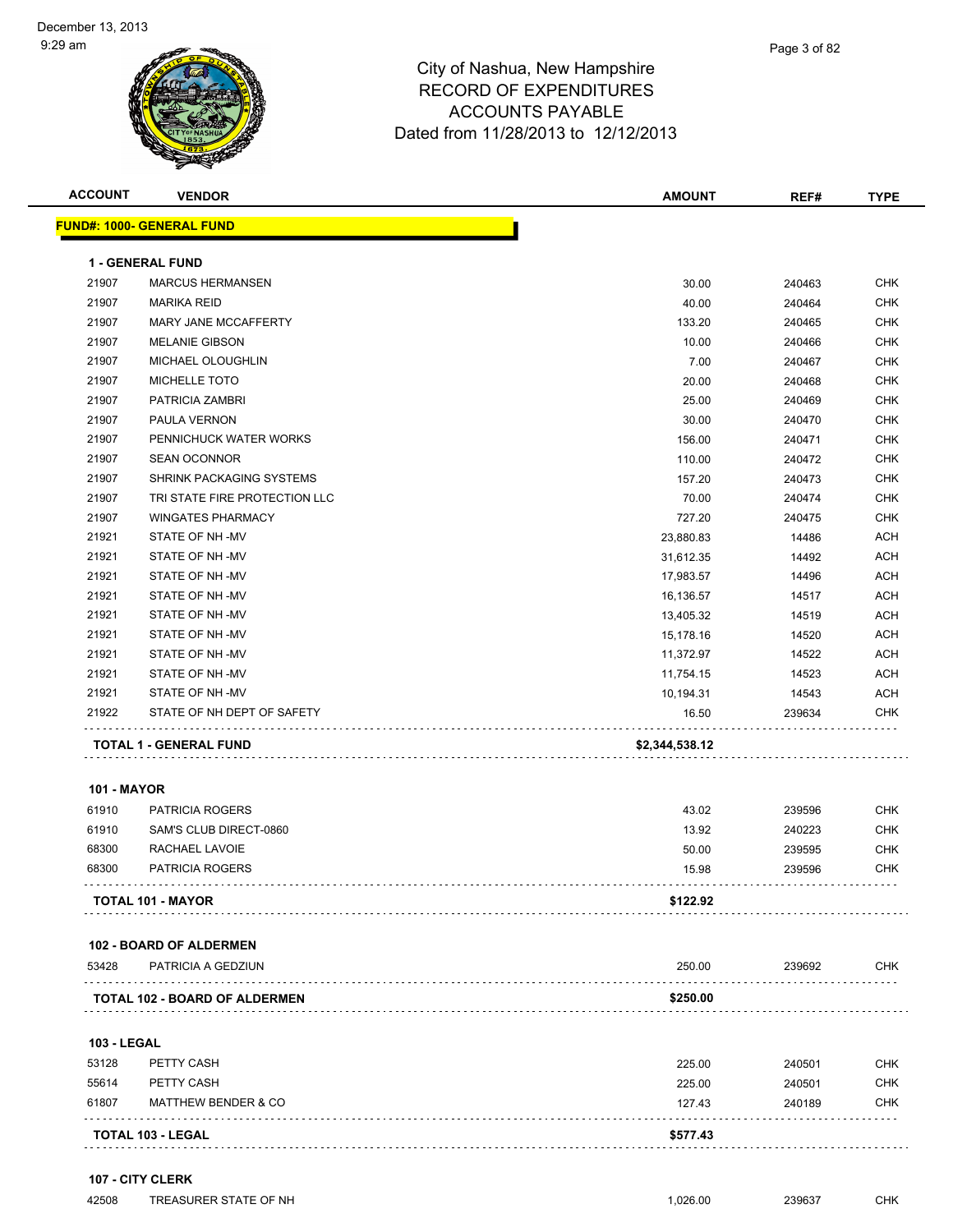|                | <b>VENDOR</b>                                                      | <b>AMOUNT</b> | REF#   | <b>TYPE</b>              |
|----------------|--------------------------------------------------------------------|---------------|--------|--------------------------|
|                | <b>FUND#: 1000- GENERAL FUND</b>                                   |               |        |                          |
|                |                                                                    |               |        |                          |
| 44149          | <b>107 - CITY CLERK</b><br>TREASURER STATE OF NH                   | 5,587.00      | 239637 | <b>CHK</b>               |
| 55307          | PAUL BERGERON                                                      |               |        | <b>CHK</b>               |
| 55400          | <b>PAUL BERGERON</b>                                               | 323.18        | 239575 |                          |
| 61807          | <b>WEST PAYMENT CENTER</b>                                         | 367.15        | 239575 | <b>CHK</b><br><b>CHK</b> |
|                |                                                                    | 150.10        | 239795 |                          |
|                | <b>TOTAL 107 - CITY CLERK</b>                                      | \$7,453.43    |        |                          |
|                | <b>109 - CIVIC &amp; COMMUNITY ACTIVITIES</b>                      |               |        |                          |
| 55228          | <b>ICLEI</b>                                                       | 1,200.00      | 240166 | <b>CHK</b>               |
| 56200          | <b>TIMBER ART</b>                                                  | 400.00        | 240003 | <b>CHK</b>               |
| 56200          | <b>SHARON'S WALK</b>                                               | 500.00        | 240057 | <b>CHK</b>               |
| 56200          | AMAZON                                                             | 395.94        | 240065 | <b>CHK</b>               |
| 56228          | NASHUA SENIORS MEAL PROGRAM                                        | 4,063.00      | 240207 | <b>CHK</b>               |
|                | <b>TOTAL 109 - CIVIC &amp; COMMUNITY ACTIVITIES</b>                | \$6,558.94    |        |                          |
|                |                                                                    |               |        |                          |
| 55425          | <b>111 - HUMAN RESOURCES</b><br><b>CBCINNOVIS INC</b>              |               |        | <b>CHK</b>               |
|                |                                                                    | 35.65         | 239603 |                          |
| 55425          | <b>HEALTH STOP INC</b>                                             | 188.00        | 239701 | <b>CHK</b>               |
| 55425          | <b>CHRISTOPHER WILLIAMS</b>                                        | 40.00         | 239797 | <b>CHK</b>               |
| 55425          | DAVID WILSON                                                       | 25.00         | 239798 | <b>CHK</b>               |
| 55425<br>61100 | LISA VASQUEZ<br>WB MASON CO INC                                    | 25.00         | 240253 | <b>CHK</b><br><b>CHK</b> |
|                |                                                                    | 219.70        | 240257 |                          |
|                | <b>TOTAL 111 - HUMAN RESOURCES</b>                                 | \$533.35      |        |                          |
|                | <b>118 - OTHER GENERAL GOV'T</b>                                   |               |        |                          |
| 45960          | <b>REXEL CLS</b>                                                   | (2.72)        | 239757 | <b>CHK</b>               |
|                | TOTAL 118 - OTHER GENERAL GOV'T                                    | $-$ \$2.72    |        |                          |
|                |                                                                    |               |        |                          |
| 55109          | <b>120 - TELECOMMUNICATIONS</b><br><b>FAIRPOINT COMMUNICATIONS</b> | 475.36        | 239605 | <b>CHK</b>               |
|                |                                                                    |               |        | <b>CHK</b>               |
| 55109<br>55109 | PAETEC COMMUNICATIONS INC                                          | 668.58        | 239624 |                          |
|                | PAETEC COMMUNICATIONS INC                                          | 2,045.97      | 239625 | <b>CHK</b>               |
| 55109          | PACIFIC TELEMANAGEMENT SERVICE                                     | 75.00         | 239746 | <b>CHK</b>               |
| 55109          | <b>SUSAN LOVERING</b>                                              | 33.00         | 240039 | <b>CHK</b>               |
| 55109          | <b>FAIRPOINT COMMUNICATIONS</b>                                    | 1,852.99      | 240068 | <b>CHK</b>               |
|                | <b>TOTAL 120 - TELECOMMUNICATIONS</b>                              | \$5,150.90    |        |                          |
|                | <b>122 - INFORMATION TECHNOLOGY</b>                                |               |        |                          |
| 61100          | AMAZON                                                             | 3.95          | 240065 | <b>CHK</b>               |
| 71221          | AMAZON                                                             | 889.07        | 240065 | <b>CHK</b>               |
|                |                                                                    |               |        |                          |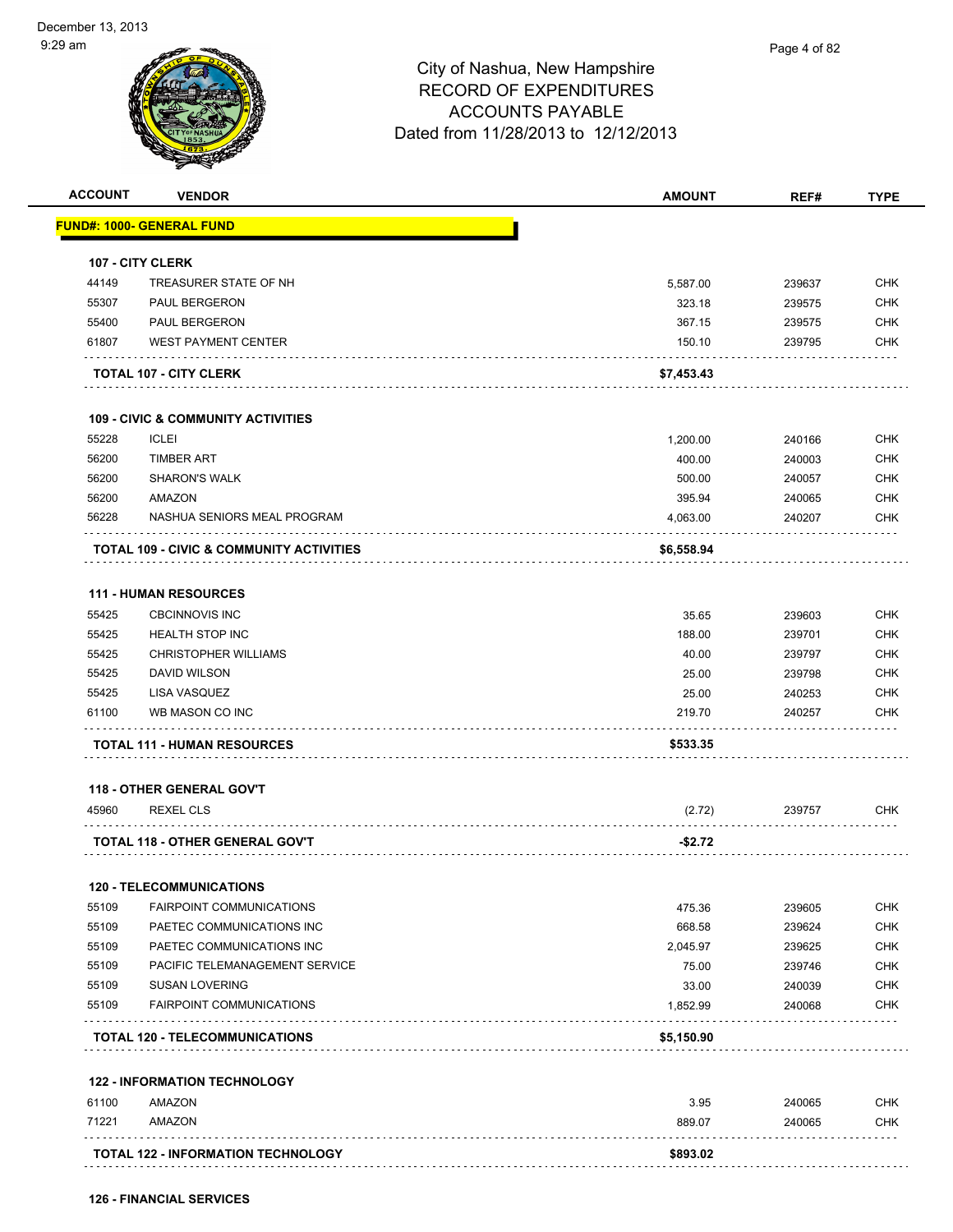| <b>ACCOUNT</b> | <b>VENDOR</b>                                 | <b>AMOUNT</b>   | REF#             | <b>TYPE</b>              |
|----------------|-----------------------------------------------|-----------------|------------------|--------------------------|
|                | <u> FUND#: 1000- GENERAL FUND</u>             |                 |                  |                          |
|                | <b>126 - FINANCIAL SERVICES</b>               |                 |                  |                          |
| 41307          | HILLSBOROUGH COUNTY REGISTRY                  | 57.84           | 240161           | <b>CHK</b>               |
| 53114          | MELANSON HEATH & CO PC                        | 20,000.00       | 239727           | <b>CHK</b>               |
| 53467          | <b>MAILINGS UNLIMITED</b>                     | 7,813.77        | 239718           | CHK                      |
| 54828          | US BANK EQUIPMENT FINANCE                     | 26.55           | 240092           | <b>CHK</b>               |
| 55307          | <b>DAVID FREDETTE</b>                         | 43.48           | 239581           | <b>CHK</b>               |
| 55607          | <b>MAILINGS UNLIMITED - MVR</b>               | 875.00          | 14518            | <b>ACH</b>               |
| 55607          | <b>MAILINGS UNLIMITED</b>                     | (256.57)        | 239718           | <b>CHK</b>               |
| 61100          | WB MASON CO INC                               | 11.73           | 240257           | <b>CHK</b>               |
| 61235          | FREEDOM PRINTERS LLC                          | 2,926.80        | 239687           | <b>CHK</b>               |
|                | <b>TOTAL 126 - FINANCIAL SERVICES</b>         | \$31,498.60     |                  |                          |
|                | <b>129 - CITY BUILDINGS</b>                   |                 |                  |                          |
| 54114          | <b>LIBERTY UTILITIES</b>                      | 411.71          | 240077           | <b>CHK</b>               |
| 54141          | PENNICHUCK WATER WORKS INC                    | 492.90          | 240080           | <b>CHK</b>               |
| 54228          | BAIN PEST CONTROL SERVICE INC                 | 75.00           | 240111           | <b>CHK</b>               |
| 54243          | <b>VIKING CONTROLS</b>                        | 820.00          | 239792           | <b>CHK</b>               |
| 54280          | M & M ELECTRICAL SUPPLY CO INC                | 24.45           | 239716           | <b>CHK</b>               |
| 54280          | PEABODY SUPPLY CO                             | 189.60          | 239747           | <b>CHK</b>               |
| 54280          | WB MASON CO INC                               | 514.99          | 239794           | <b>CHK</b>               |
| 61428          | NEW ENGLAND PAPER & SUPPLY                    | 17.49           | 240209           | <b>CHK</b>               |
| 61428          | THE WIPER CONNECTION                          | 220.52          | 240260           | <b>CHK</b>               |
|                | <b>TOTAL 129 - CITY BUILDINGS</b>             | \$2,766.66      |                  |                          |
|                | 130 - PURCHASING                              |                 |                  |                          |
| 55200          | <b>UPPCC</b>                                  | 50.00           | 240006           | <b>CHK</b>               |
| 55500          | THE TELEGRAPH                                 | 1,933.56        | 240084           | <b>CHK</b>               |
| 55500          | UNION LEADER CORP -- 19828                    | 311.52          | 240089           | <b>CHK</b>               |
| 61100          | WB MASON CO INC                               | 334.25          | 239794           | <b>CHK</b>               |
|                | <b>TOTAL 130 - PURCHASING</b>                 | \$2,629.33      |                  |                          |
|                | <b>131 - HUNT BUILDING</b>                    |                 |                  |                          |
|                |                                               |                 |                  |                          |
| 54280<br>61100 | PENNICHUCK WATER WORKS INC<br>WB MASON CO INC | 355.40<br>77.94 | 239626<br>240257 | <b>CHK</b><br><b>CHK</b> |
|                |                                               |                 |                  |                          |
|                | <b>TOTAL 131 - HUNT BUILDING</b>              | \$433.34        |                  |                          |
|                | 132 - ASSESSING                               |                 |                  |                          |
| 55200          | STATE OF NH CRIMINAL RECORDS                  | 25.00           | 239571           | <b>CHK</b>               |
| 55200          | <b>NNEREN</b>                                 | 54.00           | 240210           | <b>CHK</b>               |
| 55307          | DOUGLAS DAME                                  | 31.26           | 239576           | <b>CHK</b>               |
| 55307          | <b>GREG TURGISS</b>                           | 120.35          | 239599           | <b>CHK</b>               |
| 55307          | <b>GARY TURGISS</b>                           | 96.62           | 239788           | <b>CHK</b>               |
| 61100          | AMAZON                                        | 17.56           | 240065           | <b>CHK</b>               |
| 61830          | <b>MATTHEW BENDER &amp; CO</b>                | 42.44           | 239720           | <b>CHK</b>               |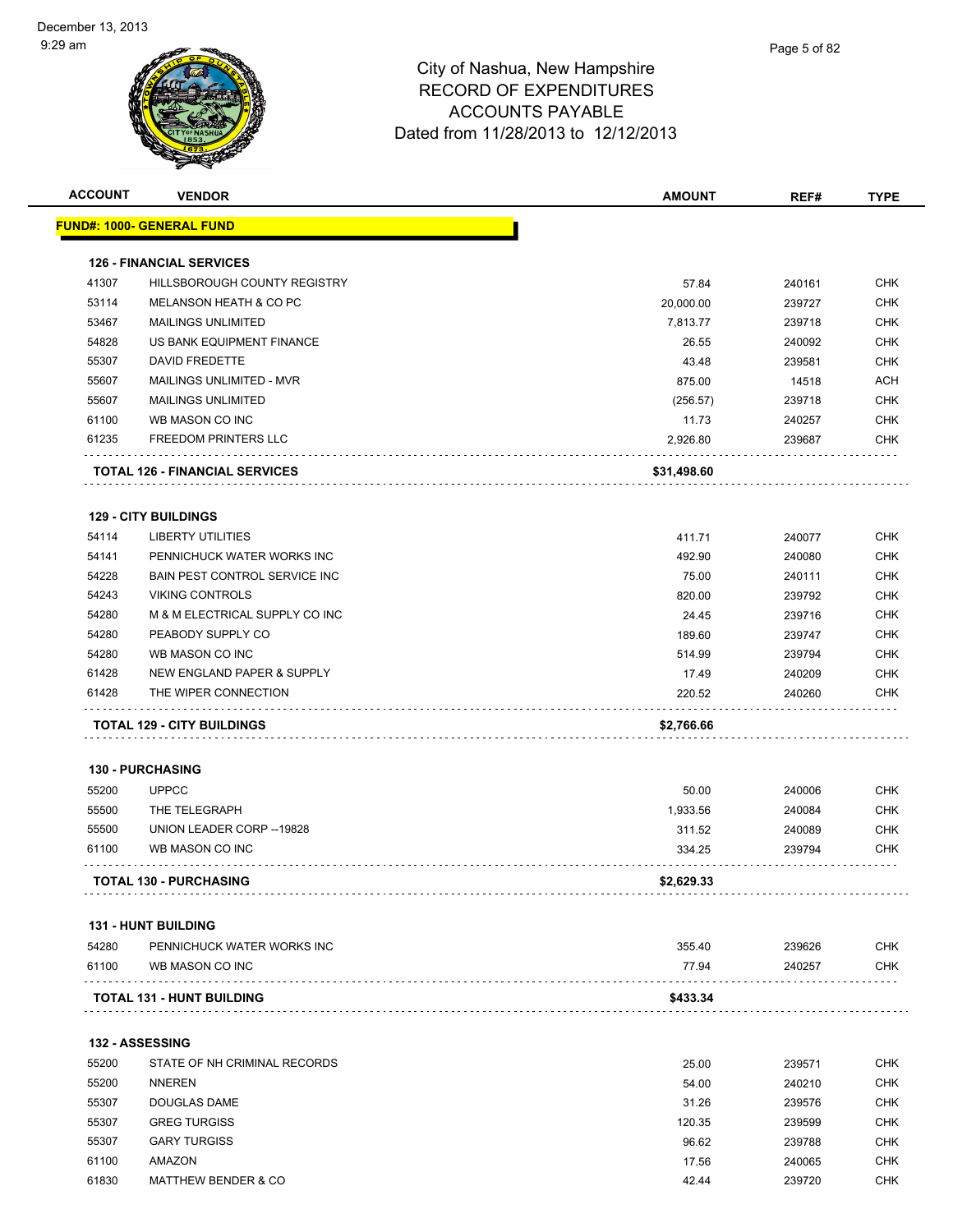| <b>ACCOUNT</b> | <b>VENDOR</b>                    | <b>AMOUNT</b> | REF#   | <b>TYPE</b> |
|----------------|----------------------------------|---------------|--------|-------------|
|                | <b>FUND#: 1000- GENERAL FUND</b> |               |        |             |
|                |                                  |               |        |             |
|                | <b>TOTAL 132 - ASSESSING</b>     | \$387.23      |        |             |
|                | <b>140 - PINEWOOD CEMETERY</b>   |               |        |             |
| 71025          | HOME DEPOT CREDIT SERVICE 3065   | 35.38         | 240162 | <b>CHK</b>  |
|                | TOTAL 140 - PINEWOOD CEMETERY    | \$35.38       |        |             |
|                |                                  |               |        |             |
|                | <b>142 - WOODLAWN CEMETERY</b>   |               |        |             |
| 54114          | <b>LIBERTY UTILITIES</b>         | 394.61        | 239620 | <b>CHK</b>  |
| 54280          | JOSEPH DEFONTES CO LLC           | 377.55        | 240177 | <b>CHK</b>  |
| 55109          | PAETEC COMMUNICATIONS INC        | 8.97          | 239625 | <b>CHK</b>  |
| 61100          | WB MASON CO INC                  | 81.27         | 239794 | <b>CHK</b>  |
|                | TOTAL 142 - WOODLAWN CEMETERY    | \$862.40      |        |             |
|                |                                  |               |        |             |
|                | <b>144 - EDGEWOOD CEMETERY</b>   |               |        |             |
| 54280          | <b>CLASSIC SIGNS INC</b>         | 339.00        | 239668 | <b>CHK</b>  |
| 61830          | TREASURER STATE OF NH            | 28.00         | 239638 | <b>CHK</b>  |
|                | TOTAL 144 - EDGEWOOD CEMETERY    | \$367.00      |        |             |
| 150 - POLICE   |                                  |               |        |             |
| 42520          | NASHUA POLICE DEPARTMENT         | 5.00          | 240047 | <b>CHK</b>  |
| 44170          | NASHUA POLICE DEPARTMENT         | 30.35         | 240047 | <b>CHK</b>  |
| 44184          | NASHUA POLICE DEPARTMENT         | 14.99         | 240047 | <b>CHK</b>  |
| 52809          | <b>KEVIN COLLINS</b>             | 200.00        | 240029 | <b>CHK</b>  |
| 52809          | <b>ERIC NORDENGREN</b>           | 250.00        | 240048 | <b>CHK</b>  |
| 52809          | <b>MICHAEL YEOMELAKIS</b>        | 200.00        | 240064 | <b>CHK</b>  |
| 53135          | ST JOSEPHS BUSINESS & HEALTH     | 940.10        | 240231 | <b>CHK</b>  |
| 53999          | AAA CREDIT SCREENING SERV LLC    | 75.00         | 240099 | <b>CHK</b>  |
| 54100          | <b>PSNH</b>                      | 316.08        | 239629 | <b>CHK</b>  |
| 54100          | <b>PSNH-LARGE POWER</b>          | 10,093.44     | 239631 | CHK         |
| 54114          | LIBERTY UTILITIES                | 48.47         | 239608 | <b>CHK</b>  |
| 54114          | LIBERTY UTILITIES                | 39.58         | 239618 | CHK         |
| 54114          | SHATTUCK MALONE OIL CO           | 1,267.38      | 240083 | <b>CHK</b>  |
| 54141          | PENNICHUCK WATER WORKS INC       | 26.94         | 239627 | CHK         |
| 54141          | PENNICHUCK WATER WORKS INC       | 534.15        | 240080 | CHK         |
| 54243          | J LAWRENCE HALL INC              | 429.10        | 240171 | <b>CHK</b>  |
| 54280          | NORMAN E DAY INC                 | 1,814.25      | 239744 | CHK         |
| 54280          | REXEL CLS                        | 43.66         | 239757 | <b>CHK</b>  |
| 54280          | DEPENDABLE LOCK SERVICE INC      | 14.00         | 240139 | <b>CHK</b>  |
| 54280          | LOWE'S - 3502                    | 26.08         | 240185 | <b>CHK</b>  |
| 54487          | AMERICAN TANK MANAGEMENT INC     | 665.00        | 240109 | <b>CHK</b>  |
| 54600          | MACMULKIN CHEVROLET INC          | 438.13        | 239717 | <b>CHK</b>  |
| 54600          | QUIRK GM PARTS DEPOT             | 95.00         | 239754 | <b>CHK</b>  |
| 54600          | <b>BEST FORD</b>                 | 216.00        | 240117 | <b>CHK</b>  |
| 54849          | VERIZON WIRELESS-286546928       | 1,193.08      | 239641 | CHK         |
| 54849          | <b>JOSHUA ST ONGE</b>            | 45.96         | 240058 | CHK         |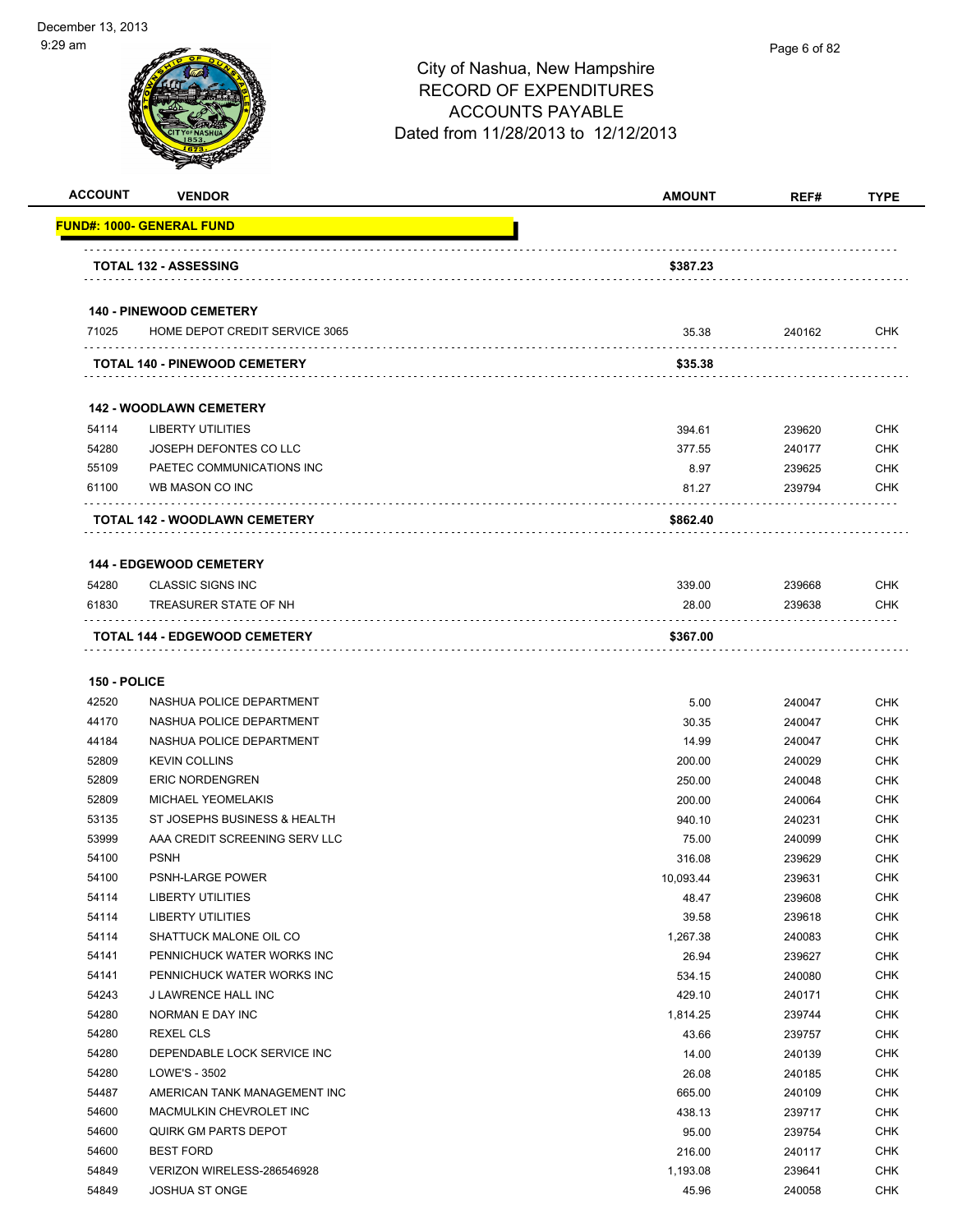| <b>ACCOUNT</b> | <b>VENDOR</b>                       | <b>AMOUNT</b> | REF#   | <b>TYPE</b>       |
|----------------|-------------------------------------|---------------|--------|-------------------|
|                | <b>FUND#: 1000- GENERAL FUND</b>    |               |        |                   |
|                |                                     |               |        |                   |
| 150 - POLICE   |                                     |               |        |                   |
| 54849          | COMCAST CABLE COMMUNICATIONS I      | 329.85        | 240066 | <b>CHK</b>        |
| 54849          | <b>FAIRPOINT COMMUNICATIONS</b>     | 32.40         | 240068 | <b>CHK</b>        |
| 55109          | PAETEC COMMUNICATIONS INC           | 140.20        | 239624 | <b>CHK</b>        |
| 55200          | TREASURER STATE OF NH               | 75.00         | 240087 | <b>CHK</b>        |
| 55300          | AARON BELANGER                      | 206.25        | 239574 | CHK               |
| 55307          | <b>JAIME L ABRAMS</b>               | 45.20         | 239572 | <b>CHK</b>        |
| 55307          | <b>GREGORY MILLER</b>               | 45.20         | 239588 | CHK               |
| 55307          | <b>JUSTIN PEARSE</b>                | 45.20         | 239591 | CHK               |
| 55307          | RYAN MCDERMOTT                      | 90.40         | 240042 | CHK               |
| 55307          | <b>STEPHEN SWEENEY</b>              | 50.12         | 240059 | CHK               |
| 55307          | <b>DON WEISS</b>                    | 45.20         | 240062 | CHK               |
| 55400          | <b>ADAM ANDERSON</b>                | 120.00        | 239573 | CHK               |
| 55400          | PROTECTING THE HOMELAND             | 230.00        | 239628 | CHK               |
| 55400          | <b>SMITH &amp; WESSON</b>           | 1,000.00      | 239769 | CHK               |
| 55400          | <b>WILLIAM DILLON</b>               | 170.00        | 240031 | <b>CHK</b>        |
| 55699          | STATEWIDE COLLISION LLC             | 95.00         | 239773 | CHK               |
| 55699          | NASHUA MILLYARD ASSOC INC           | 703.46        | 240205 | CHK               |
| 61100          | CONWAY OFFICE SOLUTIONS             | 303.43        | 239672 | CHK               |
| 61100          | TAB PRODUCTS CO LLC                 | 978.16        | 239778 | CHK               |
| 61100          | MCINTIRE BUSINESS PRODUCTS INC      | 275.83        | 240194 | CHK               |
| 61100          | WB MASON CO INC                     | 45.90         | 240257 | CHK               |
| 61107          | <b>JOHN HANNIGAN</b>                | 22.98         | 239582 | CHK               |
| 61107          | ALECS SHOE STORE INC                | 2,180.90      | 239648 | <b>CHK</b>        |
| 61107          | <b>BENS UNIFORMS</b>                | 484.97        | 239655 | CHK               |
| 61107          | NICOLE BROOKS                       | 244.25        | 240024 | <b>CHK</b>        |
| 61107          | MICHAEL CARIGNAN                    | 188.34        | 240026 | CHK               |
| 61107          | <b>CARLOS CAMACHO</b>               | 68.20         | 240027 | CHK               |
| 61107          | <b>KEVIN COLLINS</b>                | 44.53         | 240029 | <b>CHK</b>        |
| 61107          | <b>CHRISTOPHER DITULLIO</b>         | 96.99         | 240032 | CHK               |
| 61107          | <b>SCOTT HUDON</b>                  | 136.92        | 240035 | CHK               |
| 61107          | ROBERT LACERDA                      | 92.84         | 240036 | <b>CHK</b>        |
| 61107          | <b>KEVIN LANDRY</b>                 | 72.00         | 240037 | CHK               |
| 61107          | <b>JAMES LIMA</b>                   | 338.52        | 240038 | <b>CHK</b>        |
| 61107          | <b>JEFFREY MAHER</b>                | 129.65        | 240040 | <b>CHK</b>        |
| 61107          | <b>BRIAN MOORES</b>                 | 264.81        | 240045 | <b>CHK</b>        |
| 61107          | MICHAEL MOUSHEGIAN                  | 73.89         | 240046 | <b>CHK</b>        |
| 61107          | <b>KEVIN O'BRIEN</b>                | 75.99         | 240049 | <b>CHK</b>        |
| 61107          | DANIEL C OSTLER                     | 300.36        | 240050 | CHK               |
| 61107          | <b>SCOTT SEROLL</b>                 | 47.95         | 240056 | <b>CHK</b>        |
|                |                                     |               |        |                   |
| 61107<br>61107 | PETER URBAN<br>ALECS SHOE STORE INC | 337.93        | 240060 | CHK<br><b>CHK</b> |
|                |                                     | 119.95        | 240106 |                   |
| 61107          | <b>BENS UNIFORMS</b>                | 1,436.99      | 240115 | CHK               |
| 61110          | <b>BENS UNIFORMS</b>                | 483.00        | 239655 | CHK               |
| 61110          | LA POLICE GEAR INC                  | 860.00        | 239715 | CHK               |
| 61110          | ROBERT PAGE                         | 24.00         | 240051 | <b>CHK</b>        |
| 61110          | <b>BENS UNIFORMS</b>                | 173.00        | 240115 | CHK               |
| 61121          | <b>MERRIMACK FIREARMS</b>           | 132.80        | 239728 | <b>CHK</b>        |
| 61121          | CHEAPER THAN DIRT                   | 320.90        | 240128 | <b>CHK</b>        |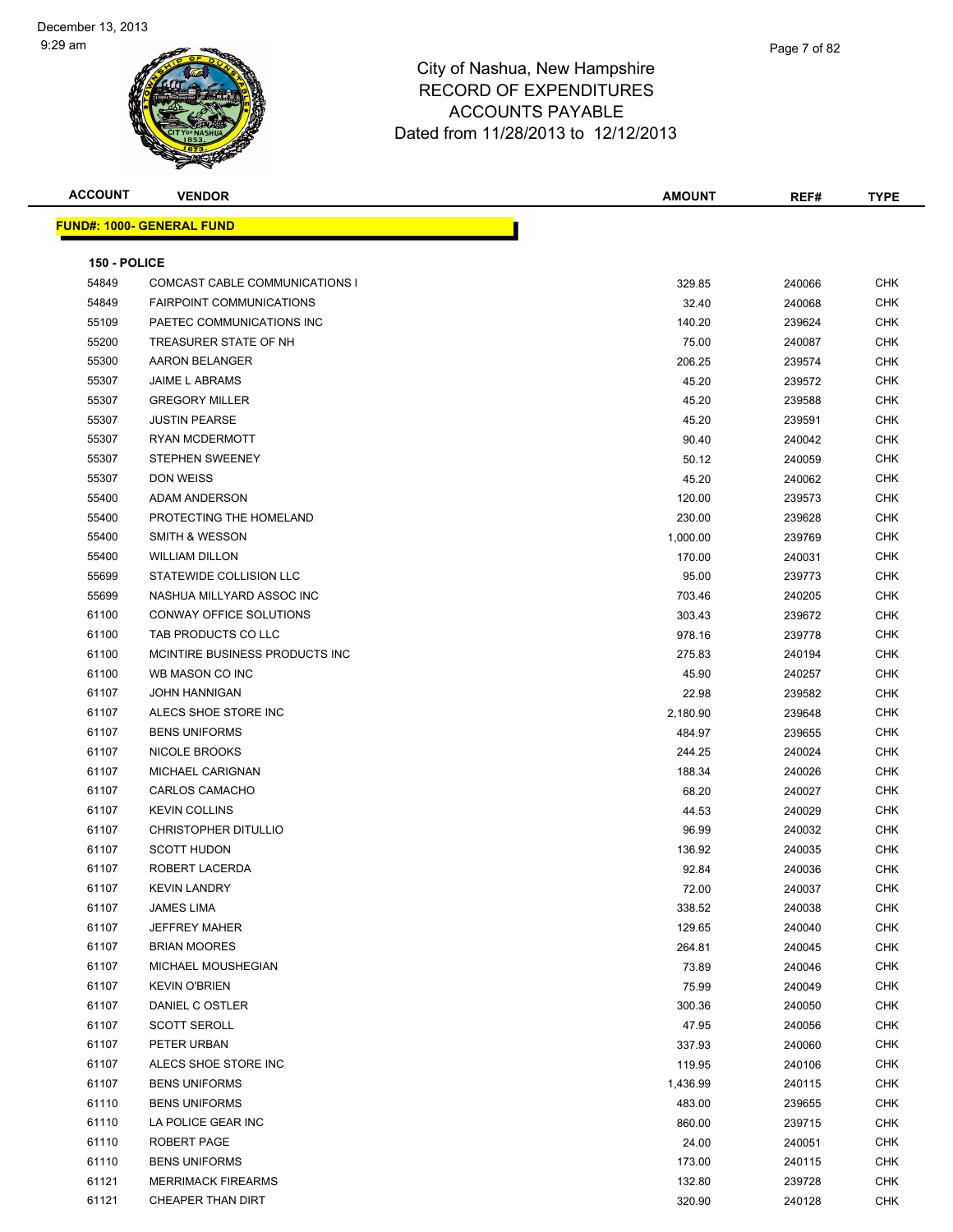| <b>ACCOUNT</b> | <b>VENDOR</b>                    | <b>AMOUNT</b> | REF#   | <b>TYPE</b> |
|----------------|----------------------------------|---------------|--------|-------------|
|                | <b>FUND#: 1000- GENERAL FUND</b> |               |        |             |
| 150 - POLICE   |                                  |               |        |             |
| 61121          | CHIEF SUPPLY CORP INC            | 5,962.86      | 240131 | CHK         |
| 61142          | <b>BOUND TREE MEDICAL, LLC</b>   | 352.09        | 240121 | <b>CHK</b>  |
| 61299          | SUPREME SALES COMPANY            | 110.00        | 239775 | <b>CHK</b>  |
| 61299          | SAM'S CLUB DIRECT-0860           | 65.80         | 240223 | <b>CHK</b>  |
| 61300          | <b>WEX BANK</b>                  | 551.14        | 240098 | CHK         |
| 61428          | <b>CENTRAL PAPER PRODUCTS CO</b> | 298.42        | 239664 | <b>CHK</b>  |
| 61428          | THE DURKIN CO INC                | 207.53        | 239678 | CHK         |
| 61428          | <b>REXEL</b>                     | 626.39        | 239756 | <b>CHK</b>  |
| 61428          | <b>TOWERS MOTOR PARTS CORP</b>   | 8.25          | 239781 | CHK         |
| 61428          | THE DURKIN CO INC                | 80.64         | 240141 | <b>CHK</b>  |
| 61799          | <b>G H BERLIN OIL CO</b>         | 2,516.39      | 239689 | <b>CHK</b>  |
| 61799          | HOME DEPOT CREDIT SERVICE 3073   | 60.92         | 239704 | <b>CHK</b>  |
| 61799          | <b>MHQ MUNICIPAL VEHICLES</b>    | 1,078.10      | 239730 | <b>CHK</b>  |
| 61799          | QUIRK GM PARTS DEPOT             | 235.76        | 239754 | <b>CHK</b>  |
| 61799          | <b>BELLETETES INC</b>            | 0.42          | 240114 | <b>CHK</b>  |
| 61799          | <b>BEST FORD</b>                 | 169.33        | 240117 | <b>CHK</b>  |
| 61799          | CARPARTS OF NASHUA               | 15.97         | 240127 | <b>CHK</b>  |
| 61799          | <b>GRAPPONE AUTOMOTIVE GROUP</b> | 373.33        | 240156 | <b>CHK</b>  |
| 61799          | <b>LENCO</b>                     | 474.19        | 240182 | <b>CHK</b>  |
| 61799          | NORTHERN FOREIGN CAR PARTS INC   | 1,125.42      | 240211 | <b>CHK</b>  |
| 61799          | <b>QUIRK GM PARTS DEPOT</b>      | 329.84        | 240218 | <b>CHK</b>  |
| 61799          | USP OF NEW ENGLAND               | 690.88        | 240250 | <b>CHK</b>  |
| 61807          | ACCIDENT RECONSTRUCTION JOURNA   | 119.00        | 239601 | CHK         |
| 61807          | <b>WEST PAYMENT CENTER</b>       | 403.50        | 239795 | <b>CHK</b>  |
| 71428          | <b>MHQ MUNICIPAL VEHICLES</b>    | 8,626.01      | 239730 | <b>CHK</b>  |
|                | <b>TOTAL 150 - POLICE</b>        | \$57,283.38   |        |             |

#### **152 - FIRE**

| 53135 | ST JOSEPHS BUSINESS & HEALTH   | 4,106.20 | 239772 | CHK        |
|-------|--------------------------------|----------|--------|------------|
| 53135 | ST JOSEPHS BUSINESS & HEALTH   | 69.30    | 240231 | <b>CHK</b> |
| 54100 | <b>PSNH</b>                    | 416.77   | 240081 | <b>CHK</b> |
| 54114 | <b>LIBERTY UTILITIES</b>       | 269.94   | 239617 | <b>CHK</b> |
| 54114 | <b>LIBERTY UTILITIES</b>       | 395.54   | 239619 | <b>CHK</b> |
| 54114 | <b>LIBERTY UTILITIES</b>       | 92.49    | 240070 | CHK        |
| 54114 | <b>LIBERTY UTILITIES</b>       | 120.28   | 240072 | <b>CHK</b> |
| 54114 | <b>LIBERTY UTILITIES</b>       | 324.96   | 240075 | CHK        |
| 54141 | PENNICHUCK WATER WORKS INC     | 1,031.49 | 240080 | <b>CHK</b> |
| 54228 | <b>JP PEST SERVICES</b>        | 85.00    | 239711 | CHK        |
| 54228 | <b>JP PEST SERVICES</b>        | 170.00   | 240172 | CHK        |
| 54280 | AE MECHANICAL INC              | 3,200.00 | 239646 | <b>CHK</b> |
| 54280 | <b>BELLETETES INC</b>          | 30.87    | 239654 | <b>CHK</b> |
| 54280 | HOME DEPOT CREDIT SERVICE 3065 | 9.98     | 239703 | <b>CHK</b> |
| 54280 | AE MECHANICAL INC              | 557.00   | 240103 | <b>CHK</b> |
| 54280 | SCOTT WOODBURY CONTRACTOR      | 1,750.00 | 240227 | <b>CHK</b> |
| 54414 | <b>AMAZON</b>                  | 237.57   | 240065 | <b>CHK</b> |
| 54600 | <b>BELLETETES INC</b>          | 20.28    | 239654 | CHK        |
| 54600 | <b>FASTENAL CO</b>             | 5.70     | 239681 | <b>CHK</b> |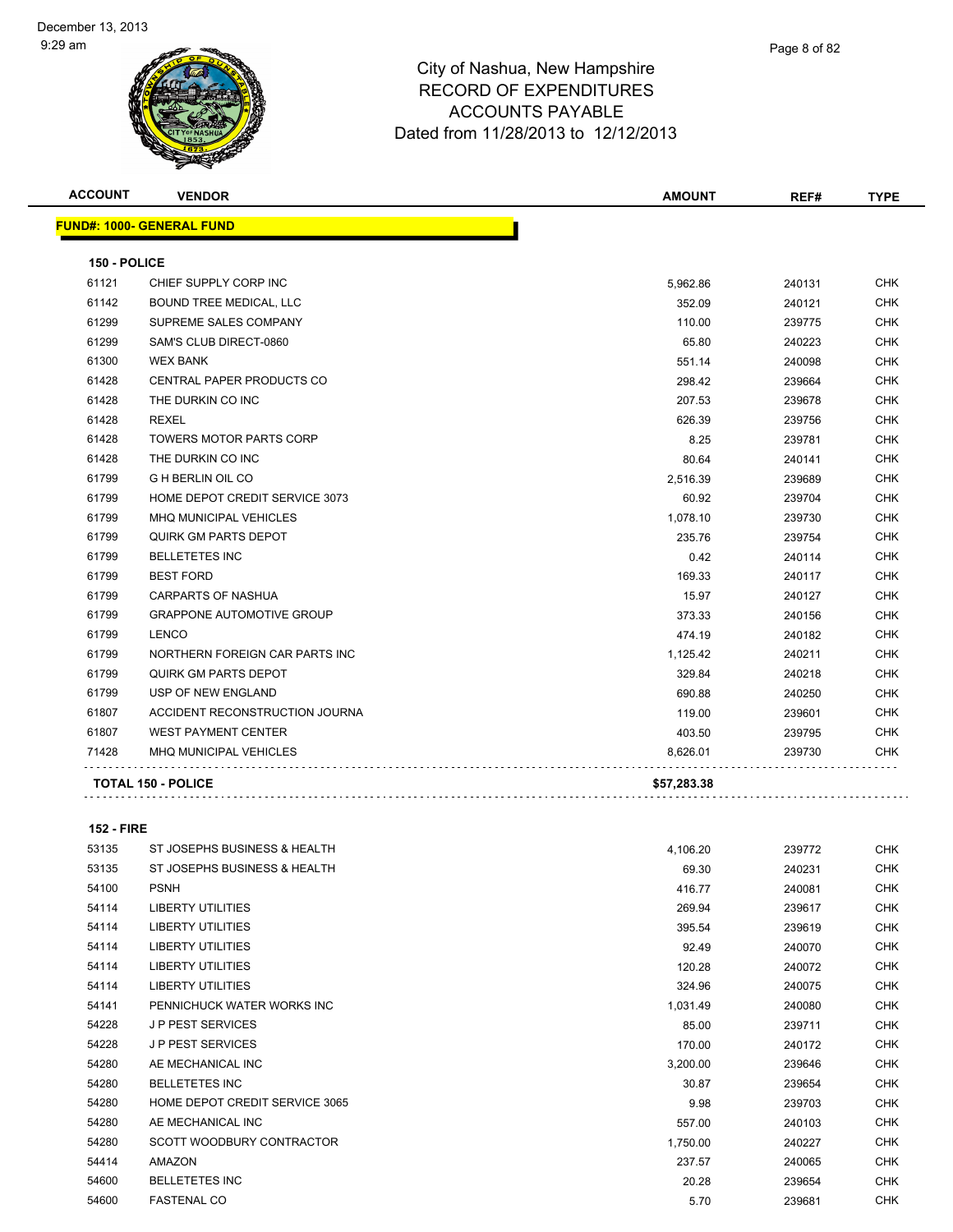| <b>ACCOUNT</b>    | <b>VENDOR</b>                       | <b>AMOUNT</b> | REF#   | <b>TYPE</b> |
|-------------------|-------------------------------------|---------------|--------|-------------|
|                   | <b>FUND#: 1000- GENERAL FUND</b>    |               |        |             |
| <b>152 - FIRE</b> |                                     |               |        |             |
| 54600             | SANEL AUTO PARTS CO                 | 155.71        | 239762 | CHK         |
| 54600             | <b>GREENFIELD INDUSTRIES INC</b>    | 260.00        | 240157 | <b>CHK</b>  |
| 55118             | PAETEC COMMUNICATIONS INC           | 10.58         | 239625 | CHK         |
| 55200             | BORDER AREA MUTUAL AID ASSN         | 25.00         | 240120 | CHK         |
| 55421             | <b>BENJAMIN CLARK</b>               | 775.00        | 239666 | <b>CHK</b>  |
| 55421             | <b>JEREMIE GALIPEAULT</b>           | 775.00        | 240033 | <b>CHK</b>  |
| 55421             | <b>ROBERT DUNGAN</b>                | 775.00        | 240140 | <b>CHK</b>  |
| 55421             | <b>JOSHUA HANSEN</b>                | 775.00        | 240158 | CHK         |
| 55421             | JEFFREY DONALDSON                   | 775.00        | 240175 | CHK         |
| 55699             | TRUE BLUE CLEANERS                  | 82.94         | 239783 | CHK         |
| 55699             | TRUE BLUE CLEANERS                  | 67.86         | 239784 | CHK         |
| 55699             | TRUE BLUE CLEANERS                  | 118.54        | 239785 | CHK         |
| 55699             | TRUE BLUE CLEANERS                  | 128.71        | 240241 | <b>CHK</b>  |
| 55699             | <b>TRUE BLUE CLEANERS</b>           | 30.16         | 240242 | CHK         |
| 55699             | TRUE BLUE CLEANERS                  | 134.40        | 240243 | CHK         |
| 55699             | WD PERKINS FIRE PUMP SPECIALIS      | 1,200.00      | 240258 | <b>CHK</b>  |
| 61100             | WB MASON CO INC                     | 196.78        | 240257 | CHK         |
| 61110             | BERGERON PROTECTIVE CLOTHING        | 255.16        | 239656 | CHK         |
| 61110             | BERGERON PROTECTIVE CLOTHING        | 17,321.26     | 240116 | CHK         |
| 61166             | ARCSOURCE INC                       | 2.88          | 239650 | CHK         |
| 61428             | NEW ENGLAND PAPER & SUPPLY          | 333.48        | 240209 | CHK         |
| 61499             | HOME DEPOT CREDIT SERVICE 3065      | 356.55        | 240162 | CHK         |
| 61538             | <b>BIRCH HILL LANDSCAPING</b>       | 526.00        | 239657 | CHK         |
| 61699             | ELECTRICAL SUPPLY OF MILFORD        | 3.00          | 240143 | <b>CHK</b>  |
| 61699             | <b>GRANITE CITY ELECTRIC SUPPLY</b> | 1,660.54      | 240155 | CHK         |
| 61699             | L W BILLS (ALARM ENGINEERING        | 56.65         | 240180 | CHK         |
| 61699             | M & M ELECTRICAL SUPPLY CO INC      | 495.39        | 240186 | <b>CHK</b>  |
| 61699             | RADIO SHACK                         | 63.98         | 240219 | CHK         |
| 61705             | MAYNARD & LESIEUR INC               | 1,803.20      | 240191 | CHK         |
| 61799             | R WHITE EQUIPMENT CENTER INC        | 16.95         | 239755 | CHK         |
| 61799             | SANEL AUTO PARTS CO                 | 54.04         | 239762 | CHK         |
| 61799             | <b>D &amp; R TOWING INC</b>         | 125.00        | 240137 | <b>CHK</b>  |
| 61799             | JACK YOUNG CO INC                   | 160.68        | 240173 | CHK         |
| 61799             | MINUTEMAN TRUCKS INC                | 473.31        | 240199 | <b>CHK</b>  |
| 61799             | SANEL AUTO PARTS CO                 | 305.13        | 240225 | <b>CHK</b>  |
| 71025             | <b>FASTENAL CO</b>                  | 152.47        | 240145 | <b>CHK</b>  |
| 71025             | HOME DEPOT CREDIT SERVICE 3065      | 78.73         | 240162 | <b>CHK</b>  |
| 71432             | FIREMATIC SUPPLY CO INC             | 445.00        | 239684 | <b>CHK</b>  |
| 71432             | FIRE TECH & SAFETY OF NEW ENGL      | 180.00        | 240147 | <b>CHK</b>  |
|                   | <b>TOTAL 152 - FIRE</b>             | \$44,048.45   |        |             |
|                   |                                     |               |        |             |

#### **153 - BUILDING INSPECTION**

| 55307 | TIMOTHY DUPONT          | 446.33 | 239579 | CHK |
|-------|-------------------------|--------|--------|-----|
| 55307 | JEFFREY RICHARD         | 232.22 | 239585 | CHK |
| 55307 | RUSS MARCUM             | 371.76 | 239586 | CHK |
| 55307 | <b>WILLIAM MCKINNEY</b> | 120.91 | 239600 | CHK |
| 55307 | <b>WILLIAM CONDRA</b>   | 211.31 | 240030 | CHK |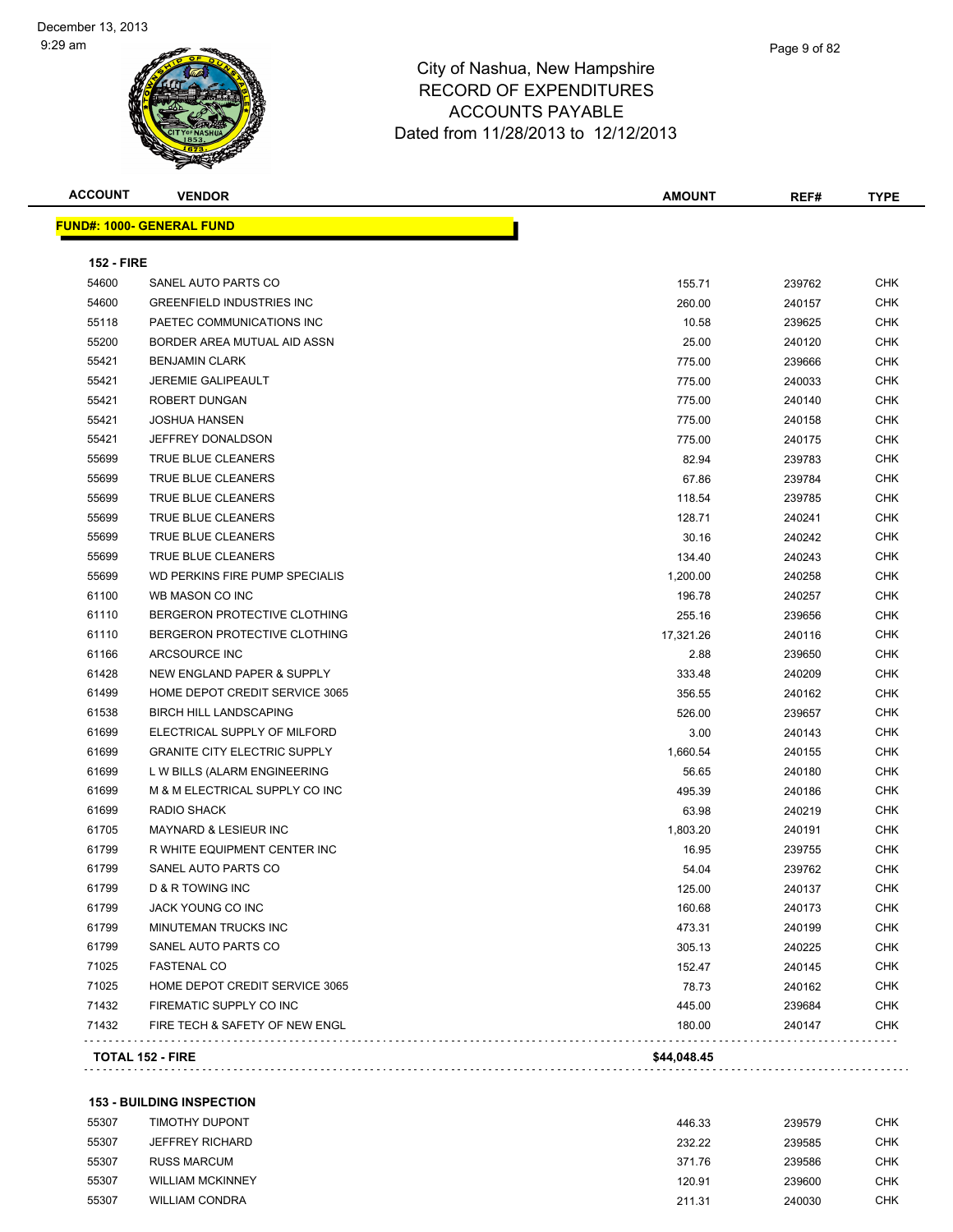| <b>ACCOUNT</b> | <b>VENDOR</b>                                              | <b>AMOUNT</b> | REF#        | <b>TYPE</b> |
|----------------|------------------------------------------------------------|---------------|-------------|-------------|
|                | <b>FUND#: 1000- GENERAL FUND</b>                           |               |             |             |
|                |                                                            |               |             |             |
|                | <b>153 - BUILDING INSPECTION</b>                           |               |             |             |
| 55421          | <b>NHBOA</b>                                               | 1,085.00      | 239743      | <b>CHK</b>  |
| 55421          | DAWN MICHAUD                                               | 60.00         | 240044      | <b>CHK</b>  |
| 55421          | <b>JEFFREY RICHARD</b>                                     | 79.00         | 240221      | <b>CHK</b>  |
| 71999          | <b>EDUCATIONAL OUTFITTERS</b>                              | 126.00        | 239680      | <b>CHK</b>  |
|                | <b>TOTAL 153 - BUILDING INSPECTION</b>                     | \$2,732.53    |             |             |
|                | <b>155 - CODE ENFORCEMENT</b>                              |               |             |             |
| 55307          | <b>NELSON ORTEGA</b>                                       | 153.12        | 239590      | <b>CHK</b>  |
| 55307          | ROBERT SOUSA                                               | 257.64        | 239597      | <b>CHK</b>  |
|                | <b>TOTAL 155 - CODE ENFORCEMENT</b>                        | \$410.76      |             |             |
|                |                                                            |               |             |             |
|                | <b>156 - EMERGENCY MANAGEMENT</b>                          |               |             |             |
| 68325          | SIGN-A-RAMA OF NASHUA                                      | 200.00        | 239767      | <b>CHK</b>  |
| 71000          | AMAZON                                                     | 523.63        | 240065      | <b>CHK</b>  |
| 71207          | AMAZON                                                     | 578.71        | 240065      | <b>CHK</b>  |
|                | TOTAL 156 - EMERGENCY MANAGEMENT                           | \$1,302.34    |             |             |
|                | <b>157 - CITYWIDE COMMUNICATIONS</b>                       |               |             |             |
| 53142          | 2-WAY COMMUNICATIONS SERVICE                               | 1,920.00      | 239643      | <b>CHK</b>  |
| 54100          | <b>PSNH</b>                                                | 247.34        | 239629      | <b>CHK</b>  |
| 54100          | <b>PSNH</b>                                                | 322.13        | 240081      | <b>CHK</b>  |
| 54487          | APCO INTERNATIONAL INC                                     | 253.00        | 239602      | <b>CHK</b>  |
| 54487          | DELMMAR COMMUNICATIONS                                     | 550.00        | 239676      | <b>CHK</b>  |
| 55607          | UNITED PARCEL SERVICE                                      | 34.03         | 239639      | <b>CHK</b>  |
| 55699          | PAGE STREET LEASING LLC                                    | 75.00         | 240214      | <b>CHK</b>  |
| 61299          | <b>TESSCO INC</b>                                          | 461.80        | 239779      | CHK         |
|                | <b>TOTAL 157 - CITYWIDE COMMUNICATIONS</b>                 |               |             |             |
|                |                                                            | \$3,863.30    |             |             |
|                | <b>159 - OTHER PUBLIC SAFETY</b>                           |               |             |             |
| 54835          | PENNICHUCK WATER WORKS INC                                 | 214,137.06    | 240080<br>. | <b>CHK</b>  |
|                | <b>TOTAL 159 - OTHER PUBLIC SAFETY</b>                     | \$214,137.06  |             |             |
|                |                                                            |               |             |             |
| 54100          | <b>160 - PUBLIC WORKS-ADMIN/ENGINEERING</b><br><b>PSNH</b> |               |             | <b>CHK</b>  |
|                |                                                            | 669.35        | 239629      |             |
| 54141          | PENNICHUCK WATER WORKS INC                                 | 153.48        | 240080      | <b>CHK</b>  |
| 54487          | <b>IMTEK REPROGRAPHICS INC</b>                             | 450.00        | 239705      | <b>CHK</b>  |
| 55109          | PAETEC COMMUNICATIONS INC                                  | 4.22          | 239625      | <b>CHK</b>  |
| 55307          | <b>KELLY ANDERSON</b>                                      | 20.34         | 240022      | <b>CHK</b>  |
| 55307          | <b>ROBERT MEUNIER</b>                                      | 193.80        | 240043      | <b>CHK</b>  |
| 55607          | UNITED PARCEL SERVICE                                      | 9.69          | 240091      | <b>CHK</b>  |
| 55699          | JAN PRO CLEANING SYSTEMS NORTH                             | 665.00        | 239712      | <b>CHK</b>  |
| 61100          | ANCO SIGNS & STAMPS INC                                    | 56.80         | 239649      | <b>CHK</b>  |
| 61100          | <b>IMTEK REPROGRAPHICS INC</b>                             | 123.52        | 239705      | <b>CHK</b>  |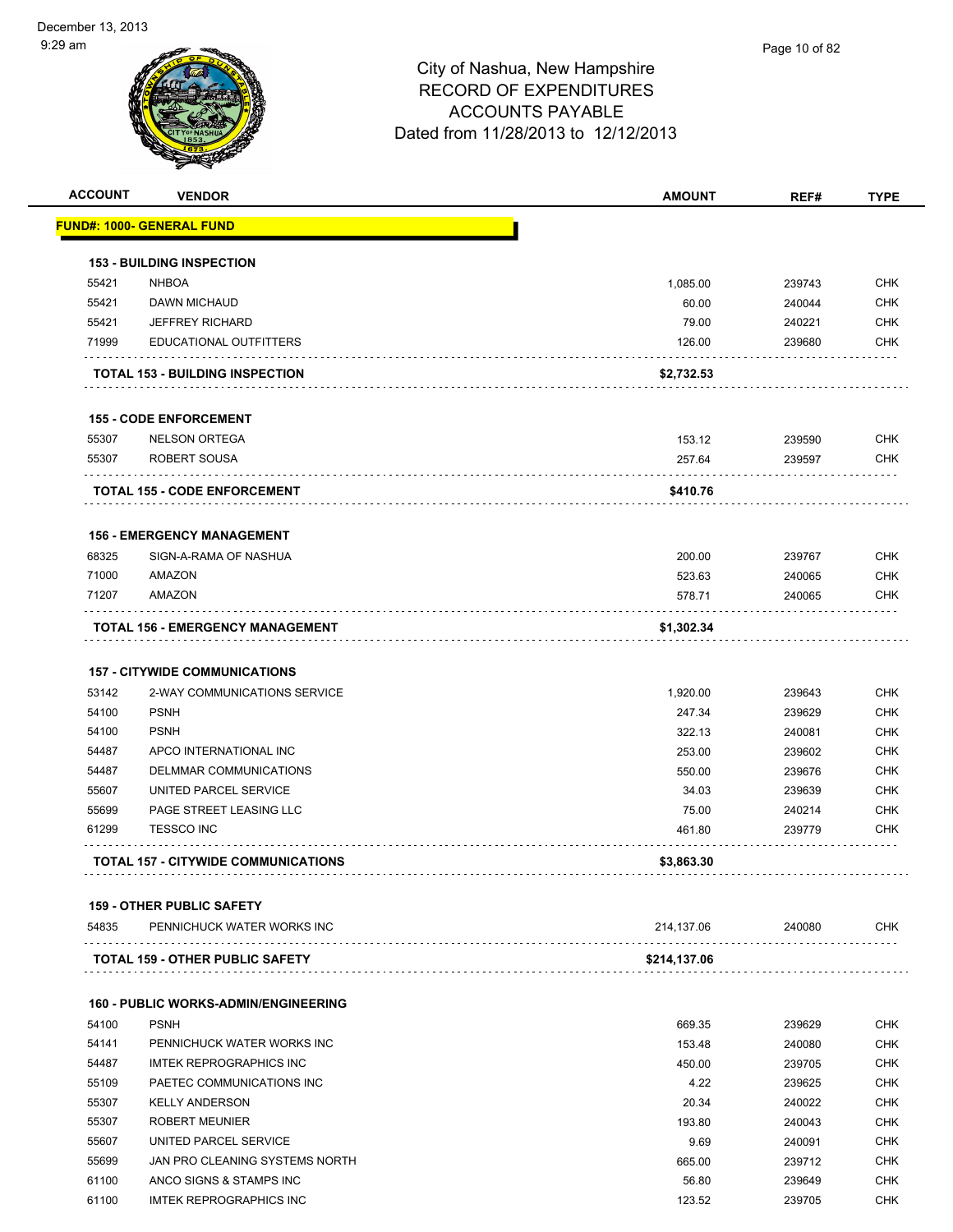| <b>ACCOUNT</b> | <b>VENDOR</b>                               | <b>AMOUNT</b> | REF#   | <b>TYPE</b> |
|----------------|---------------------------------------------|---------------|--------|-------------|
|                | <u> FUND#: 1000- GENERAL FUND</u>           |               |        |             |
|                |                                             |               |        |             |
|                | <b>160 - PUBLIC WORKS-ADMIN/ENGINEERING</b> |               |        |             |
| 61100          | WB MASON CO INC                             | 193.79        | 239794 | <b>CHK</b>  |
| 61100          | AMAZON                                      | 78.44         | 240065 | <b>CHK</b>  |
| 61100          | WB MASON CO INC                             | 186.02        | 240257 | CHK         |
| 61299          | AMAZON                                      | 158.77        | 240065 | CHK         |
|                | TOTAL 160 - PUBLIC WORKS-ADMIN/ENGINEERING  | \$2,963.22    |        |             |
|                |                                             |               |        |             |
| 161 - STREETS  |                                             |               |        |             |
| 54100          | <b>PSNH</b>                                 | 1,018.63      | 239629 | CHK         |
| 54100          | PSNH-LARGE POWER                            | 2,276.15      | 239631 | <b>CHK</b>  |
| 54100          | <b>PSNH</b>                                 | 881.78        | 240081 | CHK         |
| 54141          | PENNICHUCK WATER WORKS INC                  | 442.24        | 240080 | <b>CHK</b>  |
| 54200          | JAN PRO CLEANING SYSTEMS NORTH              | 855.00        | 239712 | <b>CHK</b>  |
| 54228          | <b>JP PEST SERVICES</b>                     | 65.00         | 240172 | CHK         |
| 54243          | <b>G H PHILBRICK SONS INC</b>               | 3,649.00      | 239690 | <b>CHK</b>  |
| 54275          | HI-WAY SAFETY SYSTEMS INC                   | 5,145.60      | 239702 | CHK         |
| 54280          | <b>BELLETETES INC</b>                       | 415.41        | 239654 | CHK         |
| 54280          | <b>DURKINS INC</b>                          | 995.00        | 240142 | <b>CHK</b>  |
| 54280          | HOME DEPOT CREDIT SERVICE 3065              | 454.46        | 240162 | CHK         |
| 54280          | M & M ELECTRICAL SUPPLY CO INC              | 186.72        | 240186 | CHK         |
| 54600          | <b>VALK MANUFACTURING</b>                   | 20,460.00     | 240251 | <b>CHK</b>  |
| 54600          | <b>WILLARDS AUTO RADIATOR SHOP</b>          | 950.00        | 240259 | <b>CHK</b>  |
| 55109          | PAETEC COMMUNICATIONS INC                   | 21.17         | 239625 | <b>CHK</b>  |
| 55118          | CRITICAL ALERT SYSTEMS, LLC                 | 333.40        | 240067 | <b>CHK</b>  |
| 55400          | UNH TECHNOLOGY TRANSFER CENTER              | 60.00         | 240245 | CHK         |
| 55699          | SYNTER RESOURCE GROUP LLC                   | 49.56         | 239635 | <b>CHK</b>  |
| 61107          | <b>JOHN IBARRA</b>                          | 110.00        | 239584 | <b>CHK</b>  |
| 61107          | <b>BELLETETES INC</b>                       | 28.77         | 239654 | CHK         |
| 61107          | UNIFIRST CORPORATION                        | 1,295.94      | 239789 | <b>CHK</b>  |
| 61107          | UNIFIRST CORPORATION                        | 354.21        | 240246 | <b>CHK</b>  |
| 61299          | <b>BELLETETES INC</b>                       | 406.23        | 239654 | CHK         |
| 61299          | <b>ALPHAGRAPHICS</b>                        | 166.50        | 240108 | <b>CHK</b>  |
| 61307          | SHATTUCK MALONE OIL CO                      | 6,211.16      | 240083 | <b>CHK</b>  |
| 61507          | <b>BROX INDUSTRIES INC</b>                  | 1,767.90      | 239659 | <b>CHK</b>  |
| 61507          | CONTINENTAL PAVING INC                      | 533.92        | 239671 | <b>CHK</b>  |
| 61507          | <b>BROX INDUSTRIES INC</b>                  | 1,025.70      | 240123 | <b>CHK</b>  |
| 61535          | <b>BROX INDUSTRIES INC</b>                  | 240.94        | 239659 | <b>CHK</b>  |
| 61535          | <b>BROX INDUSTRIES INC</b>                  | 151.47        | 240123 | <b>CHK</b>  |
| 61542          | PERMA LINE CORP OF NEW ENGLAND              | 11,783.40     | 239749 | <b>CHK</b>  |
| 61542          | <b>BLUE TARP FINANCIAL</b>                  | 65.27         | 240119 | <b>CHK</b>  |
| 61542          | CAPITAL STREETSCAPES LLC                    | 106.00        | 240126 | <b>CHK</b>  |
| 61556          | <b>BLUE TARP FINANCIAL</b>                  | 37.21         | 240119 | <b>CHK</b>  |
| 61556          | HOME DEPOT CREDIT SERVICE 3065              | 120.99        | 240162 | <b>CHK</b>  |
| 61556          | M & M ELECTRICAL SUPPLY CO INC              | 22.75         | 240186 | <b>CHK</b>  |
| 61562          | <b>BELLETETES INC</b>                       | 56.79         | 239654 | <b>CHK</b>  |
| 61562          | <b>BLUE TARP FINANCIAL</b>                  | 17.31         | 240119 | <b>CHK</b>  |
| 71000          | SUNBELT RENTALS                             | 2,800.00      | 240236 | <b>CHK</b>  |
| 71025          | <b>BELLETETES INC</b>                       | 17.91         | 239654 | <b>CHK</b>  |
|                |                                             |               |        |             |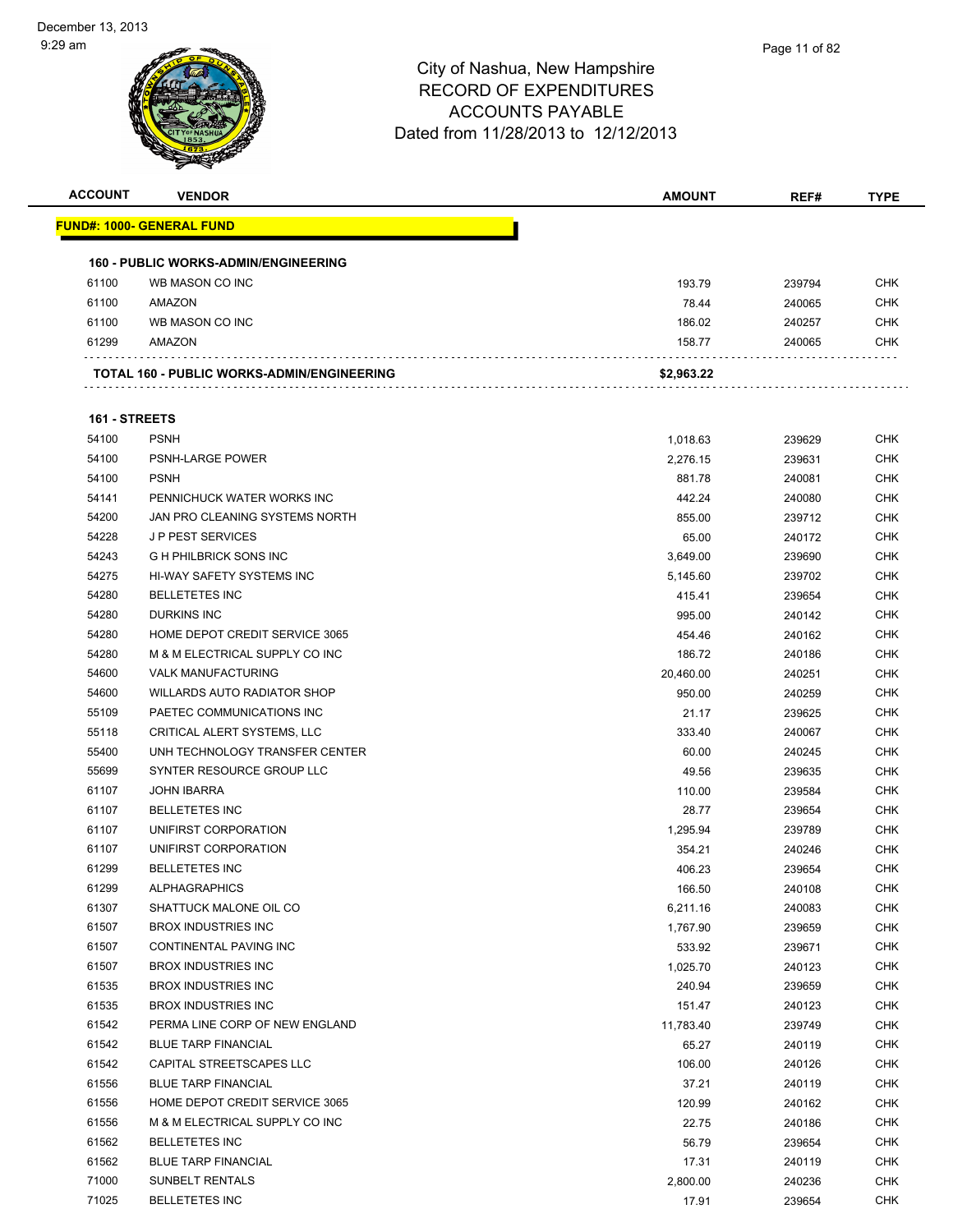| <b>ACCOUNT</b> | <b>VENDOR</b>                              | <b>AMOUNT</b> | REF#   | <b>TYPE</b> |
|----------------|--------------------------------------------|---------------|--------|-------------|
|                | <b>FUND#: 1000- GENERAL FUND</b>           |               |        |             |
|                | TOTAL 161 - STREETS                        | \$65,579.49   |        |             |
|                |                                            |               |        |             |
|                | <b>162 - STREET LIGHTING</b>               |               |        |             |
| 54100          | <b>PSNH</b>                                | 290.42        | 240081 | <b>CHK</b>  |
| 54100          | PSNH-LARGE POWER                           | 63,755.56     | 240082 | <b>CHK</b>  |
|                | TOTAL 162 - STREET LIGHTING                | \$64,045.98   |        |             |
|                | <b>166 - PARKING LOTS</b>                  |               |        |             |
| 54100          | <b>PSNH</b>                                | 633.60        | 239629 | <b>CHK</b>  |
| 54141          | PENNICHUCK WATER WORKS INC                 | 70.80         | 240080 | <b>CHK</b>  |
| 54280          | HOME DEPOT CREDIT SERVICE 3065             | 45.94         | 240162 | <b>CHK</b>  |
| 54487          | HOME DEPOT CREDIT SERVICE 3065             | 105.75        | 239703 | <b>CHK</b>  |
| 54487          | <b>NAPA AUTO PARTS</b>                     | 27.34         | 239737 | <b>CHK</b>  |
| 54487          | <b>NAPA AUTO PARTS</b>                     | 341.51        | 240202 | <b>CHK</b>  |
| 54487          | <b>NAPA AUTO PARTS</b>                     | 281.19        | 240203 | <b>CHK</b>  |
| 55307          | <b>JILL STANSFIELD</b>                     | 32.88         | 239598 | <b>CHK</b>  |
| 55600          | <b>RAINBOW PRINTING</b>                    | 860.00        | 240220 | <b>CHK</b>  |
| 55607          | POM INC                                    | 6.25          | 239752 | <b>CHK</b>  |
| 55699          | <b>LOOMIS</b>                              | 77.72         | 240184 | <b>CHK</b>  |
| 61100          | WB MASON CO INC                            | 166.29        | 239794 | <b>CHK</b>  |
| 61100          | WB MASON CO INC                            | 20.99         | 240257 | <b>CHK</b>  |
| 61107          | <b>M &amp; N SPORTS LLC</b>                | 83.70         | 240187 | <b>CHK</b>  |
| 61299          | HOME DEPOT CREDIT SERVICE 3065             | 19.26         | 240162 | <b>CHK</b>  |
| 61307          | CITY OF NASHUA/TAX COLLECTORS              | 88.85         | 240028 | <b>CHK</b>  |
| 71600          | POM INC                                    | 120.48        | 239752 | <b>CHK</b>  |
|                | TOTAL 166 - PARKING LOTS                   | \$2,982.55    |        |             |
|                | <b>171 - COMMUNITY SERVICES</b>            |               |        |             |
| 54107          | SHATTUCK MALONE OIL CO                     | 974.26        | 240083 | <b>CHK</b>  |
| 54141          | PENNICHUCK WATER WORKS INC                 | 218.68        | 240080 | <b>CHK</b>  |
| 55307          | <b>KERRAN VIGROUX</b>                      | 114.48        | 240061 | <b>CHK</b>  |
| 61100          | CONWAY OFFICE SOLUTIONS                    | 9.35          | 239672 | <b>CHK</b>  |
| 68320          | THE YOUTH COUNCIL                          | 867.18        | 240240 | <b>CHK</b>  |
|                | .<br><b>TOTAL 171 - COMMUNITY SERVICES</b> | \$2,183.95    |        |             |
|                |                                            |               |        |             |
|                | <b>172 - COMMUNITY HEALTH</b>              |               |        |             |
| 55307          | THERESA CALOPE-YAKLIN                      | 2.54          | 240025 | <b>CHK</b>  |
| 55307          | <b>BETTY WENDT</b>                         | 64.58         | 240063 | <b>CHK</b>  |
| 61142          | NH MEDICAL DENTAL SUPPLY LLC               | 282.90        | 239742 | <b>CHK</b>  |
|                | TOTAL 172 - COMMUNITY HEALTH               | \$350.02      |        |             |

#### **173 - ENVIRONMENTAL HEALTH**

61299 PAPER THERMOMETER CO 256.00 240215 CHK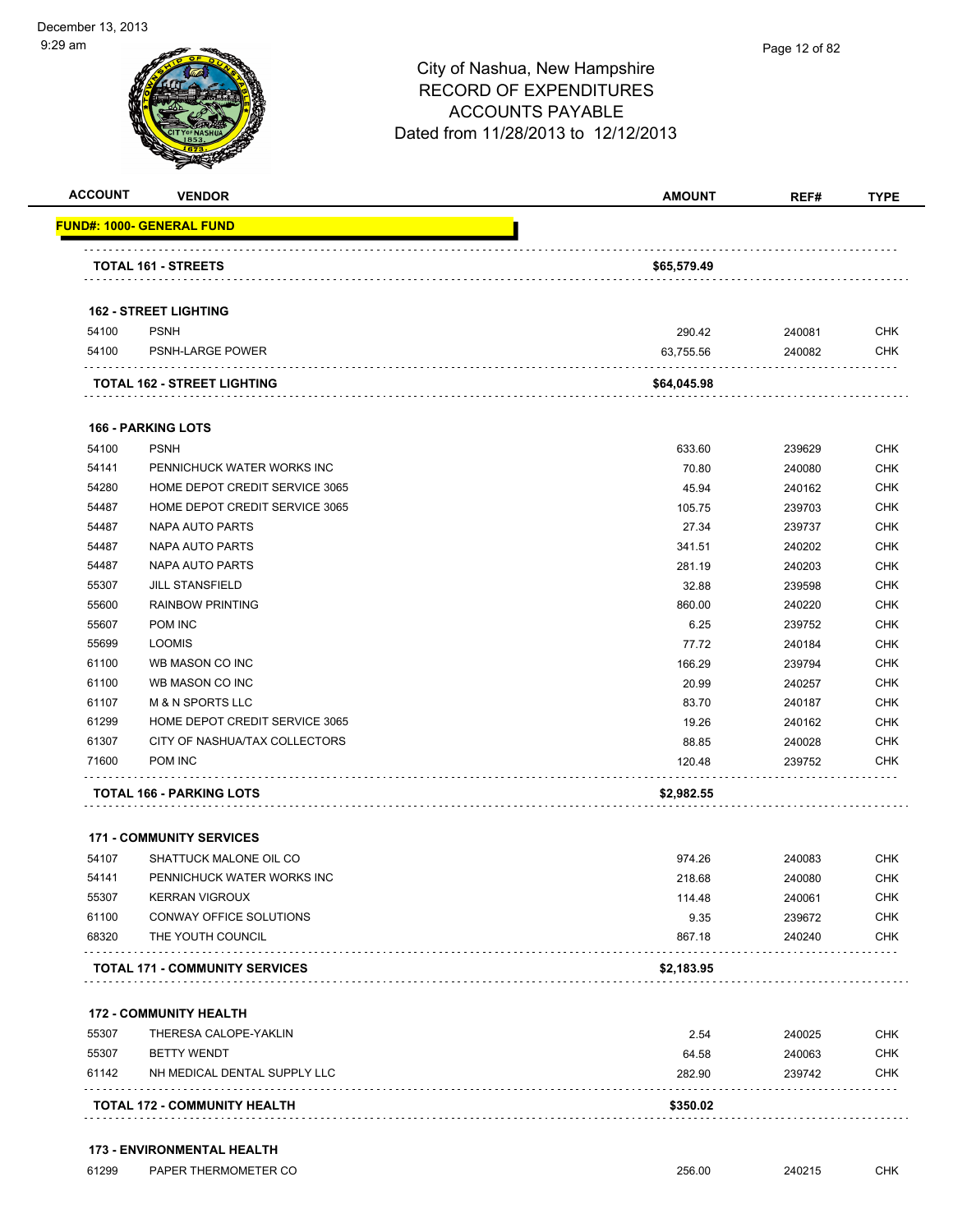

| <b>ACCOUNT</b> | <b>VENDOR</b>                         | <b>AMOUNT</b> | REF#   | <b>TYPE</b> |
|----------------|---------------------------------------|---------------|--------|-------------|
|                | <u> FUND#: 1000- GENERAL FUND</u>     |               |        |             |
|                | TOTAL 173 - ENVIRONMENTAL HEALTH      | \$256.00      |        |             |
|                | <b>175 - WELFARE ASSISTANCE</b>       |               |        |             |
| 55810          | MOTEL 6                               | 956.97        | 239990 | <b>CHK</b>  |
| 55810          | 23-25 TEMPLE ST REALTY LLC            | 250.00        | 239992 | <b>CHK</b>  |
| 55810          | 28-34 RAILROAD SQUARE LLC             | 597.50        | 239993 | CHK         |
| 55810          | <b>RUDOLPH BIRON</b>                  | 120.00        | 239994 | CHK         |
| 55810          | <b>GAUTHIER REAL ESTATE MGMT CORP</b> | 850.00        | 239995 | CHK         |
| 55810          | HAMMERHEAD RENTAL PROP LLC            | 565.00        | 239996 | CHK         |
| 55810          | <b>JIMMIE LUMPKIN</b>                 | 875.00        | 239997 | CHK         |
| 55810          | <b>LEO M LAVOIE</b>                   | 501.00        | 239998 | CHK         |
| 55810          | NWGM TITLE HOLDING CO II              | 700.00        | 239999 | <b>CHK</b>  |
| 55810          | ROBERT N RODRIGUE                     | 350.00        | 240001 | <b>CHK</b>  |
| 55810          | CHAN TANG ZHAO                        | 550.00        | 240002 | <b>CHK</b>  |
| 55810          | MOTEL 6                               | 4,834.84      | 240443 | <b>CHK</b>  |
| 55810          | 18-24 ASH STREET LLC                  | 411.62        | 240444 | CHK         |
| 55810          | 188 CONCORD ST LLC                    | 539.00        | 240445 | CHK         |
| 55810          | 23-25 TEMPLE ST REALTY LLC            | 480.00        | 240446 | CHK         |
| 55810          | 28-34 RAILROAD SQUARE LLC             | 700.00        | 240447 | CHK         |
| 55810          | <b>BAY RIDGE AT NASHUA</b>            | 900.00        | 240448 | CHK         |
| 55810          | DONALD BUJA                           | 110.00        | 240449 | CHK         |
| 55810          | THERESA A CORRIVEAU                   | 337.00        | 240450 | CHK         |
| 55810          | <b>CONSTANCE GAUTHIER</b>             | 680.00        | 240451 | <b>CHK</b>  |
| 55810          | <b>JENSEN'S INC</b>                   | 393.00        | 240452 | CHK         |
| 55810          | LTA INVESTMENTS LLC                   | 510.00        | 240453 | CHK         |
| 55810          | NWGM TITLE HOLDING CO II              | 403.89        | 240454 | CHK         |
| 55810          | PRA PROPERTIES LTD PARTNERSHIP        | 585.00        | 240455 | CHK         |
| 55810          | <b>JUSSARA ROSA</b>                   | 555.42        | 240456 | CHK         |
| 55810          | YILIN MA                              | 594.81        | 240457 | CHK         |
| 55812          | RITE AID ACCT#1009804                 | 3,324.77      | 240000 | CHK         |
| 55814          | <b>LIBERTY UTILITIES</b>              | 243.84        | 239987 | CHK         |
| 55814          | LIBERTY UTILITIES                     | 153.00        | 239988 | CHK         |
| 55814          | MCLAUGHLIN OIL CO                     | 370.50        | 239989 | CHK         |
| 55814          | NORTHEAST UTILITIES                   | 319.69        | 239991 | <b>CHK</b>  |
|                | <b>TOTAL 175 - WELFARE ASSISTANCE</b> | \$22,761.85   |        |             |

| 54100 | <b>PSNH</b>                    | 425.45   | 239629 | <b>CHK</b> |
|-------|--------------------------------|----------|--------|------------|
| 54100 | <b>PSNH</b>                    | 433.02   | 239630 | <b>CHK</b> |
| 54100 | <b>PSNH-LARGE POWER</b>        | 5,173.38 | 239631 | <b>CHK</b> |
| 54100 | <b>PSNH</b>                    | 2,839.16 | 240081 | <b>CHK</b> |
| 54114 | LIBERTY UTILITIES              | 38.84    | 239607 | <b>CHK</b> |
| 54114 | LIBERTY UTILITIES              | 43.18    | 239609 | <b>CHK</b> |
| 54114 | <b>LIBERTY UTILITIES</b>       | 42.30    | 240074 | <b>CHK</b> |
| 54114 | <b>LIBERTY UTILITIES</b>       | 307.36   | 240076 | <b>CHK</b> |
| 54141 | PENNICHUCK WATER WORKS INC     | 4,290.45 | 240080 | <b>CHK</b> |
| 54280 | HOME DEPOT CREDIT SERVICE 3065 | 1.301.01 | 239703 | <b>CHK</b> |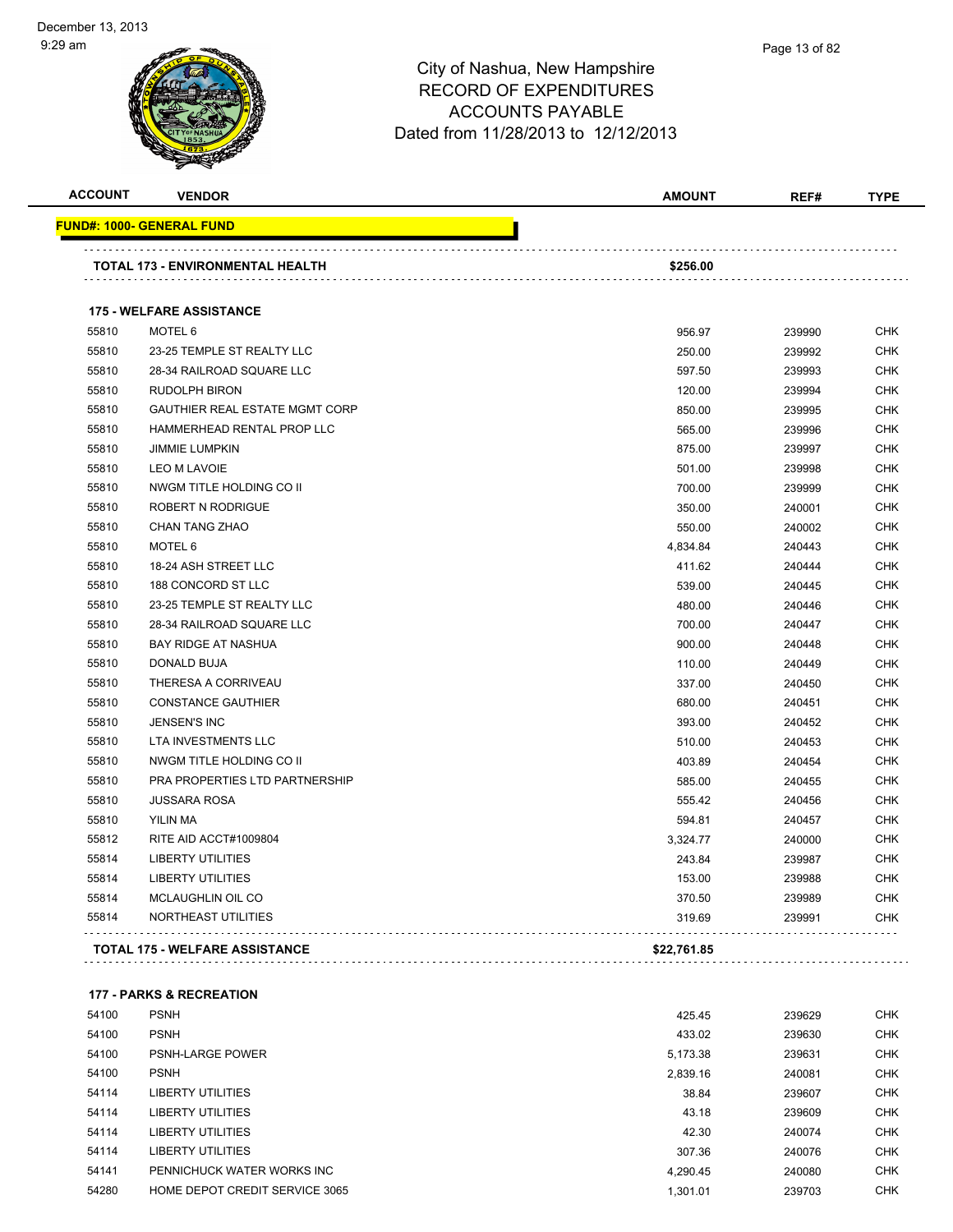

| Page 14 of 82 |
|---------------|
|               |

| <b>ACCOUNT</b> | <b>VENDOR</b>                             | <b>AMOUNT</b> | REF#   | <b>TYPE</b> |
|----------------|-------------------------------------------|---------------|--------|-------------|
|                | FUND#: 1000- GENERAL FUND                 |               |        |             |
|                | <b>177 - PARKS &amp; RECREATION</b>       |               |        |             |
| 54280          | <b>J G GRADING LLC</b>                    | 600.00        | 239709 | <b>CHK</b>  |
| 54280          | JAN PRO CLEANING SYSTEMS NORTH            | 300.00        | 239712 | <b>CHK</b>  |
| 54280          | JOHNSONS ELECTRIC INC                     | 1,001.40      | 239713 | <b>CHK</b>  |
| 54280          | PEABODY SUPPLY CO                         | 177.98        | 239747 | <b>CHK</b>  |
| 54280          | <b>TURF PRODUCTS</b>                      | 44.65         | 239787 | <b>CHK</b>  |
| 54280          | AFFILIATED HVAC SERVICES LLC              | 235.00        | 240104 | <b>CHK</b>  |
| 54280          | GATE CITY FENCE CO INC                    | 2,885.00      | 240150 | <b>CHK</b>  |
| 54280          | HOME DEPOT CREDIT SERVICE 3065            | 338.81        | 240162 | <b>CHK</b>  |
| 54280          | <b>J G GRADING LLC</b>                    | 81.00         | 240170 | <b>CHK</b>  |
| 54280          | <b>LOWE'S - 3502</b>                      | 163.24        | 240185 | <b>CHK</b>  |
| 54280          | NASHUA FARMERS EXCHANGE INC               | 85.90         | 240204 | <b>CHK</b>  |
| 54280          | NASHUA OUTDOOR POWER EQUIPMENT            | 51.59         | 240206 | <b>CHK</b>  |
| 54821          | UNITED SITE SERVICES NORTHEAST            | 549.70        | 239790 | <b>CHK</b>  |
| 55109          | PAETEC COMMUNICATIONS INC                 | 8.46          | 239625 | <b>CHK</b>  |
| 55400          | <b>UNH</b>                                | 395.00        | 240088 | <b>CHK</b>  |
| 61100          | WB MASON CO INC                           | 368.79        | 239794 | <b>CHK</b>  |
| 61100          | WB MASON CO INC                           | 20.18         | 240257 | <b>CHK</b>  |
| 61114          | NEPTUNE-BENSON                            | 191.08        | 239739 | <b>CHK</b>  |
| 61114          | SEASONAL SPECIALTY STORES                 | 67.96         | 239766 | <b>CHK</b>  |
| 61299          | A G LANDSCAPING SERVICES LLC              | 1,632.75      | 239644 | <b>CHK</b>  |
| 61428          | BANNER SYSTEMS OF MASSACHUSETT            | 307.50        | 240113 | <b>CHK</b>  |
| 61705          | <b>MAYNARD &amp; LESIEUR INC</b>          | 1,210.52      | 240192 | <b>CHK</b>  |
| 61799          | <b>CARPARTS OF NASHUA</b>                 | 208.64        | 239661 | <b>CHK</b>  |
| 61799          | <b>MAYNARD &amp; LESIEUR INC</b>          | 30.35         | 239722 | <b>CHK</b>  |
| 61799          | SANEL AUTO PARTS CO                       | 96.86         | 239764 | <b>CHK</b>  |
| 61799          | TST HYDRAULICS INC                        | 697.64        | 239786 | <b>CHK</b>  |
| 61799          | NAPA AUTO PARTS                           | 132.56        | 240201 | <b>CHK</b>  |
| 61799          | SANEL AUTO PARTS CO                       | 30.92         | 240226 | <b>CHK</b>  |
| 61799          | TST HYDRAULICS INC                        | 826.00        | 240244 | CHK         |
|                | <b>TOTAL 177 - PARKS &amp; RECREATION</b> | \$27,633.63   |        |             |
|                |                                           |               |        |             |

#### **179 - LIBRARY**

| 54100 | <b>PSNH-LARGE POWER</b>               | 4,638.61 | 239631 | <b>CHK</b> |
|-------|---------------------------------------|----------|--------|------------|
| 54280 | <b>HOME DEPOT CREDIT SERVICE 3065</b> | 28.44    | 239703 | <b>CHK</b> |
| 54428 | COMCAST CABLE COMMUNICATIONS I        | 99.90    | 240066 | <b>CHK</b> |
| 54487 | STANLEY CONVERGENT SECURITY           | 222.00   | 239633 | <b>CHK</b> |
| 54828 | US BANK EQUIPMENT FINANCE             | 133.06   | 240093 | <b>CHK</b> |
| 55109 | PAETEC COMMUNICATIONS INC             | (101.60) | 239625 | <b>CHK</b> |
| 55200 | <b>NELA OFFICE</b>                    | 70.00    | 240079 | <b>CHK</b> |
| 55307 | <b>LARRY CASE</b>                     | 47.46    | 239662 | <b>CHK</b> |
| 55307 | SOPHIE SMITH                          | 232.76   | 240230 | <b>CHK</b> |
| 55607 | PETTY CASH                            | 14.49    | 239592 | <b>CHK</b> |
| 55699 | PETTY CASH                            | 30.00    | 239592 | <b>CHK</b> |
| 55699 | ANN KRISTYN MCCLELLAN                 | 41.00    | 240041 | <b>CHK</b> |
| 61100 | WB MASON CO INC                       | 408.84   | 240257 | <b>CHK</b> |
| 61107 | <b>WORK N GEAR LLC</b>                | 89.99    | 239800 | <b>CHK</b> |
| 61299 | <b>BRODART CO</b>                     | 40.51    | 239658 | <b>CHK</b> |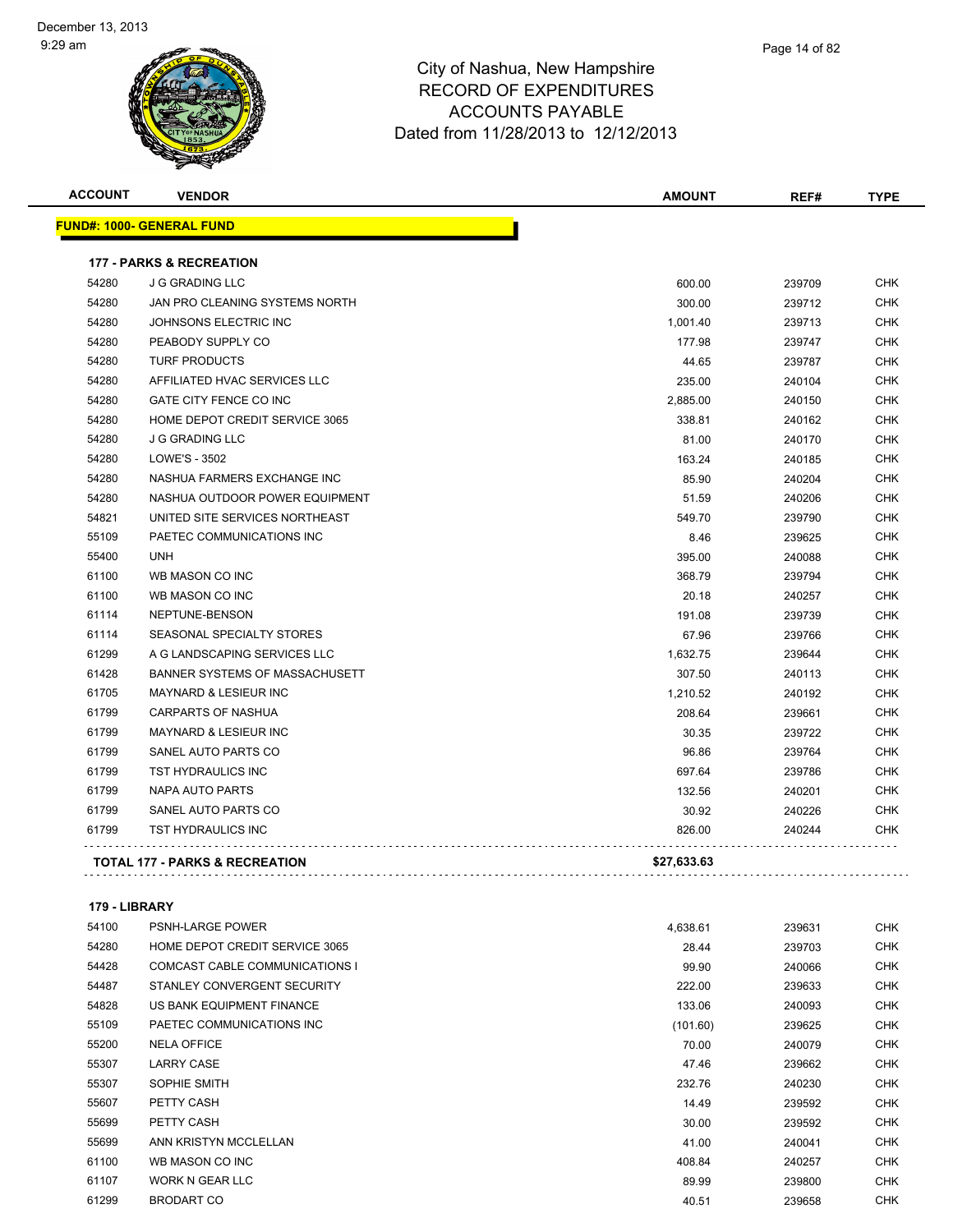

| <b>ACCOUNT</b> | <b>VENDOR</b>                           | <b>AMOUNT</b> | REF#   | <b>TYPE</b> |
|----------------|-----------------------------------------|---------------|--------|-------------|
|                | <b>FUND#: 1000- GENERAL FUND</b>        |               |        |             |
| 179 - LIBRARY  |                                         |               |        |             |
| 61299          | AMAZON                                  | 54.35         | 240065 | <b>CHK</b>  |
| 61428          | <b>REXEL CLS</b>                        | 181.20        | 239757 | <b>CHK</b>  |
| 61428          | NEW ENGLAND PAPER & SUPPLY              | 505.34        | 240209 | <b>CHK</b>  |
| 61807          | <b>BAKER &amp; TAYLOR</b>               | 988.37        | 239651 | <b>CHK</b>  |
| 61807          | <b>INGRAM LIBRARY SERVICES</b>          | 10.34         | 239708 | CHK         |
| 61807          | <b>SIMON &amp; SCHUSTER</b>             | 26.88         | 239768 | <b>CHK</b>  |
| 61807          | AMAZON                                  | 16.75         | 240065 | <b>CHK</b>  |
| 61807          | <b>GREY HOUSE PUBLISHING</b>            | 458.95        | 240069 | CHK         |
| 61807          | <b>BAKER &amp; TAYLOR</b>               | 638.86        | 240112 | <b>CHK</b>  |
| 61807          | <b>GALE/CENGAGE LEARNING</b>            | 345.34        | 240149 | CHK         |
| 61807          | <b>INGRAM LIBRARY SERVICES</b>          | 69.83         | 240168 | CHK         |
| 61807          | <b>SIMON &amp; SCHUSTER</b>             | 36.96         | 240228 | CHK         |
| 61814          | <b>MICRO MARKETING ASSOCIATES</b>       | 253.09        | 239731 | CHK         |
| 61814          | <b>MIDWEST TAPE</b>                     | 530.39        | 239732 | <b>CHK</b>  |
| 61814          | <b>BAKER &amp; TAYLOR</b>               | 49.48         | 240112 | <b>CHK</b>  |
| 61814          | <b>MIDWEST TAPE</b>                     | 651.02        | 240197 | CHK         |
| 61814          | <b>MULTICULTURAL BOOKS &amp; VIDEOS</b> | 107.75        | 240200 | <b>CHK</b>  |
| 61816          | PETTY CASH                              | 58.52         | 239592 | CHK         |
| 61816          | AC MOORE INC                            | 33.67         | 240101 | CHK         |
| 61819          | PETTY CASH                              | 94.59         | 239592 | <b>CHK</b>  |
| 61819          | AC MOORE INC                            | 88.71         | 239645 | CHK         |
| 61819          | AMAZON                                  | 53.94         | 240065 | CHK         |
| 61819          | SOPHIE SMITH                            | 46.10         | 240229 | CHK         |
| 61830          | <b>INFOGROUP INC</b>                    | 7,000.00      | 239706 | CHK         |
| 61830          | <b>BRUCE MARKS</b>                      | 119.95        | 240188 | CHK         |
|                | TOTAL 179 - LIBRARY                     | \$18,415.84   |        |             |
|                | <b>181 - COMMUNITY DEVELOPMENT</b>      |               |        |             |
| 61100          | WB MASON CO INC                         | 36.60         | 239794 | CHK         |
| 61100          | WB MASON CO INC                         | 5.21          | 240257 | <b>CHK</b>  |
|                |                                         |               |        |             |
|                | TOTAL 181 - COMMUNITY DEVELOPMENT       | \$41.81       |        |             |
|                | <b>182 - PLANNING &amp; ZONING</b>      |               |        |             |
| 55307          | <b>ROGER HOUSTON</b>                    | 172.33        | 239583 | <b>CHK</b>  |
| 55421          | <b>ROGER HOUSTON</b>                    | 30.00         | 239583 | CHK         |
| 61807          | NEW HAMPSHIRE MAGAZINE                  | 34.97         | 239621 | <b>CHK</b>  |
|                | TOTAL 182 - PLANNING & ZONING           | \$237.30      |        |             |
|                | <b>183 - ECONOMIC DEVELOPMENT</b>       |               |        |             |
| 55307          | <b>GEORGE DURANTE</b>                   | 25.73         | 239580 | CHK         |
| 61299          | UNITED SITE SERVICES NORTHEAST          | 164.91        | 240247 | <b>CHK</b>  |
| 69000          | <b>FAY'S FINE CABINETRY</b>             | 5,552.70      | 240146 | CHK         |
|                | <b>TOTAL 183 - ECONOMIC DEVELOPMENT</b> | \$5,743.34    |        |             |
|                |                                         |               |        |             |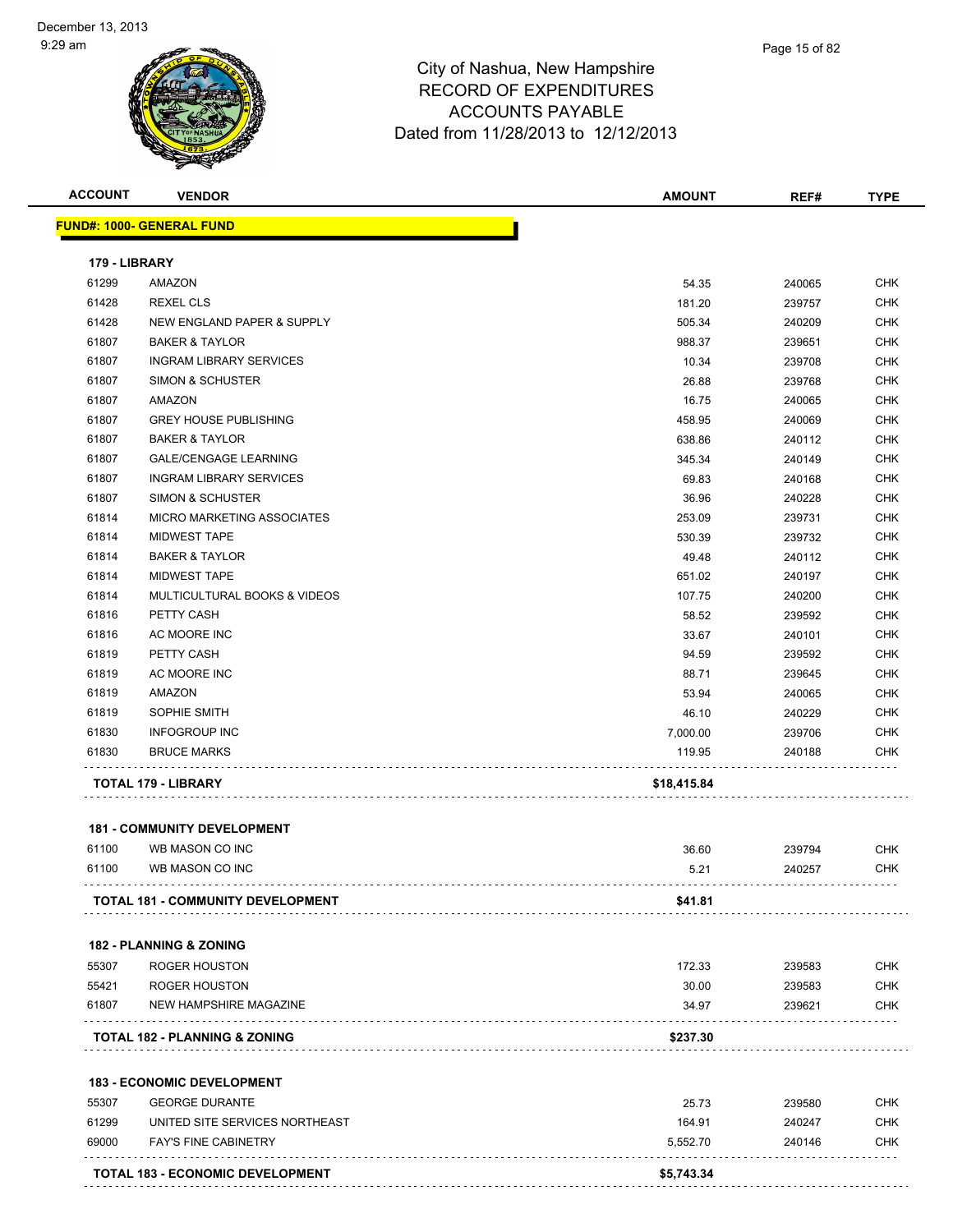| <b>ACCOUNT</b>      | <b>VENDOR</b>                             | <b>AMOUNT</b> | REF#             | <b>TYPE</b> |
|---------------------|-------------------------------------------|---------------|------------------|-------------|
|                     | <b>FUND#: 1000- GENERAL FUND</b>          |               |                  |             |
|                     |                                           |               |                  |             |
| <b>191 - SCHOOL</b> |                                           |               |                  |             |
| 52300               | PLIC - SBD GRAND ISLAND                   | 4,308.31      | 239936           | <b>CHK</b>  |
| 52300               | UNUM LIFE INSURANCE                       | 1,398.26      | 239973           | CHK         |
| 52800               | <b>MAUREEN CURRAN</b>                     | 1,080.00      | 239857           | <b>CHK</b>  |
| 52800               | <b>EVAN JOHNSON</b>                       | 100.00        | 239901           | <b>CHK</b>  |
| 52800               | <b>MAUREEN ODEA</b>                       | 723.20        | 239929           | <b>CHK</b>  |
| 52800               | <b>KATHLEEN SAAD</b>                      | 1,446.40      | 239949           | <b>CHK</b>  |
| 52800               | <b>OZLEM DATO</b>                         | 499.00        | 240320           | CHK         |
| 53128               | GARY D ALTMAN ESQ.                        | 770.00        | 239879           | <b>CHK</b>  |
| 53600               | THE YOUTH COUNCIL                         | 6,132.50      | 239978           | <b>CHK</b>  |
| 53600               | ADULT LEARNING CENTER                     | 28,485.00     | 240269           | <b>CHK</b>  |
| 53614               | COMPASSIONATE STAFFING LLC                | 528.75        | 239850           | <b>CHK</b>  |
| 53614               | READYNURSE STAFFING SERVICES              | 693.25        | 239943           | CHK         |
| 53614               | AMY MCCARTNEY                             | 6,285.80      | 240382           | CHK         |
| 53614               | <b>READYNURSE STAFFING SERVICES</b>       | 337.05        | 240409           | CHK         |
| 53628               | PERFORMANCE REHAB INC                     | 5,424.40      | 239935           | <b>CHK</b>  |
| 53628               | STATE OF NH CRIMINAL RECORDS              | 307.50        | 239963           | CHK         |
| 53628               | UNIVERSAL RECYCLING TECH LLC              | 96.00         | 239972           | <b>CHK</b>  |
| 54100               | <b>PSNH</b>                               | 11,604.34     | 239806           | <b>CHK</b>  |
| 54100               | PUBLIC SERVICE OF NH-LARGE POW            | 14,131.34     | 239940           | CHK         |
| 54114               | LIBERTY UTILITIES                         | 6,155.71      | 239804           | CHK         |
| 54114               | <b>HESS CORPORATION</b>                   | 12,927.23     | 239894           | CHK         |
| 54141               | PENNICHUCK WATER WORKS INC                | 7,934.12      | 239805           | <b>CHK</b>  |
| 54243               | CONTROL TECHNOLOGIES INC                  | 10,038.00     | 239852           | <b>CHK</b>  |
| 54280               | ALTERNATIVE COMMUNICATIONS SVC            | 1,165.50      | 239814           | CHK         |
| 54280               | <b>B &amp; S LOCKSMITHS INC</b>           | 124.59        | 239820           | <b>CHK</b>  |
| 54280               | <b>FIMBEL PAUNET CORP</b>                 | 1,295.00      | 239872           | <b>CHK</b>  |
| 54280               | DONALD M THERIAULT                        | 4,600.00      | 240323           | <b>CHK</b>  |
| 54280               | HIGH OUTPUT INC                           | 139.00        | 240350           | <b>CHK</b>  |
| 54280               | MARVELL PLATE GLASS INC                   | 462.42        | 240380           | <b>CHK</b>  |
| 54280               | MERRIMACK BUILDING SUPPLY INC             | 2,147.90      | 240385           | CHK         |
| 54487               | <b>BLAKE GROUP</b>                        | 210.00        | 239825           | CHK         |
| 54487               | COMPUTER HUT dba IT INSIDERS              | 139.98        | 239851           | <b>CHK</b>  |
| 54487               | <b>HAMPDEN ENGINEERING CORP</b>           | 263.73        | 239889           | <b>CHK</b>  |
| 54487               | DAVID BAILEY                              | 60.00         | 240280           | <b>CHK</b>  |
| 54487               | <b>CLARKE</b>                             | 48.65         | 240305           | <b>CHK</b>  |
| 54487               | <b>FIMBEL PAUNET CORP</b>                 | 292.00        | 240330           | <b>CHK</b>  |
| 54487               | HILLYARD/MANCHESTER                       | 211.00        | 240351           | <b>CHK</b>  |
| 54487               | INSPIRED TECHNOLOGY                       | 2,900.00      | 240358           | <b>CHK</b>  |
| 54487               | KARCHER NORTH AMERICA                     | 65.00         | 240363           | <b>CHK</b>  |
| 54487               | NEVERETTS SEW & VAC INC                   | 56.65         | 240392           | <b>CHK</b>  |
| 54487               | PRO AV SYSTEMS INC                        | 1,298.00      | 240407           | <b>CHK</b>  |
| 54600               | D & R TOWING INC                          | 80.00         | 239860           | <b>CHK</b>  |
| 54600               | MAYNARD & LESIEUR INC                     | 135.75        | 239921           | <b>CHK</b>  |
| 54600               | SAFELITE FULFILLMENT, INC                 | 202.90        | 239950           | <b>CHK</b>  |
| 54600               | SANEL AUTO PARTS CO                       | 205.88        |                  | <b>CHK</b>  |
| 54600               | <b>BEST FORD</b>                          | 45.43         | 239951           | <b>CHK</b>  |
| 54600               | D & R TOWING INC                          | 211.10        | 240285<br>240318 | CHK         |
| 54600               | <b>HEAVY DUTY TRUCK &amp; DIESEL SERV</b> | 881.86        | 240347           | <b>CHK</b>  |
|                     |                                           |               |                  |             |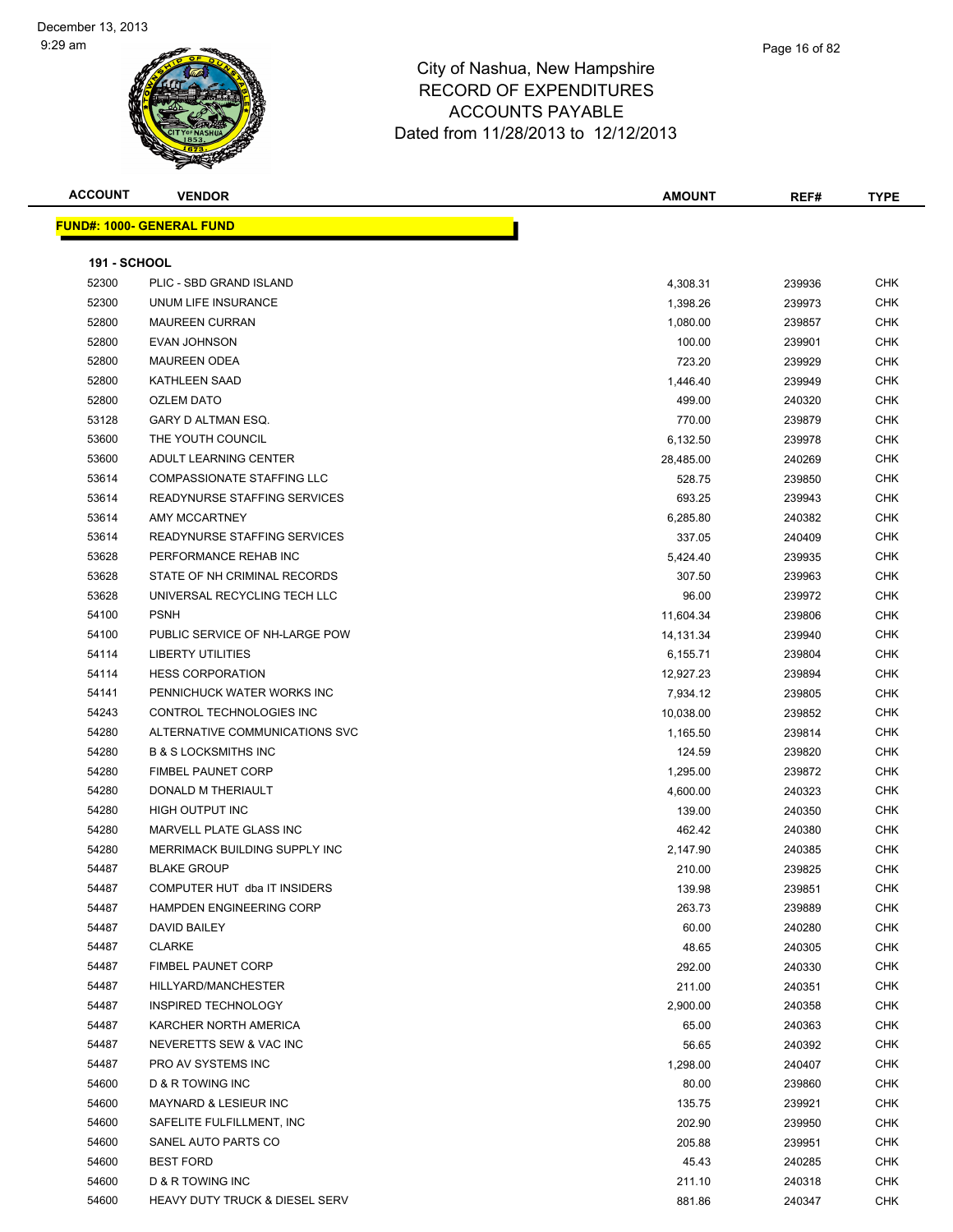| <b>ACCOUNT</b>      | <b>VENDOR</b>                    | <b>AMOUNT</b> | REF#   | <b>TYPE</b> |
|---------------------|----------------------------------|---------------|--------|-------------|
|                     | <b>FUND#: 1000- GENERAL FUND</b> |               |        |             |
|                     |                                  |               |        |             |
| <b>191 - SCHOOL</b> |                                  |               |        |             |
| 54600               | LIBERTY INTNL TRUCKS OF NH LLC   | 30.67         | 240371 | <b>CHK</b>  |
| 54600               | ONE STOP AUTO BODY               | 1,171.00      | 240398 | CHK         |
| 54600               | SANEL AUTO PARTS CO              | 72.12         | 240415 | CHK         |
| 55109               | <b>FAIRPOINT COMMUNICATIONS</b>  | 5,219.60      | 239803 | <b>CHK</b>  |
| 55109               | <b>SPRINT</b>                    | 13.06         | 239808 | <b>CHK</b>  |
| 55109               | BAYRING COMMUNICATIONS           | 2,310.93      | 240261 | <b>CHK</b>  |
| 55109               | <b>FAIRPOINT COMMUNICATIONS</b>  | 128.72        | 240263 | <b>CHK</b>  |
| 55200               | TREASURER STATE OF NH            | 75.00         | 239809 | CHK         |
| 55200               | <b>NHASP</b>                     | 735.00        | 239927 | <b>CHK</b>  |
| 55200               | CPI INC                          | 150.00        | 240313 | CHK         |
| 55200               | <b>ROBERT MENCK</b>              | 60.00         | 240384 | <b>CHK</b>  |
| 55200               | <b>ASHLEY NEST</b>               | 209.71        | 240391 | <b>CHK</b>  |
| 55300               | <b>JEFFREY ARBOGAST</b>          | 55.00         | 240278 | CHK         |
| 55300               | <b>ERIC MOMNIE</b>               | 70.00         | 240387 | <b>CHK</b>  |
| 55300               | <b>JILL NOBLES</b>               | 70.00         | 240396 | <b>CHK</b>  |
| 55300               | <b>DEBORAH WYNNE</b>             | 95.00         | 240437 | <b>CHK</b>  |
| 55307               | <b>JANICE ARCARO</b>             | 161.03        | 239819 | <b>CHK</b>  |
| 55307               | <b>MARCIA BAGLEY</b>             | 199.42        | 239821 | <b>CHK</b>  |
| 55307               | CLAUDIA CASTANO-VELEZ            | 23.36         | 239844 | CHK         |
| 55307               | <b>COVART VIRGINIA L</b>         | 8.62          | 239855 | <b>CHK</b>  |
| 55307               | <b>KAREN CREBASE</b>             | 129.30        | 239856 | CHK         |
| 55307               | KIMBERLY DEGRAPPO                | 373.51        | 239862 | <b>CHK</b>  |
| 55307               | <b>ALLAN DICHARD</b>             | 182.50        | 239865 | <b>CHK</b>  |
| 55307               | <b>JENNIFER DIMARIA</b>          | 51.12         | 239866 | <b>CHK</b>  |
| 55307               | <b>VIRGINIA ESSON</b>            | 18.08         | 239868 | <b>CHK</b>  |
| 55307               | <b>LISA GINGRAS</b>              | 73.53         | 239882 | <b>CHK</b>  |
| 55307               | <b>LYNNE HANLEY</b>              | 29.84         | 239891 | <b>CHK</b>  |
| 55307               | <b>CARMEN KOSOW</b>              | 12.57         | 239905 | <b>CHK</b>  |
| 55307               | NATALIE LAFLAMME                 | 67.80         | 239908 | CHK         |
| 55307               | <b>JASON LONERGAN</b>            | 11.87         | 239914 | CHK         |
| 55307               | <b>MARK LUCAS</b>                | 34.75         | 239915 | <b>CHK</b>  |
| 55307               | <b>SHARON SAUNDERS</b>           | 130.01        | 239952 | CHK         |
| 55307               | PHILIP SCHAPPLER                 | 48.88         | 239953 | <b>CHK</b>  |
| 55307               | <b>JENNIFER SEUSING</b>          | 77.35         | 239957 | <b>CHK</b>  |
| 55307               | <b>MARIE ALSUP</b>               | 46.79         | 240273 | CHK         |
| 55307               | <b>ESTHER BRODEUR</b>            | 25.14         | 240296 | CHK         |
| 55307               | <b>NATHAN BURNS</b>              | 31.64         | 240297 | CHK         |
| 55307               | <b>MARK CONRAD</b>               | 211.25        | 240309 | CHK         |
| 55307               | <b>KAREN CREBASE</b>             | 98.73         | 240314 | <b>CHK</b>  |
| 55307               | DANIEL DONOVAN                   | 25.09         | 240324 | <b>CHK</b>  |
| 55307               | <b>MARIANNE DUSTIN</b>           | 178.91        | 240325 | CHK         |
| 55307               | <b>WENDY GUAL</b>                | 13.85         | 240341 | <b>CHK</b>  |
| 55307               | <b>SCOTT MAYS</b>                | 18.30         | 240381 | CHK         |
| 55307               | <b>JULIA OLIVER</b>              | 61.02         | 240397 | <b>CHK</b>  |
| 55307               | <b>ALAN VERLEY</b>               | 27.16         | 240429 | <b>CHK</b>  |
| 55400               | SOFTMEDIA INC                    | 100.00        | 239807 | <b>CHK</b>  |
| 55400               | <b>WILLIAM MANSFIELD</b>         | 95.00         | 239919 | CHK         |
| 55400               | ELIZABETH ULRICH                 | 100.00        | 239971 | CHK         |
|                     |                                  |               |        |             |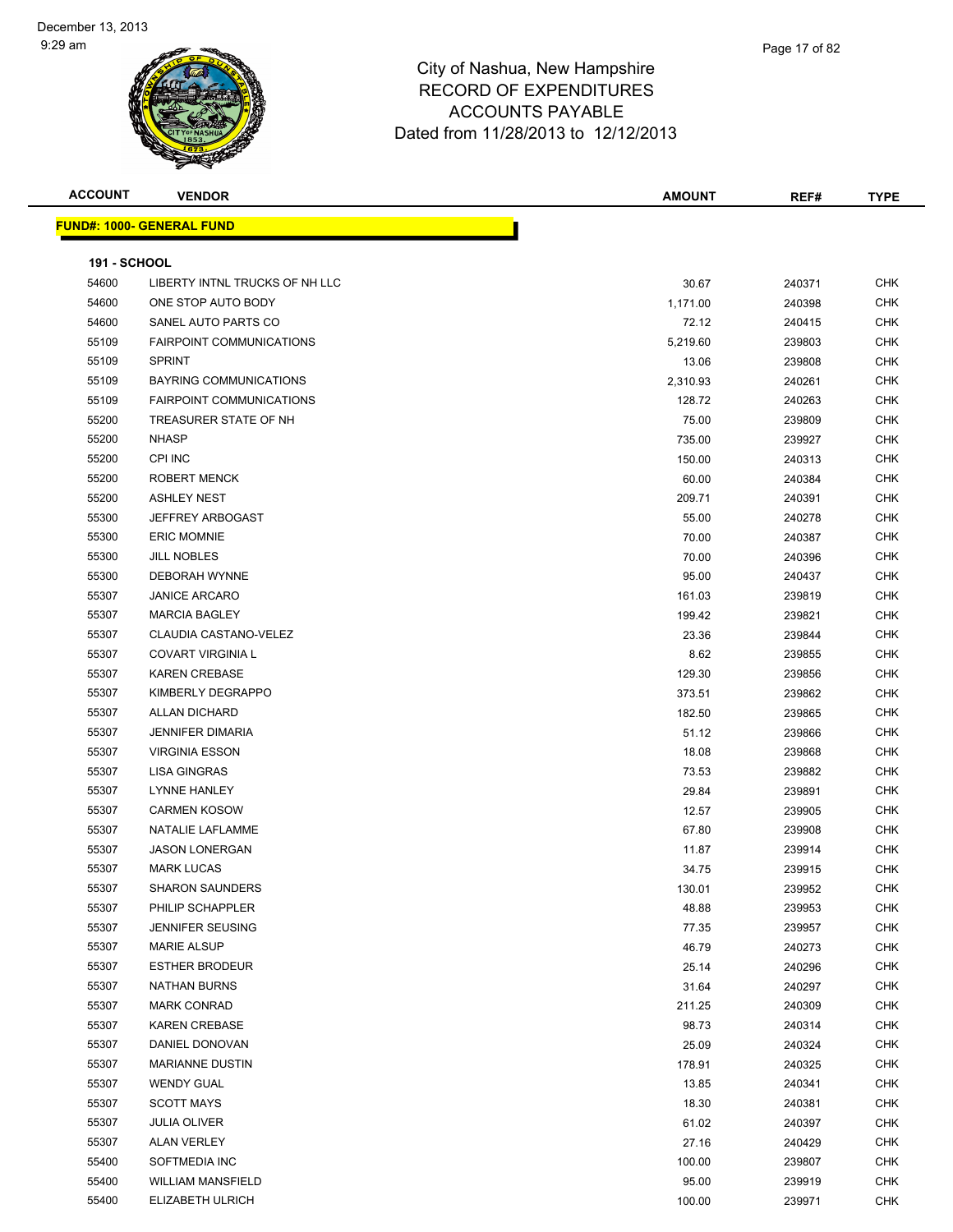| <b>ACCOUNT</b>      | <b>VENDOR</b>                       | <b>AMOUNT</b> | REF#   | <b>TYPE</b> |
|---------------------|-------------------------------------|---------------|--------|-------------|
|                     | <b>FUND#: 1000- GENERAL FUND</b>    |               |        |             |
|                     |                                     |               |        |             |
| <b>191 - SCHOOL</b> |                                     |               |        |             |
| 55400               | CHAD ZIBOLIS                        | 75.00         | 239979 | <b>CHK</b>  |
| 55400               | <b>MARY J COLLINS</b>               | 95.00         | 240308 | CHK         |
| 55400               | <b>BARBARA HAWKINS</b>              | 565.00        | 240345 | <b>CHK</b>  |
| 55400               | DEANNA LAVOIE                       | 110.00        | 240368 | <b>CHK</b>  |
| 55400               | <b>KRISTEN PEREZ</b>                | 130.00        | 240405 | <b>CHK</b>  |
| 55400               | EKATERINA REZNICHENKO               | 189.00        | 240412 | <b>CHK</b>  |
| 55400               | ALBERT RIVARD                       | 130.00        | 240413 | CHK         |
| 55600               | THE COPY SHOP                       | 1,068.66      | 239853 | <b>CHK</b>  |
| 55600               | THE COPY SHOP                       | 111.06        | 240310 | <b>CHK</b>  |
| 55607               | RESERVE ACCOUNT                     | 2,000.00      | 240265 | CHK         |
| 55607               | AMHERST ST PETTY CASH               | 175.90        | 240275 | <b>CHK</b>  |
| 55607               | CMRS-POC                            | 2,000.00      | 240306 | <b>CHK</b>  |
| 55642               | <b>KEVIN BOLDUC</b>                 | 87.00         | 239828 | CHK         |
| 55642               | <b>KEN BOURQUE</b>                  | 114.00        | 239833 | <b>CHK</b>  |
| 55642               | RONALD CHANDLER                     | 114.00        | 239847 | <b>CHK</b>  |
| 55642               | PHILIP CLINTON                      | 114.00        | 239848 | <b>CHK</b>  |
| 55642               | RYAN FARIA                          | 62.00         | 239870 | <b>CHK</b>  |
| 55642               | DONALD FORTIER                      | 84.00         | 239877 | CHK         |
| 55642               | DAVID KUZMICH                       | 114.00        | 239907 | CHK         |
| 55642               | <b>GERARD ROBICHAUD</b>             | 87.00         | 239945 | <b>CHK</b>  |
| 55642               | NATHAN ROSENSTEIN                   | 92.00         | 239946 | CHK         |
| 55642               | MIKE SMITH                          | 62.00         | 239962 | <b>CHK</b>  |
| 55642               | DAVID WEBSTER                       | 52.00         | 239976 | <b>CHK</b>  |
| 55642               | DANIEL BELLIVEAU SR                 | 62.00         | 240284 | <b>CHK</b>  |
| 55642               | <b>KEN BOURQUE</b>                  | 114.00        | 240291 | <b>CHK</b>  |
| 55642               | ERIC D. CAMPBELL                    | 154.44        | 240298 | <b>CHK</b>  |
| 55642               | <b>KENNETH HAMEL</b>                | 114.00        | 240342 | <b>CHK</b>  |
| 55642               | MICHAEL HENDERSON                   | 114.00        | 240349 | <b>CHK</b>  |
| 55642               | JEFFREY ISABELLE                    | 129.00        | 240360 | <b>CHK</b>  |
| 55642               | <b>JASON KOHM</b>                   | 114.00        | 240365 | CHK         |
| 55642               | <b>IAN LAROSE</b>                   | 82.00         | 240367 | CHK         |
| 55642               | ALBERT LAWLOR                       | 87.00         | 240369 | <b>CHK</b>  |
| 55642               | <b>MARK LISS</b>                    | 87.00         | 240373 | <b>CHK</b>  |
| 55642               | <b>JOY M MANNING</b>                | 62.00         | 240378 | <b>CHK</b>  |
| 55642               | THOMAS MCDONOUGH                    | 114.00        | 240383 | CHK         |
| 55642               | <b>ANDREW PAUL</b>                  | 114.00        | 240402 | <b>CHK</b>  |
| 55642               | DAVID WOODWORTH                     | 154.44        | 240436 | <b>CHK</b>  |
| 55642               | ROBERT ZUCCARO                      | 87.00         | 240440 | <b>CHK</b>  |
| 55690               | FIRST STUDENT INC                   | 129.38        | 239875 | <b>CHK</b>  |
| 55690               | <b>TONY COUROUNIS</b>               | 67.78         | 240312 | <b>CHK</b>  |
| 55690               | FIRST STUDENT INC                   | 245,545.95    | 240331 | <b>CHK</b>  |
| 55691               | <b>BRAD CANFIELD</b>                | 1,017.00      | 239837 | <b>CHK</b>  |
| 55691               | CARING HANDS TRANSPORTATION LL      | 6,150.00      | 240301 | <b>CHK</b>  |
| 55691               | FIRST STUDENT INC                   | 163,112.40    | 240331 | <b>CHK</b>  |
| 55691               | SARAH WINSLOW                       | 378.33        | 240435 | <b>CHK</b>  |
| 55694               | <b>BOOTHBY THERAPY SERVICES LLC</b> | 413.51        | 240289 | CHK         |
| 55694               | CROTCHED MOUNTAIN REHAB CTR         | 14,089.58     | 240315 | CHK         |
| 55694               | EASTER SEALS OF NEW HAMPSHIRE       | 3,948.36      | 240326 | <b>CHK</b>  |
|                     |                                     |               |        |             |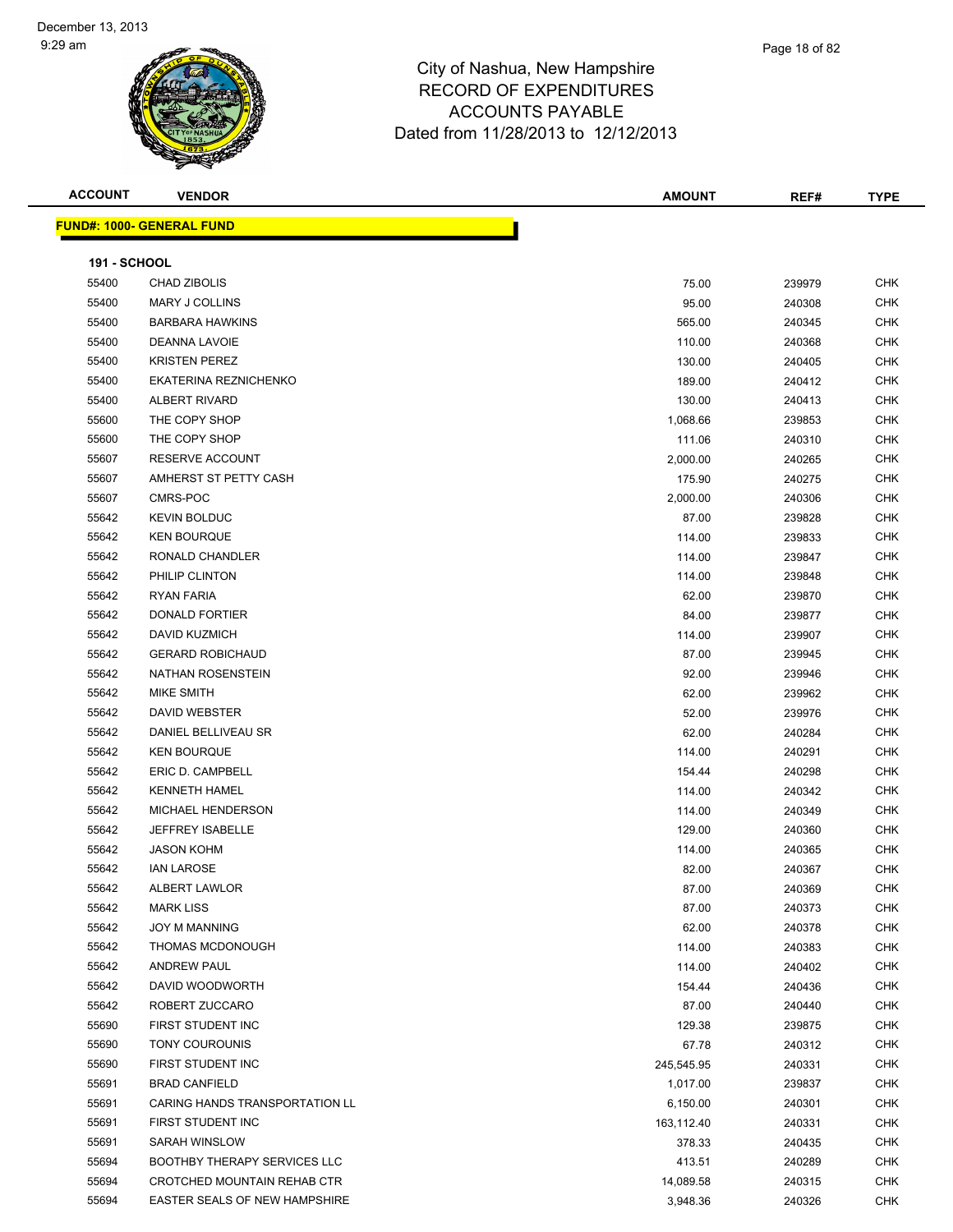| <b>ACCOUNT</b>      | <b>VENDOR</b>                         | <b>AMOUNT</b> | REF#   | <b>TYPE</b> |
|---------------------|---------------------------------------|---------------|--------|-------------|
|                     | <b>FUND#: 1000- GENERAL FUND</b>      |               |        |             |
|                     |                                       |               |        |             |
| <b>191 - SCHOOL</b> |                                       |               |        |             |
| 55694               | <b>HAMPSTEAD HOSPITAL</b>             | 375.00        | 240343 | <b>CHK</b>  |
| 55694               | <b>LEARNING PREP SCHOOL</b>           | 3,307.80      | 240370 | <b>CHK</b>  |
| 55694               | LIGHTHOUSE SCHOOL INC                 | 109,976.00    | 240372 | <b>CHK</b>  |
| 55694               | MERRIMACK SPEC ED COLLABORATIV        | 35,618.00     | 240386 | <b>CHK</b>  |
| 55694               | MOUNT PROSPECT ACADEMY INC            | 4,905.78      | 240388 | <b>CHK</b>  |
| 55694               | <b>NFI NORTH INC</b>                  | 498.45        | 240394 | <b>CHK</b>  |
| 55694               | TREASURER STATE OF NH                 | 14,880.00     | 240425 | <b>CHK</b>  |
| 55694               | YOUTH VILLAGES                        | 16,115.66     | 240438 | <b>CHK</b>  |
| 61100               | CANON SOLUTIONS AMERICA               | 232.00        | 239838 | <b>CHK</b>  |
| 61100               | <b>ANNE PRICE</b>                     | 22.70         | 239938 | <b>CHK</b>  |
| 61100               | WB MASON CO INC                       | 6,391.46      | 239975 | <b>CHK</b>  |
| 61100               | BIRCH HILL SCHOOL PETTY CASH          | 12.98         | 240287 | <b>CHK</b>  |
| 61100               | WB MASON CO INC                       | 1,198.36      | 240431 | <b>CHK</b>  |
| 61135               | <b>AC MOORE</b>                       | 36.86         | 239810 | <b>CHK</b>  |
| 61135               | AMACO                                 | 413.32        | 239815 | <b>CHK</b>  |
| 61135               | APPLAUSE LEARNING RESOURCES IN        | 52.90         | 239817 | <b>CHK</b>  |
| 61135               | <b>BARNES &amp; NOBLE INC</b>         | 152.02        | 239822 | <b>CHK</b>  |
| 61135               | <b>BELLETETES INC</b>                 | 170.20        | 239823 | <b>CHK</b>  |
| 61135               | CARTRIDGE WORLD NASHUA                | 71.00         | 239842 | <b>CHK</b>  |
| 61135               | <b>CUSTOM COMPUTER SPECIALIST INC</b> | 285.00        | 239859 | <b>CHK</b>  |
| 61135               | <b>DEMCO</b>                          | 190.16        | 239863 | <b>CHK</b>  |
| 61135               | EDUCATIONAL OUTFITTERS                | 50.00         | 239867 | <b>CHK</b>  |
| 61135               | <b>HAAN CRAFTS LLC</b>                | 1,081.81      | 239887 | <b>CHK</b>  |
| 61135               | <b>HANNAFORD</b>                      | 108.37        | 239892 | <b>CHK</b>  |
| 61135               | HOME DEPOT CREDIT SERVICE             | 109.31        | 239896 | <b>CHK</b>  |
| 61135               | HOUGHTON MIFFLIN HARCOURT PUB.        | 311.22        | 239897 | <b>CHK</b>  |
| 61135               | <b>DENNIS KEENEY</b>                  | 52.23         | 239903 | <b>CHK</b>  |
| 61135               | MARKET BASKET ACCT 2589096            | 242.94        | 239920 | <b>CHK</b>  |
| 61135               | <b>DENISE MYLES</b>                   | 24.00         | 239924 | <b>CHK</b>  |
| 61135               | NORTH CENTER FOOD SERVICE             | 1,199.06      | 239928 | <b>CHK</b>  |
| 61135               | KATHY PAETZOLD                        | 61.00         | 239932 | <b>CHK</b>  |
| 61135               | CYNTHIA POSADA                        | 39.98         | 239937 | <b>CHK</b>  |
| 61135               | <b>ANNE PRICE</b>                     | 100.00        | 239938 | <b>CHK</b>  |
| 61135               | <b>JAMES PUGLIANO</b>                 | 23.98         | 239941 | <b>CHK</b>  |
| 61135               | <b>KEITH RICHARD</b>                  | 199.00        | 239944 | <b>CHK</b>  |
| 61135               | <b>STEPHANIE ROSS</b>                 | 34.97         | 239947 | <b>CHK</b>  |
| 61135               | <b>SCHOLASTIC INC</b>                 | 315.00        | 239954 | <b>CHK</b>  |
| 61135               | SCHOLASTIC INCORPORATED               | 532.22        | 239955 | <b>CHK</b>  |
| 61135               | <b>SCHOOL HEALTH CORP</b>             | 401.43        | 239956 | <b>CHK</b>  |
| 61135               | SUPER DUPER SCHOOL CO                 | 54.95         | 239964 | <b>CHK</b>  |
| 61135               | <b>TEACHERS DISCOVERY</b>             | 297.00        | 239965 | <b>CHK</b>  |
| 61135               | <b>MONICA TINO</b>                    | 20.64         | 239969 | <b>CHK</b>  |
| 61135               | <b>WAL-MART</b>                       | 128.87        | 239974 | <b>CHK</b>  |
| 61135               | WB MASON CO INC                       | 2,353.31      | 239975 | <b>CHK</b>  |
| 61135               | AC MOORE                              | 71.28         | 240266 | <b>CHK</b>  |
| 61135               | ALTA BOOK CENTER                      | 77.40         | 240274 | <b>CHK</b>  |
| 61135               | <b>BARNES &amp; NOBLE INC</b>         | 891.70        | 240281 | CHK         |
| 61135               | <b>BELLETETES INC</b>                 | 114.19        | 240283 | <b>CHK</b>  |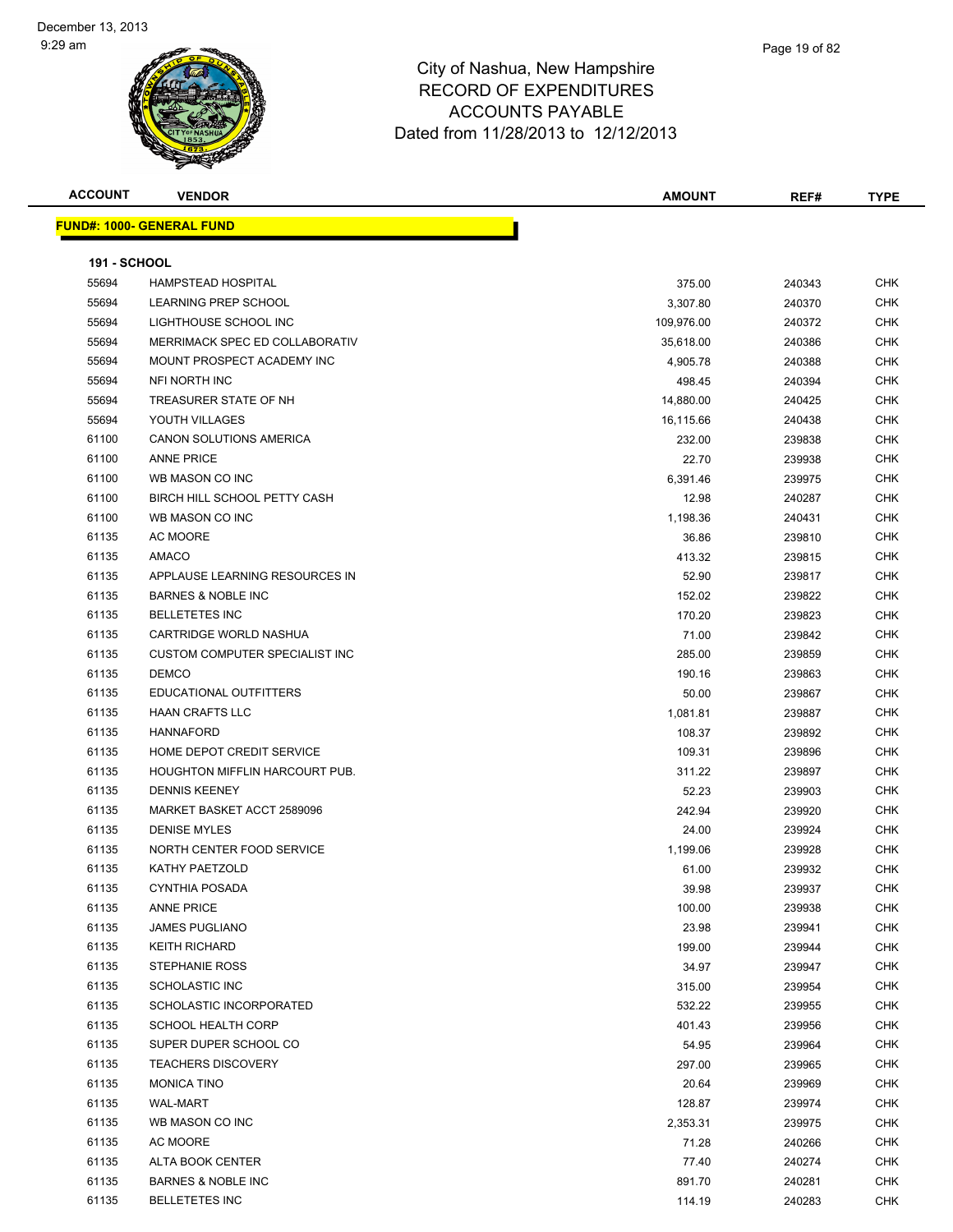| <b>ACCOUNT</b>      | <b>VENDOR</b>                            | <b>AMOUNT</b> | REF#   | <b>TYPE</b> |
|---------------------|------------------------------------------|---------------|--------|-------------|
|                     | <b>FUND#: 1000- GENERAL FUND</b>         |               |        |             |
|                     |                                          |               |        |             |
| <b>191 - SCHOOL</b> |                                          |               |        |             |
| 61135               | BIRCH HILL SCHOOL PETTY CASH             | 78.84         | 240287 | <b>CHK</b>  |
| 61135               | NANCY BOZEK                              | 99.95         | 240293 | <b>CHK</b>  |
| 61135               | <b>BRAINPOP LLC</b>                      | 495.00        | 240294 | <b>CHK</b>  |
| 61135               | CARTRIDGE WORLD NASHUA                   | 8.99          | 240302 | <b>CHK</b>  |
| 61135               | <b>CURRICULUM ASSOCIATES LLC</b>         | 210.94        | 240317 | <b>CHK</b>  |
| 61135               | <b>COLLEEN DARWISH</b>                   | 25.00         | 240319 | <b>CHK</b>  |
| 61135               | <b>SCOTT MERCHANT</b>                    | 200.00        | 240322 | <b>CHK</b>  |
| 61135               | <b>KAREN GLEASON</b>                     | 100.00        | 240337 | <b>CHK</b>  |
| 61135               | <b>KAREN GREEN</b>                       | 131.01        | 240340 | <b>CHK</b>  |
| 61135               | HOME DEPOT CREDIT SERVICE                | 264.23        | 240352 | <b>CHK</b>  |
| 61135               | INTEGRATED OFFICE SOLUTIONS              | 58.75         | 240359 | <b>CHK</b>  |
| 61135               | LYNNE JOSEPH                             | 293.99        | 240361 | <b>CHK</b>  |
| 61135               | <b>JOSEF LAMBERT</b>                     | 23.97         | 240366 | <b>CHK</b>  |
| 61135               | M & M ELECTRICAL SUPPLY CO INC           | 399.60        | 240374 | <b>CHK</b>  |
| 61135               | <b>MAINE OXY</b>                         | 238.16        | 240377 | <b>CHK</b>  |
| 61135               | MARKET BASKET ACCT 2589096               | 297.29        | 240379 | <b>CHK</b>  |
| 61135               | P J CURRIER LUMBER CO                    | 223.62        | 240399 | CHK         |
| 61135               | <b>REALLY GOOD STUFF INC</b>             | 57.44         | 240410 | <b>CHK</b>  |
| 61135               | <b>SCHOOL SPECIALTY</b>                  | 514.02        | 240420 | <b>CHK</b>  |
| 61135               | <b>TOWERS MOTOR PARTS CORP</b>           | 151.94        | 240424 | <b>CHK</b>  |
| 61135               | <b>WAL-MART</b>                          | 57.61         | 240430 | <b>CHK</b>  |
| 61135               | WB MASON CO INC                          | 1,705.24      | 240431 | <b>CHK</b>  |
| 61135               | <b>CAITLIN ZIBOLIS</b>                   | 15.36         | 240439 | <b>CHK</b>  |
| 61142               | KATHY PAETZOLD                           | 66.00         | 239932 | <b>CHK</b>  |
| 61142               | <b>SCHOOL HEALTH CORP</b>                | 270.94        | 239956 | <b>CHK</b>  |
| 61142               | BIRCH HILL SCHOOL PETTY CASH             | 8.58          | 240287 | <b>CHK</b>  |
| 61142               | SCHOOL NURSE SUPPLY INC                  | 14.64         | 240419 | <b>CHK</b>  |
| 61142               | WILLIAM V MACGILL & CO                   | 220.61        | 240433 | <b>CHK</b>  |
| 61249               | <b>COLLEGE BOARD</b>                     | 9,481.50      | 240307 | <b>CHK</b>  |
| 61299               | ANCO SIGNS & STAMPS INC                  | 116.25        | 239816 | <b>CHK</b>  |
| 61299               | <b>BELLETETES INC</b>                    | 70.62         | 239823 | <b>CHK</b>  |
| 61299               | <b>BLUE TARP FINANCIAL</b>               | 11.57         | 239827 | CHK         |
| 61299               | F W WEBB CO                              | 376.49        | 239869 | <b>CHK</b>  |
| 61299               |                                          |               |        | <b>CHK</b>  |
| 61299               | <b>FASTENAL CO</b><br>SCHOOL HEALTH CORP | 22.57         | 239871 |             |
|                     |                                          | 46.20         | 239956 | <b>CHK</b>  |
| 61299               | SHIFFLER EQUIPMENT SALES INC             | 409.15        | 239958 | <b>CHK</b>  |
| 61299               | <b>BELLETETES INC</b>                    | 330.03        | 240283 | <b>CHK</b>  |
| 61299               | <b>BLUE TARP FINANCIAL</b>               | 166.33        | 240288 | <b>CHK</b>  |
| 61299               | <b>FASTENAL CO</b>                       | 38.52         | 240329 | <b>CHK</b>  |
| 61299               | <b>FLAME OUT LLC</b>                     | 975.00        | 240332 | <b>CHK</b>  |
| 61299               | HOME DEPOT CREDIT SERVICES               | 51.81         | 240353 | <b>CHK</b>  |
| 61299               | <b>PASEK CORP</b>                        | 476.44        | 240401 | <b>CHK</b>  |
| 61407               | BATTERY SPECIALISTS OF NH LLC            | 334.64        | 239900 | <b>CHK</b>  |
| 61407               | M & M ELECTRICAL SUPPLY CO INC           | 380.92        | 239916 | <b>CHK</b>  |
| 61407               | M & M ELECTRICAL SUPPLY CO INC           | 2,890.10      | 240374 | <b>CHK</b>  |
| 61407               | <b>WILLIAMS COMMUNICATIONS SERVIC</b>    | 321.46        | 240434 | <b>CHK</b>  |
| 61414               | F W WEBB CO                              | 82.12         | 239869 | <b>CHK</b>  |
| 61414               | PEABODY SUPPLY CO                        | 43.95         | 239934 | <b>CHK</b>  |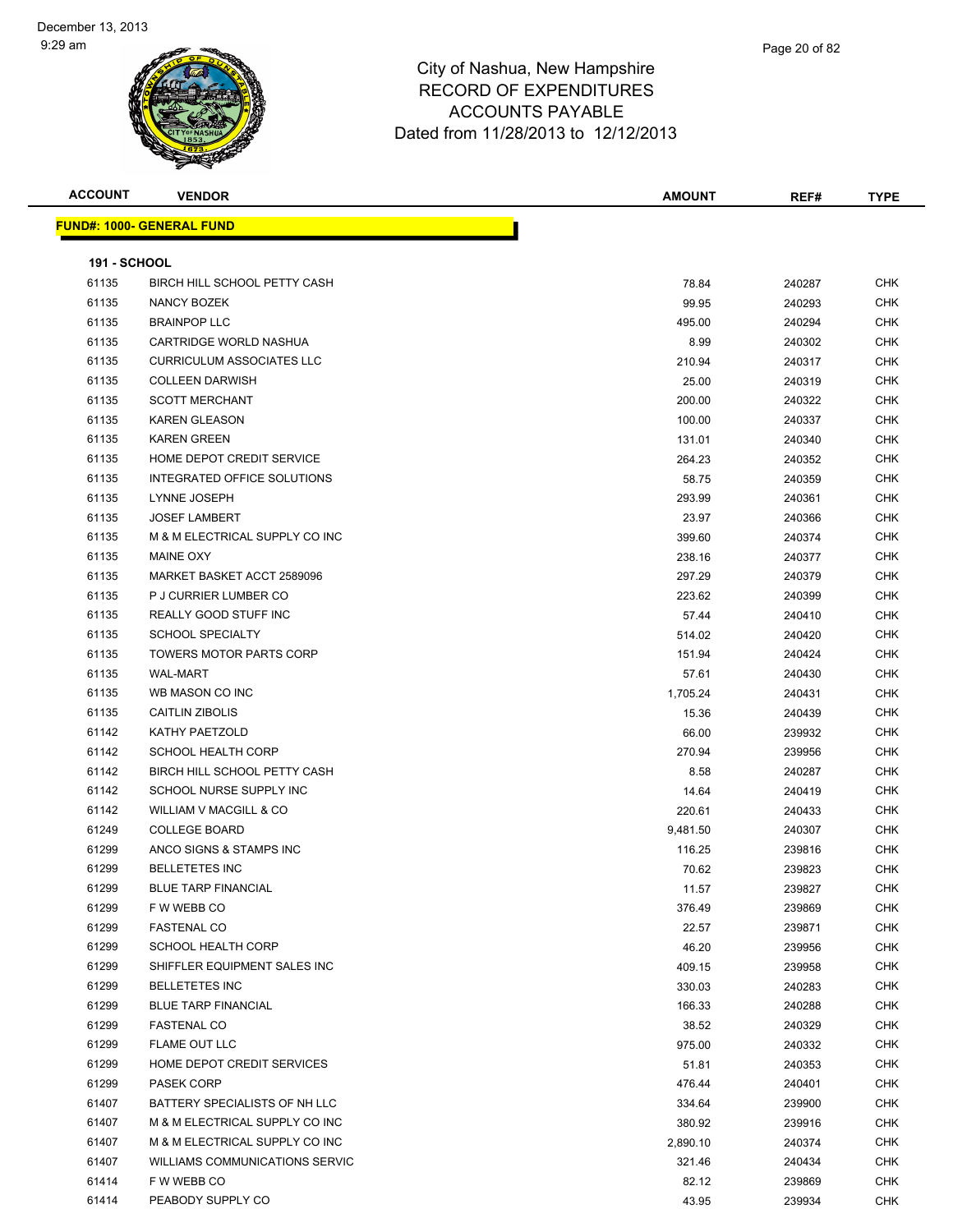

| <b>ACCOUNT</b>      | <b>VENDOR</b>                    | <b>AMOUNT</b> | REF#   | <b>TYPE</b> |
|---------------------|----------------------------------|---------------|--------|-------------|
|                     | <b>FUND#: 1000- GENERAL FUND</b> |               |        |             |
| <b>191 - SCHOOL</b> |                                  |               |        |             |
| 61414               | TOTAL AIR SUPPLY INC             | 162.37        | 239970 | <b>CHK</b>  |
| 61414               | F W WEBB CO                      | 384.50        | 240328 | <b>CHK</b>  |
| 61414               | PEABODY SUPPLY CO                | 264.92        | 240403 | <b>CHK</b>  |
| 61421               | <b>CAPP INC</b>                  | 968.00        | 239839 | <b>CHK</b>  |
| 61421               | <b>GRAINGER</b>                  | 537.59        | 239883 | <b>CHK</b>  |
| 61421               | SIEMENS INDUSTRY INC             | 380.16        | 239959 | <b>CHK</b>  |
| 61421               | AIREX FILTER CORPORATION         | 3,810.91      | 240271 | <b>CHK</b>  |
| 61421               | <b>CAPP INC</b>                  | 344.00        | 240299 | <b>CHK</b>  |
| 61421               | <b>CAPP USA</b>                  | 2,256.00      | 240300 | <b>CHK</b>  |
| 61421               | <b>GRAINGER</b>                  | 401.91        | 240339 | <b>CHK</b>  |
| 61421               | HEATING SPECIALTIES OF NH INC    | 262.69        | 240346 | <b>CHK</b>  |
| 61428               | BUTLER-DEARDEN                   | 388.35        | 239836 | <b>CHK</b>  |
| 61428               | CENTRAL PAPER PRODUCTS CO        | 3,277.34      | 239846 | <b>CHK</b>  |
| 61428               | CENTRAL PAPER PRODUCTS CO        | 754.20        | 240304 | <b>CHK</b>  |
| 61428               | NATIONWIDE SALES & SERVICE       | 3,454.17      | 240390 | <b>CHK</b>  |
| 61599               | NASHUA OUTDOOR POWER EQUIPMENT   | 66.80         | 239925 | <b>CHK</b>  |
| 61599               | NASHUA OUTDOOR POWER EQUIPMENT   | 109.83        | 240389 | <b>CHK</b>  |
| 61814               | <b>FOLLETT LIBRARY RESOURCES</b> | 281.55        | 239876 | <b>CHK</b>  |
| 61814               | <b>WHITCOMB ASSOCIATES</b>       | 976.95        | 239977 | <b>CHK</b>  |
| 61814               | DELANEY EDUCATIONAL ENT. INC.    | 608.79        | 240321 | <b>CHK</b>  |
| 61814               | <b>FOLLETT LIBRARY RESOURCES</b> | 349.98        | 240333 | <b>CHK</b>  |
| 61821               | <b>BRAINPOP LLC</b>              | 350.00        | 240295 | <b>CHK</b>  |
| 61821               | SHOP NOTES MAGAZINE              | 24.00         | 240421 | <b>CHK</b>  |
| 61875               | <b>CENGAGE LEARNING INC</b>      | 188.10        | 239845 | <b>CHK</b>  |
| 61875               | <b>CURRICULUM ASSOCIATES LLC</b> | 70.96         | 239858 | <b>CHK</b>  |
| 61875               | <b>BARNES &amp; NOBLE INC</b>    | 8,580.99      | 240281 | <b>CHK</b>  |
| 61875               | DAVID GOLDSMITH                  | 100.85        | 240338 | <b>CHK</b>  |
| 71221               | <b>APPLE INC</b>                 | 499.00        | 239818 | <b>CHK</b>  |
| 71221               | HEWLETT PACKARD COMPANY          | 589.00        | 239895 | <b>CHK</b>  |
| 71221               | <b>APPLE INC</b>                 | 1,497.00      | 240276 | <b>CHK</b>  |
| 71221               | <b>APPLE INC</b>                 | 204.00        | 240277 | <b>CHK</b>  |
| 71228               | LAYTON TECHNOLOGY, INC           | 3,500.00      | 239911 | <b>CHK</b>  |
| 71999               | KITTREDGE EQUIPMENT CO - NH      | 114.72        | 240364 | CHK         |
|                     | <b>TOTAL 191 - SCHOOL</b>        | \$858,272.05  |        |             |
|                     |                                  |               |        |             |

#### **193 - DEBT SERVICE**

| 75300 | <b>US BANK</b>                  | 300.00   | 240249 | <b>CHK</b> |
|-------|---------------------------------|----------|--------|------------|
|       | <b>TOTAL 193 - DEBT SERVICE</b> | \$300.00 |        |            |
|       |                                 |          |        |            |

**TOTAL FUND 1000 - GENERAL FUND \$3,800,600.18** 

#### **FUND#: 1001- GF-CAPITAL IMPROVEMENTS**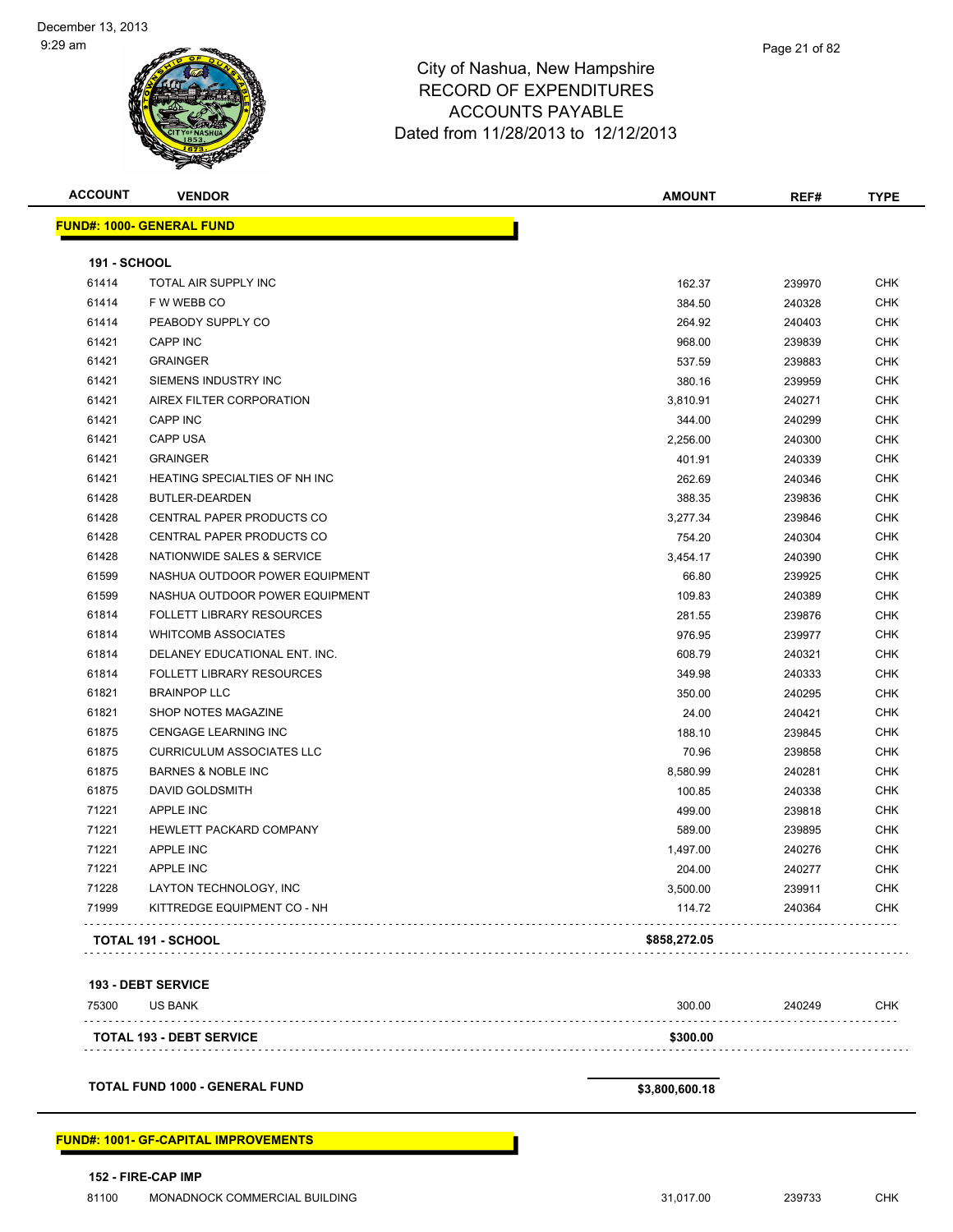| '9 am                        |                                                  | City of Nashua, New Hampshire<br><b>RECORD OF EXPENDITURES</b><br><b>ACCOUNTS PAYABLE</b><br>Dated from 11/28/2013 to 12/12/2013 | Page 22 of 82 |             |
|------------------------------|--------------------------------------------------|----------------------------------------------------------------------------------------------------------------------------------|---------------|-------------|
| <b>ACCOUNT</b>               | <b>VENDOR</b>                                    | <b>AMOUNT</b>                                                                                                                    | REF#          | <b>TYPE</b> |
|                              | <b>FUND#: 1001- GF-CAPITAL IMPROVEMENTS</b>      |                                                                                                                                  |               |             |
|                              | <b>TOTAL 152 - FIRE-CAP IMP</b>                  | \$31,017.00                                                                                                                      |               |             |
|                              | <b>161 - STREETS-CAP IMP</b>                     |                                                                                                                                  |               |             |
| 81100                        | SUNSHINE PAVING CORPORATION                      | 114,945.29                                                                                                                       | 240237        | <b>CHK</b>  |
| 81100                        | <b>CLASSIC CURB INC</b>                          | 4,300.00                                                                                                                         | 239667        | <b>CHK</b>  |
| 81100                        | <b>BELLETETES INC</b>                            | 302.49                                                                                                                           | 239654        | <b>CHK</b>  |
| 81100                        | GRANITE STATE CONCRETE CO INC                    | 1,554.00                                                                                                                         | 239695        | <b>CHK</b>  |
| 81100                        | JOHNSONS ELECTRIC INC                            | 12,988.00                                                                                                                        | 239713        | <b>CHK</b>  |
| 81100                        | <b>BELLETETES INC</b>                            | 327.86                                                                                                                           | 240114        | CHK         |
| 81100                        | <b>BROX INDUSTRIES INC</b>                       | 530.60                                                                                                                           | 240123        | <b>CHK</b>  |
| 81100                        | CAPITAL STREETSCAPES LLC                         | 1,158.00                                                                                                                         | 240126        | <b>CHK</b>  |
| 81100                        | CORRIVEAU ROUTHIER INC                           | 353.90                                                                                                                           | 240134        | <b>CHK</b>  |
| 81100                        | M & M ELECTRICAL SUPPLY CO INC                   | 121.75                                                                                                                           | 240186        | <b>CHK</b>  |
| 81100                        | <b>VELLANO BROS INC</b>                          | 942.67                                                                                                                           | 240254        | <b>CHK</b>  |
| 81100                        | JOHNSONS ELECTRIC INC                            | 2,979.00                                                                                                                         | 239713        | <b>CHK</b>  |
| 81100                        | <b>SWENSON GRANITE WORKS</b>                     | 6,842.25                                                                                                                         | 239776        | <b>CHK</b>  |
|                              | <b>TOTAL 161 - STREETS-CAP IMP</b>               | \$147,345.81                                                                                                                     |               |             |
|                              | 166 - PARKING-CAP IMP                            |                                                                                                                                  |               |             |
| 81100                        | <b>CALE AMERICA</b>                              | 854.84                                                                                                                           | 240124        | <b>CHK</b>  |
|                              | <b>TOTAL 166 - PARKING-CAP IMP</b>               | \$854.84                                                                                                                         |               |             |
|                              |                                                  |                                                                                                                                  |               |             |
| <b>191 - SCHOOL</b><br>81100 | <b>GALE ASSOCIATES INC</b>                       | 311.50                                                                                                                           | 240335        | <b>CHK</b>  |
|                              |                                                  |                                                                                                                                  |               |             |
|                              | TOTAL 191 - SCHOOL                               | \$311.50                                                                                                                         |               |             |
|                              | <b>TOTAL FUND 1001 - GF-CAPITAL IMPROVEMENTS</b> | \$179,529.15                                                                                                                     |               |             |
|                              | <u> FUND#: 1010- GF-PRIOR YEAR ESCROWS</u>       |                                                                                                                                  |               |             |
|                              | 122 - IT-PRIOR YEAR                              |                                                                                                                                  |               |             |
| 54414                        | SOUTHWORTH-MILTON INC                            | 441.75                                                                                                                           | 239770        | <b>CHK</b>  |
|                              | TOTAL 122 - IT-PRIOR YEAR                        | \$441.75                                                                                                                         |               |             |
|                              | <b>126 - FINANCIAL SERVICES</b>                  |                                                                                                                                  |               |             |
| 53452                        | KROLL, BECKER & WING LLC                         | 824.80                                                                                                                           | 240179        | <b>CHK</b>  |
|                              | <b>TOTAL 126 - FINANCIAL SERVICES</b>            | \$824.80                                                                                                                         |               |             |
|                              | <b>150 - POLICE-PRIOR YEAR</b>                   |                                                                                                                                  |               |             |

| 71400 | RILEYS SPORT SHOP INC                | 666.50   | 239758 | C.HK |
|-------|--------------------------------------|----------|--------|------|
|       | <b>TOTAL 150 - POLICE-PRIOR YEAR</b> | \$666.50 |        |      |
|       |                                      |          |        |      |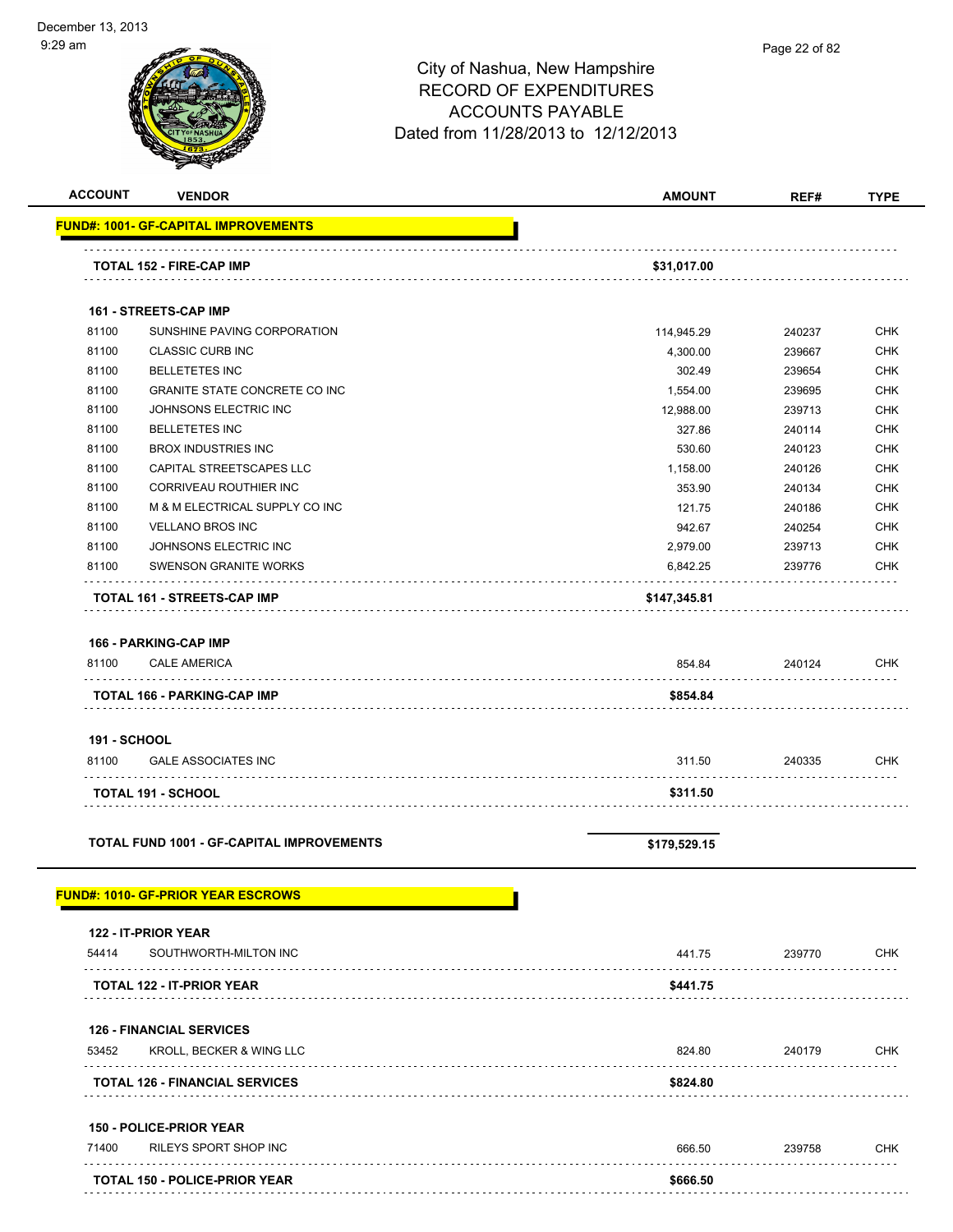# City of Nashua, New Hampshire RECORD OF EXPENDITURES ACCOUNTS PAYABLE Dated from 11/28/2013 to 12/12/2013 **ACCOUNT VENDOR AMOUNT REF# TYPE FUND#: 1010- GF-PRIOR YEAR ESCROWS 161 - STREETS-PRIOR YEAR**

| <b>TOTAL 191 - SCHOOL</b>                            | \$2,500.00  |        |            |
|------------------------------------------------------|-------------|--------|------------|
| SOFTMEDIA INC<br>55400                               | 2,500.00    | 239807 | <b>CHK</b> |
| <b>191 - SCHOOL</b>                                  |             |        |            |
| <b>TOTAL 182 - PLANNING/ZONING-PRIOR YEAR</b>        | \$19,300.00 |        |            |
| P & L LANDSCAPING LLC<br>81650                       | 19,300.00   | 239745 | <b>CHK</b> |
| <b>182 - PLANNING/ZONING-PRIOR YEAR</b>              |             |        |            |
| <b>TOTAL 177 - PARKS &amp; RECREATION-PRIOR YEAR</b> | \$790.00    |        |            |
| <b>FIMBEL PAUNET CORP</b><br>81650                   | 790.00      | 239683 | <b>CHK</b> |
| <b>177 - PARKS &amp; RECREATION-PRIOR YEAR</b>       |             |        |            |
| <b>TOTAL 161 - STREETS-PRIOR YEAR</b>                | \$3,750.00  |        |            |
| FAY SPOFFORD & THORNDIKE LLC<br>81100                | 3,750.00    | 239682 | <b>CHK</b> |
| <b>161 - STREETS-PRIOR YEAR</b>                      |             |        |            |

**TOTAL FUND 1010 - GF-PRIOR YEAR ESCROWS \$28,273.05** 

|       | <b>FUND#: 2100- FOOD SERVICES</b>         |           |        |            |
|-------|-------------------------------------------|-----------|--------|------------|
| 44503 | <b>ORAL ALLEN</b>                         | 56.50     | 239813 | <b>CHK</b> |
| 54487 | <b>GRANITE STATE SEWER &amp; DRAIN CL</b> | 190.00    | 239884 | <b>CHK</b> |
| 54487 | AFFILIATED HVAC SERVICES LLC              | 1,005.00  | 240270 | <b>CHK</b> |
| 54487 | <b>BASSETT SERVICES CORPORATION</b>       | 348.04    | 240282 | <b>CHK</b> |
| 54487 | CASCO                                     | 185.50    | 240303 | <b>CHK</b> |
| 54487 | NH RESTAURANT EQUIPMENT SALES             | 188.00    | 240395 | <b>CHK</b> |
| 55307 | <b>LISA BORDELEAU</b>                     | 244.92    | 239830 | <b>CHK</b> |
| 55307 | <b>AMY CASSIDY</b>                        | 20.06     | 239843 | <b>CHK</b> |
| 55307 | <b>KAREN GUSTIN</b>                       | 99.44     | 239886 | <b>CHK</b> |
| 55307 | <b>KARYN LAWLESS</b>                      | 97.18     | 239910 | <b>CHK</b> |
| 55307 | <b>PAULE RALPH</b>                        | 62.99     | 239942 | <b>CHK</b> |
| 55307 | <b>ODETTE SLOSEK</b>                      | 107.06    | 239961 | <b>CHK</b> |
| 55307 | <b>PAULE RALPH</b>                        | 77.68     | 240408 | <b>CHK</b> |
| 55600 | ACE PRINTING CO                           | 465.00    | 239812 | <b>CHK</b> |
| 61214 | <b>BIMBO FOODS BAKERIES INC</b>           | 5,953.12  | 239824 | <b>CHK</b> |
| 61214 | <b>BOSTON PIE INC</b>                     | 2,006.40  | 239832 | <b>CHK</b> |
| 61214 | COCA COLA BOTTLING CO                     | 1,066.55  | 239849 | <b>CHK</b> |
| 61214 | COSTA FRUIT & PRODUCE CO INC              | 16,200.21 | 239854 | <b>CHK</b> |
| 61214 | <b>GARELICK FARMS LYNN</b>                | 47,938.00 | 239878 | <b>CHK</b> |
| 61214 | GILLS PIZZA CO                            | 5,733.00  | 239881 | <b>CHK</b> |
| 61214 | <b>GREAT STATE BEVERAGES INC</b>          | 935.78    | 239885 | <b>CHK</b> |
| 61214 | <b>M SAUNDERS INC</b>                     | 8,229.78  | 239917 | <b>CHK</b> |
| 61214 | <b>NEW ENGLAND ICE CREAM</b>              | 3,518.88  | 239926 | <b>CHK</b> |
| 61299 | <b>BLUE RIBBON MAINTENANCE SUPPLI</b>     | 1,642.19  | 239826 | <b>CHK</b> |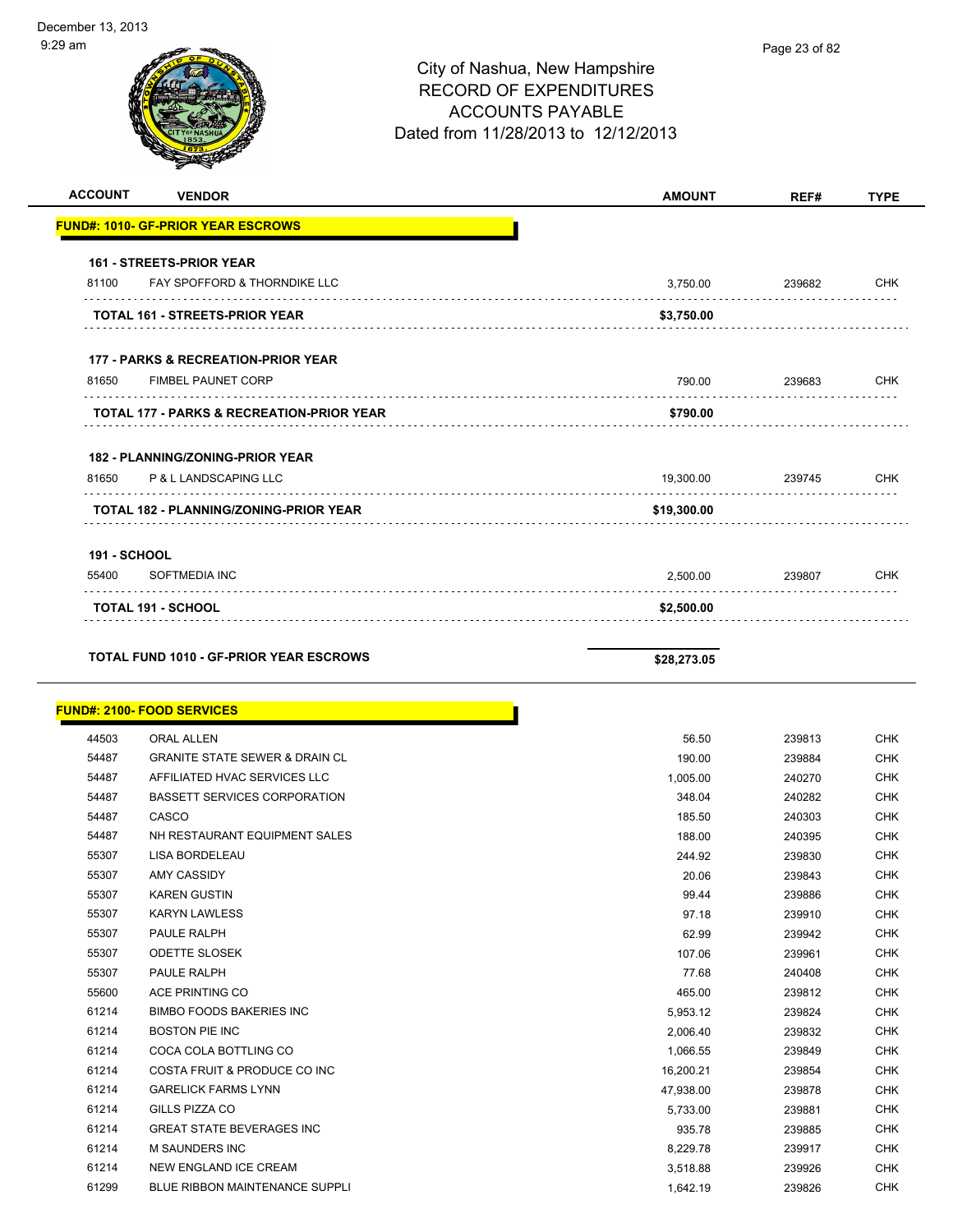

| <b>ACCOUNT</b> | <b>VENDOR</b>                                   | <b>AMOUNT</b> | REF#   | <b>TYPE</b> |
|----------------|-------------------------------------------------|---------------|--------|-------------|
|                | <b>FUND#: 2100- FOOD SERVICES</b>               |               |        |             |
| 61299          | POSITIVE PROMOTIONS INC                         | 132.53        | 240406 | <b>CHK</b>  |
| 61299          | PAULE RALPH                                     | 14.37         | 240408 | <b>CHK</b>  |
| 71000          | KITTREDGE EQUIPMENT CO - NH                     | 124.53        | 240364 | <b>CHK</b>  |
|                |                                                 |               |        |             |
|                | <b>TOTAL FUND 2100 - FOOD SERVICES</b>          | \$96,642.71   |        |             |
|                | <b>FUND#: 2201- DRIVERS EDUCATION</b>           |               |        |             |
| 44600          | <b>SHAUNNA O'NEIL</b>                           | 450.00        | 239930 | <b>CHK</b>  |
| 61799          | MACMULKIN CHEVROLET INC                         | 354.50        | 240376 | <b>CHK</b>  |
|                | <b>TOTAL FUND 2201 - DRIVERS EDUCATION</b>      | \$804.50      |        |             |
|                |                                                 |               |        |             |
|                | <b>FUND#: 2207- ADULT ED/CONTINUING ED</b>      |               |        |             |
| 44600          | LORI J ADRANGNA                                 | 70.00         | 240268 | <b>CHK</b>  |
| 55307          | <b>ADAM ROZUMEK</b>                             | 30.00         | 239948 | <b>CHK</b>  |
| 61135          | <b>GEOFF WESTERVELT</b>                         | 38.65         | 240432 | <b>CHK</b>  |
| 61299          | MARKET BASKET ACCT 2589096                      | 117.46        | 239920 | <b>CHK</b>  |
|                | <b>TOTAL FUND 2207 - ADULT ED/CONTINUING ED</b> | \$256.11      |        |             |
|                |                                                 |               |        |             |
|                | <b>FUND#: 2212- ATHLETICS REVENUE FUND</b>      |               |        |             |
| 61107          | K & B SPORTSWEAR                                | 1,757.25      | 240362 | <b>CHK</b>  |
| 71999          | <b>BSN SPORTS</b>                               | 197.97        | 239835 | <b>CHK</b>  |
|                | <b>TOTAL FUND 2212 - ATHLETICS REVENUE FUND</b> | \$1,955.22    |        |             |
|                | <b>FUND#: 2222- AFTER SCHOOL PROGRAM</b>        |               |        |             |
|                |                                                 |               |        |             |
| 55300          | <b>SUSAN ALMEIDA</b>                            | 133.67        | 240272 | <b>CHK</b>  |
| 55300          | <b>HEATHER BOUCHER</b>                          | 50.89         | 240290 | <b>CHK</b>  |
| 55690          | FIRST STUDENT INC                               | 4,615.70      | 240331 | <b>CHK</b>  |
| 61299          | AC MOORE INC                                    | 163.32        | 239811 | <b>CHK</b>  |
| 61299          | <b>BOYS &amp; GIRLS CLUB OF</b>                 | 1,000.00      | 239834 | <b>CHK</b>  |
| 61299          | <b>GARELICK FARMS LYNN</b>                      | 394.11        | 239878 | <b>CHK</b>  |
| 61299          | MARKET BASKET ACCT 2589096                      | 86.34         | 239920 | <b>CHK</b>  |
| 61299          | NEW ENGLAND ICE CREAM                           | 326.79        | 239926 | <b>CHK</b>  |
| 61299          | AC MOORE INC                                    | 117.31        | 240267 | <b>CHK</b>  |
| 61299          | <b>SUSAN ALMEIDA</b>                            | 20.42         | 240272 | <b>CHK</b>  |
| 61299          | <b>BOYS &amp; GIRLS CLUB OF</b>                 | 2,000.00      | 240292 | <b>CHK</b>  |
| 61299          | <b>HABIBA FREEMAN</b>                           | 13.24         | 240334 | <b>CHK</b>  |
| 61299          | <b>GARELICK FARMS LYNN</b>                      | 273.08        | 240336 | <b>CHK</b>  |
| 61299          | SARAH O. HYLAND                                 | 24.00         | 240355 | <b>CHK</b>  |
| 61299          | MARKET BASKET ACCT 2589096                      | 90.78         | 240379 | <b>CHK</b>  |
| 61299          | NEW ENGLAND ICE CREAM                           | 217.86        | 240393 | CHK         |
| 61299          | <b>ALAN PARADISE</b>                            | 81.18         | 240400 | <b>CHK</b>  |
| 61299          | MICHELE THOMPSON                                | 18.74         | 240423 | <b>CHK</b>  |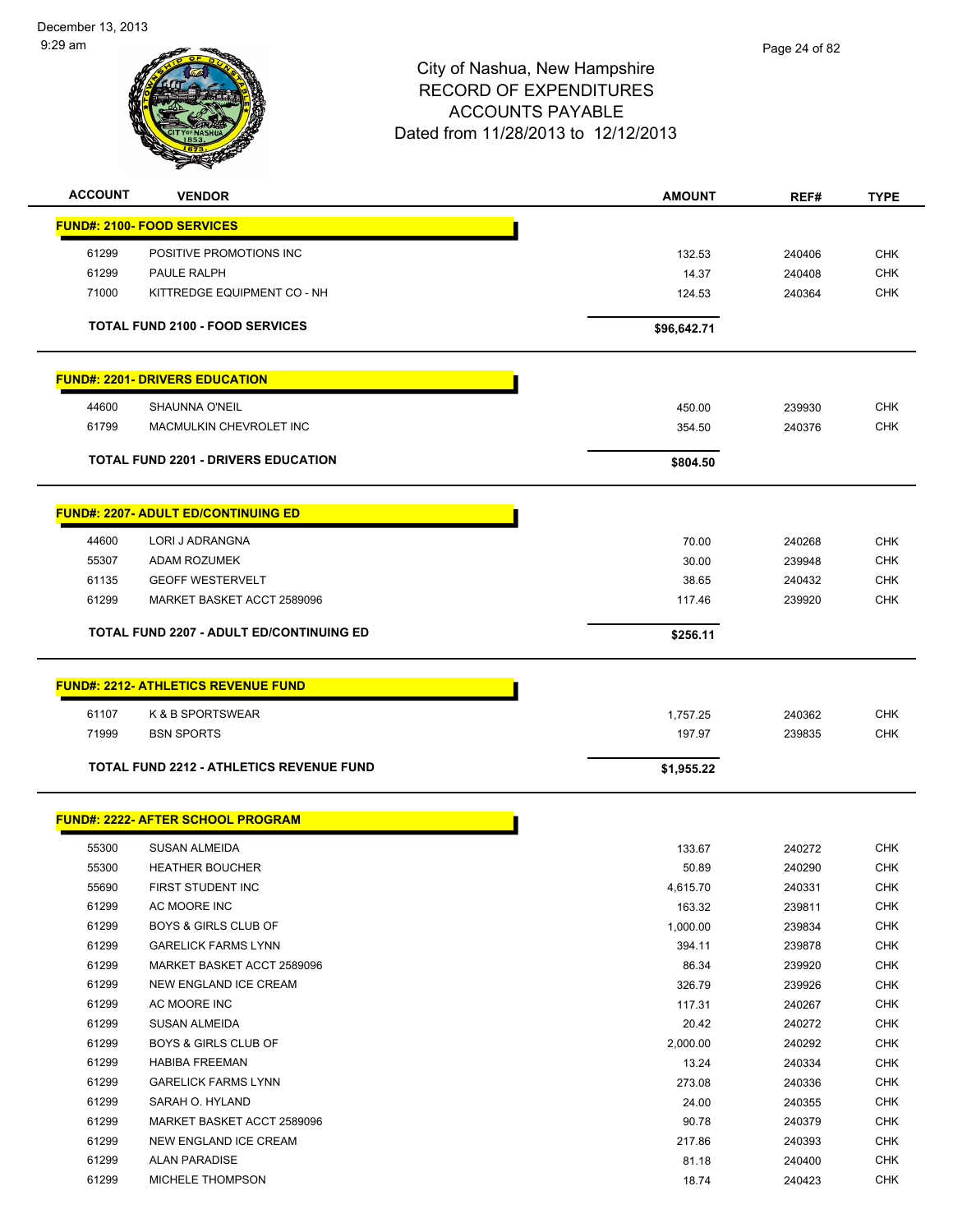| <b>ACCOUNT</b><br><b>VENDOR</b>                             | <b>AMOUNT</b>   | REF#             | <b>TYPE</b>              |
|-------------------------------------------------------------|-----------------|------------------|--------------------------|
| <b>TOTAL FUND 2222 - AFTER SCHOOL PROGRAM</b>               | \$9,627.43      |                  |                          |
| <b>FUND#: 2247- CULINARY ARTS</b>                           |                 |                  |                          |
| 53628<br>D A BUCCI & SONS INC                               | 54.00           | 239861           | <b>CHK</b>               |
| 61135<br><b>GENERAL LINEN SERVICE INC</b>                   | 74.76           | 239880           | <b>CHK</b>               |
| <b>TOTAL FUND 2247 - CULINARY ARTS</b>                      | \$128.76        |                  |                          |
| <b>FUND#: 2503- PARKS &amp; REC PROGRAMS FUND</b>           |                 |                  |                          |
| 44549<br><b>LIAN Y TUMAS</b>                                | 60.00           | 240442           | <b>CHK</b>               |
| 44549<br>PENNY ALBRECHT                                     | 60.00           | 240441           | CHK                      |
| <b>TOTAL FUND 2503 - PARKS &amp; REC PROGRAMS FUND</b>      | \$120.00        |                  |                          |
| <b>FUND#: 2505- GOVT &amp; EDUCATION CHANNELS FUND</b>      |                 |                  |                          |
|                                                             |                 |                  |                          |
| 53432<br><b>DONNA GRAHAM</b><br><b>JOHN COLLINS</b>         | 40.00           | 240152           | <b>CHK</b>               |
| 53470<br>53470<br><b>MIKE JEYNES</b>                        | 50.00<br>350.00 | 240132<br>240176 | <b>CHK</b><br><b>CHK</b> |
| 53470<br><b>THOMAS KING</b>                                 | 50.00           | 240178           | <b>CHK</b>               |
| <b>JIM MCLEAN</b><br>53470                                  | 250.00          | 240195           | <b>CHK</b>               |
| <b>TIM O'NEIL</b><br>53470                                  | 325.00          | 240212           | CHK                      |
| FRANK J WALLENT<br>53470                                    | 400.00          | 240256           | <b>CHK</b>               |
| <b>PSNH</b><br>54100                                        | 185.93          | 239629           | <b>CHK</b>               |
| PENNICHUCK WATER WORKS INC<br>54141                         | 41.86           | 240080           | <b>CHK</b>               |
| 55300<br><b>JEFF POEHNERT</b>                               | 117.52          | 239594           | <b>CHK</b>               |
| AARDVARK THE DEAN OF CLEAN<br>55699                         | 195.00          | 240100           | <b>CHK</b>               |
| <b>TOTAL FUND 2505 - GOVT &amp; EDUCATION CHANNELS FUND</b> | \$2,005.31      |                  |                          |
| <b>FUND#: 2506- HUNT BLDG FACILITY RENTALS</b>              |                 |                  |                          |
| <b>LIBERTY UTILITIES</b><br>54114                           | 42.30           | 240073           | CHK                      |
| <b>TOTAL FUND 2506 - HUNT BLDG FACILITY RENTALS</b>         | \$42.30         |                  |                          |
|                                                             |                 |                  |                          |
| <u>FUND#: 3015- HUNT BLDG GRANTS FUND</u>                   |                 |                  |                          |
| 55699<br><b>CROSBY'S BAKERY</b>                             | 52.50           | 240502           | CHK                      |
| 55699<br>FODY'S GREAT AMERICAN TAVERN                       | 318.60          | 240503           | <b>CHK</b>               |
| TOTAL FUND 3015 - HUNT BLDG GRANTS FUND                     | \$371.10        |                  |                          |
| <b>FUND#: 3040- C/WIDE COMMUNICATIONS GRANTS</b>            |                 |                  |                          |
| 53999<br><b>INTERTECH ASSOCIATES INC</b>                    | 4,800.00        | 240169           | <b>CHK</b>               |
| TOTAL FUND 3040 - C/WIDE COMMUNICATIONS GRANTS              | \$4,800.00      |                  |                          |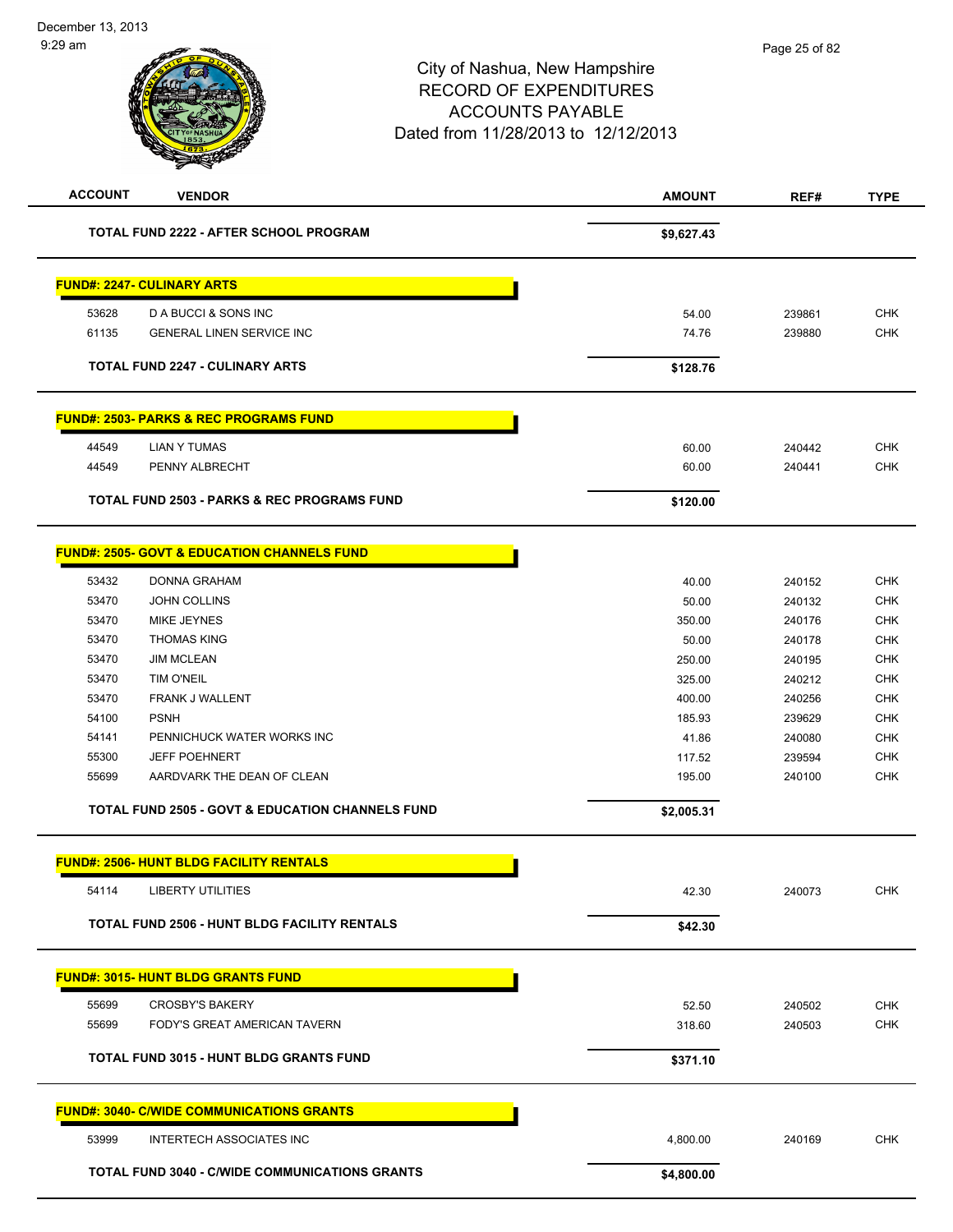

| <b>ACCOUNT</b> | <b>VENDOR</b>                                         | AMOUNT      | REF#   | <b>TYPE</b> |
|----------------|-------------------------------------------------------|-------------|--------|-------------|
|                | <b>FUND#: 3068- COMMUNITY SERVICES GRANTS</b>         |             |        |             |
| 53999          | <b>GREATER NASHUA MENTAL HEALTH C</b>                 | 2,073.70    | 239696 | <b>CHK</b>  |
| 55300          | THERESA CALOPE-YAKLIN                                 | 1.13        | 240025 | <b>CHK</b>  |
| 55300          | <b>LUIS PORRES</b>                                    | 53.16       | 240053 | <b>CHK</b>  |
| 55810          | <b>HARBOR HOMES INC</b>                               | 24,505.00   | 239697 | CHK         |
| 68235          | <b>HARBOR HOMES INC</b>                               | 1,744.40    | 239697 | CHK         |
| 69025          | <b>HARBOR HOMES INC</b>                               | 415.00      | 239697 | <b>CHK</b>  |
|                | TOTAL FUND 3068 - COMMUNITY SERVICES GRANTS           | \$28,792.39 |        |             |
|                | <b>FUND#: 3070- COMMUNITY HEALTH GRANTS FUND</b>      |             |        |             |
| 54221          | STERICYCLE INC                                        | 36.86       | 240235 | <b>CHK</b>  |
| 55300          | THERESA CALOPE-YAKLIN                                 | 29.10       | 240025 | <b>CHK</b>  |
| 55300          | THERESA CALOPE-YAKLIN                                 | 58.19       | 240025 | <b>CHK</b>  |
| 55300          | LUIS PORRES                                           | 8.47        | 240053 | <b>CHK</b>  |
|                | TOTAL FUND 3070 - COMMUNITY HEALTH GRANTS FUND        | \$132.62    |        |             |
|                | <b>FUND#: 3080- COMMUNITY DEVELOPMENT GRANTS</b>      |             |        |             |
| 54210          | WESTON & SAMPSON CMR INC                              | 2,851.89    | 239796 | <b>CHK</b>  |
| 54210          | PENNICHUCK WATER WORKS INC                            | 20.34       | 240080 | <b>CHK</b>  |
|                | <b>TOTAL FUND 3080 - COMMUNITY DEVELOPMENT GRANTS</b> | \$2,872.23  |        |             |
|                | <u>FUND#: 3090- URBAN PROGRAM GRANTS</u>              |             |        |             |
| 54210          | DOUGLAS J DICHARD AND DAD'S                           | 2,500.00    | 239577 | <b>CHK</b>  |
| 54210          | JOSEPH & CHERI NATALINO & DADS                        | 2,000.00    | 239589 | <b>CHK</b>  |
| 54210          | <b>MARK &amp; DEBORAH MARKARIAN &amp;DADS</b>         | 2,500.00    | 239587 | CHK         |
| 54210          | ALAN PIPER & DAD'S ABATEMENT                          | 16,500.00   | 240052 | CHK         |
| 54210          | RIVER WITH PEBBLY BOTTOM LLC &                        | 17,000.00   | 240055 | <b>CHK</b>  |
| 54225          | ALCHEMY LEAD MANAGMENT                                | 726.00      | 239647 | CHK         |
| 55421          | WEIL COMMUNICATIONS& MARKETING                        | 360.00      | 240097 | <b>CHK</b>  |
| 55614          | HILLSBOROUGH COUNTY REGISTRY                          | 82.30       | 240161 | <b>CHK</b>  |
| 68345          | RONALD DAVID BOURQUE                                  | 400.00      | 240023 | <b>CHK</b>  |
| 69010          | SOLAR ILLUMINATIONS SECURITIES                        | 5,300.00    | 14521  | <b>ACH</b>  |
| 69010          | SOLAR ILLUMINATIONS SECURITIES                        | 15,361.31   | 14521  | <b>ACH</b>  |
| 69075          | ADULT LEARNING CENTER                                 | 5,650.00    | 240102 | <b>CHK</b>  |
|                | <b>TOTAL FUND 3090 - URBAN PROGRAM GRANTS</b>         | \$68,379.61 |        |             |
|                | <u>FUND#: 3120- TRANSIT GRANTS</u>                    |             |        |             |

| 54100 | <b>PSNH</b>                     |
|-------|---------------------------------|
| 54114 | LIBERTY UTILITIES               |
| 54141 | PENNICHUCK WATER WORKS INC      |
| 54141 | PENNICHUCK WATER WORKS INC      |
| 54141 | PENNICHUCK WATER WORKS INC      |
| 55109 | <b>FAIRPOINT COMMUNICATIONS</b> |
|       |                                 |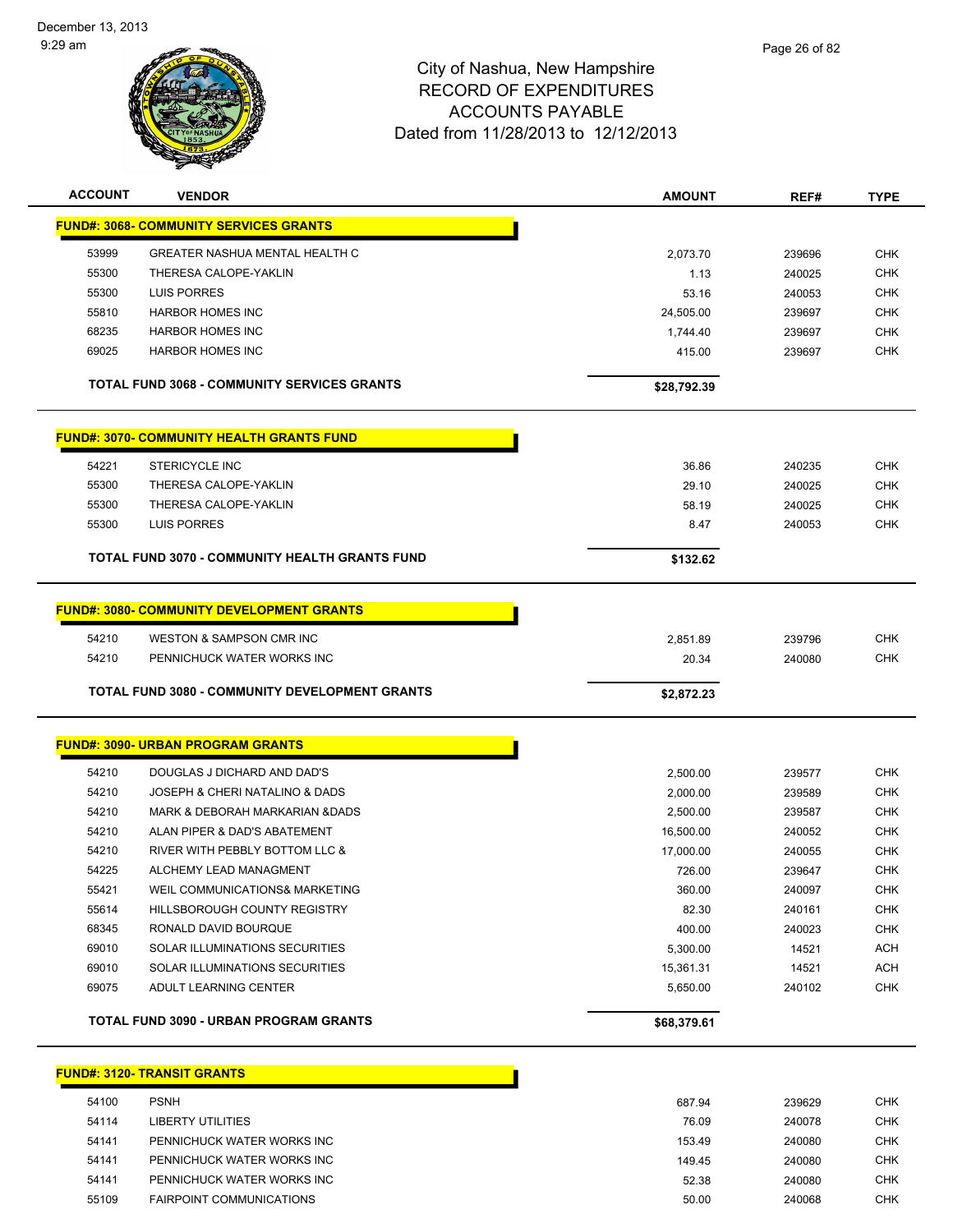

| <b>ACCOUNT</b> | <b>VENDOR</b>                           | <b>AMOUNT</b> | REF#   | <b>TYPE</b> |
|----------------|-----------------------------------------|---------------|--------|-------------|
|                | <b>FUND#: 3120- TRANSIT GRANTS</b>      |               |        |             |
| 55699          | FIRST TRANSIT INC                       | 140,391.81    | 239685 | <b>CHK</b>  |
| 55699          | VERIZON WIRELESS-342008805              | 131.00        | 240095 | <b>CHK</b>  |
| 55699          | VERIZON WIRELESS-842008777              | 190.80        | 240096 | CHK         |
| 55699          | <b>LOOMIS</b>                           | 180.01        | 240184 | <b>CHK</b>  |
| 61299          | PURE WATERS OF NEW ENGLAND LLC          | 31.50         | 240217 | <b>CHK</b>  |
| 61299          | CENTRAL PAPER PRODUCTS CO               | 185.24        | 239664 | <b>CHK</b>  |
| 61299          | HOME DEPOT CREDIT SERVICE 3065          | 89.02         | 240162 | <b>CHK</b>  |
| 61300          | CITY OF NASHUA/TAX COLLECTORS           | 143.12        | 240028 | CHK         |
| 61705          | MAYNARD & LESIEUR INC                   | 860.00        | 239724 | <b>CHK</b>  |
| 61705          | <b>STRATHAM TIRE</b>                    | 902.51        | 239774 | <b>CHK</b>  |
| 61709          | SAFETY KLEEN SYSTEMS INC                | 314.12        | 239760 | <b>CHK</b>  |
| 61799          | <b>BALDWIN FILTERS</b>                  | 488.16        | 239652 | <b>CHK</b>  |
| 61799          | <b>GILLIG LLC</b>                       | 223.38        | 239693 | <b>CHK</b>  |
| 61799          | <b>NAPA AUTO PARTS</b>                  | 395.70        | 239737 | <b>CHK</b>  |
| 61799          | AMAZON                                  | 264.10        | 240065 | <b>CHK</b>  |
| 61799          | <b>GILLIG LLC</b>                       | 3,052.86      | 240151 | CHK         |
| 61799          | <b>NAPA AUTO PARTS</b>                  | 166.10        | 240202 | <b>CHK</b>  |
| 61799          | <b>BALDWIN FILTERS</b>                  | 188.82        | 239652 | <b>CHK</b>  |
| 61799          | NAPA AUTO PARTS                         | 121.82        | 240202 | <b>CHK</b>  |
| 61799          | <b>BALDWIN FILTERS</b>                  | 114.00        | 239652 | <b>CHK</b>  |
| 61799          | NAPA AUTO PARTS                         | 49.77         | 239737 | <b>CHK</b>  |
| 61799          | <b>RYDER FLEET PRODUCTS</b>             | 196.21        | 239759 | <b>CHK</b>  |
| 61799          | <b>CUMMINS NORTHEAST LLC</b>            | 35.14         | 240136 | <b>CHK</b>  |
| 61799          | <b>GRAINGER</b>                         | 46.95         | 239694 | <b>CHK</b>  |
| 61799          | <b>NAPA AUTO PARTS</b>                  | 69.08         | 239737 | <b>CHK</b>  |
| 61799          | RYDER FLEET PRODUCTS                    | 47.78         | 239759 | <b>CHK</b>  |
| 61799          | <b>GRAINGER</b>                         | 13.68         | 240153 | <b>CHK</b>  |
| 61799          | <b>NAPA AUTO PARTS</b>                  | 99.78         | 240202 | <b>CHK</b>  |
|                | <b>TOTAL FUND 3120 - TRANSIT GRANTS</b> | \$150,161.81  |        |             |

#### **FUND#: 3800- SCHOOL GRANTS FUND**

| 53607 | <b>MARSHALL E DERRY</b>             | 800.00   | 239864 | <b>CHK</b> |
|-------|-------------------------------------|----------|--------|------------|
| 53607 | <b>TARA L HASBROUCK</b>             | 262.50   | 239893 | <b>CHK</b> |
| 53607 | <b>MARGARET M THERIAULT</b>         | 262.50   | 239966 | <b>CHK</b> |
| 53607 | TARA L HASBROUCK                    | 350.00   | 240344 | <b>CHK</b> |
| 53607 | MARGARET M THERIAULT                | 350.00   | 240422 | <b>CHK</b> |
| 53607 | <b>BEVERLY TUFTS</b>                | 157.50   | 240426 | <b>CHK</b> |
| 53607 | <b>AUDREY VARGA</b>                 | 87.50    | 240428 | <b>CHK</b> |
| 53628 | HUNTOON MATHEMATICS CONSULTING      | 1,000.00 | 240354 | <b>CHK</b> |
| 53628 | <b>TERESE PAWLETKO</b>              | 260.00   | 239933 | <b>CHK</b> |
| 53628 | <b>TIMOTHY BOSCH</b>                | 250.00   | 239831 | <b>CHK</b> |
| 53628 | <b>HOLLY LAVINE</b>                 | 50.00    | 239909 | <b>CHK</b> |
| 53628 | <b>JULIE OTA</b>                    | 100.00   | 239931 | CHK        |
| 53628 | <b>BOOTHBY THERAPY SERVICES LLC</b> | 701.36   | 239829 | <b>CHK</b> |
| 53628 | THE CARROLL CENTER FOR THE BLI      | 5,626.50 | 239840 | <b>CHK</b> |
| 53628 | <b>INTERIM HEALTH CARE</b>          | 3,683.25 | 239899 | <b>CHK</b> |
| 53628 | SILVER TOUCH HHC                    | 945.00   | 239960 | <b>CHK</b> |
|       |                                     |          |        |            |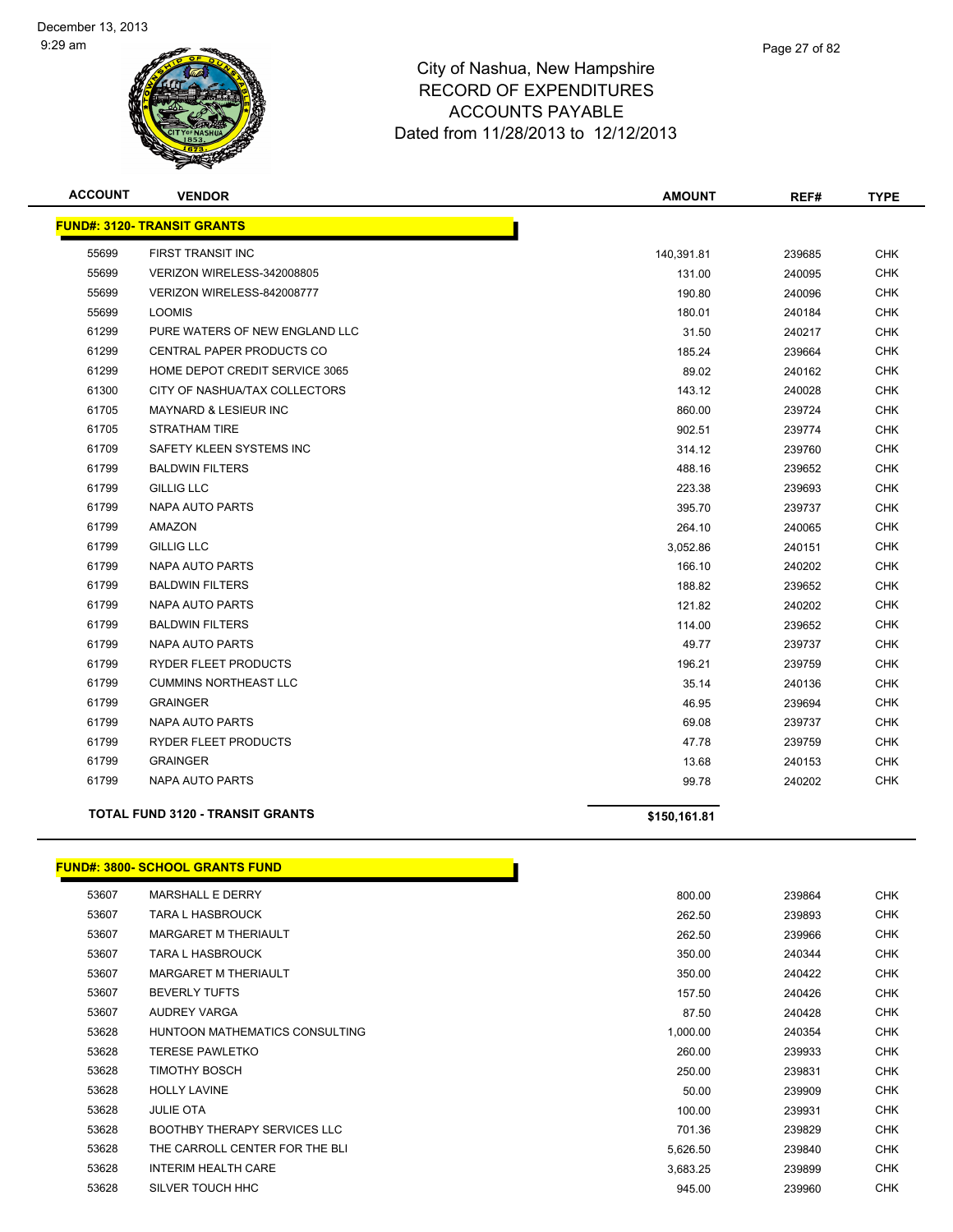

| <b>ACCOUNT</b> | <b>VENDOR</b>                               | <b>AMOUNT</b> | REF#   | <b>TYPE</b> |
|----------------|---------------------------------------------|---------------|--------|-------------|
|                | <b>FUND#: 3800- SCHOOL GRANTS FUND</b>      |               |        |             |
| 53628          | <b>BOOTHBY THERAPY SERVICES LLC</b>         | 701.36        | 240289 | <b>CHK</b>  |
| 53628          | HEINEMANN PROFESSIONAL DEV.                 | 2,400.00      | 240348 | <b>CHK</b>  |
| 54807          | <b>FIRST CHURCH</b>                         | 258.33        | 239874 | <b>CHK</b>  |
| 54807          | <b>FIRST CHURCH</b>                         | 3,432.67      | 239874 | <b>CHK</b>  |
| 55300          | <b>DENNIS L HAMILTON</b>                    | 172.59        | 239888 | <b>CHK</b>  |
| 55300          | ALYSSA HUCK                                 | 74.68         | 239898 | <b>CHK</b>  |
| 55300          | <b>ELIZABETH THOMSON</b>                    | 60.81         | 239967 | <b>CHK</b>  |
| 55300          | NICOLE LECLAIRE                             | 114.97        | 239913 | <b>CHK</b>  |
| 55300          | <b>ADAM ROZUMEK</b>                         | 762.84        | 239948 | <b>CHK</b>  |
| 55300          | UNH INSTITUTE ON DISABILITY                 | 140.00        | 240427 | <b>CHK</b>  |
| 55300          | <b>JOHN FINOCCHIARO</b>                     | 140.12        | 239873 | <b>CHK</b>  |
| 55300          | <b>KATHLEEN EICHER</b>                      | 377.94        | 240262 | <b>CHK</b>  |
| 55300          | ROBERT A BABIKIAN                           | 129.95        | 240279 | <b>CHK</b>  |
| 55400          | <b>CHERYL CARTER</b>                        | 307.00        | 239841 | <b>CHK</b>  |
| 55400          | <b>ALISON KRANE</b>                         | 350.88        | 239906 | <b>CHK</b>  |
| 55400          | <b>JESSICA E MACKAY</b>                     | 307.60        | 239918 | <b>CHK</b>  |
| 55400          | JEFFREY M PELLETIER                         | 53.56         | 240404 | <b>CHK</b>  |
| 55400          | <b>NICOLE SARGENT</b>                       | 70.16         | 240416 | <b>CHK</b>  |
| 55690          | FIRST STUDENT INC                           | 103.45        | 239875 | <b>CHK</b>  |
| 61135          | <b>CYNTHIA MICHAUD</b>                      | 34.09         | 239923 | <b>CHK</b>  |
| 61135          | <b>CURRICULUM ASSOCIATES LLC</b>            | 706.15        | 240317 | <b>CHK</b>  |
| 61135          | MCINTIRE BUSINESS PRODUCTS INC              | 145.97        | 239922 | <b>CHK</b>  |
| 61135          | LUCIE L CROWDER                             | 375.79        | 240316 | <b>CHK</b>  |
| 61299          | <b>MARGARET REYNOLDS</b>                    | 256.51        | 240411 | <b>CHK</b>  |
| 61299          | <b>CHARLES KALTSAS</b>                      | 66.00         | 239902 | <b>CHK</b>  |
| 61299          | <b>WAL-MART</b>                             | 335.11        | 239974 | <b>CHK</b>  |
| 61299          | HANDWRITING WITHOUT TEARS                   | 55.45         | 239890 | <b>CHK</b>  |
| 61875          | <b>ICAT RESOURCES LLC</b>                   | 390.00        | 240357 | <b>CHK</b>  |
| 61875          | <b>ADAM ROZUMEK</b>                         | 151.95        | 240414 | <b>CHK</b>  |
| 61875          | <b>JOANNA HYNES</b>                         | 45.48         | 240356 | <b>CHK</b>  |
| 61875          | TIME FOR KIDS                               | 464.10        | 239968 | <b>CHK</b>  |
| 61875          | <b>SCHOLASTIC INC</b>                       | 114.40        | 240418 | <b>CHK</b>  |
| 61875          | MAILBOX PRESCHOOL                           | 29.95         | 240264 | <b>CHK</b>  |
| 61875          | <b>BARNES &amp; NOBLE INC</b>               | 137.85        | 239822 | <b>CHK</b>  |
| 61875          | <b>SCHOLASTIC INC</b>                       | 147.56        | 240417 | <b>CHK</b>  |
| 71999          | COMPUTER HUT dba IT INSIDERS                | 499.90        | 239851 | <b>CHK</b>  |
| 71999          | BIO RAD LABORATORIES INC                    | 1,913.00      | 240286 | <b>CHK</b>  |
|                | <b>TOTAL FUND 3800 - SCHOOL GRANTS FUND</b> | \$30,714.28   |        |             |

| 61214 | <b>M SAUNDERS INC</b> | 1.152.75 | 240375 | <b>CHK</b> |
|-------|-----------------------|----------|--------|------------|
| 61214 | <b>M SAUNDERS INC</b> | 1,622.25 | 240375 | <b>CHK</b> |
| 61214 | M SAUNDERS INC        | 911.40   | 240375 | <b>CHK</b> |
| 61214 | M SAUNDERS INC        | 1,483.40 | 240375 | <b>CHK</b> |
| 61214 | M SAUNDERS INC        | 1.675.85 | 240375 | <b>CHK</b> |
| 61214 | <b>M SAUNDERS INC</b> | 1.572.25 | 240375 | <b>CHK</b> |
| 61214 | M SAUNDERS INC        | 1,119.39 | 240375 | <b>CHK</b> |

**FUND#: 3810- FOOD SERVICE GRANTS FUND**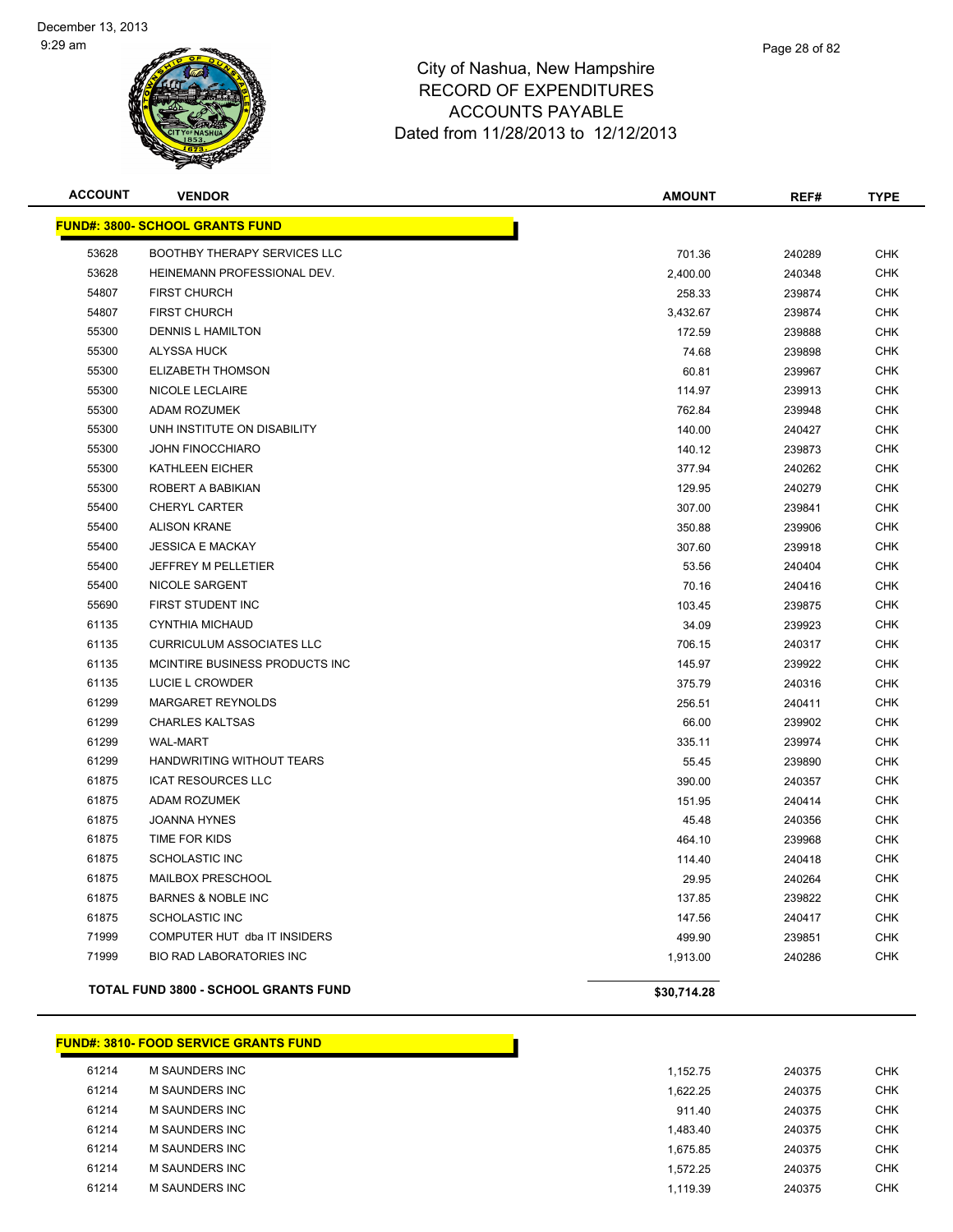

| <b>ACCOUNT</b> | <b>VENDOR</b>                                     | <b>AMOUNT</b> | REF#   | <b>TYPE</b> |
|----------------|---------------------------------------------------|---------------|--------|-------------|
|                | <b>FUND#: 3810- FOOD SERVICE GRANTS FUND</b>      |               |        |             |
| 61214          | <b>M SAUNDERS INC</b>                             | 1.293.75      | 240375 | <b>CHK</b>  |
| 61214          | <b>M SAUNDERS INC</b>                             | 1,096.05      | 240375 | <b>CHK</b>  |
| 61299          | COSTA FRUIT & PRODUCE CO INC                      | 29.34         | 240311 | <b>CHK</b>  |
| 61299          | <b>CENTRAL PAPER PRODUCTS CO</b>                  | 101.25        | 240304 | <b>CHK</b>  |
| 61299          | COSTA FRUIT & PRODUCE CO INC                      | 29.34         | 240311 | <b>CHK</b>  |
| 61299          | COSTA FRUIT & PRODUCE CO INC                      | 88.02         | 240311 | <b>CHK</b>  |
| 61299          | COSTA FRUIT & PRODUCE CO INC                      | 29.34         | 240311 | <b>CHK</b>  |
| 61299          | <b>CENTRAL PAPER PRODUCTS CO</b>                  | 574.15        | 240304 | <b>CHK</b>  |
| 61299          | COSTA FRUIT & PRODUCE CO INC                      | 117.36        | 240311 | <b>CHK</b>  |
| 61299          | <b>CENTRAL PAPER PRODUCTS CO</b>                  | 81.03         | 240304 | <b>CHK</b>  |
| 61299          | COSTA FRUIT & PRODUCE CO INC                      | 29.34         | 240311 | <b>CHK</b>  |
| 61299          | <b>CENTRAL PAPER PRODUCTS CO</b>                  | 56.50         | 240304 | <b>CHK</b>  |
| 61299          | COSTA FRUIT & PRODUCE CO INC                      | 29.34         | 240311 | <b>CHK</b>  |
|                | <b>TOTAL FUND 3810 - FOOD SERVICE GRANTS FUND</b> | \$13,092.10   |        |             |
|                |                                                   |               |        |             |

|       | <b>FUND#: 4005- TRAFFIC VIOLATIONS FUND</b>      |            |        |            |
|-------|--------------------------------------------------|------------|--------|------------|
| 45400 | CRISTINA URENA ALVAREZ                           | 70.00      | 239981 | <b>CHK</b> |
| 55307 | DAVID FREDETTE                                   | 4.50       | 239581 | <b>CHK</b> |
| 55607 | MAILINGS UNLIMITED - MVR                         | 875.00     | 14518  | <b>ACH</b> |
| 55607 | <b>MAILINGS UNLIMITED</b>                        | (6.35)     | 239718 | <b>CHK</b> |
| 55699 | 1ST PRIORITY TOWING & RECOVERY                   | 315.00     | 239642 | <b>CHK</b> |
| 55699 | D & R TOWING INC                                 | 95.00      | 239674 | <b>CHK</b> |
| 55699 | STATEWIDE COLLISION LLC                          | 535.00     | 239773 | <b>CHK</b> |
| 55699 | D & R TOWING INC                                 | 125.00     | 240137 | <b>CHK</b> |
| 61107 | <b>BENS UNIFORMS</b>                             | 190.00     | 240115 | <b>CHK</b> |
|       |                                                  |            |        |            |
|       | <b>TOTAL FUND 4005 - TRAFFIC VIOLATIONS FUND</b> | \$2,203.15 |        |            |

|       | <b>FUND#: 4010- MOTOR VEHICLE ADMIN FUND</b>       |            |        |            |
|-------|----------------------------------------------------|------------|--------|------------|
| 53467 | <b>MAILINGS UNLIMITED</b>                          | 129.12     | 239718 | <b>CHK</b> |
|       | <b>TOTAL FUND 4010 - MOTOR VEHICLE ADMIN FUND</b>  | \$129.12   |        |            |
|       | <b>FUND#: 4025- DOJ DRUG FORFEITURE FUNDS</b>      |            |        |            |
| 55118 | VERIZON WIRELESS-785728687                         | 460.22     | 239640 | <b>CHK</b> |
| 55699 | TLO LLC                                            | 110.50     | 239780 | <b>CHK</b> |
| 56347 | THE YOUTH COUNCIL                                  | 600.00     | 239802 | <b>CHK</b> |
| 71407 | RILEYS SPORT SHOP INC                              | 120.00     | 239758 | <b>CHK</b> |
|       | <b>TOTAL FUND 4025 - DOJ DRUG FORFEITURE FUNDS</b> | \$1,290.72 |        |            |

**FUND#: 4032- PISTOL PERMIT FEES**

55200 DANIEL WEBSTER COUNCIL **125.00** 239675 CHK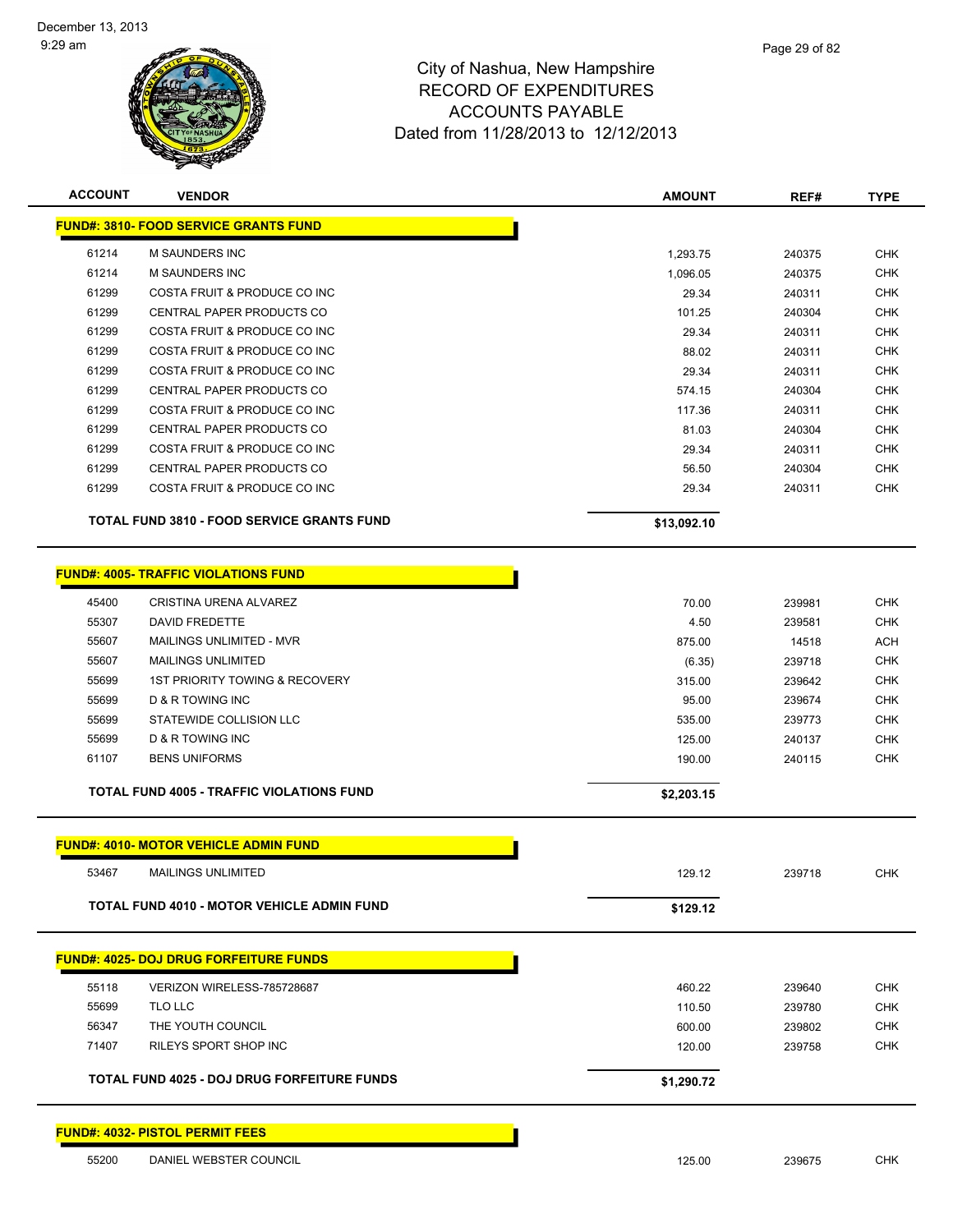| <b>ACCOUNT</b> | <b>VENDOR</b>                                    | <b>AMOUNT</b> | REF#   | <b>TYPE</b> |
|----------------|--------------------------------------------------|---------------|--------|-------------|
|                | <b>TOTAL FUND 4032 - PISTOL PERMIT FEES</b>      | \$125.00      |        |             |
|                | <b>FUND#: 4090- LIB-LOST/DAMAGED BOOK FINES</b>  |               |        |             |
| 54280          | <b>BRODART CO</b>                                | 5,180.31      | 239658 | <b>CHK</b>  |
| 61814          | <b>MIDWEST TAPE</b>                              | 442.90        | 240197 | <b>CHK</b>  |
| 61875          | <b>BAKER &amp; TAYLOR</b>                        | 17.79         | 239651 | <b>CHK</b>  |
| 61875          | AMAZON                                           | 54.11         | 240065 | <b>CHK</b>  |
| 61875          | <b>BAKER &amp; TAYLOR</b>                        | 319.06        | 240112 | <b>CHK</b>  |
| 61875          | <b>INGRAM LIBRARY SERVICES</b>                   | 22.75         | 240168 | <b>CHK</b>  |
|                | TOTAL FUND 4090 - LIB-LOST/DAMAGED BOOK FINES    | \$6,036.92    |        |             |
|                | <b>FUND#: 4100- COMM DEV-ENVIRONMENTAL RLF</b>   |               |        |             |
| 53142          | NASHUA REGIONAL PLANNING COMM                    | 180.00        | 239738 | <b>CHK</b>  |
|                | TOTAL FUND 4100 - COMM DEV-ENVIRONMENTAL RLF     | \$180.00      |        |             |
|                |                                                  |               |        |             |
|                | <b>FUND#: 4600- ECON DEV-GREATER NASHUA RLF</b>  |               |        |             |
| 53628          | CAPITAL REGIONAL DEVELOPMENT C                   | 1,300.00      | 240125 | <b>CHK</b>  |
|                | TOTAL FUND 4600 - ECON DEV-GREATER NASHUA RLF    | \$1,300.00    |        |             |
|                | <b>FUND#: 5002- CAP PROJECTS-HUNT BUILDING</b>   |               |        |             |
| 81200          | J LAWRENCE HALL INC                              | 1,438.92      | 239710 | <b>CHK</b>  |
| 81200          | HUFF & GAUTHIER INC                              | 659.25        | 240165 | <b>CHK</b>  |
|                | TOTAL FUND 5002 - CAP PROJECTS-HUNT BUILDING     | \$2,098.17    |        |             |
|                | <b>FUND#: 5010- CAP PROJECTS-INFO TECHNOLOGY</b> |               |        |             |
|                | INFOR (US), INC                                  | 2,276.95      | 239707 | CHK         |
| 81342<br>81342 | INFOR (US) INC                                   | 120.00        | 240167 | CHK         |
|                |                                                  |               |        |             |
|                | TOTAL FUND 5010 - CAP PROJECTS-INFO TECHNOLOGY   | \$2,396.95    |        |             |
|                | <b>FUND#: 5200- CAPITAL PROJECTS-STREETS</b>     |               |        |             |
| 81700          | VANASSE HANGEN BRUSTLIN INC                      | 24,926.20     | 240252 | CHK         |
|                | TOTAL FUND 5200 - CAPITAL PROJECTS-STREETS       | \$24,926.20   |        |             |
|                | FUND#: 5700- CAP PROJECTS-BROAD ST PKWY          |               |        |             |
| 81700          | HAYNER SWANSON INC                               | 24,855.74     | 240034 | <b>CHK</b>  |
| 81700          | UNION LEADER CORP -- 55070                       | 327.60        | 240090 | <b>CHK</b>  |
| 81700          | THE TELEGRAPH                                    | 165.15        | 240084 | CHK         |
| 81700          | HAYNER SWANSON INC                               | 22,390.91     | 240034 | <b>CHK</b>  |
|                |                                                  |               |        |             |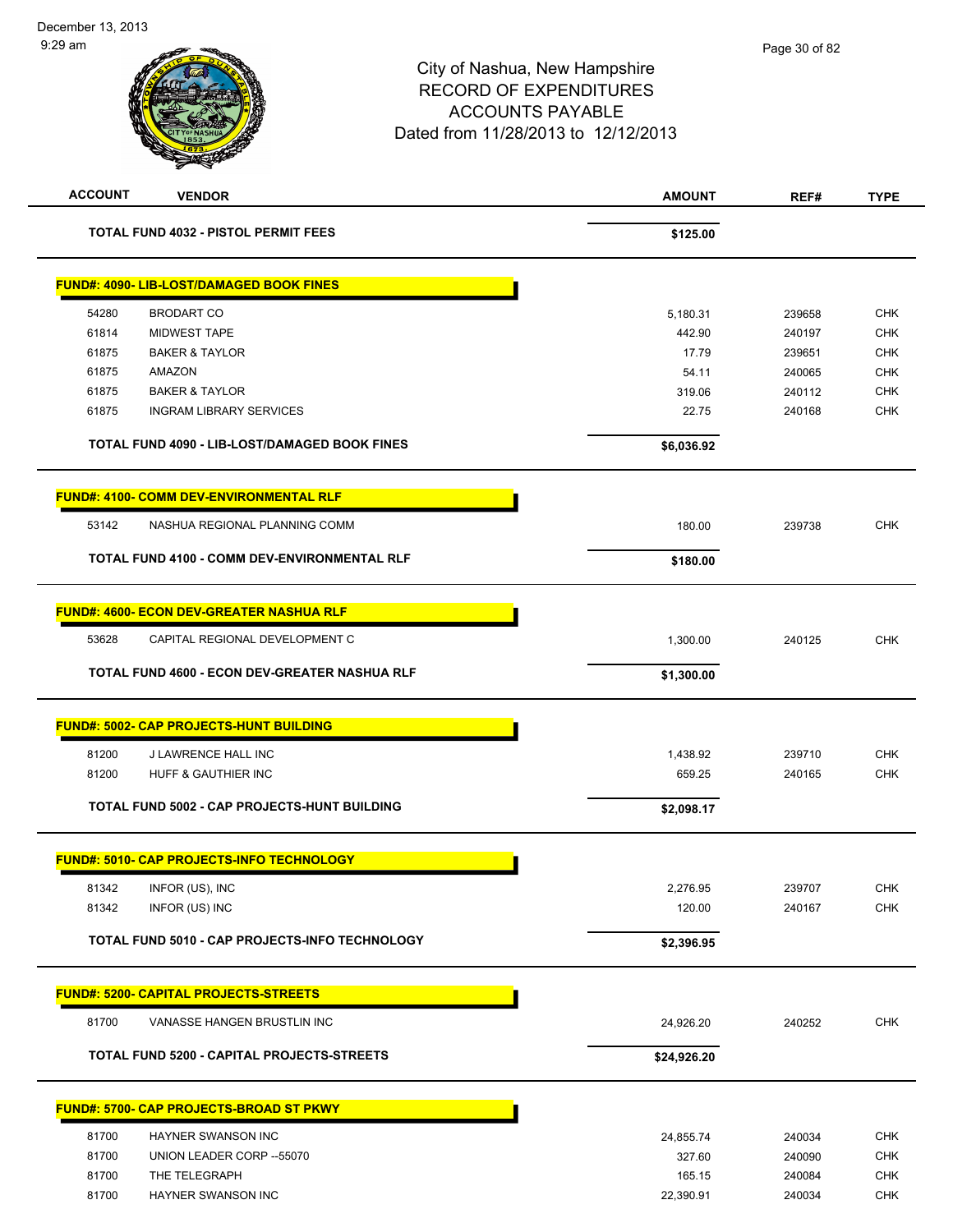

| <b>ACCOUNT</b> | <b>VENDOR</b>                                  | <b>AMOUNT</b> | REF#   | <b>TYPE</b> |
|----------------|------------------------------------------------|---------------|--------|-------------|
|                | <b>FUND#: 5700- CAP PROJECTS-BROAD ST PKWY</b> |               |        |             |
| 81700          | <b>HAYNER SWANSON INC</b>                      | 7,905.00      | 240034 | <b>CHK</b>  |
| 81700          | HARTGEN ARCHEOLOGICAL ASSOC                    | 9.289.34      | 239698 | <b>CHK</b>  |
| 81700          | <b>HAYNER SWANSON INC</b>                      | 134,317.93    | 240034 | <b>CHK</b>  |
| 81700          | SANBORN HEAD & ASSOC INC                       | 3,925.09      | 240224 | <b>CHK</b>  |
| 81700          | THE TELEGRAPH                                  | 0.80          | 240084 | <b>CHK</b>  |
| 81700          | CAPITAL APPRAISAL ASSOC                        | 7,700.00      | 239660 | <b>CHK</b>  |
| 81700          | <b>HAYNER SWANSON INC</b>                      | 2,605.30      | 239699 | <b>CHK</b>  |
| 81700          | MCMANUS & NAULT APPRAISAL CO                   | 7,000.00      | 239725 | <b>CHK</b>  |
| 81700          | SANBORN HEAD & ASSOC INC                       | 560.80        | 240224 | <b>CHK</b>  |
|                | TOTAL FUND 5700 - CAP PROJECTS-BROAD ST PKWY   | \$221,043.66  |        |             |

# **FUND#: 6000- SOLID WASTE FUND**

| 53107 | CHEMSERVE ENVIRONMENTAL ANALYS   | 5,843.50  | 239665 | <b>CHK</b> |
|-------|----------------------------------|-----------|--------|------------|
| 53107 | CHEMSERVE ENVIRONMENTAL ANALYS   | 17,265.91 | 240129 | <b>CHK</b> |
| 53999 | NEW ENGLAND ENERGY SERVICES      | 822.25    | 239740 | CHK        |
| 54100 | <b>PSNH</b>                      | 682.52    | 239629 | <b>CHK</b> |
| 54141 | PENNICHUCK WATER WORKS INC       | 278.16    | 240080 | CHK        |
| 54280 | HOME DEPOT CREDIT SERVICE 3065   | 104.59    | 239703 | <b>CHK</b> |
| 54280 | TRI STATE FIRE PROTECTION LLC    | 40.00     | 239782 | <b>CHK</b> |
| 54600 | SOUTHWORTH MILTON INC            | 33.32     | 239632 | <b>CHK</b> |
| 54600 | <b>CARPARTS OF NASHUA</b>        | 9.13      | 239661 | <b>CHK</b> |
| 54600 | FREIGHTLINER OF NH INC           | 462.97    | 239688 | <b>CHK</b> |
| 54600 | SANEL AUTO PARTS CO              | 660.70    | 239761 | CHK        |
| 54600 | SANEL AUTO PARTS CO              | 206.97    | 239763 | <b>CHK</b> |
| 54600 | <b>CARPARTS OF NASHUA</b>        | 28.87     | 240127 | CHK        |
| 54600 | <b>G H BERLIN OIL CO</b>         | 2,143.25  | 240148 | CHK        |
| 54600 | MCNEILUS TRUCK & MANUFACTURING   | 6,442.54  | 240196 | <b>CHK</b> |
| 54600 | SANEL AUTO PARTS CO              | 275.96    | 240226 | <b>CHK</b> |
| 54828 | US BANK EQUIPMENT FINANCE        | 26.55     | 240092 | <b>CHK</b> |
| 55109 | COMCAST CABLE COMMUNICATIONS I   | 94.30     | 239604 | <b>CHK</b> |
| 55109 | <b>FAIRPOINT COMMUNICATIONS</b>  | 30.40     | 239605 | <b>CHK</b> |
| 55109 | PAETEC COMMUNICATIONS INC        | 4.33      | 239625 | <b>CHK</b> |
| 55600 | <b>MAILINGS UNLIMITED</b>        | 1,720.00  | 239718 | <b>CHK</b> |
| 55607 | <b>FEDEX</b>                     | 572.99    | 239606 | CHK        |
| 55607 | UNITED PARCEL SERVICE            | 20.62     | 240091 | CHK        |
| 55699 | <b>CYN ENVIROMENTAL SERVICES</b> | 1,174.00  | 239673 | <b>CHK</b> |
| 55699 | UNIVERSAL RECYCLING TECH         | 4,408.77  | 239791 | <b>CHK</b> |
| 55699 | AMHERST APPLIANCE REPAIR         | 1,449.00  | 240110 | <b>CHK</b> |
| 55699 | BILLS WORLD CLASS CLEANING SER   | 780.00    | 240118 | <b>CHK</b> |
| 55699 | SANBORN HEAD & ASSOC INC         | 3,000.00  | 240224 | CHK        |
| 55699 | UNIVERSAL RECYCLING TECH         | 4,626.14  | 240248 | <b>CHK</b> |
| 61107 | PHOENIX SCREEN PRINTING          | 627.00    | 239750 | <b>CHK</b> |
| 61110 | UNIFIRST CORPORATION             | 350.94    | 239789 | <b>CHK</b> |
| 61110 | UNIFIRST CORPORATION             | 408.34    | 240246 | CHK        |
| 61192 | STANLEY CONVERGENT SECURITY      | 333.25    | 240232 | CHK        |
| 61307 | SHATTUCK MALONE OIL CO           | 3,252.22  | 240083 | <b>CHK</b> |
| 61705 | MAYNARD & LESIEUR INC            | 2,222.20  | 239721 | <b>CHK</b> |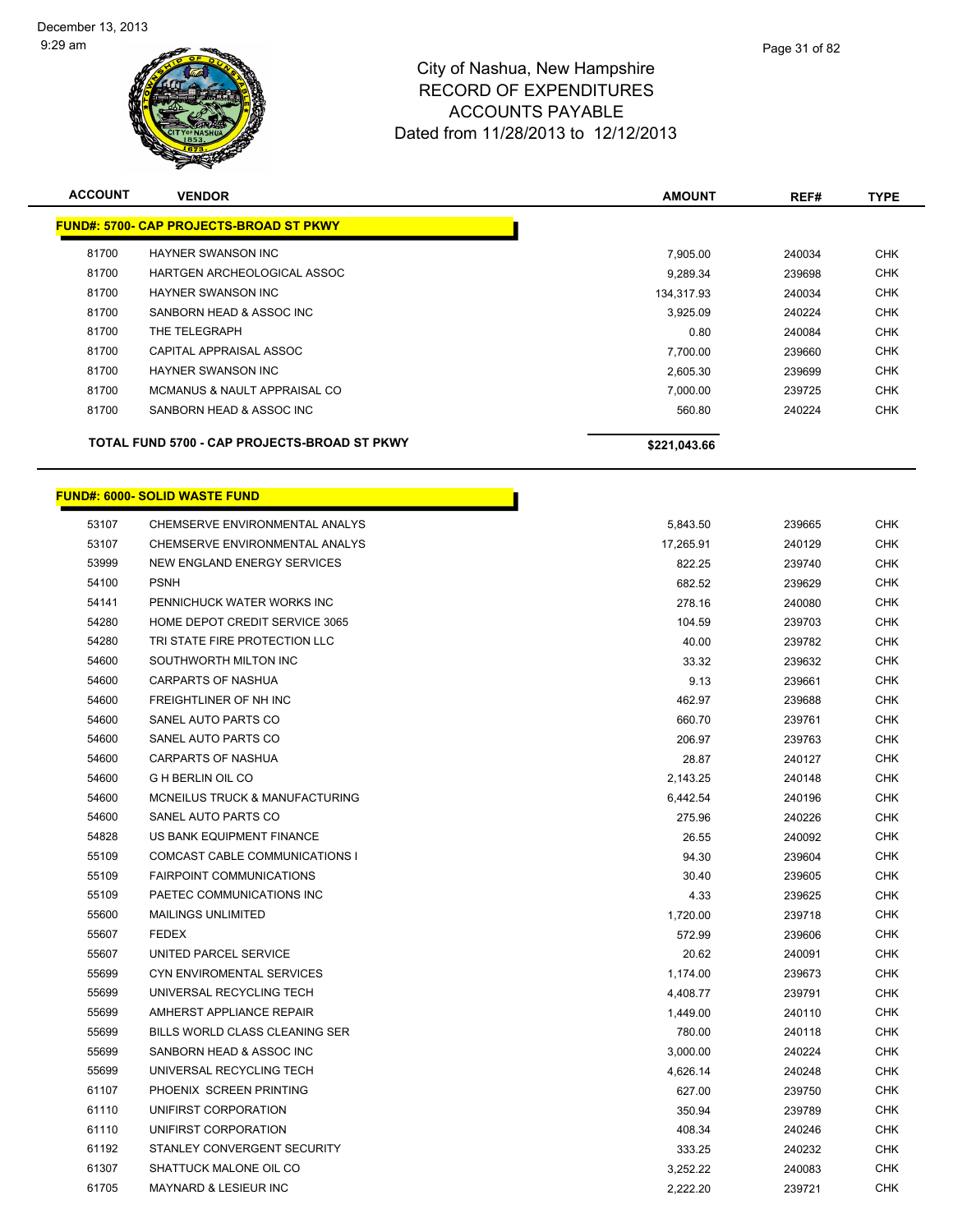

| <b>ACCOUNT</b> | <b>VENDOR</b>                             | <b>AMOUNT</b> | REF#   | <b>TYPE</b> |
|----------------|-------------------------------------------|---------------|--------|-------------|
|                | <b>FUND#: 6000- SOLID WASTE FUND</b>      |               |        |             |
| 61705          | NAPA AUTO PARTS                           | 17.99         | 239734 | <b>CHK</b>  |
| 61705          | NAPA AUTO PARTS                           | 164.12        | 239735 | <b>CHK</b>  |
| 61705          | <b>MAYNARD &amp; LESIEUR INC</b>          | 1,575.00      | 240190 | <b>CHK</b>  |
| 71000          | <b>SUNBELT RENTALS</b>                    | 2,800.00      | 240236 | <b>CHK</b>  |
|                | <b>TOTAL FUND 6000 - SOLID WASTE FUND</b> | \$64,958.80   |        |             |

#### **FUND#: 6200- WASTEWATER FUND** And the set of the set of the set of the set of the set of the set of the set of the set of the set of the set of the change of the set of the set of the set of the set of the set of the set of the set of the set of the se CHEMSERVE ENVIRONMENTAL ANALYS 524.17 239665 CHK 53107 FLOW ASSESSMENT SERVICES LLC **And Assessment Services CHK** And A 2391.66 239686 CHK 53107 CHEMSERVE ENVIRONMENTAL ANALYS 173.25 240129 CHK POSTMASTER 200.00 239551 CHK MAILINGS UNLIMITED 409.60 239718 CHK LIBERTY UTILITIES 1,888.51 239610 CHK LIBERTY UTILITIES 156.46 239611 CHK 54114 LIBERTY UTILITIES CHK CHARGE CHARGE AND THE CHARGE ASSESSED A 239612 CHK LIBERTY UTILITIES 287.20 239613 CHK LIBERTY UTILITIES 39.57 239614 CHK LIBERTY UTILITIES 43.05 239615 CHK LIBERTY UTILITIES 69.86 239616 CHK LIBERTY UTILITIES 40.43 240071 CHK 54141 PENNICHUCK WATER WORKS INC **EXECUTE: 1999 PENNICHUCK WATER WORKS INC** 6,840.37 ALL GREEN COMMERCIAL JANITORS 693.33 240107 CHK CASELLA ORGANICS 40,494.33 239663 CHK CLEAN HARBORS ENV SERVICES 504.90 239669 CHK NEW HAMPSHIRE HYDRAULICS INC 547.88 239741 CHK CONCRETE SYSTEMS INC 90.00 240133 CHK ROBERT W CHAMPAGNE 800.00 240222 CHK TDD EARTH TECHNOLOGIES 7,215.00 240238 CHK G H BERLIN OIL CO 1,792.68 239689 CHK HOME DEPOT CREDIT SERVICE 3065 94.79 239703 CHK M & M ELECTRICAL SUPPLY CO INC 626.02 239716 CHK MCMASTER-CARR 222.04 239726 CHK PINE MOTOR PARTS 6.99 239751 CHK 54487 PROGRESSIVE ALARM SERVICES INC SALE AND SALE SERVICES INCLUDED AND SERVICES INCLUDED A SERVICES INCLUDED A SERVICES INCLUDED AND SERVICES INCLUDED A SERVICES INCLUDED AND SERVICES INCLUDED A SERVICE SERVICES INCLUDED BRENTWOOD INDUSTRIES INC 934.07 240122 CHK CHICK BEAULIEU INC 520.00 240130 CHK F W WEBB CO 489.31 240144 CHK FASTENAL CO 298.17 240145 CHK GRAINGER 1,295.26 240154 CHK HUBER TECHNOLOGY INC 1,892.00 240164 CHK 54487 M & M ELECTRICAL SUPPLY CO INC 245 CHK 242.27 240.27 240186 CHK OMEGA INDUSTRIAL SUPPLY INC 946.05 240213 CHK PINE MOTOR PARTS 275.50 240216 CHK CN WOOD CO INC 55,172.61 239670 CHK MACMULKIN CHEVROLET INC 481.36 239717 CHK

MAYNARD & LESIEUR INC 1,511.20 239723 CHK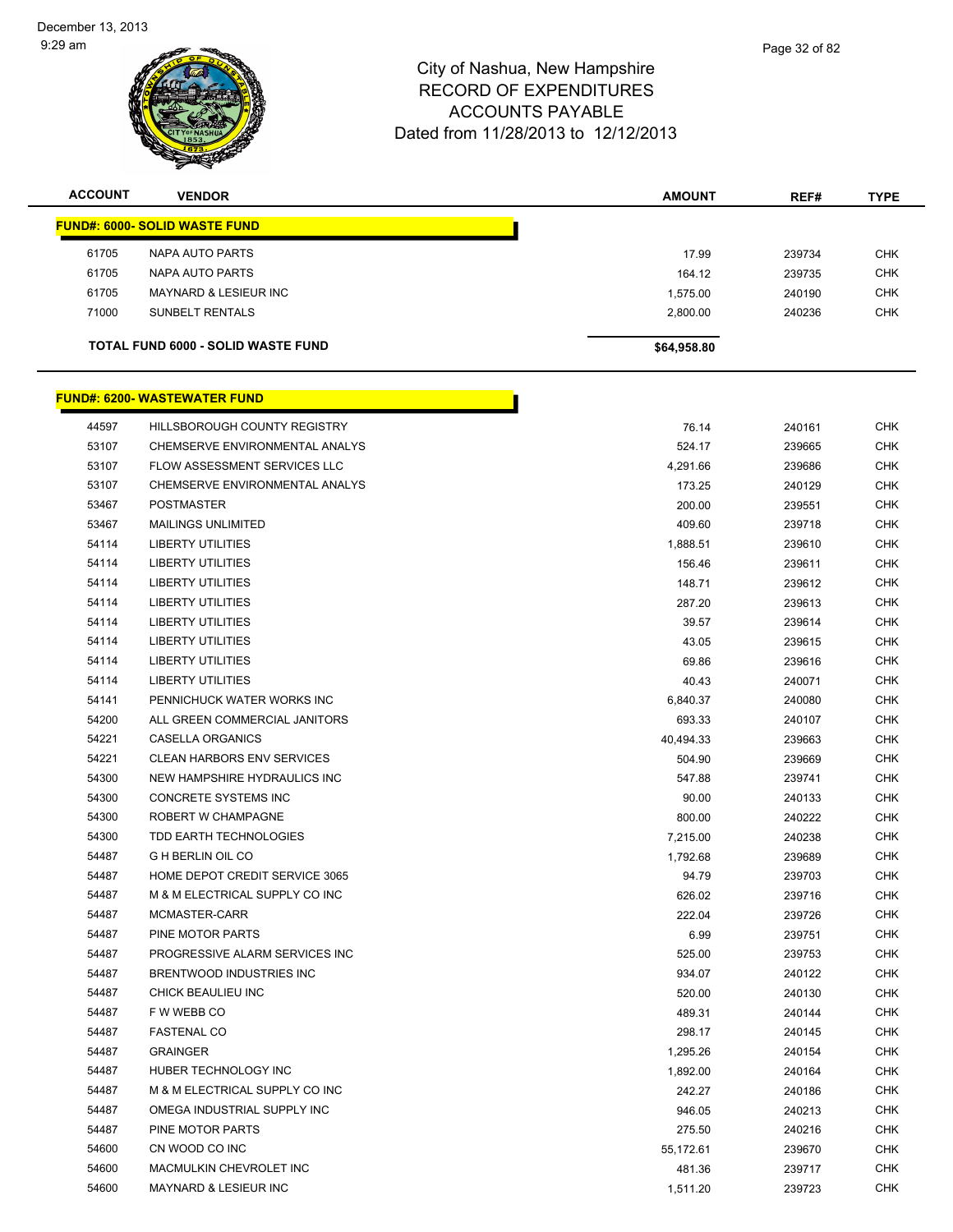

| Page 33 of 82 |
|---------------|
|               |

| <b>ACCOUNT</b>                      | <b>VENDOR</b>                     | <b>AMOUNT</b>  | REF#   | <b>TYPE</b> |  |
|-------------------------------------|-----------------------------------|----------------|--------|-------------|--|
| <b>FUND#: 6200- WASTEWATER FUND</b> |                                   |                |        |             |  |
| 54600                               | NAPA AUTO PARTS                   | 12.71          | 239734 | <b>CHK</b>  |  |
| 54600                               | NAPA AUTO PARTS                   | 17.66          | 239736 | <b>CHK</b>  |  |
| 54600                               | PINE MOTOR PARTS                  | 51.96          | 239751 | <b>CHK</b>  |  |
| 54600                               | SANEL AUTO PARTS CO               | 19.73          | 239765 | <b>CHK</b>  |  |
| 54600                               | <b>CARPARTS OF NASHUA</b>         | 2.69           | 240127 | <b>CHK</b>  |  |
| 54600                               | <b>CUES INC</b>                   | 427.38         | 240135 | <b>CHK</b>  |  |
| 54600                               | LIBERTY INTNL TRUCKS OF NH LLC    | 1,139.06       | 240183 | <b>CHK</b>  |  |
| 54600                               | <b>MAYNARD &amp; LESIEUR INC</b>  | 60.00          | 240193 | <b>CHK</b>  |  |
| 54600                               | SANEL AUTO PARTS CO               | 14.40          | 240226 | CHK         |  |
| 54828                               | US BANK EQUIPMENT FINANCE         | 26.55          | 240092 | <b>CHK</b>  |  |
| 54828                               | US BANK EQUIPMENT FINANCE         | 113.54         | 240094 | <b>CHK</b>  |  |
| 55109                               | PAETEC COMMUNICATIONS INC         | 4.36           | 239625 | <b>CHK</b>  |  |
| 55109                               | <b>FAIRPOINT COMMUNICATIONS</b>   | 71.24          | 240068 | <b>CHK</b>  |  |
| 55400                               | <b>NHWPCA</b>                     | 190.00         | 239623 | <b>CHK</b>  |  |
| 55421                               | <b>NEWEA</b>                      | 70.00          | 239622 | <b>CHK</b>  |  |
| 55421                               | TREASURER STATE OF NH             | 50.00          | 240086 | <b>CHK</b>  |  |
| 61107                               | PHLIP FOTE                        | 94.99          | 239593 | <b>CHK</b>  |  |
| 61107                               | UNIFIRST CORPORATION              | 615.34         | 239789 | <b>CHK</b>  |  |
| 61149                               | <b>NCL OF WISCONSIN INC</b>       | 68.05          | 240208 | <b>CHK</b>  |  |
| 61149                               | <b>VWR INTERNATIONAL</b>          | 943.62         | 240255 | <b>CHK</b>  |  |
| 61156                               | <b>BASF CORP</b>                  | 4,739.04       | 239653 | <b>CHK</b>  |  |
| 61156                               | JCI JONES CHEMICALS INC           | 2,521.29       | 240174 | <b>CHK</b>  |  |
| 61166                               | ARCSOURCE INC                     | 63.50          | 239650 | <b>CHK</b>  |  |
| 61299                               | PINE MOTOR PARTS                  | 134.16         | 239751 | <b>CHK</b>  |  |
| 61299                               | <b>GRAINGER</b>                   | 257.54         | 240154 | <b>CHK</b>  |  |
| 71000                               | <b>AMAZON</b>                     | 444.16         | 240065 | <b>CHK</b>  |  |
| 71000                               | <b>SUNBELT RENTALS</b>            | 2,800.00       | 240236 | <b>CHK</b>  |  |
| 71025                               | PINE MOTOR PARTS                  | 361.00         | 239751 | <b>CHK</b>  |  |
| 81200                               | <b>HORIZON SOLUTIONS LLC</b>      | 1,346.27       | 240163 | <b>CHK</b>  |  |
| 81700                               | SUNSHINE PAVING CORPORATION       | 5,930.82       | 240237 | <b>CHK</b>  |  |
| 81700                               | DELOURY CONSTRUCTION              | 73,214.08      | 239677 | CHK         |  |
| 81700                               | PENTA CORP                        | 136,911.95     | 239748 | <b>CHK</b>  |  |
| 81700                               | <b>WOODARD &amp; CURRAN INC</b>   | 6,718.83       | 239799 | <b>CHK</b>  |  |
| 81700                               | HAYNER SWANSON INC                | 1,082.90       | 239699 | <b>CHK</b>  |  |
| 81700                               | <b>HAZEN &amp; SAWYER PC</b>      | 12,911.43      | 239700 | <b>CHK</b>  |  |
| 81700                               | METHUEN CONSTRUCTION CO           | 1,291,561.50   | 239729 | <b>CHK</b>  |  |
| 81700                               | <b>HAZEN &amp; SAWYER PC</b>      | 40,355.06      | 240160 | <b>CHK</b>  |  |
| 81700                               | DBU CONSTRUCTION INC              | 1,620.00       | 240138 | <b>CHK</b>  |  |
| 81700                               | EASTERN PIPE SERVICE LLC          | 500.00         | 239679 | <b>CHK</b>  |  |
| 81700                               | ALBANESE D & S INC                | 68,877.50      | 240105 | <b>CHK</b>  |  |
| 81700                               | T BUCK CONSTRUCTION INC           | 100,721.00     | 239777 | <b>CHK</b>  |  |
| 81700                               | <b>WRIGHT-PIERCE</b>              | 18,259.39      | 239801 | <b>CHK</b>  |  |
|                                     | TOTAL FUND 6200 - WASTEWATER FUND | \$1,908,184.44 |        |             |  |

#### **FUND#: 6500- PROPERTY & CASUALTY FUND**

| 54267 | TREASURER STATE OF NH | 100.00      | 239636 | CHK |
|-------|-----------------------|-------------|--------|-----|
| 54267 | TREASURER STATE OF NH | 100.00<br>. | 240085 | СНК |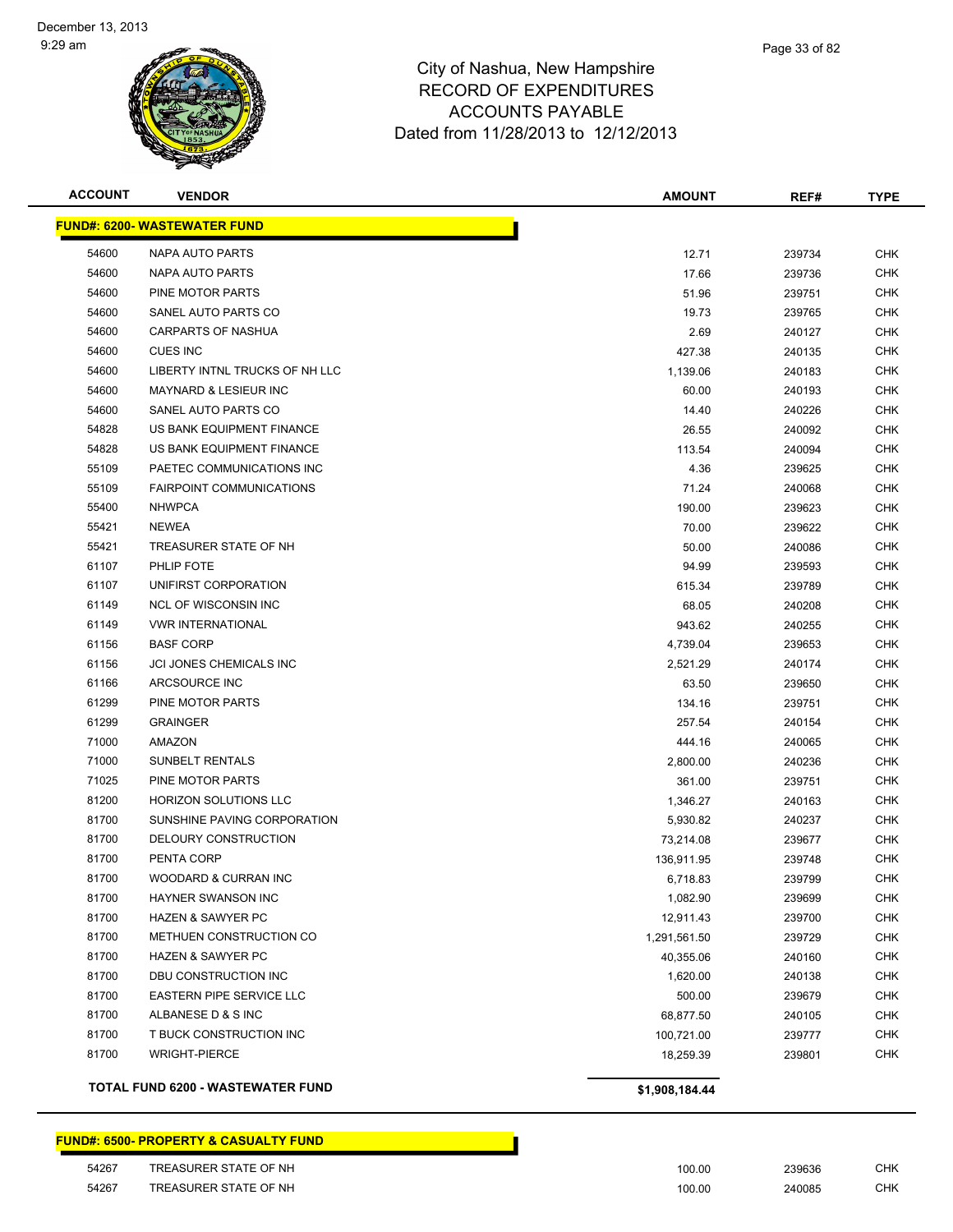

| <b>ACCOUNT</b> | <b>VENDOR</b>                                         | <b>AMOUNT</b> | REF#   | <b>TYPE</b> |
|----------------|-------------------------------------------------------|---------------|--------|-------------|
|                | <b>FUND#: 6500- PROPERTY &amp; CASUALTY FUND</b>      |               |        |             |
| 54267          | STANLEY ELEVATOR CO INC                               | 4,443.63      | 240233 | <b>CHK</b>  |
| 55307          | <b>ROSS DUGAS</b>                                     | 25.99         | 239578 | <b>CHK</b>  |
| 59207          | CASINGHINO LAW OFFICES PLLC                           | 6,131.31      | 240004 | <b>CHK</b>  |
| 59207          | <b>MARK FAULKNER</b>                                  | 24,525.30     | 240005 | <b>CHK</b>  |
| 59207          | ANESTHESIA CARE GROUP PC                              | 840.00        | 240476 | CHK         |
| 59207          | APPLE NASHUA LLC                                      | 1,223.00      | 240477 | <b>CHK</b>  |
| 59207          | APPLE NASHUA LLC                                      | 2,145.00      | 240478 | <b>CHK</b>  |
| 59207          | APPLE THERAPY MANCHESTER                              | 1,112.00      | 240479 | <b>CHK</b>  |
| 59207          | ASSOCIATED RADIOLOGISTS PA                            | 117.00        | 240480 | <b>CHK</b>  |
| 59207          | <b>BOSTON OUT PATIENT</b>                             | 1,325.00      | 240481 | <b>CHK</b>  |
| 59207          | BOSTON SPORTS & SHOULDER CTR                          | 225.00        | 240482 | <b>CHK</b>  |
| 59207          | <b>CPTE NASHUA</b>                                    | 3,381.00      | 240483 | CHK         |
| 59207          | DARTMOUTH HITCHCOCK CLINIC                            | 5,099.92      | 240485 | <b>CHK</b>  |
| 59207          | <b>FOUNDATION MEDICAL PARTNERS</b>                    | 154.00        | 240487 | <b>CHK</b>  |
| 59207          | <b>FOUR SEASONS ORTHOPEDIC CENTER</b>                 | 7,641.00      | 240488 | <b>CHK</b>  |
| 59207          | NASHUA EYE ASSOC PA                                   | 365.00        | 240492 | <b>CHK</b>  |
| 59207          | OCCUPATIONAL HEALTH CTRS SOUTH                        | 1,023.78      | 240493 | <b>CHK</b>  |
| 59207          | PARKLAND MEDICAL CENTER                               | 4,353.75      | 240494 | <b>CHK</b>  |
| 59207          | PATHOLOGY ASSOCIATES OF LOWELL                        | 107.00        | 240495 | <b>CHK</b>  |
| 59207          | SJ PHYSICIAN SERVICES                                 | 125.00        | 240496 | <b>CHK</b>  |
| 59207          | SO NH REGIONAL MEDICAL CENTER                         | 12,975.66     | 240497 | <b>CHK</b>  |
| 59207          | ST JOSEPH BUSINESS & HEALTH                           | 393.00        | 240498 | <b>CHK</b>  |
| 59207          | WINCHESTER HOSP-SHILEDS MRI                           | 578.30        | 240499 | <b>CHK</b>  |
| 59207          | RALPH R WOLF MD                                       | 195.00        | 240500 | <b>CHK</b>  |
| 59225          | <b>CULLENCOLLIMORE PLLC</b>                           | 5,849.50      | 240484 | CHK         |
| 59250          | ELECTRICAL INSTALLATIONS INC                          | 6,814.00      | 240486 | <b>CHK</b>  |
| 59275          | <b>GATE CITY COLLISION CENTERS</b>                    | 6,186.12      | 240489 | <b>CHK</b>  |
| 59275          | <b>ILLG AUTOMOTIVE CORP</b>                           | 2,234.87      | 240490 | <b>CHK</b>  |
| 59275          | NASHUA COLLISION CENTER INC                           | 917.60        | 240491 | <b>CHK</b>  |
|                | <b>TOTAL FUND 6500 - PROPERTY &amp; CASUALTY FUND</b> | \$100,707.73  |        |             |
|                |                                                       |               |        |             |

#### **FUND#: 6600- BENEFITS SELF INSURANCE FUND**

| 21553                                                 | ANTHEM BLUE CROSS /BLUE SHIELD | 285,099.42     | 14488 | ACH        |
|-------------------------------------------------------|--------------------------------|----------------|-------|------------|
| 59507                                                 | ANTHEM BCBS OF NE              | 1,576.37       | 14487 | <b>ACH</b> |
| 59507                                                 | ANTHEM BCBS OF NE              | 507,988.72     | 14487 | ACH        |
| 59507                                                 | ANTHEM BCBS OF NE              | 698,463.05     | 14493 | <b>ACH</b> |
| 59507                                                 | ANTHEM BCBS OF NE              | 41,254.13      | 14487 | <b>ACH</b> |
| 59507                                                 | ANTHEM BCBS OF NE              | 38,073.87      | 14493 | <b>ACH</b> |
| 59507                                                 | ANTHEM BCBS OF NE              | 34,934.24      | 14487 | ACH        |
| 59507                                                 | HARVARD PILGRIM HEALTH CARE    | 71,957.63      | 14490 | <b>ACH</b> |
| 59507                                                 | ANTHEM BCBS OF NE              | 45,076.48      | 14493 | ACH        |
| 59507                                                 | HARVARD PILGRIM HEALTH CARE    | 79,243.56      | 14494 | <b>ACH</b> |
| 59525                                                 | NORTHEAST DELTA DENTAL         | 31,698.46      | 14491 | <b>ACH</b> |
| 59525                                                 | NORTHEAST DELTA DENTAL         | 28,553.98      | 14495 | ACH        |
| <b>TOTAL FUND 6600 - BENEFITS SELF INSURANCE FUND</b> |                                | \$1,863,919.91 |       |            |

h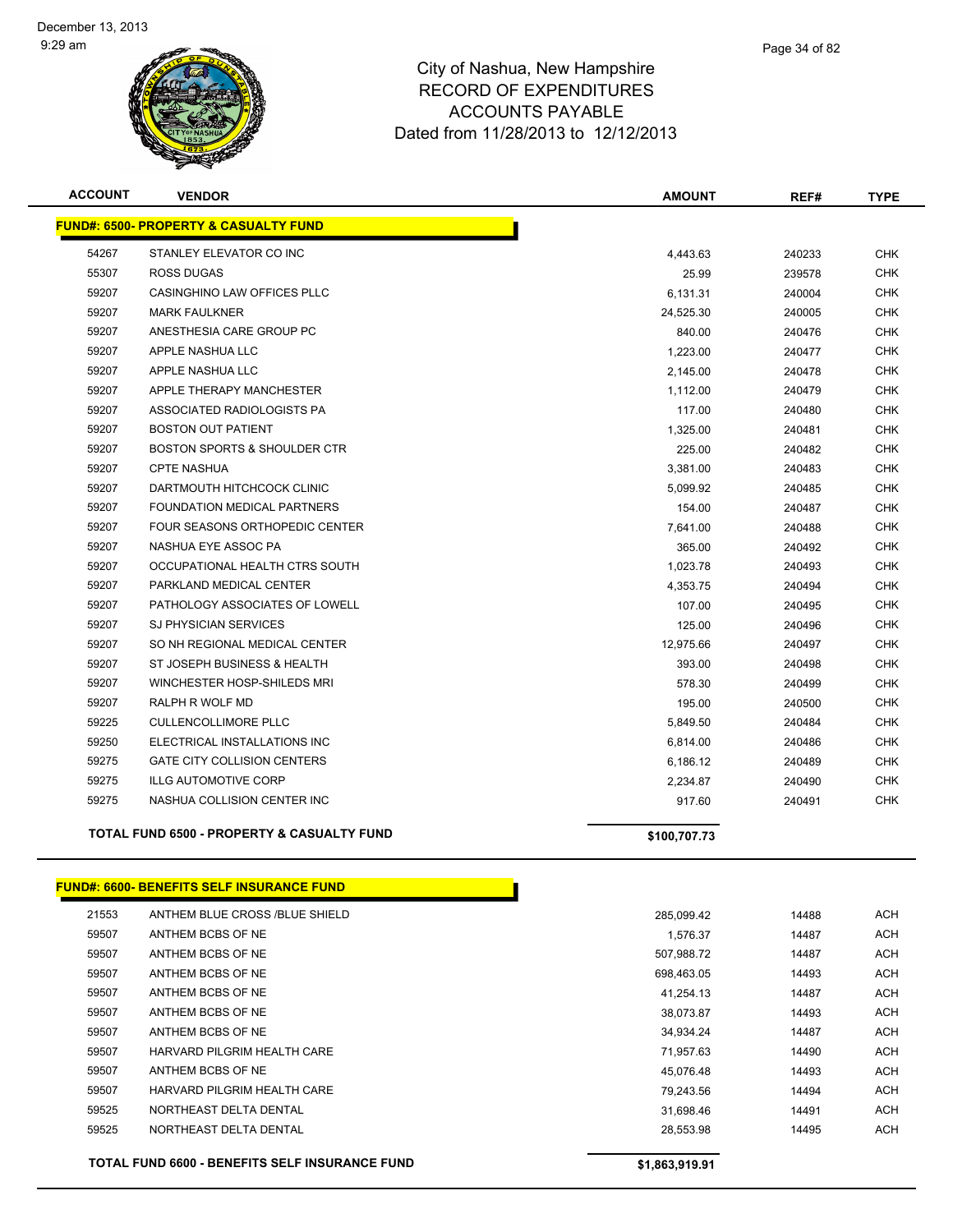

| <b>ACCOUNT</b> | <b>VENDOR</b>                                      | <b>AMOUNT</b> | REF#   | <b>TYPE</b> |
|----------------|----------------------------------------------------|---------------|--------|-------------|
|                | <b>FUND#: 7026- CAPITAL EQUIPMENT RESERVE</b>      |               |        |             |
| 81300          | <b>VOLVO CONSTRUCTION EQUIPMENT</b>                | 17,781.00     | 239793 | <b>CHK</b>  |
|                |                                                    |               |        |             |
|                | <b>TOTAL FUND 7026 - CAPITAL EQUIPMENT RESERVE</b> | \$17,781.00   |        |             |
|                | <b>FUND#: 7050- HOLMAN STADIUM IMPROVEMNTS ETF</b> |               |        |             |
| 54280          | <b>J G GRADING LLC</b>                             | 729.00        | 240170 | <b>CHK</b>  |
|                | TOTAL FUND 7050 - HOLMAN STADIUM IMPROVEMNTS ETF   | \$729.00      |        |             |
|                | <b>FUND#: 7052- MINE FALLS PARK ETF</b>            |               |        |             |
| 54210          | SUNSHINE PAVING CORPORATION                        | 64,312.80     | 240237 | <b>CHK</b>  |
| 54280          | GATE CITY FENCE CO INC                             | 995.00        | 239691 | <b>CHK</b>  |
| 54280          | KOHL ENTERPRISES INC                               | 9,850.00      | 239714 | <b>CHK</b>  |
| 54280          | <b>EMMANUEL G SAINT JEAN</b>                       | 350.00        | 239771 | <b>CHK</b>  |
| 54280          | UNITED SITE SERVICES NORTHEAST                     | 54.97         | 239790 | <b>CHK</b>  |
| 54280          | <b>LARCHMONT IRRIGATION</b>                        | 30.07         | 240181 | <b>CHK</b>  |
| 54280          | <b>MILL METALS CORP</b>                            | 330.00        | 240198 | <b>CHK</b>  |
| 54280          | <b>STATELINE IRRIGATION</b>                        | 2.74          | 240234 | <b>CHK</b>  |
| 61542          | <b>MARSHALL SIGNS INC</b>                          | 700.00        | 239719 | <b>CHK</b>  |
|                | <b>TOTAL FUND 7052 - MINE FALLS PARK ETF</b>       | \$76,625.58   |        |             |
|                | <b>FUND#: 7062- ENERGY EFFICIENCY ETF</b>          |               |        |             |
| 54280          | HUFF & GAUTHIER INC                                | 1,190.00      | 240165 | <b>CHK</b>  |
|                | TOTAL FUND 7062 - ENERGY EFFICIENCY ETF            | \$1,190.00    |        |             |
|                | <b>FUND#: 7076- REG VOC ED CAPITAL RESERVE</b>     |               |        |             |
| 71000          | KITTREDGE EQUIPMENT CO - NH                        | 1,613.46      | 239904 | <b>CHK</b>  |
| 71000          | KITTREDGE EQUIPMENT CO - NH                        | 1,283.31      | 240364 | CHK         |
|                | TOTAL FUND 7076 - REG VOC ED CAPITAL RESERVE       |               |        |             |
|                |                                                    | \$2,896.77    |        |             |
|                | <b>FUND#: 7506- ETF CONTRIB-WOODLAWN CEMETERY</b>  |               |        |             |
| 61299          | HARDY DORIC INC                                    | 585.00        | 240159 | <b>CHK</b>  |
|                | TOTAL FUND 7506 - ETF CONTRIB-WOODLAWN CEMETERY    | \$585.00      |        |             |
|                | <u>FUND#: 7565- SCHOOL RELATED PROGRAMS-ETF</u>    |               |        |             |
| 45814          | ELM STREET MIDDLE SCHOOL PTO                       | 474.84        | 240327 | <b>CHK</b>  |
| 61299          | <b>PRO SALES</b>                                   | 137.50        | 239939 | <b>CHK</b>  |
| 71999          | LAZEL                                              | 99.95         | 239912 | <b>CHK</b>  |
|                |                                                    |               |        |             |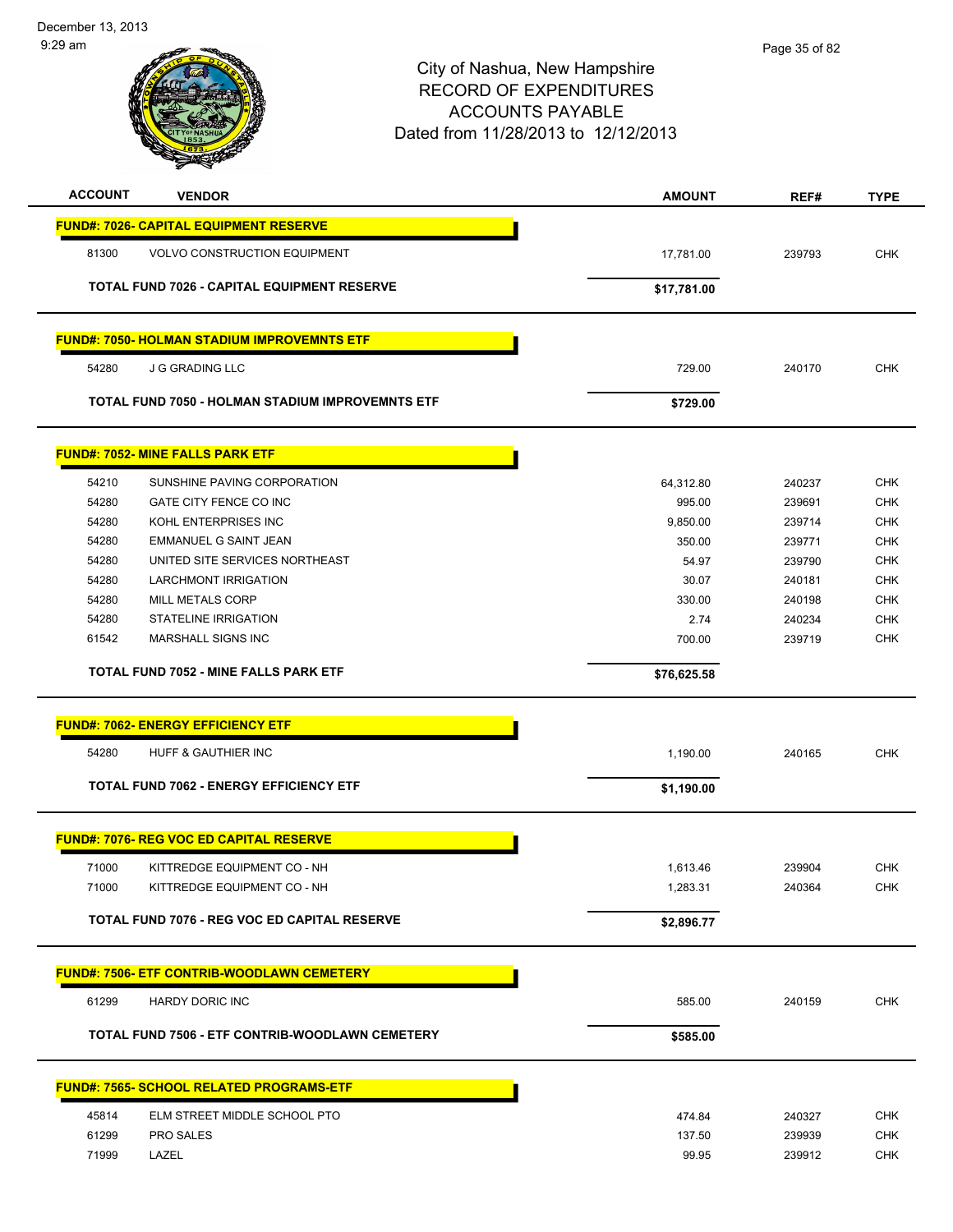

|                                                     | TOTAL FUND 7565 - SCHOOL RELATED PROGRAMS-ETF  | \$712.29   |        |            |
|-----------------------------------------------------|------------------------------------------------|------------|--------|------------|
|                                                     | <b>FUND#: 8063- LIBRARY-HENRY STEARNS FUND</b> |            |        |            |
| 61807                                               | <b>BAKER &amp; TAYLOR</b>                      | 506.18     | 239651 | <b>CHK</b> |
| 61807                                               | AMAZON                                         | 31.31      | 240065 | <b>CHK</b> |
| 61807                                               | <b>BAKER &amp; TAYLOR</b>                      | 151.38     | 240112 | <b>CHK</b> |
| 61814                                               | THE TEACHING COMPANY SALES LLC                 | 429.70     | 240239 | <b>CHK</b> |
| <b>TOTAL FUND 8063 - LIBRARY-HENRY STEARNS FUND</b> |                                                | \$1,118.57 |        |            |
|                                                     | <b>FUND#: 8200- BPW PENSION FUND</b>           |            |        |            |
| 61917                                               | <b>DAVID FREDETTE</b>                          | 158.38     | 239581 | <b>CHK</b> |
| <b>TOTAL FUND 8200 - BPW PENSION FUND</b>           |                                                | \$158.38   |        |            |

**Grand Total:**

**\$8,720,598.22**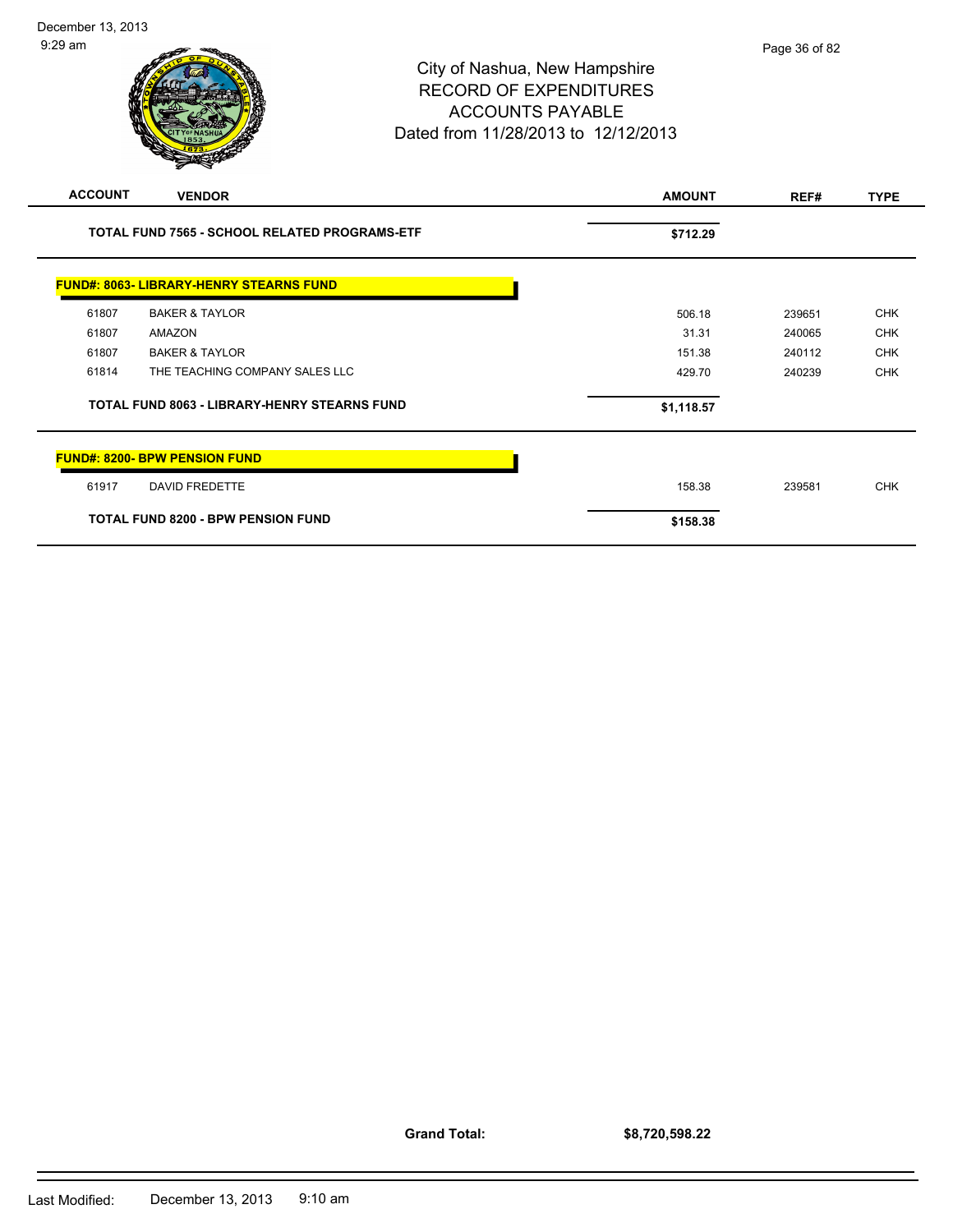

| <b>PAY DATE</b>                      | <b>ACCOUNT</b> | <b>DESCRIPTION</b>             | <b>AMOUNT</b>    |
|--------------------------------------|----------------|--------------------------------|------------------|
| <b>FUND#: 1000 - GENERAL FUND</b>    |                |                                |                  |
|                                      |                |                                |                  |
| <b>MAYOR</b><br>101                  |                |                                |                  |
| 12/5/13                              | 51100          | CITIZEN SERVICES DIRECTOR      | 903.15           |
| 12/12/13                             | 51100          | CITIZEN SERVICES DIRECTOR      | 903.15<br>852.15 |
| 12/5/13                              | 51100          | <b>COMMUNICATIONS DIRECTOR</b> | 852.15           |
| 12/12/13                             | 51100          | COMMUNICATIONS DIRECTOR        | 877.25           |
| 12/5/13                              | 51100          | EXECUTIVE SECRETARY AA         |                  |
| 12/12/13                             | 51100          | EXECUTIVE SECRETARY AA         | 877.25<br>452.45 |
| 12/5/13                              | 51100          | RESOURCE COORDINATOR           | 452.45           |
| 12/12/13                             | 51100          | RESOURCE COORDINATOR           | 565.55           |
| 12/5/13                              | 51100          | SECRETARY RECEPTIONIST         | 565.55           |
| 12/12/13                             | 51100          | SECRETARY RECEPTIONIST         |                  |
| 12/5/13                              | 51500          | <b>MAYOR</b>                   | 2,115.95         |
| 12/12/13                             | 51500          | <b>MAYOR</b>                   | 2,115.95         |
| <b>TOTAL 101 - MAYOR</b>             |                |                                | \$11,533.00      |
|                                      |                |                                |                  |
| <b>BOARD OF ALDERMEN</b><br>102      |                |                                |                  |
| 12/5/13                              | 51100          | ALDERMANIC LEGISLATION MANAGER | 1,404.70         |
| 12/12/13                             | 51100          | ALDERMANIC LEGISLATION MANAGER | 1,404.70         |
|                                      |                |                                |                  |
| <b>TOTAL 102 - BOARD OF ALDERMEN</b> |                |                                | \$2,809.40       |
|                                      |                |                                |                  |
| 103<br><b>LEGAL</b>                  |                |                                |                  |
| 12/5/13                              | 51100          | ASSISTANT CORP COUNSEL         | 1,324.90         |
| 12/12/13                             | 51100          | ASSISTANT CORP COUNSEL         | 1,324.90         |
| 12/5/13                              | 51100          | <b>CORPORATION COUNSEL</b>     | 2,183.75         |
| 12/12/13                             | 51100          | <b>CORPORATION COUNSEL</b>     | 2,183.75         |
| 12/5/13                              | 51100          | DEPUTY CORPORATION COUNSEL     | 1,986.70         |
| 12/12/13                             | 51100          | DEPUTY CORPORATION COUNSEL     | 1,986.70         |
| 12/5/13                              | 51100          | <b>LEGAL ASSISTANT</b>         | 1,846.55         |
| 12/12/13                             | 51100          | <b>LEGAL ASSISTANT</b>         | 1,843.74         |
| 12/12/13                             | 51300          | OVERTIME-REGULAR               | (68.24)          |
| TOTAL 103 - LEGAL                    |                |                                | \$14,612.75      |
|                                      |                |                                |                  |
| <b>CITI-STAT</b><br>105              |                |                                |                  |
| 12/5/13                              | 51100          | DIRECTOR CITISTAT              | 1,529.80         |
| 12/12/13                             | 51100          | <b>DIRECTOR CITISTAT</b>       | 1,529.80         |
| 12/5/13                              | 51100          | OPERATIONS ANALYST             | 690.85           |
| 12/12/13                             | 51100          | OPERATIONS ANALYST             | 690.85           |
| TOTAL 105 - CITI-STAT                |                |                                | \$4,441.30       |
|                                      |                |                                |                  |
| <b>CITY CLERK</b><br>107             |                |                                |                  |
| 12/5/13                              | 51100          | <b>CITY CLERK</b>              | 1,771.20         |
| 12/12/13                             | 51100          | <b>CITY CLERK</b>              | 1,771.20         |

12/12/13 51100 CITY CLERK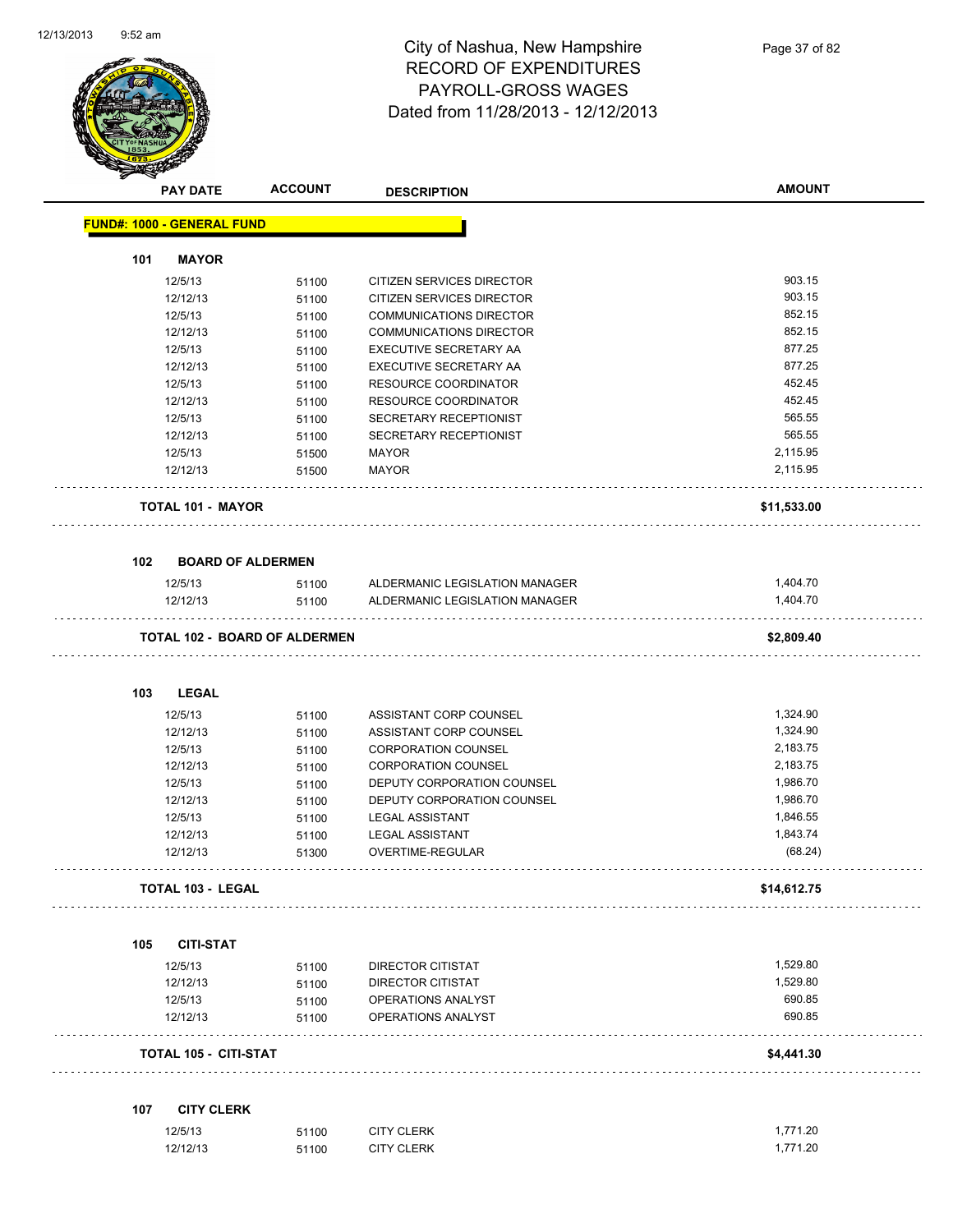

Page 38 of 82

| <b>PAY DATE</b>                   | <b>ACCOUNT</b>                     | <b>DESCRIPTION</b>                | <b>AMOUNT</b> |
|-----------------------------------|------------------------------------|-----------------------------------|---------------|
| <b>FUND#: 1000 - GENERAL FUND</b> |                                    |                                   |               |
| 107<br><b>CITY CLERK</b>          |                                    |                                   |               |
| 12/5/13                           | 51100                              | <b>CLERK VITAL RECORDS II</b>     | 2,089.95      |
| 12/12/13                          | 51100                              | CLERK VITAL RECORDS II            | 1,293.05      |
| 12/5/13                           | 51100                              | DEPARTMENT COORDINATOR, CC        | 791.45        |
| 12/12/13                          | 51100                              | DEPARTMENT COORDINATOR, CC        | 791.44        |
| 12/5/13                           | 51100                              | DEPUTY CITY CLERK                 | 1,371.00      |
| 12/12/13                          | 51100                              | DEPUTY CITY CLERK                 | 1,371.00      |
| 12/5/13                           | 51300                              | <b>OVERTIME-REGULAR</b>           | 113.67        |
| 12/12/13                          | 51300                              | OVERTIME-REGULAR                  | 4.45          |
| <b>TOTAL 107 - CITY CLERK</b>     |                                    |                                   | \$11,368.41   |
|                                   |                                    |                                   |               |
| 111<br>12/5/13                    | <b>HUMAN RESOURCES</b>             | <b>HR ANALYST</b>                 | 1,014.70      |
| 12/12/13                          | 51100<br>51100                     | HR ANALYST                        | 1,014.70      |
| 12/5/13                           |                                    | HR SPEC                           | 833.85        |
| 12/12/13                          | 51100                              | HR SPEC                           | 833.85        |
| 12/5/13                           | 51100<br>51100                     | HUMAN RESOURCES DIRECTOR          | 1,546.45      |
| 12/12/13                          | 51100                              | HUMAN RESOURCES DIRECTOR          | 1,546.45      |
| 12/5/13                           | 51200                              | ADMINISTRATIVE ASSISTANT I        | 255.60        |
| 12/12/13                          | 51200                              | ADMINISTRATIVE ASSISTANT I        | 255.60        |
|                                   | <b>TOTAL 111 - HUMAN RESOURCES</b> |                                   | \$7,301.20    |
| 122                               | <b>INFORMATION TECHNOLOGY</b>      |                                   |               |
| 12/5/13                           | 51100                              | ADMIN ASSISTANT II                | 665.60        |
| 12/12/13                          | 51100                              | ADMIN ASSISTANT II                | 665.60        |
| 12/5/13                           | 51100                              | ERP SYSTEM ADMIN DBA              | 1,622.10      |
| 12/12/13                          | 51100                              | ERP SYSTEM ADMIN DBA              | 1,622.10      |
| 12/5/13                           | 51100                              | INTER INTRA APPL DEV PROJ LDR     | 1,579.20      |
| 12/12/13                          | 51100                              | INTER INTRA APPL DEV PROJ LDR     | 1,579.20      |
| 12/5/13                           | 51100                              | <b>INTERNET INTRANET APPL DEV</b> | 1,459.20      |
| 12/12/13                          | 51100                              | INTERNET INTRANET APPL DEV        | 1,459.20      |
| 12/5/13                           | 51100                              | IT APPLICATIONS ANALYST           | 1,143.65      |
| 12/12/13                          | 51100                              | IT APPLICATIONS ANALYST           | 1,143.65      |
| 12/5/13                           | 51100                              | IT DIVISION DIRECTOR              | 1,986.70      |
| 12/12/13                          | 51100                              | IT DIVISION DIRECTOR              | 1,986.70      |
| 11/1/13                           | 51100                              | IT INFRASTRUCTURE ANALYST         | (6, 539.14)   |
| 12/5/13                           | 51100                              | IT INFRASTRUCTURE TEAM LEADER     | 1,771.20      |
| 12/12/13                          | 51100                              | IT INFRASTRUCTURE TEAM LEADER     | 1,771.20      |
| 12/5/13                           | 51100                              | SYSTEMS ADM DATABASE ADM          | 1,611.15      |
| 12/12/13                          | 51100                              | SYSTEMS ADM DATABASE ADM          | 1,611.15      |
| 12/5/13                           | 51100                              | TECHNICAL SPEC II NET SUPPORT     | 2,310.90      |
| 12/12/13                          | 51100                              | TECHNICAL SPEC II NET SUPPORT     | 2,310.90      |
| 12/5/13                           | 51100                              | <b>TECHNICAL SPEC III</b>         | 1,444.15      |
| 12/12/13                          | 51100                              | TECHNICAL SPEC III                | 1,444.15      |
| 12/5/13                           | 51100                              | WEB DESIGNER                      | 633.45        |

12/12/13 51100 WEB DESIGNER 633.45 11/1/13 51750 RETIREMENT & SEPARATION PAY 6,539.14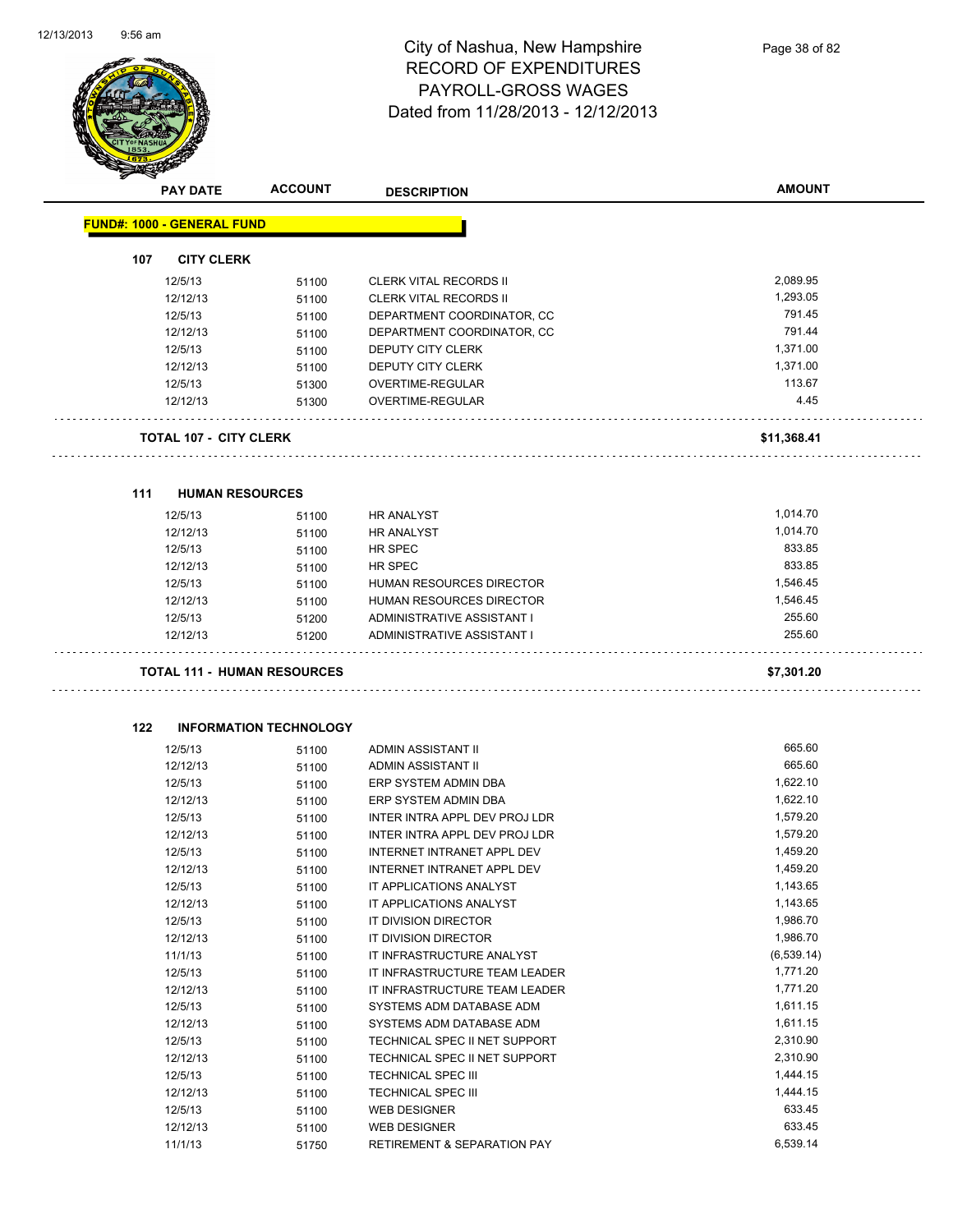Ġ,



### City of Nashua, New Hampshire RECORD OF EXPENDITURES PAYROLL-GROSS WAGES Dated from 11/28/2013 - 12/12/2013

| <b>PAY DATE</b>                   | <b>ACCOUNT</b>                            | <b>DESCRIPTION</b>                | <b>AMOUNT</b> |
|-----------------------------------|-------------------------------------------|-----------------------------------|---------------|
| <b>FUND#: 1000 - GENERAL FUND</b> |                                           |                                   |               |
|                                   | <b>TOTAL 122 - INFORMATION TECHNOLOGY</b> |                                   | \$32,454.60   |
|                                   |                                           |                                   |               |
| 126                               | <b>FINANCIAL SERVICES</b>                 |                                   |               |
| 12/5/13                           | 51100                                     | <b>ACCOUNTANT</b>                 | 898.10        |
| 12/12/13                          | 51100                                     | <b>ACCOUNTANT</b>                 | 898.10        |
| 12/5/13                           | 51100                                     | ACCOUNTING COMPLIANCE MGR         | 1,073.50      |
| 12/12/13                          | 51100                                     | ACCOUNTING COMPLIANCE MGR         | 1,073.50      |
| 12/5/13                           | 51100                                     | ACCOUNTS PAYABLE COORDINATOR      | 1,503.96      |
| 12/12/13                          | 51100                                     | ACCOUNTS PAYABLE COORDINATOR      | 1,505.88      |
| 12/5/13                           | 51100                                     | ACCOUNTS PAYABLE SUPV             | 929.80        |
| 12/12/13                          | 51100                                     | ACCOUNTS PAYABLE SUPV             | 929.80        |
| 12/5/13                           | 51100                                     | ADMINISTRATIVE ASSISTANT I        | 646.80        |
| 12/12/13                          | 51100                                     | ADMINISTRATIVE ASSISTANT I        | 646.80        |
| 12/5/13                           | 51100                                     | <b>CFO COMPTROLLER</b>            | 1,999.70      |
| 12/12/13                          | 51100                                     | <b>CFO COMPTROLLER</b>            | 1,999.70      |
| 12/5/13                           | 51100                                     | <b>COMPENSATION MANAGER</b>       | 1,533.60      |
| 12/12/13                          | 51100                                     | <b>COMPENSATION MANAGER</b>       | 1,533.60      |
| 12/5/13                           | 51100                                     | DEP TREASURER TAX COLLECTOR       | 1,076.20      |
| 12/12/13                          | 51100                                     | DEP TREASURER TAX COLLECTOR       | 1,076.20      |
| 12/5/13                           | 51100                                     | <b>FINANCE AND ADMIN MANAGER</b>  | 744.65        |
| 12/12/13                          | 51100                                     | FINANCE AND ADMIN MANAGER         | 744.65        |
| 12/5/13                           | 51100                                     | FINANCIAL MANAGER GENERAL GOVT    | 1,367.60      |
| 12/12/13                          | 51100                                     | FINANCIAL MANAGER GENERAL GOVT    | 1,367.60      |
| 12/5/13                           | 51100                                     | FINANCIAL SERVICES COORDINATOR    | 936.71        |
| 12/12/13                          | 51100                                     | FINANCIAL SERVICES COORDINATOR    | 936.70        |
| 12/5/13                           | 51100                                     | MOTOR VEHICLE COORDINATOR         | 646.80        |
| 12/12/13                          | 51100                                     | MOTOR VEHICLE COORDINATOR         | 646.80        |
| 12/5/13                           | 51100                                     | MV CLERK II REGISTRATION          | 632.00        |
| 12/12/13                          | 51100                                     | MV CLERK II REGISTRATION          | 632.00        |
| 12/5/13                           | 51100                                     | PAYROLL ANALYST II                | 1,770.56      |
| 12/12/13                          | 51100                                     | PAYROLL ANALYST II                | 1,770.56      |
| 12/5/13                           | 51100                                     | REVENUE ACCOUNTS SPEC             | 829.85        |
| 12/12/13                          | 51100                                     | REVENUE ACCOUNTS SPEC             | 829.85        |
| 12/5/13                           | 51100                                     | REVENUE COORDINATOR               | 1,040.85      |
| 12/12/13                          | 51100                                     | REVENUE COORDINATOR               | 1,040.85      |
| 12/5/13                           | 51100                                     | SENIOR FINANCIAL ANALYST          | 1,100.45      |
| 12/12/13                          | 51100                                     | SENIOR FINANCIAL ANALYST          | 1,100.45      |
| 12/5/13                           | 51100                                     | SUPV VEHICLE REGISTRATION         | 1,014.70      |
| 12/12/13                          | 51100                                     | SUPV VEHICLE REGISTRATION         | 1,014.70      |
| 12/5/13                           | 51100                                     | TREASURER TAX COLLECTOR           | 1,771.20      |
| 12/12/13                          | 51100                                     | TREASURER TAX COLLECTOR           | 1,771.20      |
| 12/5/13                           | 51100                                     | <b>VEHICLE REGISTRATION CLERK</b> | 2,151.30      |
| 12/12/13                          | 51100                                     | <b>VEHICLE REGISTRATION CLERK</b> | 2,137.21      |
| 12/5/13                           | 51200                                     | <b>ACCOUNTING TEMP</b>            | 403.80        |
| 12/12/13                          | 51200                                     | <b>ACCOUNTING TEMP</b>            | 585.20        |
| 12/5/13                           | 51300                                     | OVERTIME-REGULAR                  | 88.85         |
| 12/12/13                          | 51300                                     | OVERTIME-REGULAR                  | 231.33        |

#### **TOTAL 126 - FINANCIAL SERVICES \$48,633.66**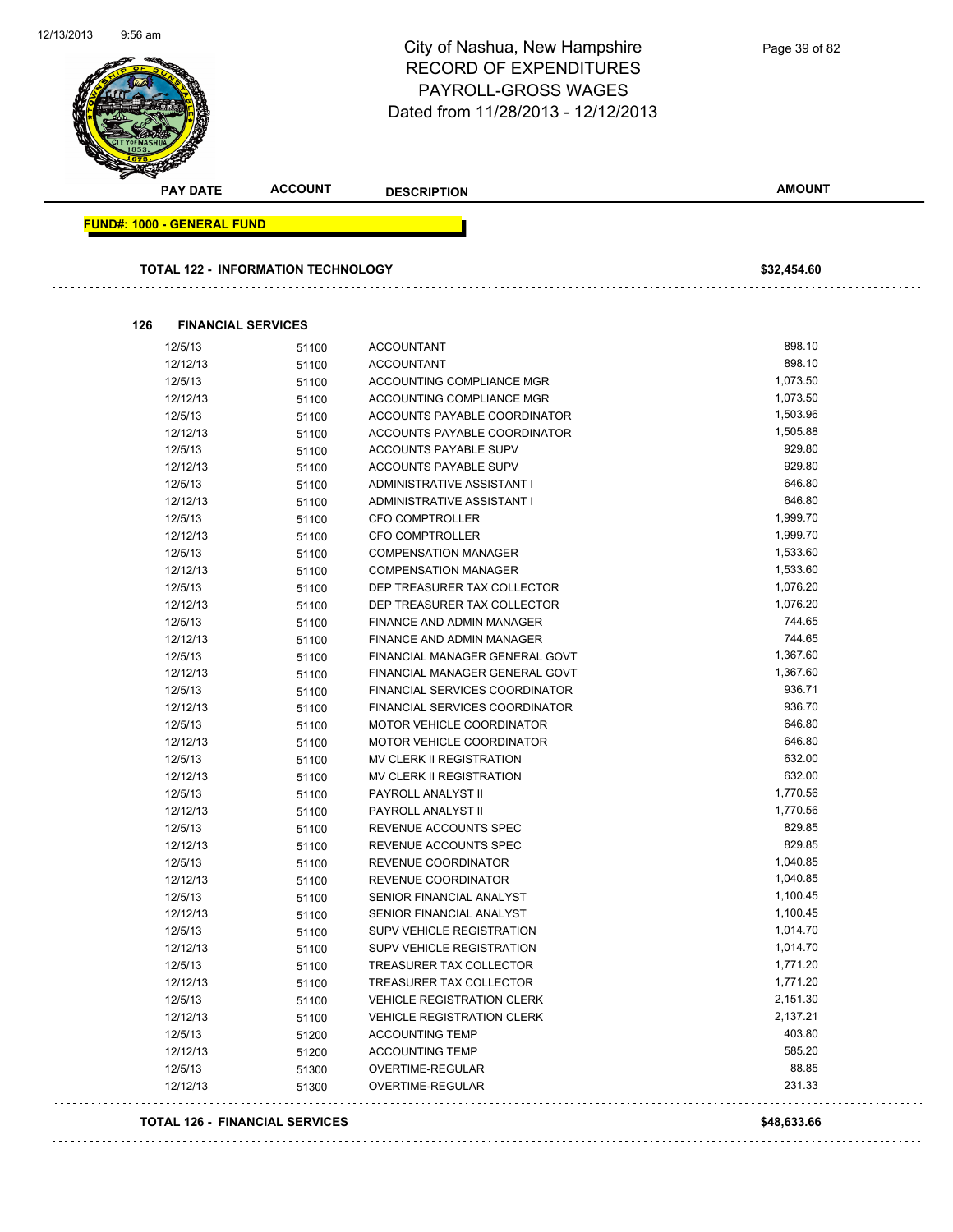

Page 40 of 82

|     | <b>PAY DATE</b>                   | <b>ACCOUNT</b> | <b>DESCRIPTION</b>           | <b>AMOUNT</b> |
|-----|-----------------------------------|----------------|------------------------------|---------------|
|     | <b>FUND#: 1000 - GENERAL FUND</b> |                |                              |               |
| 129 | <b>CITY BUILDINGS</b>             |                |                              |               |
|     | 12/5/13                           | 51100          | <b>BUILDING MANAGER</b>      | 788.60        |
|     | 12/12/13                          | 51100          | <b>BUILDING MANAGER</b>      | 788.60        |
|     | 12/5/13                           | 51100          | <b>CUSTODIAN I</b>           | 1,166.86      |
|     | 12/12/13                          | 51100          | <b>CUSTODIAN I</b>           | 1,166.85      |
|     | 12/5/13                           | 51100          | MAINTENANCE SPEC             | 663.84        |
|     | 12/12/13                          | 51100          | <b>MAINTENANCE SPEC</b>      | 663.85        |
|     | 12/5/13                           | 51200          | <b>CUSTODIAN I</b>           | 306.75        |
|     | 12/12/13                          | 51200          | <b>CUSTODIAN I</b>           | 306.75        |
|     | 12/5/13                           | 51300          | OVERTIME-REGULAR             | 298.27        |
|     | <b>TOTAL 129 - CITY BUILDINGS</b> |                |                              | \$6,150.37    |
| 130 | <b>PURCHASING</b>                 |                |                              |               |
|     | 12/5/13                           | 51100          | PRINTING TECH MAIL DIST      | 972.30        |
|     | 12/12/13                          | 51100          | PRINTING TECH MAIL DIST      | 972.30        |
|     | 12/5/13                           | 51100          | PURCHASING AGENT I           | 661.95        |
|     | 12/12/13                          | 51100          | PURCHASING AGENT I           | 661.95        |
|     | 12/5/13                           | 51100          | PURCHASING AGENT II          | 1,020.45      |
|     | 12/12/13                          | 51100          | PURCHASING AGENT II          | 1,020.45      |
|     | 12/5/13                           | 51100          | PURCHASING MANAGER           | 1,364.20      |
|     | 12/12/13                          | 51100          | PURCHASING MANAGER           | 1,364.20      |
|     | 12/5/13                           | 51300          | OVERTIME-REGULAR             | 6.21          |
|     | <b>TOTAL 130 - PURCHASING</b>     |                |                              | \$8,044.01    |
| 131 | <b>HUNT BUILDING</b>              |                |                              |               |
|     | 12/12/13                          | 51200          | HUNT BUILDING ADMINISTRATOR  | 319.06        |
|     | <b>TOTAL 131 - HUNT BUILDING</b>  |                |                              | \$319.06      |
| 132 | <b>ASSESSING</b>                  |                |                              |               |
|     | 12/5/13                           | 51100          | <b>APPRAISER I</b>           | 853.70        |
|     | 12/12/13                          | 51100          | <b>APPRAISER I</b>           | 853.70        |
|     | 12/5/13                           | 51100          | <b>APPRAISER II</b>          | 1,020.45      |
|     | 12/12/13                          | 51100          | <b>APPRAISER II</b>          | 1,020.45      |
|     | 12/5/13                           | 51100          | <b>APPRAISER III</b>         | 1,162.45      |
|     | 12/12/13                          | 51100          | <b>APPRAISER III</b>         | 1,162.45      |
|     | 12/5/13                           | 51100          | ASSESSING ADMIN SPEC I CSR   | 603.40        |
|     | 12/12/13                          | 51100          | ASSESSING ADMIN SPEC I CSR   | 603.40        |
|     | 12/5/13                           | 51100          | ASSESSING ADMIN SPEC II CSR  | 699.35        |
|     | 12/12/13                          | 51100          | ASSESSING ADMIN SPEC II CSR  | 699.35        |
|     | 12/5/13                           | 51100          | ASSESSING ADMIN SPEC III CSR | 888.76        |
|     | 12/12/13                          | 51100          | ASSESSING ADMIN SPEC III CSR | 888.75        |
|     | 12/5/13                           | 51100          | CHIEF ASSESSOR GIS MANAGER   | 2,077.25      |
|     | 12/12/13                          | 51100          | CHIEF ASSESSOR GIS MANAGER   | 2,077.25      |

12/5/13 51100 DEPARTMENT COORDINATOR 844.05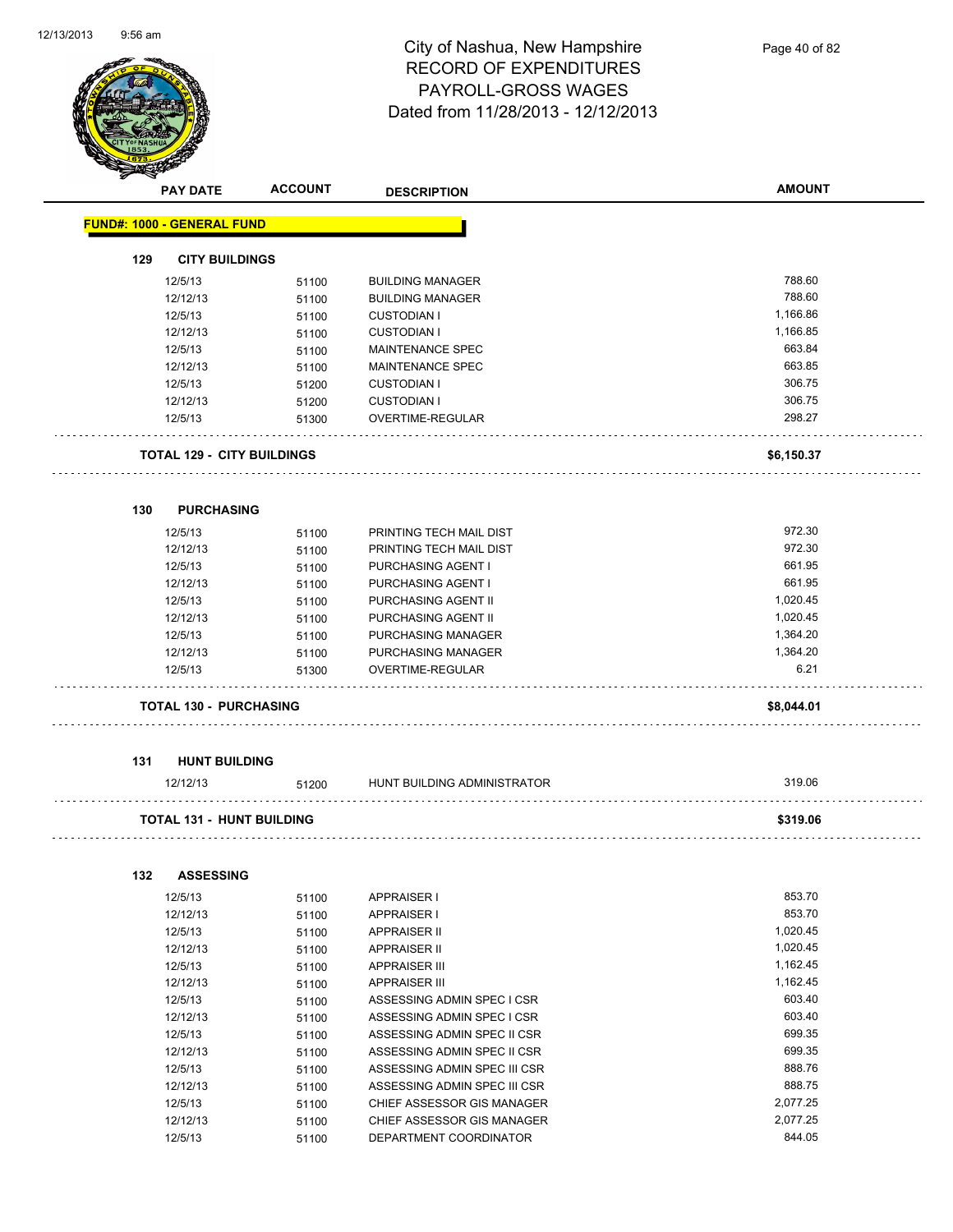

Page 41 of 82

| ❤   | <b>PAY DATE</b>                      | <b>ACCOUNT</b> | <b>DESCRIPTION</b>                                   | <b>AMOUNT</b>   |
|-----|--------------------------------------|----------------|------------------------------------------------------|-----------------|
|     | <b>FUND#: 1000 - GENERAL FUND</b>    |                |                                                      |                 |
| 132 | <b>ASSESSING</b>                     |                |                                                      |                 |
|     | 12/12/13                             | 51100          | DEPARTMENT COORDINATOR                               | 835.60          |
|     | 12/5/13                              | 51100          | DEPUTY MANAGER APPRAISER IV                          | 1,450.00        |
|     | 12/12/13                             | 51100          | DEPUTY MANAGER APPRAISER IV                          | 1,450.00        |
|     | <b>TOTAL 132 - ASSESSING</b>         |                |                                                      | \$19,190.36     |
|     |                                      |                |                                                      |                 |
| 134 | <b>GIS</b>                           |                |                                                      | 1,042.60        |
|     | 12/5/13<br>12/12/13                  | 51100          | <b>GIS TECHNICIAN II</b><br><b>GIS TECHNICIAN II</b> | 1,042.60        |
|     |                                      | 51100          |                                                      |                 |
|     | TOTAL 134 - GIS                      |                |                                                      | \$2,085.20      |
|     |                                      |                |                                                      |                 |
| 142 | <b>WOODLAWN CEMETERY</b><br>12/5/13  |                |                                                      | 1,264.40        |
|     |                                      | 51100          | <b>GROUNDSKEEPER CEMETERY</b>                        | 1,264.40        |
|     | 12/12/13<br>12/5/13                  | 51100          | <b>GROUNDSKEEPER CEMETERY</b><br>SUBFOREMAN CEMETERY | 718.38          |
|     | 12/12/13                             | 51100          | SUBFOREMAN CEMETERY                                  | 722.90          |
|     | 12/5/13                              | 51100          | SUPERINTENDENT CEMETERY I                            | 1,014.70        |
|     | 12/12/13                             | 51100<br>51100 | SUPERINTENDENT CEMETERY I                            | 1,014.70        |
|     | 12/12/13                             | 51300          | OVERTIME-REGULAR                                     | 6.27            |
|     | 12/5/13                              | 51400          | <b>WAGES TEMP-SEASONAL</b>                           | 140.00          |
|     | 12/12/13                             | 51400          | <b>WAGES TEMP-SEASONAL</b>                           | 240.00          |
|     | <b>TOTAL 142 - WOODLAWN CEMETERY</b> |                |                                                      | \$6,385.75      |
|     |                                      |                |                                                      |                 |
| 144 | <b>EDGEWOOD CEMETERY</b>             |                |                                                      |                 |
|     | 12/5/13                              | 51100          | <b>GROUNDSKEEPER CEMETERY</b>                        | 1,094.45        |
|     | 12/12/13                             | 51100          | <b>GROUNDSKEEPER CEMETERY</b>                        | 1,094.45        |
|     | 12/5/13                              | 51100          | SUBFOREMAN CEMETERY                                  | 783.65          |
|     | 12/12/13                             | 51100          | SUBFOREMAN CEMETERY                                  | 783.65          |
|     | 12/5/13                              | 51100          | SUPERINTENDENT CEMETERY II                           | 1,124.65        |
|     | 12/12/13                             | 51100          | SUPERINTENDENT CEMETERY II                           | 1,124.65        |
|     | 12/12/13<br>12/12/13                 | 51300<br>51400 | OVERTIME-REGULAR<br>WAGES TEMP-SEASONAL              | 89.15<br>240.00 |
|     |                                      |                |                                                      |                 |
|     | <b>TOTAL 144 - EDGEWOOD CEMETERY</b> |                |                                                      | \$6,334.65      |
| 150 | <b>POLICE</b>                        |                |                                                      |                 |
|     | 12/5/13                              | 51100          | <b>1ST YEAR OFFICERS</b>                             | 7,512.80        |
|     | 12/12/13                             | 51100          | <b>1ST YEAR OFFICERS</b>                             | 7,512.80        |
|     | 12/5/13                              | 51100          | 1ST YR OFFICERS CERTIFIED SPEC                       | 1,962.92        |
|     | 12/12/13                             | 51100          | 1ST YR OFFICERS CERTIFIED SPEC                       | 1,962.91        |

12/5/13 51100 ACCOUNT CLERK III 2.091.00<br>12/12/13 51100 ACCOUNT CLERK III 2,091.01 2,091.01 12/12/13 51100 ACCOUNT CLERK III 2001.01<br>12/5/13 51100 ADMINISTRATIVE PROJECT SPEC 1.212.05

12/5/13 51100 ADMINISTRATIVE PROJECT SPEC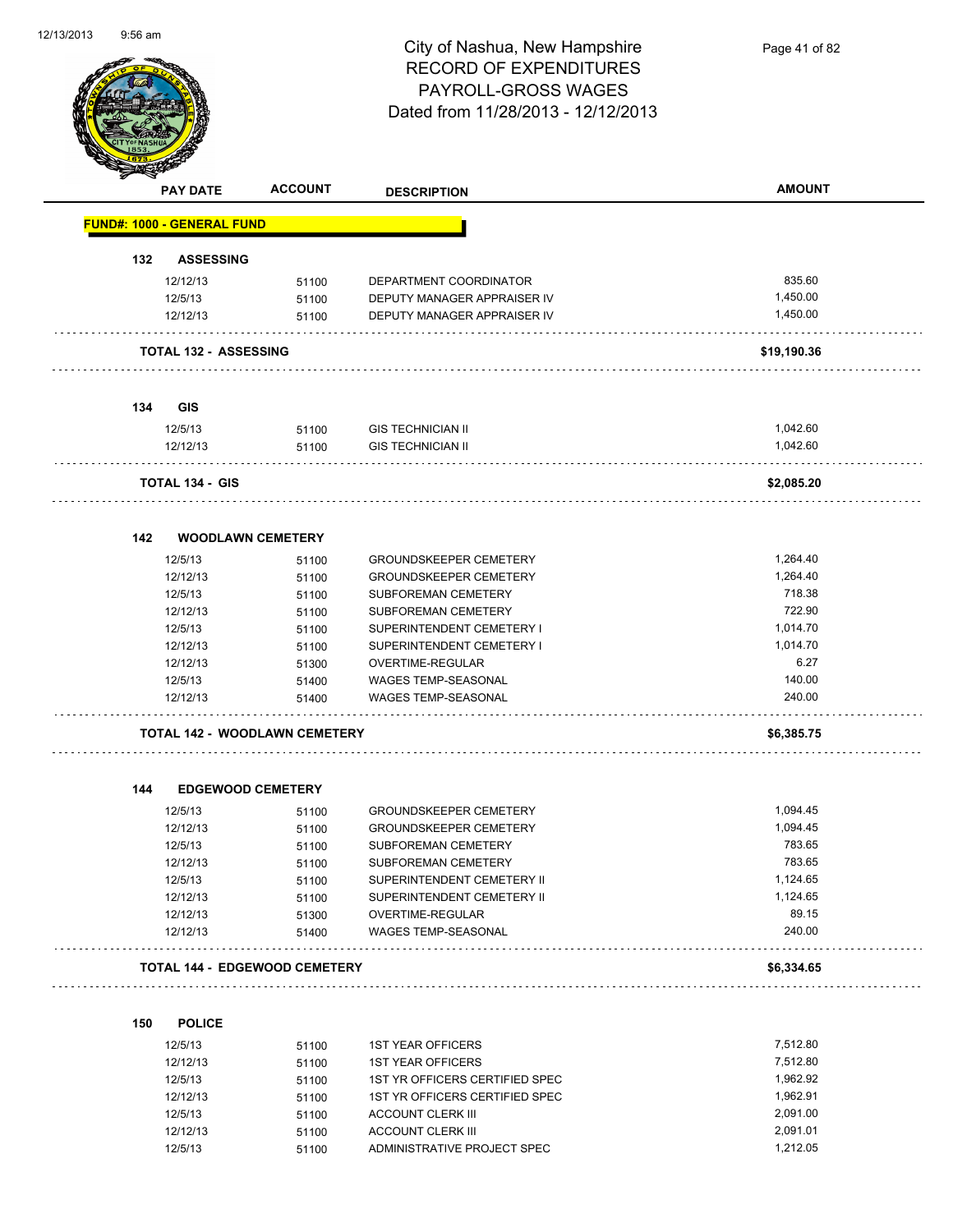

|     | <b>PAY DATE</b>                   | <b>ACCOUNT</b> | <b>DESCRIPTION</b>               | <b>AMOUNT</b> |
|-----|-----------------------------------|----------------|----------------------------------|---------------|
|     | <b>FUND#: 1000 - GENERAL FUND</b> |                |                                  |               |
|     |                                   |                |                                  |               |
| 150 | <b>POLICE</b>                     |                |                                  |               |
|     | 12/12/13                          | 51100          | ADMINISTRATIVE PROJECT SPEC      | 1,212.05      |
|     | 12/5/13                           | 51100          | ANIMAL CONTROL OFFICER           | 904.75        |
|     | 12/12/13                          | 51100          | ANIMAL CONTROL OFFICER           | 904.75        |
|     | 12/5/13                           | 51100          | AUTO MECHANIC 1ST CLASS          | 781.35        |
|     | 12/12/13                          | 51100          | AUTO MECHANIC 1ST CLASS          | 781.34        |
|     | 12/5/13                           | 51100          | <b>BUILDING MAINTENANCE SUPV</b> | 922.05        |
|     | 12/12/13                          | 51100          | <b>BUILDING MAINTENANCE SUPV</b> | 922.05        |
|     | 12/5/13                           | 51100          | <b>CAPTAIN</b>                   | 13,991.25     |
|     | 12/12/13                          | 51100          | <b>CAPTAIN</b>                   | 13,991.25     |
|     | 12/5/13                           | 51100          | CHIEF OF POLICE                  | 2,462.75      |
|     | 12/12/13                          | 51100          | CHIEF OF POLICE                  | 2,462.75      |
|     | 12/5/13                           | 51100          | COMM TECH ALL DESIGNATIONS       | 8,506.15      |
|     | 12/12/13                          | 51100          | COMM TECH ALL DESIGNATIONS       | 8,506.15      |
|     | 12/5/13                           | 51100          | COMMUNITY POLICE COORD CEMD      | 1,214.00      |
|     | 12/12/13                          | 51100          | COMMUNITY POLICE COORD CEMD      | 1,214.00      |
|     | 12/5/13                           | 51100          | <b>CRIME ANALYST</b>             | 1,199.75      |
|     | 12/12/13                          | 51100          | <b>CRIME ANALYST</b>             | 1,199.75      |
|     | 12/5/13                           | 51100          | <b>CUSTODIAN II</b>              | 723.40        |
|     | 12/12/13                          | 51100          | <b>CUSTODIAN II</b>              | 723.40        |
|     | 12/5/13                           | 51100          | <b>CUSTODIAN III</b>             | 1,414.00      |
|     | 12/12/13                          | 51100          | <b>CUSTODIAN III</b>             | 1,414.00      |
|     | 12/5/13                           | 51100          | DEPUTY CHIEF OF POLICE           | 4,463.40      |
|     | 12/12/13                          | 51100          | DEPUTY CHIEF OF POLICE           | 4,463.40      |
|     | 12/5/13                           | 51100          | <b>DETENTION SPEC</b>            | 817.20        |
|     | 12/12/13                          | 51100          | DETENTION SPEC                   | 817.20        |
|     | 12/5/13                           | 51100          | DISPATCHERS ALL DESIGNATIONS     | 7,518.42      |
|     | 12/12/13                          | 51100          | DISPATCHERS ALL DESIGNATIONS     | 7,518.41      |
|     | 12/5/13                           | 51100          | FLEET MAINTENANCE ASST SUPV      | 863.25        |
|     | 12/12/13                          | 51100          | FLEET MAINTENANCE ASST SUPV      | 863.25        |
|     | 12/5/13                           | 51100          | IT SYSTEM SUPPORT SPEC           | 996.71        |
|     | 12/12/13                          | 51100          | IT SYSTEM SUPPORT SPEC           | 996.71        |
|     | 12/5/13                           | 51100          | <b>LEGAL SECRETARY</b>           | 661.85        |
|     | 12/12/13                          | 51100          | <b>LEGAL SECRETARY</b>           | 661.85        |
|     | 12/5/13                           | 51100          | LIEUTENANT                       | 14,485.49     |
|     | 12/12/13                          | 51100          | LIEUTENANT                       | 14,485.49     |
|     | 12/5/13                           | 51100          | NPD BUSINESS COORDINATOR         | 922.05        |
|     | 12/12/13                          | 51100          | NPD BUSINESS COORDINATOR         | 922.05        |
|     | 12/5/13                           | 51100          | NPD BUSINESS MANAGER             | 1,674.50      |
|     | 12/12/13                          | 51100          | NPD BUSINESS MANAGER             | 1,674.50      |
|     | 12/5/13                           | 51100          | PARALEGAL                        | 925.55        |
|     | 12/12/13                          | 51100          | PARALEGAL                        | 925.55        |
|     | 12/5/13                           | 51100          | PATROLMAN ALL RANKS              | 147,445.69    |
|     | 12/12/13                          | 51100          | PATROLMAN ALL RANKS              | 146,824.32    |
|     | 12/5/13                           | 51100          | POLICE ATTORNEY                  | 1,496.60      |
|     | 12/12/13                          | 51100          | POLICE ATTORNEY                  | 1,496.60      |
|     | 12/5/13                           | 51100          | <b>RECORDS MANAGER</b>           | 1,178.65      |
|     | 12/12/13                          | 51100          | <b>RECORDS MANAGER</b>           | 1,178.65      |
|     | 12/5/13                           | 51100          | <b>RECORDS TECHNICIAN I</b>      | 2,490.00      |
|     | 12/12/13                          | 51100          | <b>RECORDS TECHNICIAN I</b>      | 2,490.00      |
|     | 12/5/13                           | 51100          | RECORDS TECHNICIAN II            | 1,608.00      |
|     | 12/12/13                          | 51100          | RECORDS TECHNICIAN II            | 1,607.99      |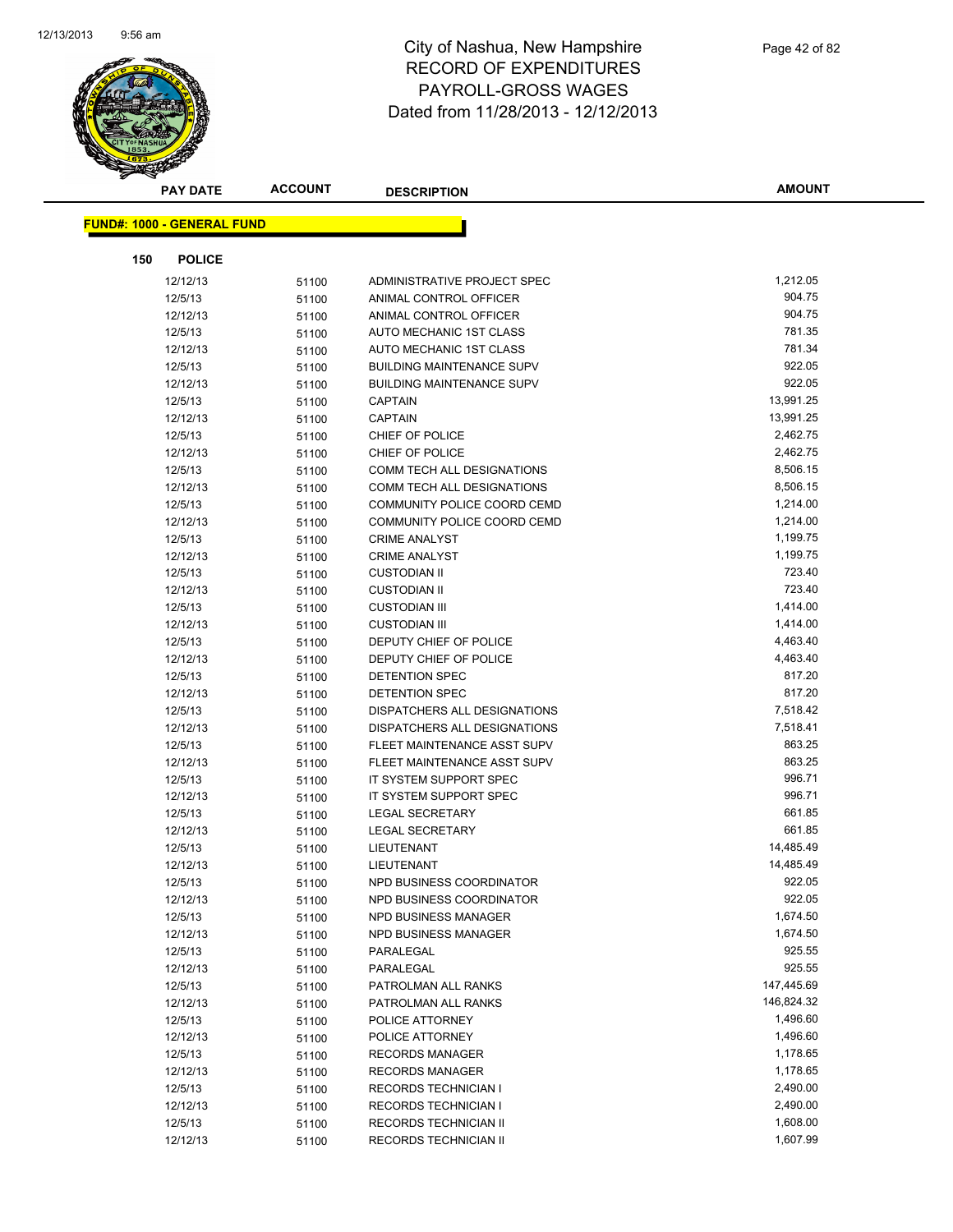

| <b>PAY DATE</b>                   | <b>ACCOUNT</b> | <b>DESCRIPTION</b>                     | <b>AMOUNT</b> |
|-----------------------------------|----------------|----------------------------------------|---------------|
| <b>FUND#: 1000 - GENERAL FUND</b> |                |                                        |               |
|                                   |                |                                        |               |
| 150                               | <b>POLICE</b>  |                                        |               |
| 12/5/13                           | 51100          | SEC DOMESTIC VIOLENCE UNIT             | 683.95        |
| 12/12/13                          | 51100          | SEC DOMESTIC VIOLENCE UNIT             | 683.95        |
| 12/5/13                           | 51100          | SECRETARIAL SUPV DET BUREAU            | 846.15        |
| 12/12/13                          | 51100          | SECRETARIAL SUPV DET BUREAU            | 846.15        |
| 12/5/13                           | 51100          | <b>SECRETARY III</b>                   | 2,400.86      |
| 12/12/13                          | 51100          | <b>SECRETARY III</b>                   | 2,662.40      |
| 12/5/13                           | 51100          | <b>SECRETARY V</b>                     | 3,159.21      |
| 12/12/13                          | 51100          | <b>SECRETARY V</b>                     | 3,159.20      |
| 12/5/13                           | 51100          | <b>SERGEANT</b>                        | 34,187.20     |
| 12/12/13                          | 51100          | <b>SERGEANT</b>                        | 34,187.19     |
| 12/5/13                           | 51100          | <b>SUPV POLICE FLEET</b>               | 1,171.15      |
| 12/12/13                          | 51100          | SUPV POLICE FLEET                      | 1,171.15      |
| 12/5/13                           | 51200          | <b>ACCREDITATION MANAGER</b>           | 1,017.76      |
| 12/12/13                          | 51200          | <b>ACCREDITATION MANAGER</b>           | 1,017.76      |
| 12/5/13                           | 51200          | <b>DETENTION SPEC</b>                  | 699.16        |
| 12/12/13                          | 51200          | <b>DETENTION SPEC</b>                  | 699.16        |
| 12/5/13                           | 51200          | POLICE ATTORNEY PT                     | 1,158.52      |
| 12/12/13                          | 51200          | POLICE ATTORNEY PT                     | 1,158.52      |
| 12/5/13                           | 51200          | PRISONER TRANSPORT OFFICER             | 726.00        |
| 12/12/13                          | 51200          | PRISONER TRANSPORT OFFICER             | 726.00        |
| 11/1/13                           | 51300          | OVERTIME-REGULAR                       | 141.55        |
| 12/5/13                           | 51300          | OVERTIME-REGULAR                       | 2,775.36      |
| 12/12/13                          | 51300          | OVERTIME-REGULAR                       | 3,071.60      |
| 12/5/13                           | 51309          | <b>OVERTIME-TRAINING</b>               | 598.90        |
| 12/12/13                          | 51309          | <b>OVERTIME-TRAINING</b>               | 3,186.76      |
| 12/5/13                           | 51315          | <b>OVERTIME-WITNESS</b>                | 2,371.82      |
| 12/12/13                          | 51315          | <b>OVERTIME-WITNESS</b>                | 2,869.32      |
| 12/5/13                           | 51322          | OVERTIME-INVESTIGATIVE                 | 2,460.55      |
| 12/12/13                          | 51322          | OVERTIME-INVESTIGATIVE                 | 7,079.87      |
| 12/5/13                           | 51330          | OVERTIME-COVERAGE                      | 4,691.01      |
| 12/12/13                          | 51330          | OVERTIME-COVERAGE                      | 4,905.16      |
| 12/5/13                           | 51412          | <b>WAGES PER DIEM</b>                  | 640.00        |
| 12/12/13                          | 51412          | <b>WAGES PER DIEM</b>                  | 1,280.00      |
| 12/5/13                           | 51512          | <b>WAGES APPOINTED OFFICIALS</b>       | 350.00        |
| 12/5/13                           | 51600          | <b>LONGEVITY</b>                       | 2,450.00      |
| 12/12/13                          | 51600          | <b>LONGEVITY</b>                       | 3,400.00      |
| 12/5/13                           | 51607          | EDUCATIONAL INCENTIVE                  | 81,650.00     |
| 12/5/13                           | 51628          | <b>EXTRA HOLIDAY</b>                   | 57,147.85     |
| 11/1/13                           | 51750          | <b>RETIREMENT &amp; SEPARATION PAY</b> | (141.55)      |
|                                   |                |                                        |               |

#### **TOTAL 150 - POLICE \$737,559.40**

```
152 FIRE
```

| 12/5/13  | 51100 | ADMINISTRATIVE ASSISTANT II    | 2.206.24 |
|----------|-------|--------------------------------|----------|
| 12/12/13 | 51100 | ADMINISTRATIVE ASSISTANT II    | 2.206.25 |
| 12/5/13  | 51100 | <b>ASST FIRE CHIEF</b>         | 2.032.40 |
| 12/12/13 | 51100 | <b>ASST FIRE CHIEF</b>         | 2.032.40 |
| 12/5/13  | 51100 | ASST SUPERINTENDENT FIRE ALARM | 1.425.60 |
| 12/12/13 | 51100 | ASST SUPERINTENDENT FIRE ALARM | 1.425.60 |
| 12/5/13  | 51100 | ASST SUPERINTENDENT FIRE FLEET | 1.411.48 |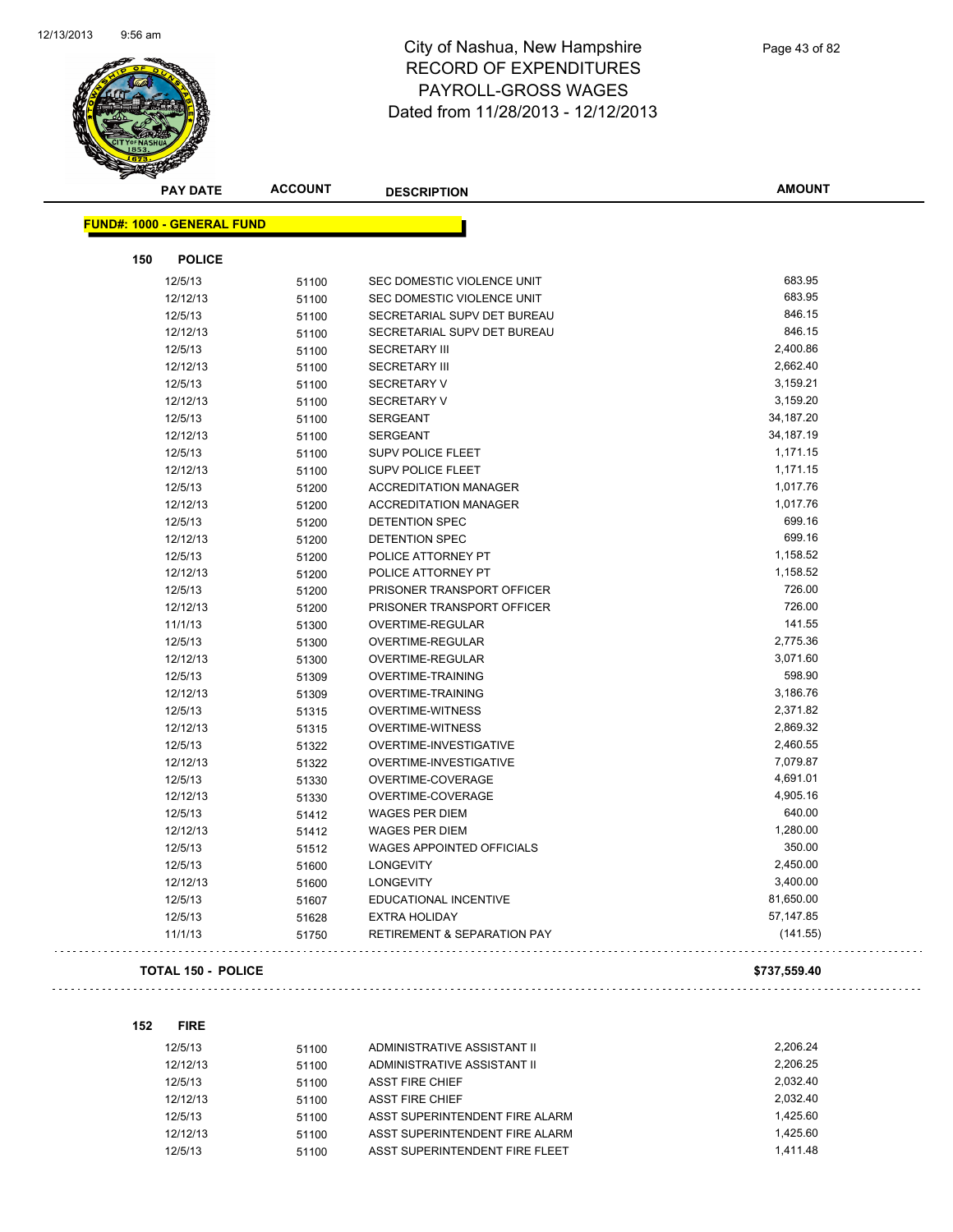

|     | <b>PAY DATE</b>                   | <b>ACCOUNT</b> | <b>DESCRIPTION</b>                  | <b>AMOUNT</b> |
|-----|-----------------------------------|----------------|-------------------------------------|---------------|
|     | <b>FUND#: 1000 - GENERAL FUND</b> |                |                                     |               |
|     |                                   |                |                                     |               |
| 152 | <b>FIRE</b>                       |                |                                     |               |
|     | 12/12/13                          | 51100          | ASST SUPERINTENDENT FIRE FLEET      | 1,411.48      |
|     | 12/5/13                           | 51100          | ASST SUPERINTENDENT PREVENTION      | 2,802.64      |
|     | 12/12/13                          | 51100          | ASST SUPERINTENDENT PREVENTION      | 2,802.64      |
|     | 12/5/13                           | 51100          | <b>CAPTAIN</b>                      | 11,520.67     |
|     | 12/12/13                          | 51100          | CAPTAIN                             | 11,520.67     |
|     | 12/5/13                           | 51100          | <b>CAPTAIN FIRE TRAINING SAFETY</b> | 1,605.92      |
|     | 12/12/13                          | 51100          | CAPTAIN FIRE TRAINING SAFETY        | 1,605.92      |
|     | 12/5/13                           | 51100          | DEPUTY FIRE CHIEF                   | 7,002.22      |
|     | 12/12/13                          | 51100          | <b>DEPUTY FIRE CHIEF</b>            | 7,002.22      |
|     | 12/5/13                           | 51100          | <b>EXEC ASST BUSINESS COORD</b>     | 1,041.35      |
|     | 12/12/13                          | 51100          | <b>EXEC ASST BUSINESS COORD</b>     | 1,041.35      |
|     | 12/5/13                           | 51100          | FIRE CHIEF                          | 2,331.28      |
|     | 12/12/13                          | 51100          | <b>FIRE CHIEF</b>                   | 2,331.28      |
|     | 12/5/13                           | 51100          | FIRE DISPATCH ALL RANKS             | 7,861.32      |
|     | 12/12/13                          | 51100          | FIRE DISPATCH ALL RANKS             | 7,856.96      |
|     | 12/5/13                           | 51100          | <b>FIRE LIEUTENANT</b>              | 35,010.79     |
|     | 12/12/13                          | 51100          | <b>FIRE LIEUTENANT</b>              | 35,010.79     |
|     | 12/5/13                           | 51100          | <b>FIRE MECHANIC</b>                | 1,276.56      |
|     | 12/12/13                          | 51100          | <b>FIRE MECHANIC</b>                | 1,276.56      |
|     | 12/5/13                           | 51100          | FIRE TRAINING OFFICER               | 1,411.48      |
|     | 12/12/13                          | 51100          | FIRE TRAINING OFFICER               | 1,411.48      |
|     | 11/27/13                          | 51100          | FIREFIGHTERS ALL RANKS              | (1, 100.52)   |
|     | 12/5/13                           | 51100          | FIREFIGHTERS ALL RANKS              | 113,179.36    |
|     | 12/12/13                          | 51100          | <b>FIREFIGHTERS ALL RANKS</b>       | 112,078.82    |
|     | 12/5/13                           | 51100          | SUPERINTENDENT FIRE ALARM           | 1,590.04      |
|     | 12/12/13                          | 51100          | SUPERINTENDENT FIRE ALARM           | 1,590.04      |
|     | 12/5/13                           | 51100          | SUPERINTENDENT FIRE FLEET           | 1,590.04      |
|     | 12/12/13                          | 51100          | SUPERINTENDENT FIRE FLEET           | 1,590.04      |
|     | 12/5/13                           | 51100          | SUPERINTENDENT FIRE PREVENTION      | 1,535.92      |
|     | 12/12/13                          | 51100          | SUPERINTENDENT FIRE PREVENTION      | 1,535.92      |
|     | 12/5/13                           | 51300          | OVERTIME-REGULAR                    | 1,521.08      |
|     | 12/12/13                          | 51300          | OVERTIME-REGULAR                    | 160.48        |
|     | 11/27/13                          | 51330          | OVERTIME-COVERAGE                   | (122.99)      |
|     | 12/5/13                           | 51330          | OVERTIME-COVERAGE                   | 9,472.77      |
|     | 12/12/13                          | 51330          | OVERTIME-COVERAGE                   | 8,831.27      |
|     | 12/5/13                           | 51628          | <b>EXTRA HOLIDAY</b>                | 48,235.84     |
|     | 11/27/13                          | 51650          | <b>ADDITIONAL HOURS</b>             | (366.84)      |
|     | 12/5/13                           | 51650          | ADDITIONAL HOURS                    | 28,678.07     |
|     | 12/12/13                          | 51650          | <b>ADDITIONAL HOURS</b>             | 23,021.65     |
|     | 11/27/13                          | 51700          | <b>STIPENDS</b>                     | (26.20)       |
|     | 12/5/13                           | 51700          | <b>STIPENDS</b>                     | 4,291.69      |
|     | 12/12/13                          | 51700          | <b>STIPENDS</b>                     | 4,265.49      |
|     |                                   |                |                                     |               |

#### **TOTAL 152 - FIRE \$519,427.52**

**153 BUILDING INSPECTION**

| 12/5/13  | 51100 | BUILDING AND UTILITIES INSPCTR     | 3.224.40 |
|----------|-------|------------------------------------|----------|
| 12/12/13 | 51100 | BUILDING AND UTILITIES INSPCTR     | 3.224.67 |
| 12/5/13  | 51100 | <b>BUILDING DEPARTMENT MANAGER</b> | 1.367.60 |
| 12/12/13 | 51100 | BUILDING DEPARTMENT MANAGER        | 1.367.60 |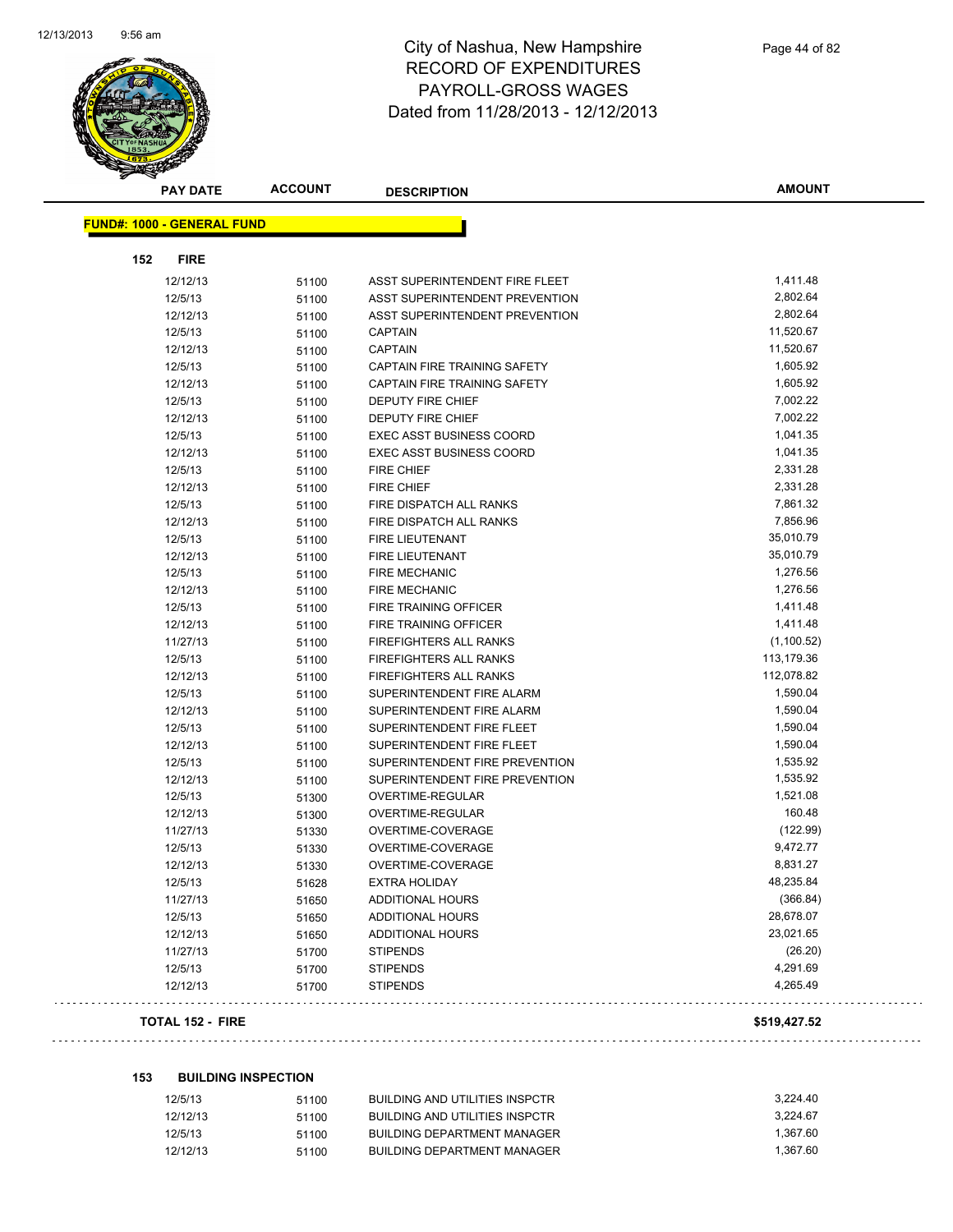

|     | <b>PAY DATE</b>                   | <b>ACCOUNT</b>                             | <b>DESCRIPTION</b>                         | <b>AMOUNT</b> |
|-----|-----------------------------------|--------------------------------------------|--------------------------------------------|---------------|
|     | <b>FUND#: 1000 - GENERAL FUND</b> |                                            |                                            |               |
| 153 | <b>BUILDING INSPECTION</b>        |                                            |                                            |               |
|     |                                   |                                            |                                            | 601.55        |
|     | 12/5/13<br>12/12/13               | 51100                                      | PERMIT TECHNICIAN I<br>PERMIT TECHNICIAN I | 601.55        |
|     | 12/5/13                           | 51100                                      | PERMIT TECHNICIAN III                      | 734.80        |
|     | 12/12/13                          | 51100<br>51100                             | PERMIT TECHNICIAN III                      | 734.80        |
|     | 12/5/13                           | 51100                                      | <b>PLANS EXAMINER</b>                      | 1,131.50      |
|     | 12/12/13                          | 51100                                      | <b>PLANS EXAMINER</b>                      | 1,131.51      |
|     | 12/5/13                           | 51200                                      | <b>BUILDING AND UTILITIES INSPCTR</b>      | 779.88        |
|     | 12/12/13                          | 51200                                      | <b>BUILDING AND UTILITIES INSPCTR</b>      | 794.22        |
|     |                                   | TOTAL 153 - BUILDING INSPECTION            |                                            | \$15,694.08   |
| 155 | <b>CODE ENFORCEMENT</b>           |                                            |                                            |               |
|     | 12/5/13                           | 51100                                      | <b>CODE ENFORCEMENT OFFICER II</b>         | 2,026.65      |
|     | 12/12/13                          | 51100                                      | CODE ENFORCEMENT OFFICER II                | 2,026.64      |
|     | 12/5/13                           | 51100                                      | MGR CODE ENFORCEMENT DEPT                  | 1,289.90      |
|     | 12/12/13                          | 51100                                      | MGR CODE ENFORCEMENT DEPT                  | 1,289.90      |
|     |                                   | TOTAL 155 - CODE ENFORCEMENT               |                                            | \$6,633.09    |
| 156 |                                   | <b>EMERGENCY MANAGEMENT</b>                |                                            |               |
|     | 12/5/13                           | 51100                                      | <b>EMERGENCY MANAGEMENT DIRECTOR</b>       | 1,442.85      |
|     | 12/12/13                          | 51100                                      | EMERGENCY MANAGEMENT DIRECTOR              | 1,442.85      |
|     |                                   | <b>TOTAL 156 - EMERGENCY MANAGEMENT</b>    |                                            | \$2,885.70    |
| 157 |                                   | <b>CITYWIDE COMMUNICATIONS</b>             |                                            |               |
|     | 12/5/13                           | 51100                                      | COMM SYS ENGR TECH 536                     | 1,449.60      |
|     | 12/12/13                          | 51100                                      | COMM SYS ENGR TECH 536                     | 1,449.60      |
|     | 12/5/13                           | 51200                                      | RADIO SYSTEMS MANAGER 536                  | 1,230.12      |
|     | 12/12/13                          | 51200                                      | RADIO SYSTEMS MANAGER 536                  | 1,230.12      |
|     |                                   | <b>TOTAL 157 - CITYWIDE COMMUNICATIONS</b> |                                            | \$5,359.44    |
|     |                                   |                                            |                                            |               |
| 160 |                                   | <b>PUBLIC WORKS-ADMIN/ENGINEERING</b>      |                                            |               |
|     | 12/5/13                           | 51100                                      | ADMINISTRATIVE ASSISTANT II                | 665.61        |
|     | 12/12/13                          | 51100                                      | ADMINISTRATIVE ASSISTANT II                | 665.60        |
|     | 12/5/13                           | 51100                                      | CITIZEN SERVICES COORDINATOR               | 721.90        |
|     | 12/12/13                          | 51100                                      | CITIZEN SERVICES COORDINATOR               | 721.90        |
|     | 12/5/13                           | 51100                                      | <b>CITY ENGINEER</b>                       | 993.35        |

12/12/13 51100 CITY ENGINEER 993.35 12/5/13 51100 DEPUTY MANAGER OF ENGINEERING 670.20 12/12/13 51100 DEPUTY MANAGER OF ENGINEERING 670.20 12/5/13 51100 DIRECTOR PUBLIC WORKS 1.441.48<br>12/12/13 51100 DIRECTOR PUBLIC WORKS 1.441.50

12/5/13 51100 DIVISION OPERATIONS MANAGER 1,372.55

12/12/13 51100 DIRECTOR PUBLIC WORKS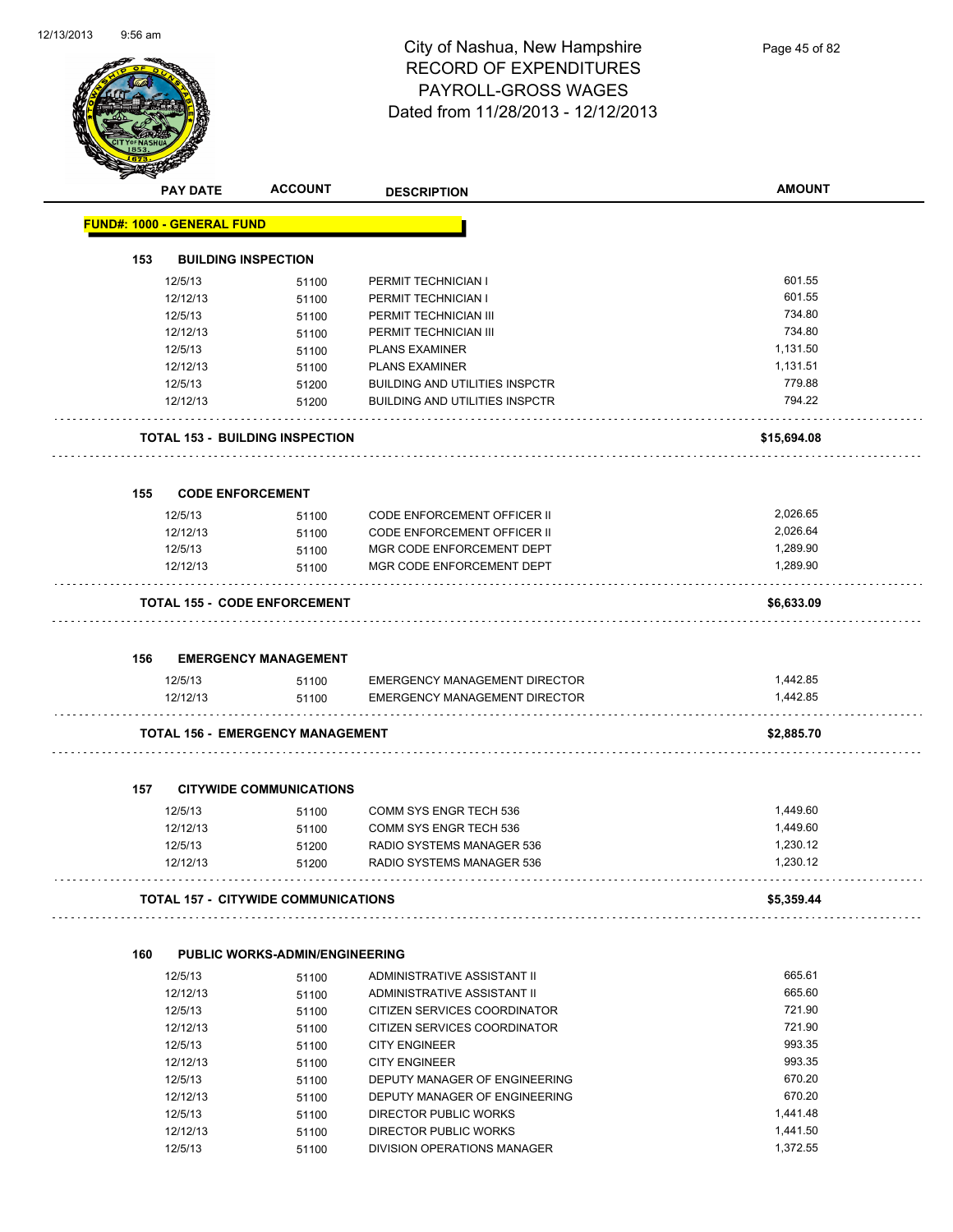

|     | <b>PAY DATE</b>                   | <b>ACCOUNT</b>                                    | <b>DESCRIPTION</b>             | <b>AMOUNT</b> |
|-----|-----------------------------------|---------------------------------------------------|--------------------------------|---------------|
|     | <b>FUND#: 1000 - GENERAL FUND</b> |                                                   |                                |               |
|     |                                   |                                                   |                                |               |
| 160 |                                   | <b>PUBLIC WORKS-ADMIN/ENGINEERING</b>             |                                |               |
|     | 12/12/13                          | 51100                                             | DIVISION OPERATIONS MANAGER    | 1,372.55      |
|     | 12/5/13                           | 51100                                             | DPW CONTRACT ADMINISTRATOR     | 324.85        |
|     | 12/12/13                          | 51100                                             | DPW CONTRACT ADMINISTRATOR     | 324.85        |
|     | 12/5/13                           | 51100                                             | ENGINEERING DESIGNER INSP      | 912.75        |
|     | 12/12/13                          | 51100                                             | ENGINEERING DESIGNER INSP      | 912.54        |
|     | 12/5/13                           | 51100                                             | <b>ENGINEERING INSPECTORS</b>  | 1,805.20      |
|     | 12/12/13                          | 51100                                             | <b>ENGINEERING INSPECTORS</b>  | 1,805.19      |
|     | 12/5/13                           | 51100                                             | EXECUTIVE ADMINISTRATOR        | 673.10        |
|     | 12/12/13                          | 51100                                             | <b>EXECUTIVE ADMINISTRATOR</b> | 671.76        |
|     | 12/5/13                           | 51100                                             | <b>SENIOR FOREMAN</b>          | 1,248.00      |
|     | 12/12/13                          | 51100                                             | <b>SENIOR FOREMAN</b>          | 994.34        |
|     | 12/5/13                           | 51100                                             | <b>SENIOR STAFF ENGINEER</b>   | 1,219.70      |
|     | 12/12/13                          | 51100                                             | <b>SENIOR STAFF ENGINEER</b>   | 1,219.71      |
|     | 12/5/13                           | 51100                                             | SENIOR TRAFFIC ENGINEER        | 1,533.60      |
|     | 12/12/13                          | 51100                                             | <b>SENIOR TRAFFIC ENGINEER</b> | 1,533.60      |
|     | 12/5/13                           | 51100                                             | <b>STAFF ENGINEER</b>          | 400.15        |
|     | 12/12/13                          | 51100                                             | <b>STAFF ENGINEER</b>          | 400.16        |
|     | 12/5/13                           | 51100                                             | STREET CONSTRUCTION ENGINEER   | 1,285.00      |
|     | 12/12/13                          | 51100                                             | STREET CONSTRUCTION ENGINEER   | 1,285.00      |
|     | 12/5/13                           | 51100                                             | <b>SURVEY TECHNICIAN</b>       | 1,096.65      |
|     | 12/12/13                          | 51100                                             | <b>SURVEY TECHNICIAN</b>       | 1,096.65      |
|     | 12/5/13                           | 51300                                             | OVERTIME-REGULAR               | 21.10         |
|     | 12/12/13                          | 51300                                             | OVERTIME-REGULAR               | 3.40          |
|     |                                   |                                                   |                                |               |
|     |                                   |                                                   |                                |               |
|     |                                   | <b>TOTAL 160 - PUBLIC WORKS-ADMIN/ENGINEERING</b> |                                | \$32,497.49   |
|     |                                   |                                                   |                                |               |
| 161 | <b>STREETS</b>                    |                                                   |                                |               |
|     | 12/5/13                           | 51100                                             | ADMINISTRATIVE ASSISTANT III   | 953.25        |
|     | 12/12/13                          | 51100                                             | ADMINISTRATIVE ASSISTANT III   | 950.15        |
|     | 11/26/13                          | 51100                                             | AUTO MECH 1ST CLASS NIGHTS     | (1,008.80)    |
|     | 12/5/13                           | 51100                                             | AUTO MECH 1ST CLASS NIGHTS     | 3,038.40      |
|     | 12/12/13                          | 51100                                             | AUTO MECH 1ST CLASS NIGHTS     | 3,033.09      |
|     | 12/5/13                           | 51100                                             | AUTO MECH 2ND CLASS            | 1,818.40      |
|     | 12/12/13                          | 51100                                             | AUTO MECH 2ND CLASS            | 1,818.40      |
|     | 12/5/13                           | 51100                                             | AUTO MECH 2ND CLASS NIGHTS     | 921.20        |
|     | 12/12/13                          | 51100                                             | AUTO MECH 2ND CLASS NIGHTS     | 920.68        |
|     | 12/5/13                           | 51100                                             | EQUIP OPR STREET REPAIR        | 5,455.21      |
|     | 12/12/13                          | 51100                                             | EQUIP OPR STREET REPAIR        | 5,455.20      |
|     | 12/5/13                           | 51100                                             | FLEET MANAGER STREET DEPT      | 1,056.15      |
|     | 12/12/13                          | 51100                                             | FLEET MANAGER STREET DEPT      | 1,056.15      |
|     | 12/5/13                           | 51100                                             | FOREMAN LABOR SHOP EQUIP       | 1,096.65      |
|     | 12/12/13                          | 51100                                             | FOREMAN LABOR SHOP EQUIP       | 1,096.65      |
|     | 12/5/13                           | 51100                                             | FOREMAN LABOR STREET           | 1,203.14      |
|     | 12/12/13                          | 51100                                             | FOREMAN LABOR STREET           | 1,154.15      |
|     | 12/5/13                           | 51100                                             | <b>MASON PIPELAYER</b>         | 2,608.80      |
|     | 12/12/13                          | 51100                                             | <b>MASON PIPELAYER</b>         | 2,608.80      |
|     | 12/5/13                           | 51100                                             | MECHANIC AUTO 1ST CLASS        | 2,993.60      |
|     | 12/12/13                          | 51100                                             | MECHANIC AUTO 1ST CLASS        | 2,993.60      |
|     | 11/1/13                           | 51100                                             | OPERATIONS COORDINATOR         | (5,988.65)    |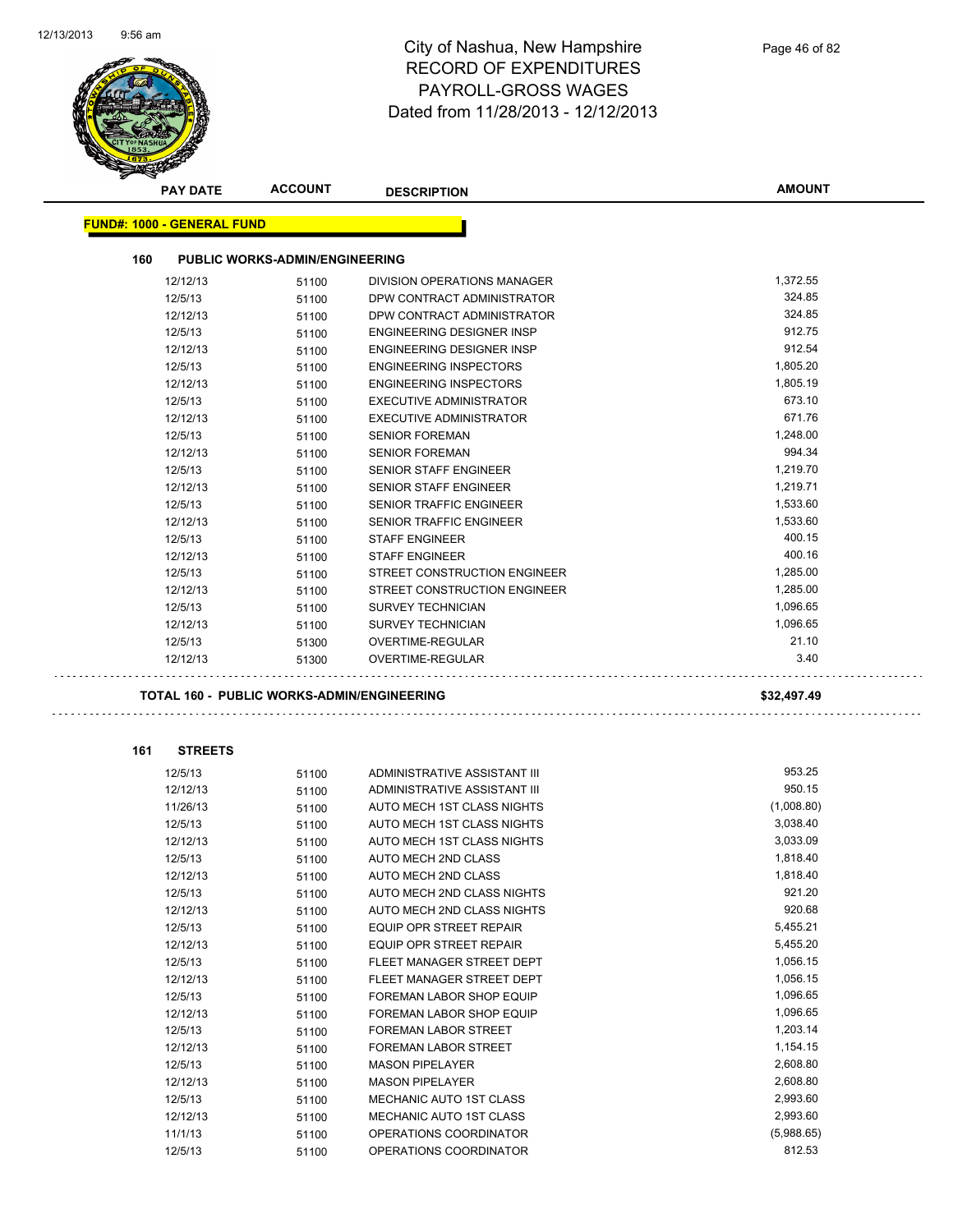

| <b>PAY DATE</b>                   | <b>ACCOUNT</b> | <b>DESCRIPTION</b>                     | <b>AMOUNT</b> |
|-----------------------------------|----------------|----------------------------------------|---------------|
| <b>FUND#: 1000 - GENERAL FUND</b> |                |                                        |               |
| 161<br><b>STREETS</b>             |                |                                        |               |
| 12/12/13                          | 51100          | OPERATIONS COORDINATOR                 | 788.05        |
| 12/12/13                          | 51100          | <b>SENIOR FOREMAN</b>                  | 253.65        |
| 12/5/13                           | 51100          | <b>SIGN MAINTENANCE</b>                | 865.60        |
| 12/12/13                          | 51100          | <b>SIGN MAINTENANCE</b>                | 830.54        |
| 12/5/13                           | 51100          | SIGN MAINTENANCE ASSISTANT             | 807.20        |
| 12/12/13                          | 51100          | SIGN MAINTENANCE ASSISTANT             | 807.20        |
| 12/5/13                           | 51100          | STOREKEEPER PWD                        | 895.65        |
| 12/12/13                          | 51100          | STOREKEEPER PWD                        | 895.65        |
| 12/5/13                           | 51100          | STR CONSTR RPR AND PERMT COORD         | 1,071.12      |
| 12/12/13                          | 51100          | STR CONSTR RPR AND PERMT COORD         | 1,073.27      |
| 12/5/13                           | 51100          | <b>STREET FOREMAN</b>                  | 3,462.44      |
| 12/12/13                          | 51100          | <b>STREET FOREMAN</b>                  | 3,462.44      |
| 12/5/13                           | 51100          | SUPERINTENDENT OF STREETS              | 1,720.00      |
| 12/12/13                          | 51100          | SUPERINTENDENT OF STREETS              | 1,720.00      |
| 12/5/13                           | 51100          | TRAFFIC MAINTENANCE ASSISTANT          | 860.80        |
| 12/12/13                          | 51100          | TRAFFIC MAINTENANCE ASSISTANT          | 860.80        |
| 12/5/13                           | 51100          | <b>TRAFFIC MANAGER</b>                 | 1,331.45      |
| 12/12/13                          | 51100          | <b>TRAFFIC MANAGER</b>                 | 1,331.45      |
| 12/5/13                           | 51100          | <b>TRAFFIC TECHNICIAN I</b>            | 2,071.20      |
| 12/12/13                          | 51100          | <b>TRAFFIC TECHNICIAN I</b>            | 2,069.91      |
| 12/5/13                           | 51100          | TRUCK DRIVER STREET REPAIR             | 16,901.95     |
| 12/12/13                          | 51100          | <b>TRUCK DRIVER STREET REPAIR</b>      | 16,834.31     |
| 12/5/13                           | 51100          | <b>WELDER FIRST CLASS</b>              | 1,968.80      |
| 12/12/13                          | 51100          | <b>WELDER FIRST CLASS</b>              | 1,968.80      |
| 11/26/13                          | 51300          | OVERTIME-REGULAR                       | (257.91)      |
| 12/5/13                           | 51300          | OVERTIME-REGULAR                       | 16,482.08     |
| 12/12/13                          | 51300          | OVERTIME-REGULAR                       | 22,466.76     |
| 12/12/13                          | 51600          | <b>LONGEVITY</b>                       | 3,200.00      |
| 11/1/13                           | 51750          | <b>RETIREMENT &amp; SEPARATION PAY</b> | 5,988.65      |
| <b>TOTAL 161 - STREETS</b>        |                |                                        | \$148,778.61  |
| 166<br><b>PARKING LOTS</b>        |                |                                        |               |
| 12/5/13                           | 51100          | ADMINISTRATIVE ASSISTANT II            | 665.60        |
| 12/12/13                          | 51100          | ADMINISTRATIVE ASSISTANT II            | 665.60        |
| 12/5/13                           | 51100          | PARKING MAINTENANCE                    | 1,315.20      |
| 12/12/13                          | 51100          | PARKING MAINTENANCE                    | 1,315.20      |
| 12/5/13                           | 51100          | <b>TRANSPORTATION DEPT MANAGER</b>     | 76.85         |
| 12/12/13                          | 51100          | <b>TRANSPORTATION DEPT MANAGER</b>     | 76.85         |
| 12/5/13                           | 51300          | OVERTIME-REGULAR                       | 73.98         |
| 12/12/13                          | 51300          | OVERTIME-REGULAR                       | 73.98         |
| TOTAL 166 - PARKING LOTS          |                |                                        | \$4,263.26    |

#### **171 COMMUNITY SERVICES**

| 12/5/13  | 51100 | DIRECTOR HEALTH AND COMM SVS | 1.677.05 |
|----------|-------|------------------------------|----------|
| 12/12/13 | 51100 | DIRECTOR HEALTH AND COMM SVS | 1.677.05 |
| 12/5/13  | 51100 | PROGRAM ASSISTANT            | 419.80   |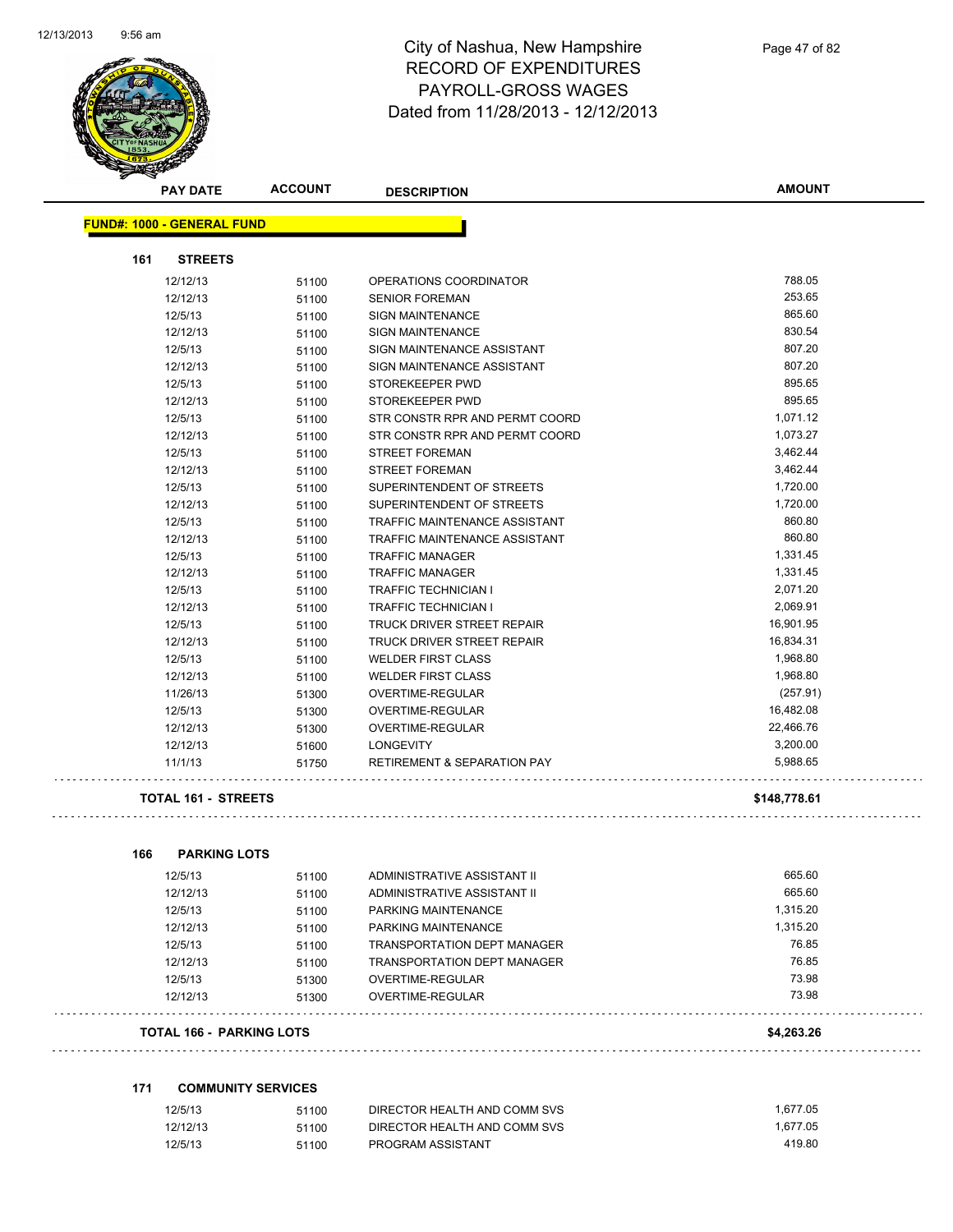

| <b>PAY DATE</b>                       | <b>ACCOUNT</b>                            | <b>DESCRIPTION</b>              | <b>AMOUNT</b> |
|---------------------------------------|-------------------------------------------|---------------------------------|---------------|
| <b>FUND#: 1000 - GENERAL FUND</b>     |                                           |                                 |               |
| 171<br><b>COMMUNITY SERVICES</b>      |                                           |                                 |               |
| 12/12/13                              | 51100                                     | PROGRAM ASSISTANT               | 419.80        |
| 12/5/13                               | 51100                                     | PROGRAM COORDINATOR             | 903.15        |
| 12/12/13                              | 51100                                     | PROGRAM COORDINATOR             | 903.15        |
| 11/1/13                               | 51412                                     | <b>WAGES PER DIEM</b>           | (369.66)      |
| <b>TOTAL 171 - COMMUNITY SERVICES</b> |                                           |                                 | \$5,630.34    |
| 172<br><b>COMMUNITY HEALTH</b>        |                                           |                                 |               |
| 12/5/13                               | 51100                                     | ADMINISTRATIVE ASSISTANT II     | 696.75        |
| 12/12/13                              | 51100                                     | ADMINISTRATIVE ASSISTANT II     | 696.75        |
| 12/5/13                               | 51100                                     | BILINGUAL OUTREACH WORKER       | 708.00        |
| 12/12/13                              | 51100                                     | BILINGUAL OUTREACH WORKER       | 708.00        |
| 12/5/13                               | 51100                                     | PUB HEALTH NURSE                | 3,342.60      |
| 12/12/13                              | 51100                                     | PUB HEALTH NURSE                | 3,342.60      |
| 11/1/13                               | 51412                                     | <b>WAGES PER DIEM</b>           | (2, 192.30)   |
| <b>TOTAL 172 - COMMUNITY HEALTH</b>   |                                           |                                 | \$7,302.40    |
| 173                                   | <b>ENVIRONMENTAL HEALTH</b>               |                                 |               |
| 12/5/13                               | 51100                                     | ENVIRONMENTAL HEALTH SPEC I     | 1,546.56      |
| 12/12/13                              | 51100                                     | ENVIRONMENTAL HEALTH SPEC I     | 1,598.16      |
| 12/5/13                               | 51100                                     | ENVIRONMENTAL HEALTH SPEC II    | 1,044.25      |
| 12/12/13                              | 51100                                     | ENVIRONMENTAL HEALTH SPEC II    | 1,044.25      |
| 12/5/13                               | 51100                                     | ENVIRONMENTAL TECH OFFICE MGR   | 964.35        |
| 12/12/13                              | 51100                                     | ENVIRONMENTAL TECH OFFICE MGR   | 964.35        |
| 12/5/13                               | 51100                                     | MANAGER ENVIRONMENTAL HEALTH    | 1,404.70      |
| 12/12/13                              | 51100                                     | MANAGER ENVIRONMENTAL HEALTH    | 1,404.69      |
| 12/12/13                              | 51300                                     | OVERTIME-REGULAR                | 8.32          |
| TOTAL 173 - ENVIRONMENTAL HEALTH      |                                           |                                 | \$9,979.63    |
| 174                                   | <b>WELFARE ADMINISTRATION</b>             |                                 |               |
| 12/5/13                               | 51100                                     | ADMINISTRATIVE ASSISTANT I      | 812.25        |
| 12/12/13                              | 51100                                     | ADMINISTRATIVE ASSISTANT I      | 812.25        |
| 12/5/13                               | 51100                                     | CASE TECHNICIAN WELFARE         | 2,311.50      |
| 12/12/13                              | 51100                                     | CASE TECHNICIAN WELFARE         | 2,311.51      |
| 12/5/13                               | 51100                                     | <b>INTAKE WORKER ACCOUNTANT</b> | 909.85        |
| 12/12/13                              | 51100                                     | INTAKE WORKER ACCOUNTANT        | 909.85        |
| 12/5/13                               | 51100                                     | SENIOR CASE TECHNICIAN          | 929.80        |
| 12/12/13                              | 51100                                     | SENIOR CASE TECHNICIAN          | 929.80        |
| 12/5/13                               | 51100                                     | <b>WELFARE OFFICER</b>          | 1,408.19      |
| 12/12/13                              | 51100                                     | <b>WELFARE OFFICER</b>          | 1,408.20      |
|                                       | <b>TOTAL 174 - WELFARE ADMINISTRATION</b> |                                 | \$12,743.20   |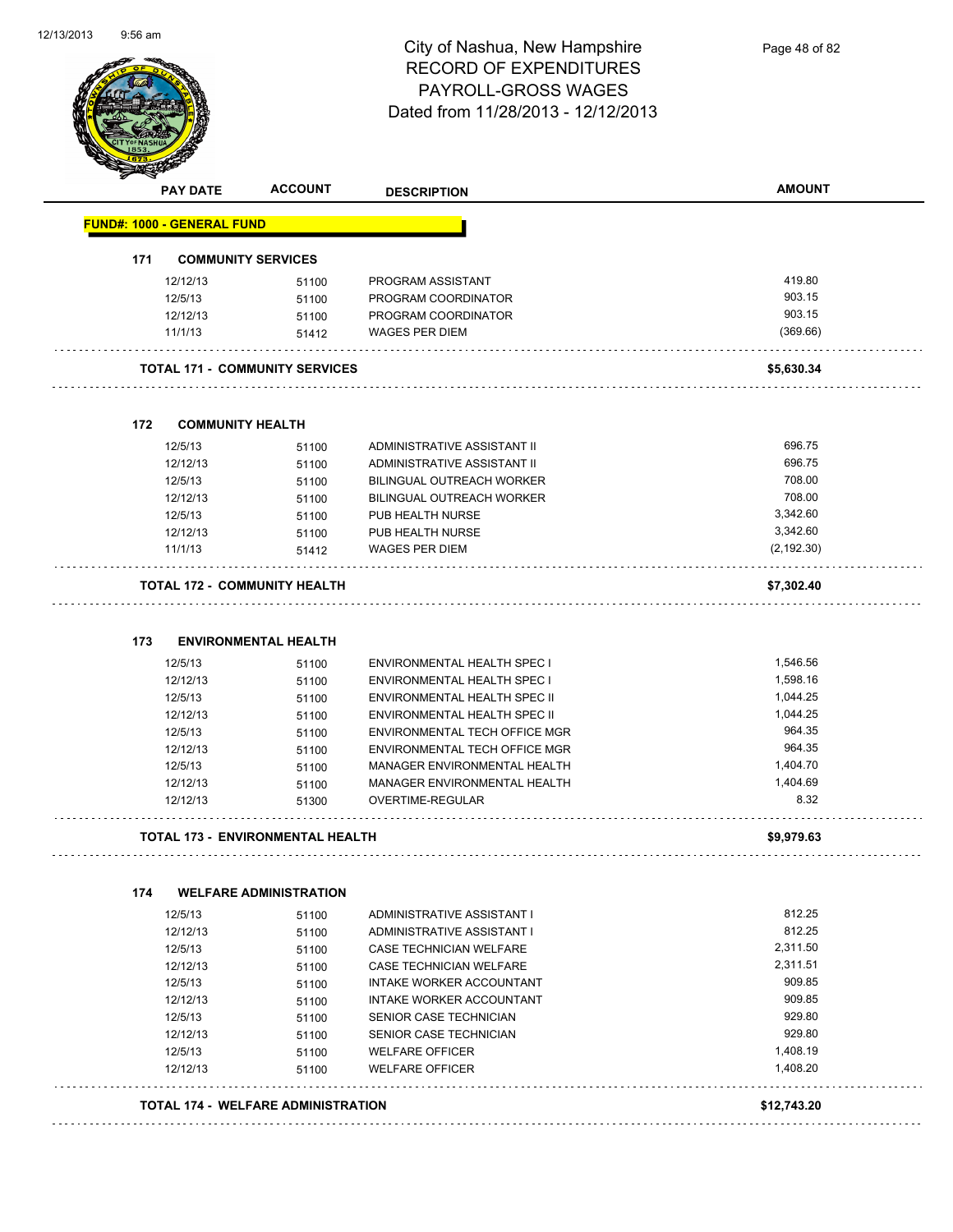

|     | <b>PAY DATE</b>                   | <b>ACCOUNT</b>                | <b>DESCRIPTION</b>               | <b>AMOUNT</b> |
|-----|-----------------------------------|-------------------------------|----------------------------------|---------------|
|     | <b>FUND#: 1000 - GENERAL FUND</b> |                               |                                  |               |
| 177 |                                   | <b>PARKS &amp; RECREATION</b> |                                  |               |
|     | 12/5/13                           | 51100                         | ADMINISTRATIVE ASSISTANT II      | 734.81        |
|     | 12/12/13                          | 51100                         | ADMINISTRATIVE ASSISTANT II      | 734.81        |
|     | 12/5/13                           | 51100                         | <b>EQUIPMENT OPERATOR, PARKS</b> | 909.20        |
|     | 12/12/13                          | 51100                         | <b>EQUIPMENT OPERATOR, PARKS</b> | 909.20        |
|     | 12/5/13                           | 51100                         | <b>FOREMAN LABOR PARK</b>        | 3,289.94      |
|     | 12/12/13                          | 51100                         | FOREMAN LABOR PARK               | 3,289.94      |
|     | 12/5/13                           | 51100                         | <b>GROUNDS KEEPER PARK MAINT</b> | 6,605.20      |
|     | 12/12/13                          | 51100                         | <b>GROUNDS KEEPER PARK MAINT</b> | 6,605.21      |
|     | 12/5/13                           | 51100                         | <b>GROUNDSMAN I PARKS</b>        | 2,419.20      |
|     | 12/12/13                          | 51100                         | <b>GROUNDSMAN I PARKS</b>        | 2,338.81      |
|     | 12/5/13                           | 51100                         | <b>GROUNDSMAN II PARKS</b>       | 818.80        |
|     | 12/12/13                          | 51100                         | <b>GROUNDSMAN II PARKS</b>       | 818.80        |
|     | 12/5/13                           | 51100                         | <b>LEAD GROUNDSMAN</b>           | 2,768.40      |
|     | 12/12/13                          | 51100                         | <b>LEAD GROUNDSMAN</b>           | 2,758.80      |
|     | 12/5/13                           | 51100                         | <b>NURSERY WORKER PARKS</b>      | 865.60        |
|     | 12/12/13                          | 51100                         | NURSERY WORKER PARKS             | 865.60        |
|     | 12/5/13                           | 51100                         | PROGRAM COORDINATOR              | 347.85        |
|     | 12/12/13                          | 51100                         | PROGRAM COORDINATOR              | 347.85        |
|     | 12/5/13                           | 51100                         | RECREATION PROGRAM MANAGER       | 1,075.60      |
|     | 12/12/13                          | 51100                         | RECREATION PROGRAM MANAGER       | 1,075.60      |
|     | 12/5/13                           | 51100                         | STELLOS STADIUM ATTENDANT        | 906.25        |
|     | 12/12/13                          | 51100                         | STELLOS STADIUM ATTENDANT        | 909.20        |
|     | 12/5/13                           | 51100                         | SUPERINTENDENT OF PARKS RECR     | 1,670.35      |
|     | 12/12/13                          | 51100                         | SUPERINTENDENT OF PARKS RECR     | 1,670.35      |
|     | 12/5/13                           | 51100                         | TRUCK DRIVER PARKS RECR          | 832.00        |
|     | 12/12/13                          | 51100                         | TRUCK DRIVER PARKS RECR          | 832.00        |
|     | 12/5/13                           | 51300                         | <b>OVERTIME-REGULAR</b>          | 6,866.76      |
|     | 12/12/13                          | 51300                         | OVERTIME-REGULAR                 | 248.71        |

#### **TOTAL 177 - PARKS & RECREATION \$53,514.84**

| 179 | <b>LIBRARY</b> |       |                                |          |
|-----|----------------|-------|--------------------------------|----------|
|     | 12/5/13        | 51100 | ADMIN ASST COST ACCOUNTANT     | 782.40   |
|     | 12/12/13       | 51100 | ADMIN ASST COST ACCOUNTANT     | 782.40   |
|     | 12/5/13        | 51100 | ASSISTANT DIRECTOR LIBRARY     | 1,255.85 |
|     | 12/12/13       | 51100 | ASSISTANT DIRECTOR LIBRARY     | 1,255.86 |
|     | 12/5/13        | 51100 | ASSISTANT LIBRARIAN CIRCULATIO | 756.04   |
|     | 12/12/13       | 51100 | ASSISTANT LIBRARIAN CIRCULATIO | 1,134.06 |
|     | 12/5/13        | 51100 | ASSISTANT LIBRARIAN MEDIA SERV | 733.80   |
|     | 12/12/13       | 51100 | ASSISTANT LIBRARIAN MEDIA SERV | 733.78   |
|     | 12/5/13        | 51100 | ASSISTANT LIBRARIAN TECH SVS   | 975.45   |
|     | 12/12/13       | 51100 | ASSISTANT LIBRARIAN TECH SVS   | 975.45   |
|     | 12/5/13        | 51100 | ASSISTANT LIBRARIAN YOUTH SERV | 1,016.09 |
|     | 12/12/13       | 51100 | ASSISTANT LIBRARIAN YOUTH SERV | 1,233.34 |
|     | 12/5/13        | 51100 | <b>DIRECTOR LIBRARY</b>        | 1,831.20 |
|     | 12/12/13       | 51100 | DIRECTOR LIBRARY               | 1.831.20 |
|     | 12/5/13        | 51100 | EXECUTIVE ASST OFFICE MANAGER  | 667.08   |
|     | 12/12/13       | 51100 | EXECUTIVE ASST OFFICE MANAGER  | 1,000.62 |
|     | 12/5/13        | 51100 | <b>JANITOR</b>                 | 476.20   |
|     | 12/12/13       | 51100 | <b>JANITOR</b>                 | 476.21   |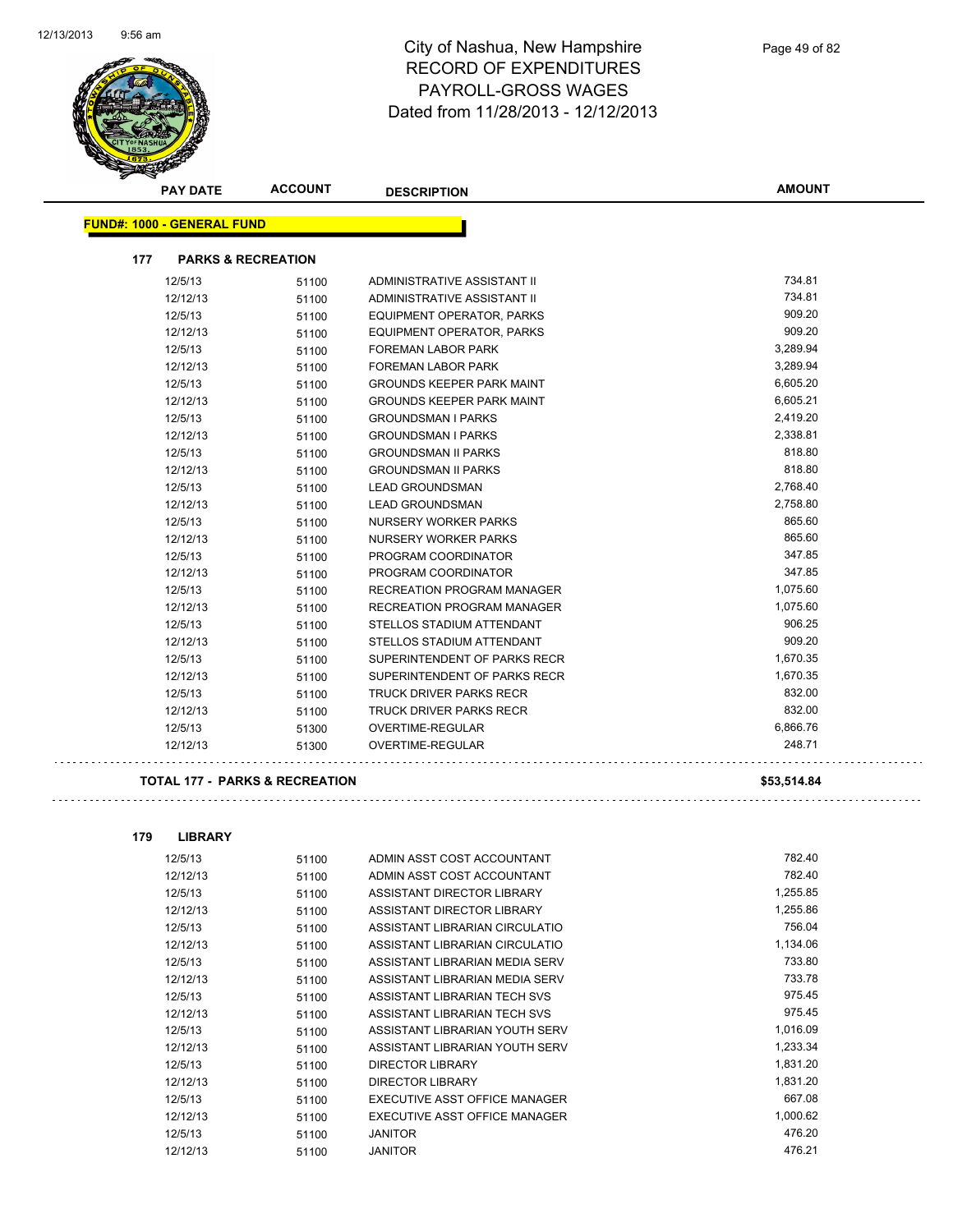

|     | <b>PAY DATE</b>                   | <b>ACCOUNT</b> | <b>DESCRIPTION</b>                     | <b>AMOUNT</b> |
|-----|-----------------------------------|----------------|----------------------------------------|---------------|
|     | <b>FUND#: 1000 - GENERAL FUND</b> |                |                                        |               |
|     |                                   |                |                                        |               |
| 179 | <b>LIBRARY</b>                    |                |                                        |               |
|     | 12/5/13                           | 51100          | LIBRARIAN ADULT SERVICES               | 934.56        |
|     | 12/12/13                          | 51100          | LIBRARIAN ADULT SERVICES               | 934.55        |
|     | 12/5/13                           | 51100          | <b>LIBRARIAN CIRCULATION</b>           | 974.00        |
|     | 12/12/13                          | 51100          | LIBRARIAN CIRCULATION                  | 974.00        |
|     | 12/5/13                           | 51100          | <b>LIBRARIAN MEDIA SERVICES</b>        | 700.97        |
|     | 12/12/13                          | 51100          | <b>LIBRARIAN MEDIA SERVICES</b>        | 1,072.84      |
|     | 12/5/13                           | 51100          | LIBRARIAN OUTREACH SVS                 | 970.09        |
|     | 12/12/13                          | 51100          | LIBRARIAN OUTREACH SVS                 | 969.85        |
|     | 12/5/13                           | 51100          | LIBRARIAN TECH SERVICES                | 880.33        |
|     | 12/12/13                          | 51100          | LIBRARIAN TECH SERVICES                | 1,208.34      |
|     | 12/5/13                           | 51100          | LIBRARIAN YOUTH SERVICES               | 2,066.01      |
|     | 12/12/13                          | 51100          | LIBRARIAN YOUTH SERVICES               | 2,370.69      |
|     | 12/5/13                           | 51100          | LIBRARY ASSISTANT ADULT SERVIC         | 645.45        |
|     | 12/12/13                          | 51100          | LIBRARY ASSISTANT ADULT SERVIC         | 645.45        |
|     | 12/5/13                           | 51100          | LIBRARY ASSISTANT CIRCULATION          | 2,882.79      |
|     | 12/12/13                          | 51100          | <b>LIBRARY ASSISTANT CIRCULATION</b>   | 3,825.28      |
|     | 12/5/13                           | 51100          | LIBRARY ASSISTANT MEDIA SERVIC         | 1,601.21      |
|     | 12/12/13                          | 51100          | LIBRARY ASSISTANT MEDIA SERVIC         | 2,103.67      |
|     | 12/5/13                           | 51100          | LIBRARY ASSISTANT TECH SVS             | 686.30        |
|     | 12/12/13                          | 51100          | LIBRARY ASSISTANT TECH SVS             | 686.30        |
|     | 12/5/13                           | 51100          | LIBRARY ASSISTANT YOUTH SERVIC         | 1,031.64      |
|     | 12/12/13                          | 51100          | LIBRARY ASSISTANT YOUTH SERVIC         | 1,548.25      |
|     | 12/5/13                           | 51100          | <b>MAINTENANCE SUPV</b>                | 765.62        |
|     | 12/12/13                          | 51100          | <b>MAINTENANCE SUPV</b>                | 891.85        |
|     | 12/5/13                           | 51100          | <b>MEDIA SERVICES COORDINATOR</b>      | 1,169.95      |
|     | 12/12/13                          | 51100          | <b>MEDIA SERVICES COORDINATOR</b>      | 1,169.67      |
|     | 12/5/13                           | 51100          | REFERENCE LIBRARIAN ADULT SERV         | 1,953.28      |
|     | 12/12/13                          | 51100          | REFERENCE LIBRARIAN ADULT SERV         | 2,406.42      |
|     | 12/5/13                           | 51100          | REFERENCE LIBRARIAN TECH SVS           | 734.40        |
|     | 12/12/13                          | 51100          | REFERENCE LIBRARIAN TECH SVS           | 734.40        |
|     | 12/5/13                           | 51100          | <b>SECURITY LIBRARY</b>                | 666.21        |
|     | 12/12/13                          | 51100          | <b>SECURITY LIBRARY</b>                | 666.20        |
|     | 12/5/13                           | 51200          | LIBRARY ASSISTANT CIRCULATION          | 384.75        |
|     | 12/12/13                          | 51200          | LIBRARY ASSISTANT CIRCULATION          | 580.75        |
|     | 12/5/13                           | 51200          | <b>LIBRARY ASSISTANT TECH SVS</b>      | 322.72        |
|     | 12/12/13                          | 51200          | LIBRARY ASSISTANT TECH SVS             | 564.76        |
|     | 11/1/13                           | 51200          | LIBRARY ASSISTANT YOUTH SERVIC         | (103.23)      |
|     | 12/5/13                           | 51200          | LIBRARY PAGE YOUTH SERVICES            | 229.25        |
|     | 12/12/13                          | 51200          | <b>LIBRARY PAGE YOUTH SERVICES</b>     | 275.10        |
|     | 12/5/13                           | 51200          | LIBRARY PAGES CIRCULATION              | 776.21        |
|     | 12/12/13                          | 51200          | LIBRARY PAGES CIRCULATION              | 778.97        |
|     | 12/5/13                           | 51200          | LIBRARY PAGES MEDIA SERVICES           | 411.99        |
|     | 12/12/13                          | 51200          | LIBRARY PAGES MEDIA SERVICES           | 435.75        |
|     | 12/5/13                           | 51300          | <b>OVERTIME-REGULAR</b>                | 5,033.58      |
|     | 12/12/13                          | 51300          | OVERTIME-REGULAR                       | (2,473.41)    |
|     | 11/1/13                           | 51750          | <b>RETIREMENT &amp; SEPARATION PAY</b> | 103.23        |

#### **TOTAL 179 - LIBRARY \$66,108.02**

 $\Box$  .

 $\sim$   $\sim$ 

. . . . . . . . . . . . . .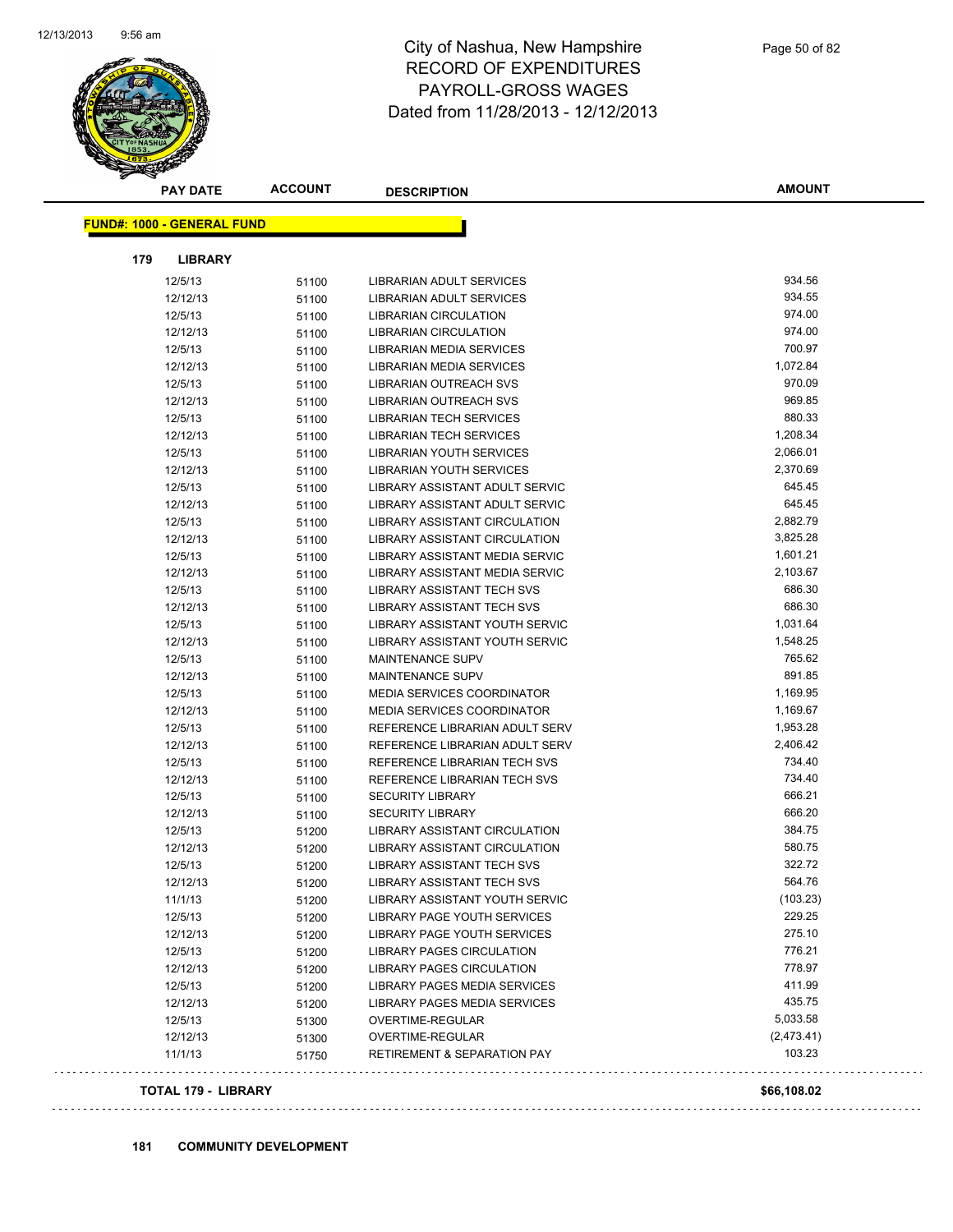

| <b>PAY DATE</b>                                                                                                                    | <b>ACCOUNT</b>                                                                         | <b>DESCRIPTION</b>                                                                                                                                                                                                                                                                            | <b>AMOUNT</b>                                                                                                      |
|------------------------------------------------------------------------------------------------------------------------------------|----------------------------------------------------------------------------------------|-----------------------------------------------------------------------------------------------------------------------------------------------------------------------------------------------------------------------------------------------------------------------------------------------|--------------------------------------------------------------------------------------------------------------------|
| <b>FUND#: 1000 - GENERAL FUND</b>                                                                                                  |                                                                                        |                                                                                                                                                                                                                                                                                               |                                                                                                                    |
| 181                                                                                                                                | <b>COMMUNITY DEVELOPMENT</b>                                                           |                                                                                                                                                                                                                                                                                               |                                                                                                                    |
| 12/5/13                                                                                                                            | 51100                                                                                  | ADMINISTRATIVE ASSISTANT II                                                                                                                                                                                                                                                                   | 665.60                                                                                                             |
| 12/12/13                                                                                                                           | 51100                                                                                  | ADMINISTRATIVE ASSISTANT II                                                                                                                                                                                                                                                                   | 665.60                                                                                                             |
| 12/5/13                                                                                                                            | 51200                                                                                  | <b>CLERK TYPIST II PT</b>                                                                                                                                                                                                                                                                     | 339.89                                                                                                             |
| 12/12/13                                                                                                                           | 51200                                                                                  | <b>CLERK TYPIST II PT</b>                                                                                                                                                                                                                                                                     | 315.02                                                                                                             |
| 12/5/13                                                                                                                            | 51400                                                                                  | WAGES TEMP-SEASONAL                                                                                                                                                                                                                                                                           | 50.00                                                                                                              |
| 12/12/13                                                                                                                           | 51400                                                                                  | <b>WAGES TEMP-SEASONAL</b>                                                                                                                                                                                                                                                                    | 100.00                                                                                                             |
|                                                                                                                                    | <b>TOTAL 181 - COMMUNITY DEVELOPMENT</b>                                               |                                                                                                                                                                                                                                                                                               | \$2,136.11                                                                                                         |
| <b>PLANNING &amp; ZONING</b><br>182                                                                                                |                                                                                        |                                                                                                                                                                                                                                                                                               |                                                                                                                    |
| 12/5/13                                                                                                                            | 51100                                                                                  | DEPARTMENT COORDINATOR                                                                                                                                                                                                                                                                        | 913.60                                                                                                             |
| 12/12/13                                                                                                                           | 51100                                                                                  | DEPARTMENT COORDINATOR                                                                                                                                                                                                                                                                        | 913.60                                                                                                             |
| 12/5/13                                                                                                                            | 51100                                                                                  | <b>DEPUTY PLANNING MANAGER</b>                                                                                                                                                                                                                                                                | 2,589.60                                                                                                           |
| 12/12/13                                                                                                                           | 51100                                                                                  | DEPUTY PLANNING MANAGER                                                                                                                                                                                                                                                                       | 2,589.60                                                                                                           |
| 12/5/13                                                                                                                            | 51100                                                                                  | MANAGER PLANNING DEPT                                                                                                                                                                                                                                                                         | 1,865.85                                                                                                           |
| 12/12/13                                                                                                                           | 51100                                                                                  | <b>MANAGER PLANNING DEPT</b>                                                                                                                                                                                                                                                                  | 1,865.85                                                                                                           |
| 12/5/13                                                                                                                            | 51100                                                                                  | <b>PLANNER I</b>                                                                                                                                                                                                                                                                              | 1,675.35                                                                                                           |
| 12/12/13                                                                                                                           | 51100                                                                                  | <b>PLANNER I</b>                                                                                                                                                                                                                                                                              | 1,675.35                                                                                                           |
| 12/5/13                                                                                                                            | 51100                                                                                  | <b>PLANNER II</b>                                                                                                                                                                                                                                                                             | 1,095.40                                                                                                           |
| 12/12/13                                                                                                                           | 51100                                                                                  | <b>PLANNER II</b>                                                                                                                                                                                                                                                                             | 1,095.40                                                                                                           |
| 12/5/13                                                                                                                            | 51100                                                                                  | ZONING COORDINATOR                                                                                                                                                                                                                                                                            | 682.30                                                                                                             |
| 12/12/13                                                                                                                           | 51100                                                                                  | ZONING COORDINATOR                                                                                                                                                                                                                                                                            | 682.30                                                                                                             |
| 12/12/13                                                                                                                           | 53428                                                                                  | STENOGRAPHIC SERVICES                                                                                                                                                                                                                                                                         | 700.00                                                                                                             |
|                                                                                                                                    | <b>TOTAL 182 - PLANNING &amp; ZONING</b>                                               |                                                                                                                                                                                                                                                                                               |                                                                                                                    |
|                                                                                                                                    |                                                                                        |                                                                                                                                                                                                                                                                                               | \$18,344.20                                                                                                        |
| 183                                                                                                                                | <b>ECONOMIC DEVELOPMENT</b>                                                            |                                                                                                                                                                                                                                                                                               |                                                                                                                    |
| 12/5/13                                                                                                                            | 51100                                                                                  | <b>ECONOMIC DEV DIRECTOR</b>                                                                                                                                                                                                                                                                  | 1,819.35                                                                                                           |
| 12/12/13                                                                                                                           | 51100                                                                                  | ECONOMIC DEV DIRECTOR                                                                                                                                                                                                                                                                         | 1,819.35                                                                                                           |
| 12/5/13                                                                                                                            | 51100                                                                                  | OED PROGRAM COORDINATOR                                                                                                                                                                                                                                                                       | 385.00                                                                                                             |
| 12/12/13                                                                                                                           | 51100                                                                                  | OED PROGRAM COORDINATOR                                                                                                                                                                                                                                                                       | 385.00                                                                                                             |
|                                                                                                                                    | <b>TOTAL 183 - ECONOMIC DEVELOPMENT</b>                                                |                                                                                                                                                                                                                                                                                               | \$4,408.70                                                                                                         |
|                                                                                                                                    |                                                                                        |                                                                                                                                                                                                                                                                                               |                                                                                                                    |
|                                                                                                                                    |                                                                                        |                                                                                                                                                                                                                                                                                               |                                                                                                                    |
|                                                                                                                                    |                                                                                        |                                                                                                                                                                                                                                                                                               |                                                                                                                    |
|                                                                                                                                    |                                                                                        |                                                                                                                                                                                                                                                                                               |                                                                                                                    |
|                                                                                                                                    |                                                                                        |                                                                                                                                                                                                                                                                                               |                                                                                                                    |
|                                                                                                                                    |                                                                                        |                                                                                                                                                                                                                                                                                               |                                                                                                                    |
|                                                                                                                                    |                                                                                        |                                                                                                                                                                                                                                                                                               |                                                                                                                    |
|                                                                                                                                    |                                                                                        |                                                                                                                                                                                                                                                                                               |                                                                                                                    |
|                                                                                                                                    |                                                                                        |                                                                                                                                                                                                                                                                                               |                                                                                                                    |
|                                                                                                                                    |                                                                                        |                                                                                                                                                                                                                                                                                               |                                                                                                                    |
|                                                                                                                                    |                                                                                        |                                                                                                                                                                                                                                                                                               |                                                                                                                    |
| <b>SCHOOL</b><br>191<br>12/5/13<br>12/5/13<br>12/5/13<br>12/5/13<br>12/5/13<br>12/5/13<br>12/5/13<br>12/5/13<br>12/5/13<br>12/5/13 | 51100<br>51100<br>51100<br>51100<br>51100<br>51100<br>51100<br>51100<br>51100<br>51100 | 21 CENTURY ELEM MFAM RES COORD<br>21 CENTURY MIDL FAM RES COORD<br>ASSISTANT PRINCIPAL AMH<br>ASSISTANT PRINCIPAL BIC<br>ASSISTANT PRINCIPAL BRO<br>ASSISTANT PRINCIPAL CHARL<br>ASSISTANT PRINCIPAL DR CRSP<br>ASSISTANT PRINCIPAL ELM<br>ASSISTANT PRINCIPAL FES<br>ASSISTANT PRINCIPAL FMS | 2,238.31<br>614.21<br>2,762.60<br>2,874.00<br>1,544.19<br>2,915.10<br>2,874.00<br>6,488.00<br>2,915.10<br>3,411.10 |

12/5/13 51100 ASSISTANT PRINCIPAL LEDGE 2,762.60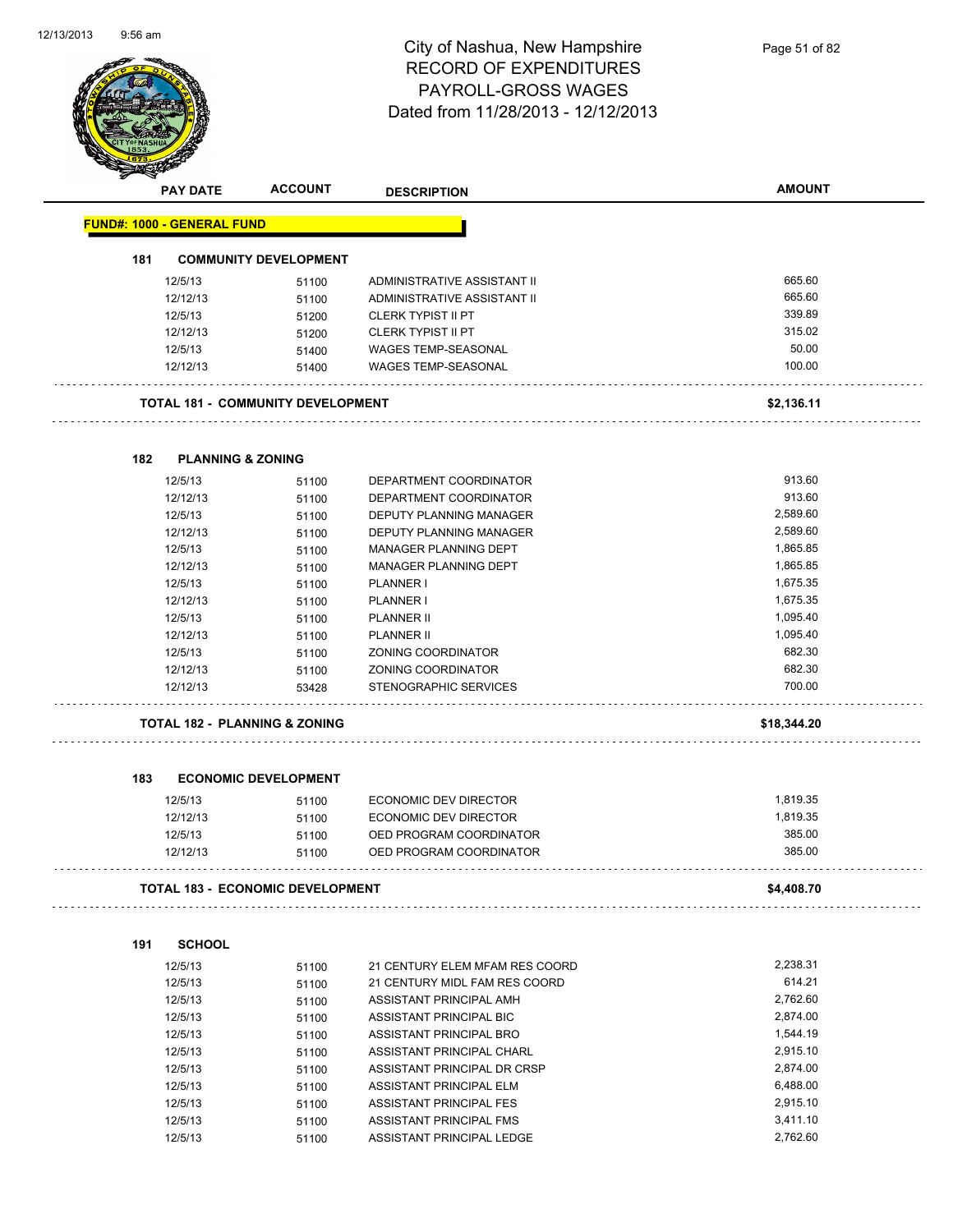

|     | <b>PAY DATE</b>                   | <b>ACCOUNT</b> | <b>DESCRIPTION</b>                                           | <b>AMOUNT</b>      |
|-----|-----------------------------------|----------------|--------------------------------------------------------------|--------------------|
|     | <b>FUND#: 1000 - GENERAL FUND</b> |                |                                                              |                    |
|     |                                   |                |                                                              |                    |
| 191 | <b>SCHOOL</b>                     |                |                                                              |                    |
|     | 12/5/13                           | 51100          | ASSISTANT PRINCIPAL MDE                                      | 1,519.43           |
|     | 12/5/13                           | 51100          | ASSISTANT PRINCIPAL MTP                                      | 2,892.51           |
|     | 12/5/13                           | 51100          | ASSISTANT PRINCIPAL NHN                                      | 9,736.82           |
|     | 12/5/13                           | 51100          | ASSISTANT PRINCIPAL NHS                                      | 12,407.30          |
|     | 12/5/13                           | 51100          | ASSISTANT PRINCIPAL PMS                                      | 3,214.80           |
|     | 12/5/13                           | 51100          | ASSISTANT PRINCIPAL SHE                                      | 2,807.70           |
|     | 12/5/13                           | 51100          | ASSISTANT SUPERINTENDENT                                     | 8,186.79           |
|     | 12/5/13                           | 51100          | ASST DIRECTOR PLANT OPS                                      | 4,219.70           |
|     | 12/5/13                           | 51100          | <b>ASST DIRECTOR SPED</b>                                    | 5,972.10           |
|     | 12/5/13                           | 51100          | ASST SYSTEMS ADMIN FULL YEAR                                 | 12,378.90          |
|     | 12/5/13                           | 51100          | ASST SYSTEMS ADMIN SCH YEAR                                  | 299.76             |
|     | 12/12/13                          | 51100          | ASST SYSTEMS ADMIN SCH YEAR                                  | 761.45             |
|     | 12/5/13                           | 51100          | ATTENDANCE OFFICER                                           | 2,225.69           |
|     | 12/5/13                           | 51100          | AYP FACILITATOR DRC                                          | 429.97             |
|     | 12/5/13                           | 51100          | AYP FACILITATOR FES                                          | 382.38             |
|     | 12/5/13                           | 51100          | AYP FACILITATOR LDG                                          | 994.19             |
|     | 12/5/13                           | 51100          | CAREER CENTER COORD NHN                                      | 1,449.40           |
|     | 12/5/13                           | 51100          | CAREER CENTER COORD NHS                                      | 1,449.40           |
|     | 12/5/13                           | 51100          | CHIEF OPERATING OFFICER                                      | 3,868.10           |
|     | 12/5/13                           | 51100          | CLERICAL ACADEMY NHN                                         | 2,596.88           |
|     | 12/12/13                          | 51100          | CLERICAL ACADEMY NHN                                         | 2,637.14           |
|     | 12/5/13                           | 51100          | <b>CLERICAL ACADEMY NHS</b>                                  | 2,842.98           |
|     | 12/12/13                          | 51100          | <b>CLERICAL ACADEMY NHS</b>                                  | 2,556.72           |
|     | 12/5/13                           | 51100          | <b>CLERICAL ASST SUPER SUP</b>                               | 1,978.25           |
|     | 12/12/13                          | 51100          | <b>CLERICAL ASST SUPER SUP</b>                               | 1,982.53           |
|     | 12/5/13                           | 51100          | CLERICAL ATHLETIC NHN                                        | 690.40             |
|     | 12/12/13                          | 51100          | CLERICAL ATHLETIC NHN                                        | 690.40             |
|     | 12/5/13                           | 51100          | CLERICAL ATHLETIC NHS                                        | 679.15             |
|     | 12/12/13                          | 51100          | <b>CLERICAL ATHLETIC NHS</b>                                 | 679.15             |
|     | 12/5/13                           | 51100          | CLERICAL BOARD OF ED SUP                                     | 759.55             |
|     | 12/12/13                          | 51100          | CLERICAL BOARD OF ED SUP                                     | 759.55             |
|     | 12/5/13                           | 51100          | <b>CLERICAL BUSINESS</b>                                     | 3,455.00           |
|     | 12/12/13                          | 51100          | <b>CLERICAL BUSINESS</b>                                     | 3,455.87           |
|     | 12/5/13                           | 51100          | <b>CLERICAL CHIEF OP OFFICER SUP</b>                         | 779.39             |
|     | 12/12/13                          | 51100          | <b>CLERICAL CHIEF OP OFFICER SUP</b>                         | 779.40             |
|     | 12/5/13                           | 51100          | CLERICAL CTE NHN                                             | 716.90             |
|     | 12/12/13                          | 51100          | <b>CLERICAL CTE NHN</b>                                      | 720.40             |
|     | 12/5/13                           | 51100          | <b>CLERICAL CTE NHS</b>                                      | 690.40             |
|     | 12/12/13                          | 51100          | <b>CLERICAL CTE NHS</b>                                      | 691.32             |
|     | 12/5/13                           | 51100          | <b>CLERICAL GUIDANCE ELM</b>                                 | 648.45             |
|     | 12/12/13                          | 51100          | <b>CLERICAL GUIDANCE ELM</b>                                 | 724.15<br>2,501.56 |
|     | 12/5/13<br>12/12/13               | 51100          | CLERICAL GUIDANCE NHN<br><b>CLERICAL GUIDANCE NHN</b>        | 2,655.16           |
|     |                                   | 51100          |                                                              | 2,583.69           |
|     | 12/5/13<br>12/12/13               | 51100          | <b>CLERICAL GUIDANCE NHS</b><br><b>CLERICAL GUIDANCE NHS</b> | 2,697.75           |
|     | 12/5/13                           | 51100          | <b>CLERICAL HUMAN RESOURCES</b>                              | 2,639.93           |
|     | 12/12/13                          | 51100          | CLERICAL HUMAN RESOURCES                                     | 2,635.38           |
|     | 12/5/13                           | 51100<br>51100 | <b>CLERICAL PAYROLL SUP</b>                                  | 647.65             |
|     | 12/12/13                          | 51100          | <b>CLERICAL PAYROLL SUP</b>                                  | 647.65             |
|     | 12/5/13                           | 51100          | <b>CLERICAL PLANT OPS</b>                                    | 724.15             |
|     | 12/12/13                          | 51100          | <b>CLERICAL PLANT OPS</b>                                    | 724.15             |
|     |                                   |                |                                                              |                    |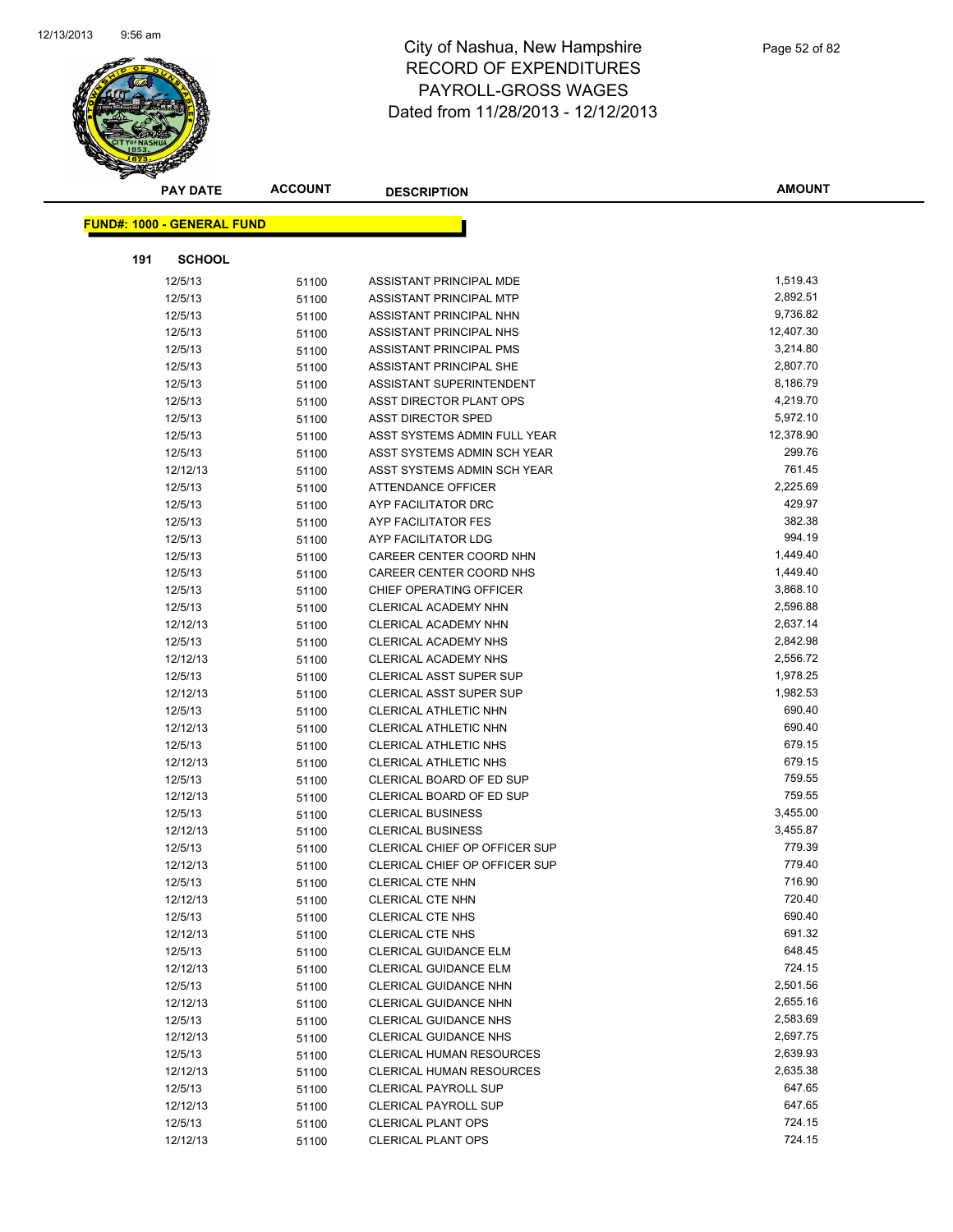

|     | <b>PAY DATE</b>                   | <b>ACCOUNT</b> | <b>DESCRIPTION</b>                 | <b>AMOUNT</b> |
|-----|-----------------------------------|----------------|------------------------------------|---------------|
|     |                                   |                |                                    |               |
|     | <b>FUND#: 1000 - GENERAL FUND</b> |                |                                    |               |
| 191 | <b>SCHOOL</b>                     |                |                                    |               |
|     | 12/5/13                           | 51100          | <b>CLERICAL PRINCIPAL AMH</b>      | 1,234.29      |
|     | 12/12/13                          | 51100          | <b>CLERICAL PRINCIPAL AMH</b>      | 1,231.50      |
|     | 12/5/13                           | 51100          | <b>CLERICAL PRINCIPAL BIC</b>      | 1,255.74      |
|     | 12/12/13                          | 51100          | <b>CLERICAL PRINCIPAL BIC</b>      | 1,306.15      |
|     | 12/5/13                           | 51100          | <b>CLERICAL PRINCIPAL BIR</b>      | 1,307.16      |
|     | 12/12/13                          | 51100          | <b>CLERICAL PRINCIPAL BIR</b>      | 1,380.80      |
|     | 12/5/13                           | 51100          | <b>CLERICAL PRINCIPAL BRO</b>      | 1,347.35      |
|     | 12/12/13                          | 51100          | <b>CLERICAL PRINCIPAL BRO</b>      | 1,414.55      |
|     | 12/5/13                           | 51100          | CLERICAL PRINCIPAL CHA             | 1,295.30      |
|     | 12/12/13                          | 51100          | CLERICAL PRINCIPAL CHA             | 1,295.30      |
|     | 12/5/13                           | 51100          | <b>CLERICAL PRINCIPAL DRC</b>      | 1,287.53      |
|     | 12/12/13                          | 51100          | <b>CLERICAL PRINCIPAL DRC</b>      | 1,295.30      |
|     | 12/5/13                           | 51100          | <b>CLERICAL PRINCIPAL ELM</b>      | 2,562.43      |
|     | 12/12/13                          | 51100          | <b>CLERICAL PRINCIPAL ELM</b>      | 3,015.02      |
|     | 12/5/13                           | 51100          | <b>CLERICAL PRINCIPAL FES</b>      | 1,331.32      |
|     | 12/12/13                          | 51100          | <b>CLERICAL PRINCIPAL FES</b>      | 1,326.45      |
|     | 12/5/13                           | 51100          | <b>CLERICAL PRINCIPAL FMS</b>      | 1,863.51      |
|     | 12/12/13                          | 51100          | <b>CLERICAL PRINCIPAL FMS</b>      | 2,044.53      |
|     | 12/5/13                           | 51100          | <b>CLERICAL PRINCIPAL LDG</b>      | 1,264.26      |
|     | 12/12/13                          | 51100          | <b>CLERICAL PRINCIPAL LDG</b>      | 1,265.00      |
|     | 12/5/13                           | 51100          | CLERICAL PRINCIPAL MDE             | 1,403.66      |
|     | 12/12/13                          | 51100          | <b>CLERICAL PRINCIPAL MDE</b>      | 1,403.30      |
|     | 12/5/13                           | 51100          | <b>CLERICAL PRINCIPAL MTP</b>      | 1,195.88      |
|     | 12/12/13                          | 51100          | <b>CLERICAL PRINCIPAL MTP</b>      | 1,338.05      |
|     | 12/5/13                           | 51100          | <b>CLERICAL PRINCIPAL NHN</b>      | 2,390.15      |
|     | 12/12/13                          | 51100          | <b>CLERICAL PRINCIPAL NHN</b>      | 2,538.94      |
|     | 12/5/13                           | 51100          | <b>CLERICAL PRINCIPAL NHS</b>      | 1,372.50      |
|     | 12/12/13                          | 51100          | <b>CLERICAL PRINCIPAL NHS</b>      | 1,367.25      |
|     | 12/5/13                           | 51100          | <b>CLERICAL PRINCIPAL NSE</b>      | 1,233.14      |
|     | 12/12/13                          | 51100          | <b>CLERICAL PRINCIPAL NSE</b>      | 1,369.55      |
|     | 12/5/13                           | 51100          | <b>CLERICAL PRINCIPAL PMS</b>      | 1,895.90      |
|     | 12/12/13                          | 51100          | <b>CLERICAL PRINCIPAL PMS</b>      | 2,017.90      |
|     | 12/5/13                           | 51100          | <b>CLERICAL PRINCIPAL SHE</b>      | 1,419.32      |
|     | 12/12/13                          | 51100          | <b>CLERICAL PRINCIPAL SHE</b>      | 1,414.55      |
|     | 12/5/13                           | 51100          | <b>CLERICAL RECEPTIONIST NHS</b>   | 369.45        |
|     | 12/12/13                          | 51100          | CLERICAL RECEPTIONIST NHS          | 615.42        |
|     | 12/5/13                           | 51100          | CLERICAL SPECIAL ED NHS            | 723.76        |
|     | 12/12/13                          | 51100          | CLERICAL SPECIAL ED NHS            | 724.15        |
|     | 12/5/13                           | 51100          | CLERICAL SPECIAL ED SUP            | 1,448.30      |
|     | 12/12/13                          | 51100          | CLERICAL SPECIAL ED SUP            | 1,448.30      |
|     | 12/5/13                           | 51100          | <b>CLERICAL STUDENT SERV SUP</b>   | 768.70        |
|     | 12/12/13                          | 51100          | <b>CLERICAL STUDENT SERV SUP</b>   | 768.69        |
|     | 12/5/13                           | 51100          | CLERICAL SUB SERVICE SUP           | 554.73        |
|     | 12/12/13                          | 51100          | CLERICAL SUB SERVICE SUP           | 815.16        |
|     | 12/5/13                           | 51100          | <b>CLERICAL SUPERINTENDANT SUP</b> | 907.65        |
|     | 12/12/13                          | 51100          | <b>CLERICAL SUPERINTENDANT SUP</b> | 907.64        |
|     | 12/5/13                           | 51100          | <b>CLERICAL TRANSPORTATION SUP</b> | 724.15        |
|     | 12/12/13                          | 51100          | CLERICAL TRANSPORTATION SUP        | 724.15        |
|     | 12/5/13                           | 51100          | CLERICAL VOCATIONAL NHN            | 720.66        |
|     | 12/12/13                          | 51100          | CLERICAL VOCATIONAL NHN            | 718.93        |
|     | 12/5/13                           | 51100          | <b>CURRICULUM SUPERVISOR</b>       | 5,797.29      |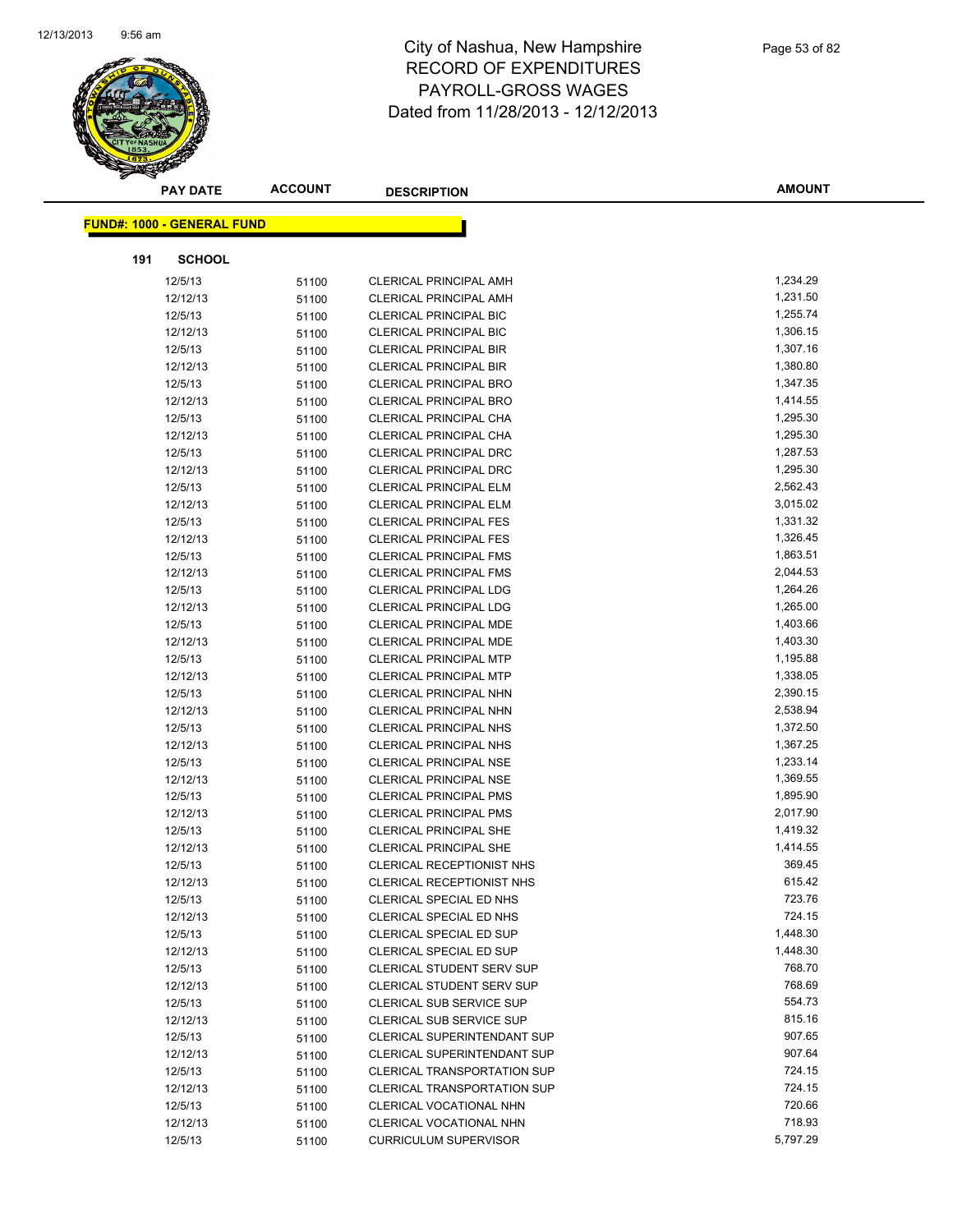

| <b>PAY DATE</b>                   | <b>ACCOUNT</b> | <b>DESCRIPTION</b>                                     | <b>AMOUNT</b>    |
|-----------------------------------|----------------|--------------------------------------------------------|------------------|
| <b>FUND#: 1000 - GENERAL FUND</b> |                |                                                        |                  |
|                                   |                |                                                        |                  |
| 191<br><b>SCHOOL</b>              |                |                                                        |                  |
| 12/5/13                           | 51100          | <b>CUSTODIAN AMH</b>                                   | 1,941.60         |
| 12/12/13                          | 51100          | <b>CUSTODIAN AMH</b>                                   | 1,941.60         |
| 12/5/13                           | 51100          | <b>CUSTODIAN ASST HEAD ELM</b>                         | 1,046.66         |
| 12/12/13                          | 51100          | <b>CUSTODIAN ASST HEAD ELM</b>                         | 736.80           |
| 12/5/13                           | 51100          | <b>CUSTODIAN ASST HEAD FMS</b>                         | 736.80           |
| 12/12/13                          | 51100          | <b>CUSTODIAN ASST HEAD FMS</b>                         | 736.80           |
| 12/5/13                           | 51100          | <b>CUSTODIAN ASST HEAD NHN</b>                         | 1,616.89         |
| 12/12/13                          | 51100          | <b>CUSTODIAN ASST HEAD NHN</b>                         | 1,617.79         |
| 12/5/13                           | 51100          | <b>CUSTODIAN ASST HEAD NHS</b>                         | 1,618.23         |
| 12/12/13                          | 51100          | <b>CUSTODIAN ASST HEAD NHS</b>                         | 1,618.01         |
| 12/5/13                           | 51100          | <b>CUSTODIAN BIC</b>                                   | 1,941.28         |
| 12/12/13                          | 51100          | <b>CUSTODIAN BIC</b>                                   | 1,941.60         |
| 12/5/13                           | 51100          | <b>CUSTODIAN BIR</b>                                   | 1,941.11         |
| 12/12/13                          | 51100          | <b>CUSTODIAN BIR</b>                                   | 1,941.60         |
| 12/5/13                           | 51100          | <b>CUSTODIAN BRO</b>                                   | 870.28           |
| 12/12/13                          | 51100          | <b>CUSTODIAN BRO</b>                                   | 875.99           |
| 12/5/13                           | 51100          | <b>CUSTODIAN CHA</b>                                   | 1,294.40         |
| 12/12/13                          | 51100          | <b>CUSTODIAN CHA</b>                                   | 1,294.40         |
| 12/5/13                           | 51100          | <b>CUSTODIAN DRC</b>                                   | 1,294.40         |
| 12/12/13                          | 51100          | <b>CUSTODIAN DRC</b>                                   | 1,294.40         |
| 12/5/13                           | 51100          | <b>CUSTODIAN ELM</b>                                   | 5,292.77         |
| 12/12/13                          | 51100          | <b>CUSTODIAN ELM</b>                                   | 5,259.67         |
| 12/5/13                           | 51100          | <b>CUSTODIAN FES</b>                                   | 1,294.40         |
| 12/12/13                          | 51100          | <b>CUSTODIAN FES</b>                                   | 1,292.46         |
| 12/5/13                           | 51100          | <b>CUSTODIAN FMS</b>                                   | 2,588.80         |
| 12/12/13                          | 51100          | <b>CUSTODIAN FMS</b>                                   | 2,588.80         |
| 12/5/13                           | 51100          | <b>CUSTODIAN HEAD AMH</b>                              | 736.80           |
| 12/12/13                          | 51100          | <b>CUSTODIAN HEAD AMH</b>                              | 736.80           |
| 12/5/13                           | 51100          | <b>CUSTODIAN HEAD BIC</b>                              | 736.80           |
| 12/12/13                          | 51100          | <b>CUSTODIAN HEAD BIC</b>                              | 736.80           |
| 12/5/13                           | 51100          | <b>CUSTODIAN HEAD BIR</b>                              | 736.43           |
| 12/12/13                          | 51100          | <b>CUSTODIAN HEAD BIR</b>                              | 736.80           |
| 12/5/13                           | 51100          | <b>CUSTODIAN HEAD BRO</b>                              | 736.80           |
| 12/12/13                          | 51100          | <b>CUSTODIAN HEAD BRO</b>                              | 736.80           |
| 12/5/13                           | 51100          | <b>CUSTODIAN HEAD CHA</b>                              | 736.80           |
| 12/12/13                          | 51100          | <b>CUSTODIAN HEAD CHA</b>                              | 736.80           |
| 12/5/13                           | 51100          | <b>CUSTODIAN HEAD DRC</b>                              | 736.80           |
| 12/12/13                          | 51100          | <b>CUSTODIAN HEAD DRC</b>                              | 299.35           |
| 12/5/13                           | 51100          | <b>CUSTODIAN HEAD ELM</b>                              | 873.20           |
| 12/12/13                          | 51100          | <b>CUSTODIAN HEAD ELM</b>                              | 873.20           |
| 12/5/13                           | 51100          | <b>CUSTODIAN HEAD FES</b>                              | 736.80<br>736.80 |
| 12/12/13                          | 51100          | <b>CUSTODIAN HEAD FES</b>                              |                  |
| 12/5/13                           | 51100          | <b>CUSTODIAN HEAD FMS</b>                              | 873.20<br>873.20 |
| 12/12/13                          | 51100          | <b>CUSTODIAN HEAD FMS</b>                              | 736.80           |
| 12/5/13                           | 51100          | <b>CUSTODIAN HEAD LDG</b>                              | 736.80           |
| 12/12/13                          | 51100          | <b>CUSTODIAN HEAD LDG</b>                              | 736.80           |
| 12/5/13                           | 51100          | <b>CUSTODIAN HEAD MDE</b>                              | 734.04           |
| 12/12/13                          | 51100          | <b>CUSTODIAN HEAD MDE</b>                              | 736.80           |
| 12/5/13                           | 51100          | <b>CUSTODIAN HEAD MTP</b>                              | 736.80           |
| 12/12/13                          | 51100          | <b>CUSTODIAN HEAD MTP</b><br><b>CUSTODIAN HEAD NHN</b> | 882.13           |
| 12/5/13                           | 51100          |                                                        |                  |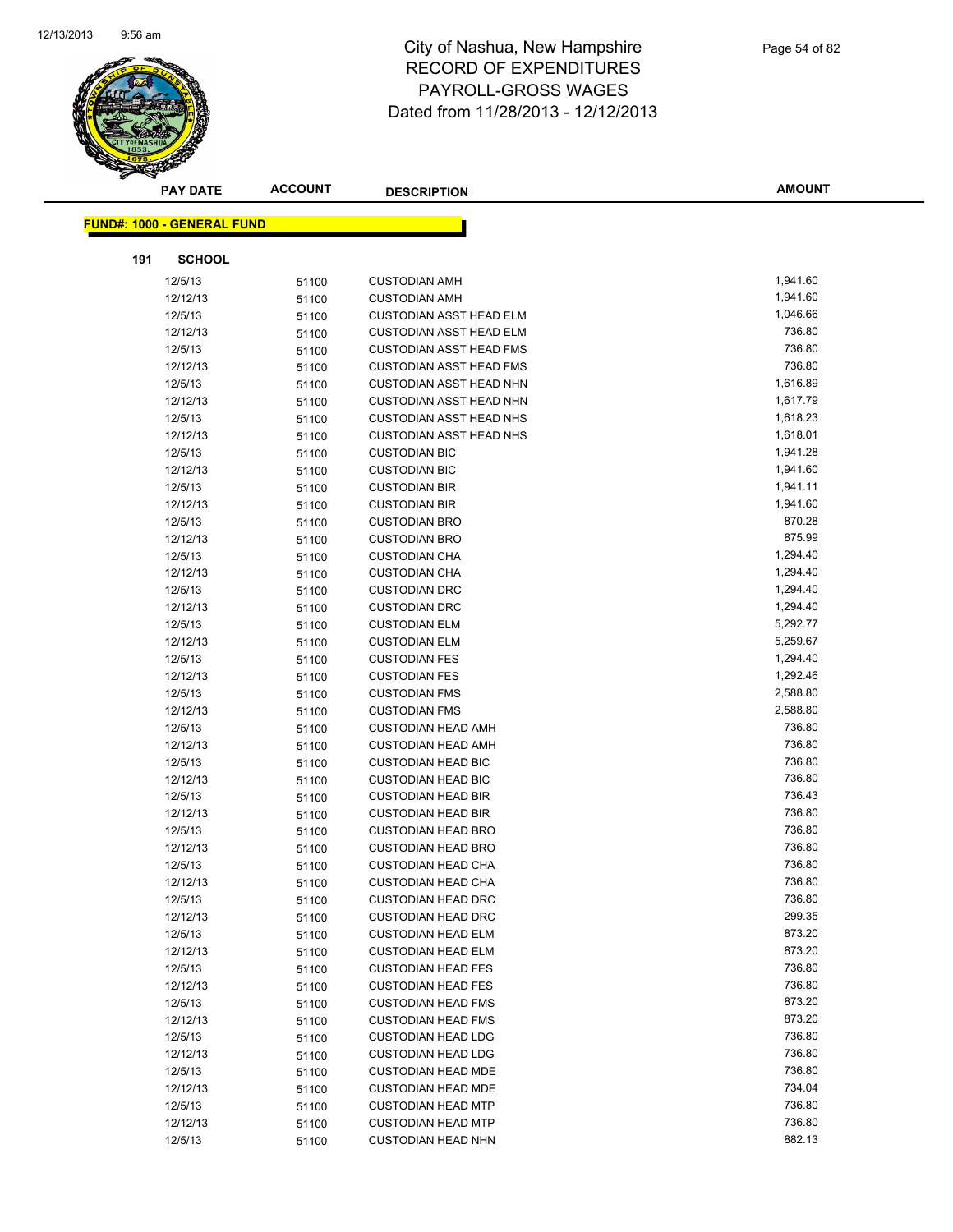

|     | <b>PAY DATE</b>                   | <b>ACCOUNT</b> | <b>DESCRIPTION</b>                                   | <b>AMOUNT</b>        |
|-----|-----------------------------------|----------------|------------------------------------------------------|----------------------|
|     |                                   |                |                                                      |                      |
|     | <b>FUND#: 1000 - GENERAL FUND</b> |                |                                                      |                      |
| 191 | <b>SCHOOL</b>                     |                |                                                      |                      |
|     | 12/12/13                          | 51100          | <b>CUSTODIAN HEAD NHN</b>                            | 878.40               |
|     | 12/5/13                           | 51100          | <b>CUSTODIAN HEAD NHS</b>                            | 878.40               |
|     | 12/12/13                          | 51100          | <b>CUSTODIAN HEAD NHS</b>                            | 878.40               |
|     | 12/5/13                           | 51100          | <b>CUSTODIAN HEAD NSE</b>                            | 736.80               |
|     | 12/12/13                          | 51100          | <b>CUSTODIAN HEAD NSE</b>                            | 734.59               |
|     | 12/5/13                           | 51100          | <b>CUSTODIAN HEAD PMS</b>                            | 1,599.74             |
|     | 12/12/13                          | 51100          | <b>CUSTODIAN HEAD PMS</b>                            | 1,610.00             |
|     | 12/5/13                           | 51100          | <b>CUSTODIAN HEAD SHE</b>                            | 257.88               |
|     | 12/12/13                          | 51100          | <b>CUSTODIAN HEAD SHE</b>                            | 257.88               |
|     | 12/5/13                           | 51100          | <b>CUSTODIAN LDG</b>                                 | 1,294.40             |
|     | 12/12/13                          | 51100          | <b>CUSTODIAN LDG</b>                                 | 1,358.80             |
|     | 12/5/13                           | 51100          | <b>CUSTODIAN MDE</b>                                 | 1,294.40             |
|     | 12/12/13                          | 51100          | <b>CUSTODIAN MDE</b>                                 | 1,294.40             |
|     | 12/5/13                           | 51100          | <b>CUSTODIAN MTP</b>                                 | 1,294.40             |
|     | 12/12/13                          | 51100          | <b>CUSTODIAN MTP</b>                                 | 1,294.40             |
|     | 12/5/13                           | 51100          | <b>CUSTODIAN NHN</b>                                 | 10,301.82            |
|     | 12/12/13                          | 51100          | <b>CUSTODIAN NHN</b>                                 | 10,378.44            |
|     | 12/5/13                           | 51100          | <b>CUSTODIAN NHS</b>                                 | 9,113.36             |
|     | 12/12/13                          | 51100          | <b>CUSTODIAN NHS</b>                                 | 9,105.77             |
|     | 12/5/13                           | 51100          | <b>CUSTODIAN NSE</b>                                 | 1,292.46             |
|     | 12/12/13                          | 51100          | <b>CUSTODIAN NSE</b>                                 | 1,284.69             |
|     | 12/5/13                           | 51100          | <b>CUSTODIAN PMS</b>                                 | 1,938.10             |
|     | 12/12/13                          | 51100          | <b>CUSTODIAN PMS</b>                                 | 1,941.51             |
|     | 12/5/13                           | 51100          | <b>CUSTODIAN SHE</b>                                 | 2,031.20             |
|     | 12/12/13                          | 51100          | <b>CUSTODIAN SHE</b>                                 | 2,031.21             |
|     | 12/5/13                           | 51100          | <b>CUSTODIAN SUPERVISOR WPO</b>                      | 1,950.60             |
|     | 12/5/13                           | 51100          | <b>CUSTODIAN WID</b>                                 | 1,384.00             |
|     | 12/12/13                          | 51100          | <b>CUSTODIAN WID</b>                                 | 1,384.00             |
|     | 12/5/13                           | 51100          | DATA ANALYST                                         | 1,726.30             |
|     | 12/5/13                           | 51100          | DIRECTOR 21 CENTURY                                  | 107.90               |
|     | 12/5/13                           | 51100          | DIRECTOR ADULT ED                                    | 3,076.90             |
|     | 12/5/13                           | 51100          | <b>DIRECTOR ATHLETICS</b>                            | 3,342.30             |
|     | 12/5/13                           | 51100          | <b>DIRECTOR BUSINESS</b>                             | 2,841.80             |
|     | 12/5/13                           | 51100          | DIRECTOR COM GRANTS                                  | 2,955.70             |
|     | 12/5/13                           | 51100          | <b>DIRECTOR GUIDANCE</b>                             | 3,214.80             |
|     | 12/5/13                           | 51100          | DIRECTOR HUMAN RESOURCES                             | 3,061.90             |
|     | 12/5/13                           | 51100          | DIRECTOR PLANT OPS                                   | 3,451.20             |
|     | 12/5/13                           | 51100          | DIRECTOR PRE SCHOOL                                  | 2,470.00             |
|     | 12/5/13                           | 51100          | DIRECTOR SPECIAL ED                                  | 3,591.80             |
|     | 12/5/13                           | 51100          | DIRECTOR STUDENT SERVICES                            | 3,081.80             |
|     | 12/5/13                           | 51100          | DIRECTOR TECHNOLOGY                                  | 3,881.70             |
|     | 12/5/13                           | 51100          | <b>DIRECTOR TITLE 1</b>                              | 315.38               |
|     | 12/5/13                           | 51100          | DIRECTOR TRANSPORTATION                              | 2,933.70<br>6,776.00 |
|     | 12/5/13                           | 51100          | DIRECTOR VOCATIONAL                                  | 2,458.00             |
|     | 12/5/13                           | 51100          | DW TECHNOLOGY PEER COACH                             | 1,802.30             |
|     | 12/5/13<br>12/5/13                | 51100          | ELL OUTREACH WORKER<br><b>GUIDANCE COUNSELOR AMH</b> | 1,650.70             |
|     |                                   | 51100          | <b>GUIDANCE COUNSELOR BIC</b>                        | 1,426.90             |
|     | 12/5/13<br>12/5/13                | 51100          | <b>GUIDANCE COUNSELOR BIR</b>                        | 2,717.60             |
|     | 12/5/13                           | 51100<br>51100 | GUIDANCE COUNSELOR BRO                               | 1,650.70             |
|     | 12/5/13                           | 51100          | GUIDANCE COUNSELOR CHA                               | 2,717.60             |
|     |                                   |                |                                                      |                      |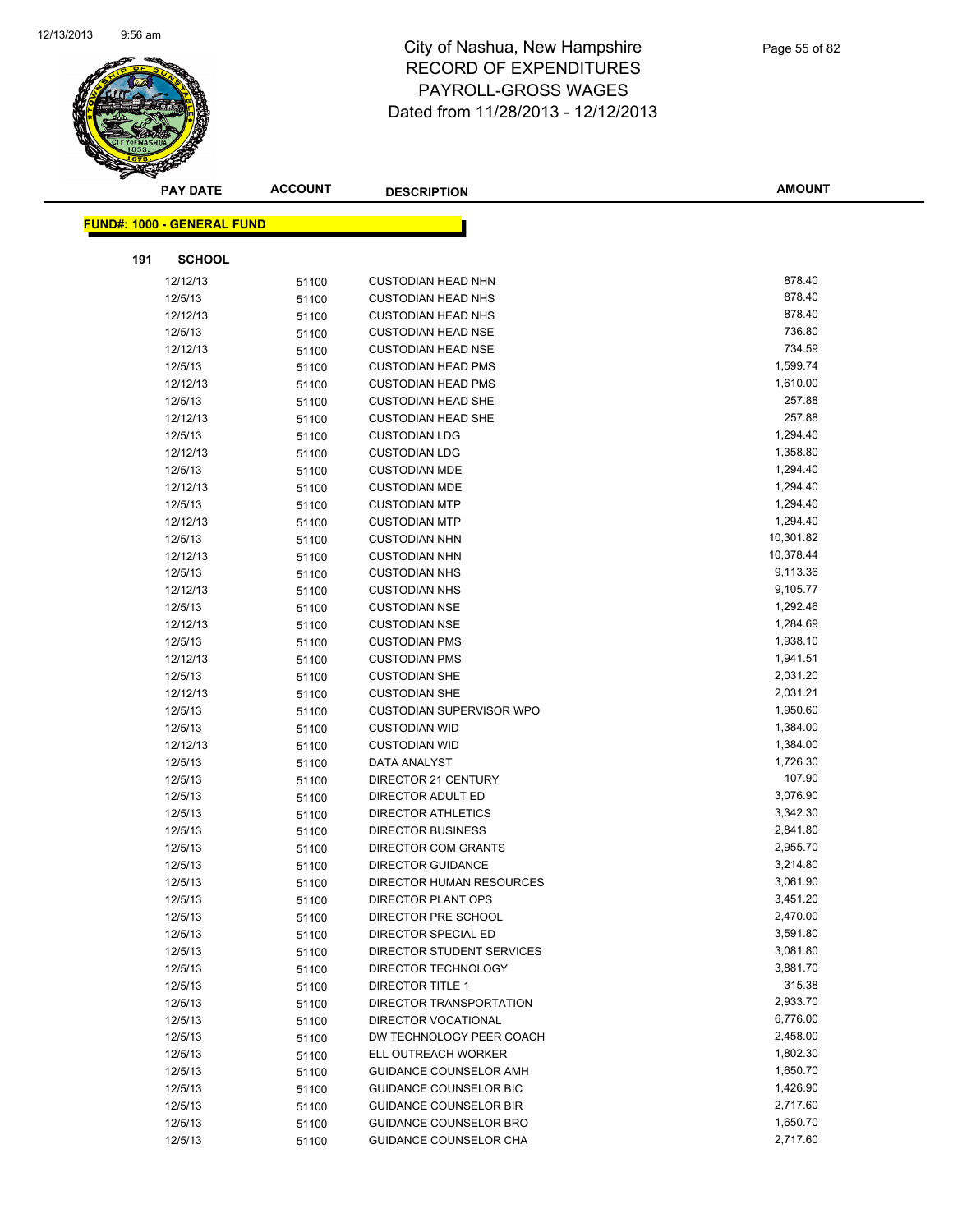

|     | <b>PAY DATE</b>                   | <b>ACCOUNT</b> | <b>DESCRIPTION</b>                                     | <b>AMOUNT</b>        |
|-----|-----------------------------------|----------------|--------------------------------------------------------|----------------------|
|     | <b>FUND#: 1000 - GENERAL FUND</b> |                |                                                        |                      |
|     |                                   |                |                                                        |                      |
| 191 | <b>SCHOOL</b>                     |                |                                                        |                      |
|     | 12/5/13                           | 51100          | GUIDANCE COUNSELOR DRC                                 | 2,631.00             |
|     | 12/5/13                           | 51100          | <b>GUIDANCE COUNSELOR ELM</b>                          | 10,528.90            |
|     | 12/5/13                           | 51100          | <b>GUIDANCE COUNSELOR FES</b>                          | 2,631.00             |
|     | 12/5/13                           | 51100          | <b>GUIDANCE COUNSELOR FMS</b>                          | 5,479.51             |
|     | 12/5/13                           | 51100          | <b>GUIDANCE COUNSELOR LDG</b>                          | 2,496.40             |
|     | 12/5/13                           | 51100          | <b>GUIDANCE COUNSELOR MDE</b>                          | 2,075.49             |
|     | 12/5/13                           | 51100          | <b>GUIDANCE COUNSELOR MTP</b>                          | 2,631.00             |
|     | 12/5/13                           | 51100          | <b>GUIDANCE COUNSELOR NHN</b>                          | 18,553.00            |
|     | 12/5/13                           | 51100          | GUIDANCE COUNSELOR NHS                                 | 19,618.24            |
|     | 12/5/13                           | 51100          | <b>GUIDANCE COUNSELOR NSE</b>                          | 2,631.00             |
|     | 12/5/13                           | 51100          | <b>GUIDANCE COUNSELOR PMS</b>                          | 9,071.90             |
|     | 12/5/13                           | 51100          | <b>GUIDANCE COUNSELOR SHE</b>                          | 2,414.71             |
|     | 12/5/13                           | 51100          | JOB DEVELOPER SPED NHN                                 | 2,717.59             |
|     | 12/5/13                           | 51100          | JOB DEVELOPER SPED NHS                                 | 573.58               |
|     | 12/5/13                           | 51100          | <b>LIBRARIAN AMH</b>                                   | 2,414.71             |
|     | 12/5/13                           | 51100          | <b>LIBRARIAN BIC</b>                                   | 1,718.29             |
|     | 12/5/13                           | 51100          | <b>LIBRARIAN BIR</b>                                   | 1,779.21             |
|     | 12/5/13                           | 51100          | <b>LIBRARIAN BRO</b>                                   | 1,639.60             |
|     | 12/5/13                           | 51100          | LIBRARIAN CHA                                          | 2,717.60             |
|     | 12/5/13                           | 51100          | <b>LIBRARIAN DRC</b>                                   | 1,639.60             |
|     | 12/5/13                           | 51100          | <b>LIBRARIAN ELM</b>                                   | 1,510.90             |
|     | 12/5/13                           | 51100          | <b>LIBRARIAN FES</b>                                   | 2,102.71             |
|     | 12/5/13                           | 51100          | <b>LIBRARIAN FMS</b>                                   | 3,109.39             |
|     | 12/5/13                           | 51100          | <b>LIBRARIAN LDG</b>                                   | 1,779.21             |
|     | 12/5/13                           | 51100          | <b>LIBRARIAN MDE</b>                                   | 2,075.49             |
|     | 12/5/13                           | 51100          | <b>LIBRARIAN MTP</b>                                   | 2,252.10             |
|     | 12/5/13                           | 51100          | <b>LIBRARIAN NHN</b>                                   | 4,237.21             |
|     | 12/5/13                           | 51100          | <b>LIBRARIAN NHS</b>                                   | 4,494.51             |
|     | 12/5/13                           | 51100          | <b>LIBRARIAN NSE</b>                                   | 2,075.49             |
|     | 12/5/13                           | 51100          | <b>LIBRARIAN PMS</b>                                   | 2,717.60             |
|     | 12/5/13                           | 51100          | <b>LIBRARIAN SHE</b>                                   | 2,631.00             |
|     | 12/5/13                           | 51100          | LICENSED PRACTICAL NURSE AMH                           | 1,104.21             |
|     | 12/5/13                           | 51100          | LICENSED PRACTICAL NURSE ELM                           | 1,409.00             |
|     | 12/5/13                           | 51100          | MAINTENANCE ALARM WPO                                  | 1,069.96             |
|     | 12/12/13                          | 51100          | MAINTENANCE ALARM WPO                                  | 930.40               |
|     | 12/5/13                           | 51100          | MAINTENANCE CARPENTER WPO                              | 909.20               |
|     | 12/12/13                          | 51100          | MAINTENANCE CARPENTER WPO                              | 909.20               |
|     | 12/5/13                           | 51100          | MAINTENANCE ELECTRICIAN WPO                            | 1,860.80             |
|     | 12/12/13                          | 51100          | MAINTENANCE ELECTRICIAN WPO                            | 1,860.80<br>909.20   |
|     | 12/5/13                           | 51100          | MAINTENANCE GRDS FORMEN WPO                            |                      |
|     | 12/12/13                          | 51100          | MAINTENANCE GRDS FORMEN WPO                            | 909.20<br>4,007.20   |
|     | 12/5/13                           | 51100          | MAINTENANCE GROUNDS WPO                                |                      |
|     | 12/12/13                          | 51100          | MAINTENANCE GROUNDS WPO<br>MAINTENANCE HVAC WPO        | 4,025.62<br>4,273.24 |
|     | 12/5/13                           | 51100          |                                                        |                      |
|     | 12/12/13                          | 51100          | MAINTENANCE HVAC WPO                                   | 4,091.40<br>873.20   |
|     | 12/5/13<br>12/12/13               | 51100          | MAINTENANCE MESSENGER WPO<br>MAINTENANCE MESSENGER WPO | 873.21               |
|     |                                   | 51100          | MAINTENANCE PLUMBER WPO                                | 1,780.16             |
|     | 12/5/13<br>12/12/13               | 51100          | MAINTENANCE PLUMBER WPO                                | 1,860.80             |
|     | 12/5/13                           | 51100          | MAINTENANCE TRADES WPO                                 | 1,446.72             |
|     | 12/12/13                          | 51100<br>51100 | MAINTENANCE TRADES WPO                                 | 2,174.08             |
|     |                                   |                |                                                        |                      |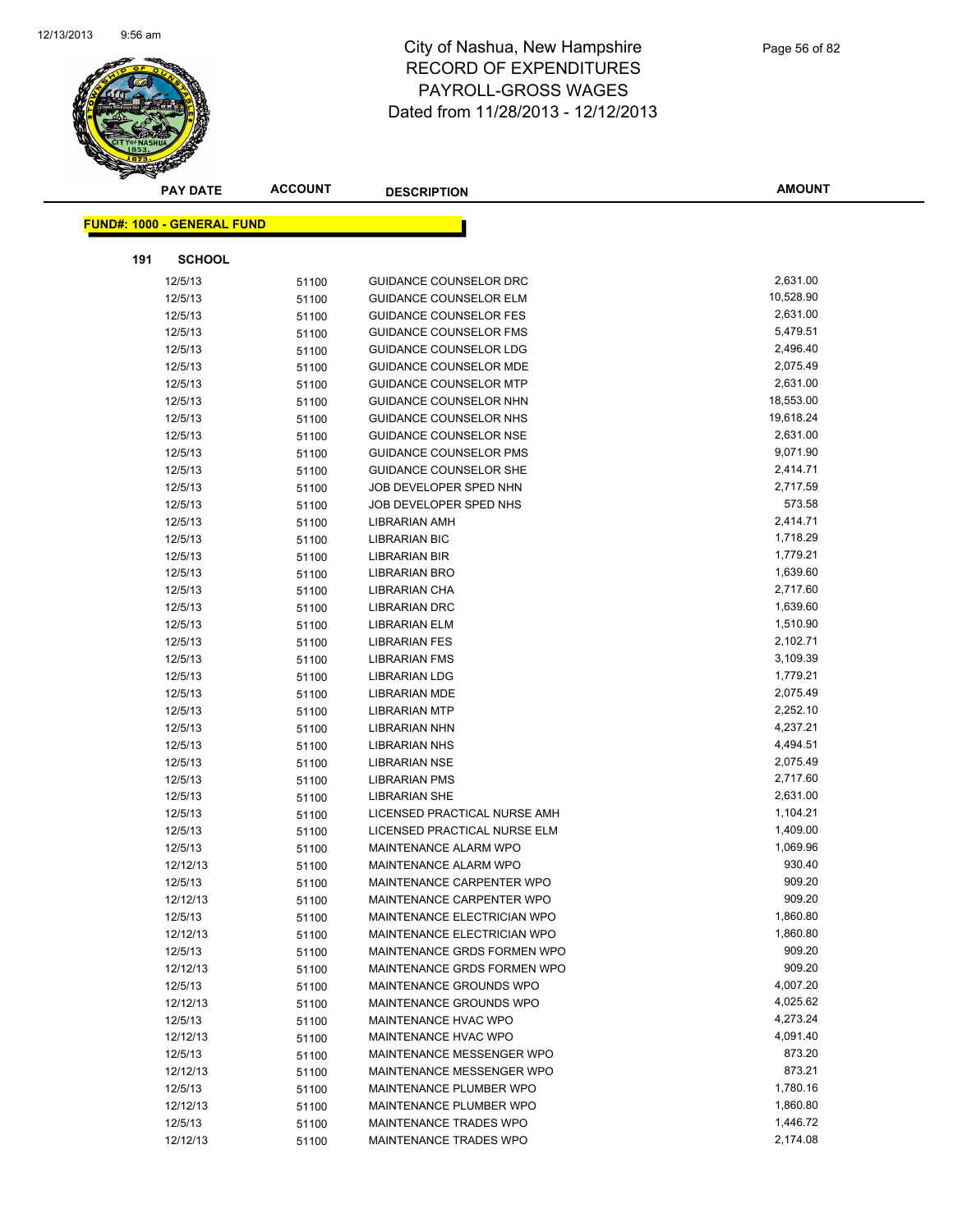

|     | <b>PAY DATE</b>                   | <b>ACCOUNT</b> | <b>DESCRIPTION</b>              | <b>AMOUNT</b>      |
|-----|-----------------------------------|----------------|---------------------------------|--------------------|
|     | <b>FUND#: 1000 - GENERAL FUND</b> |                |                                 |                    |
|     |                                   |                |                                 |                    |
| 191 | <b>SCHOOL</b>                     |                |                                 |                    |
|     | 12/5/13                           | 51100          | <b>MARKETING TEACHER NHS</b>    | 2,075.49           |
|     | 12/5/13                           | 51100          | <b>NURSE AMH</b>                | 2,288.30           |
|     | 12/5/13                           | 51100          | <b>NURSE BIC</b>                | 2,945.76           |
|     | 12/12/13                          | 51100          | <b>NURSE BIC</b>                | (97.21)            |
|     | 12/5/13                           | 51100          | <b>NURSE BIR</b>                | 1,795.69           |
|     | 12/5/13                           | 51100          | <b>NURSE BRO</b>                | 1,946.20           |
|     | 12/5/13                           | 51100          | <b>NURSE CHA</b>                | 2,288.30           |
|     | 12/5/13                           | 51100          | <b>NURSE DRC</b>                | 2,288.30           |
|     | 12/5/13                           | 51100          | <b>NURSE ELM</b>                | 2,704.39           |
|     | 12/5/13                           | 51100          | <b>NURSE FES</b>                | 1,407.50           |
|     | 12/5/13                           | 51100          | <b>NURSE FMS</b>                | 2,288.31           |
|     | 12/5/13                           | 51100          | <b>NURSE LDG</b>                | 1,795.69           |
|     | 12/5/13                           | 51100          | <b>NURSE MDE</b>                | 2,288.31           |
|     | 12/5/13                           | 51100          | <b>NURSE MTP</b>                | 1,407.50           |
|     | 12/5/13                           | 51100          | <b>NURSE NHN</b>                | 4,385.09           |
|     | 12/5/13                           | 51100          | <b>NURSE NHS</b>                | 4,576.60           |
|     | 12/5/13                           | 51100          | <b>NURSE NSE</b>                | 2,096.79           |
|     | 12/5/13                           | 51100          | <b>NURSE PMS</b>                | 4,576.60           |
|     | 12/5/13                           | 51100          | <b>NURSE SHE</b>                | 2,704.39           |
|     | 12/5/13                           | 51100          | <b>OFFICE MANAGER BUSINESS</b>  | 2,346.90           |
|     | 12/5/13                           | 51100          | OFFICE MANAGER PLANT OPS        | 1,829.30           |
|     | 12/5/13                           | 51100          | OFFICE MANAGER SPED             | 1,795.50           |
|     | 12/5/13                           | 51100          | <b>OFFICE MANAGER TITLE 1</b>   | 149.46             |
|     | 12/5/13                           | 51100          | <b>OUT DISTRICT COORDINATOR</b> | 2,925.00<br>435.12 |
|     | 12/5/13                           | 51100          | PARA ALT AMH                    | 565.65             |
|     | 12/12/13                          | 51100          | PARA ALT AMH                    | 327.55             |
|     | 12/5/13<br>12/12/13               | 51100          | PARA ALT DRC<br>PARA ALT DRC    | 416.50             |
|     | 12/5/13                           | 51100          | PARA ALT FMS                    | 462.68             |
|     | 12/12/13                          | 51100<br>51100 | PARA ALT FMS                    | 576.35             |
|     | 12/5/13                           | 51100          | PARA ALT MTP                    | 325.92             |
|     | 12/12/13                          | 51100          | PARA ALT MTP                    | 417.04             |
|     | 12/5/13                           | 51100          | PARA ALT PMS                    | 447.78             |
|     | 12/12/13                          | 51100          | PARA ALT PMS                    | 569.30             |
|     | 12/5/13                           | 51100          | PARA DW SPEC ED AMH             | 7,435.51           |
|     | 12/12/13                          | 51100          | PARA DW SPEC ED AMH             | 9,237.11           |
|     | 12/5/13                           | 51100          | PARA DW SPEC ED BIC             | 621.54             |
|     | 12/12/13                          | 51100          | PARA DW SPEC ED BIC             | 1,147.92           |
|     | 12/5/13                           | 51100          | PARA DW SPEC ED BIR             | 1,185.45           |
|     | 12/12/13                          | 51100          | PARA DW SPEC ED BIR             | 1,510.12           |
|     | 12/5/13                           | 51100          | PARA DW SPEC ED BRO             | 3,024.26           |
|     | 12/12/13                          | 51100          | PARA DW SPEC ED BRO             | 3,847.41           |
|     | 12/5/13                           | 51100          | PARA DW SPEC ED CHA             | 4,701.87           |
|     | 12/12/13                          | 51100          | PARA DW SPEC ED CHA             | 5,891.46           |
|     | 12/5/13                           | 51100          | PARA DW SPEC ED DRC             | 376.67             |
|     | 12/12/13                          | 51100          | PARA DW SPEC ED DRC             | 468.13             |
|     | 12/5/13                           | 51100          | PARA DW SPEC ED FMS             | 1,274.17           |
|     | 12/12/13                          | 51100          | PARA DW SPEC ED FMS             | 1,593.88           |
|     | 12/5/13                           | 51100          | PARA DW SPEC ED MDE             | 6,212.66           |
|     | 12/12/13                          | 51100          | PARA DW SPEC ED MDE             | 7,722.32           |
|     | 12/5/13                           | 51100          | PARA DW SPEC ED NHN             | 2,866.45           |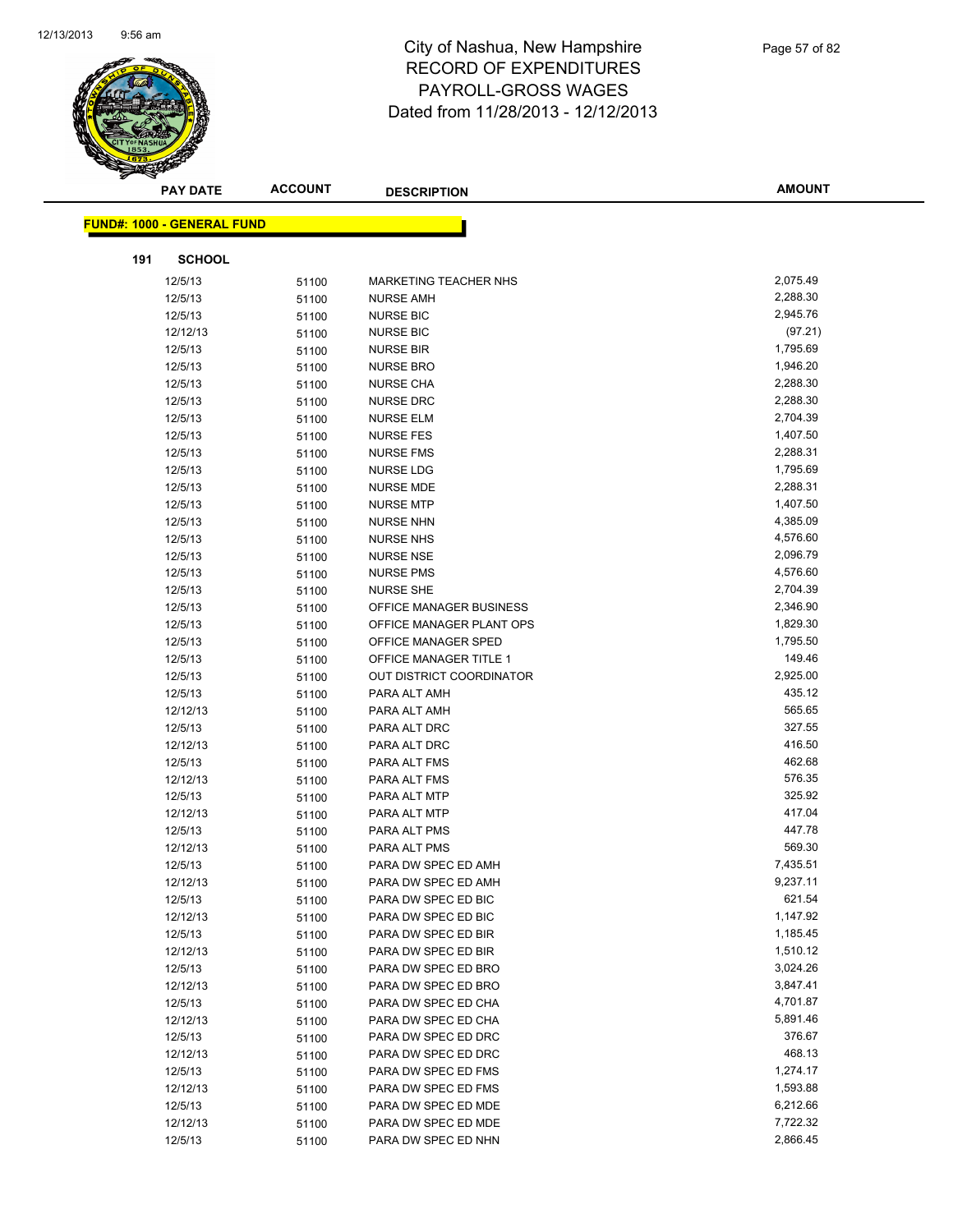

| <b>PAY DATE</b>                   | <b>ACCOUNT</b> | <b>DESCRIPTION</b>  | <b>AMOUNT</b> |
|-----------------------------------|----------------|---------------------|---------------|
| <b>FUND#: 1000 - GENERAL FUND</b> |                |                     |               |
|                                   |                |                     |               |
| <b>SCHOOL</b><br>191              |                |                     |               |
| 12/12/13                          | 51100          | PARA DW SPEC ED NHN | 3,539.45      |
| 12/5/13                           | 51100          | PARA DW SPEC ED NHS | 6,004.37      |
| 12/12/13                          | 51100          | PARA DW SPEC ED NHS | 7,576.63      |
| 12/5/13                           | 51100          | PARA DW SPEC ED NSE | 4,273.87      |
| 12/12/13                          | 51100          | PARA DW SPEC ED NSE | 5,383.99      |
| 12/5/13                           | 51100          | PARA DW SPEC ED PMS | 4,647.89      |
| 12/12/13                          | 51100          | PARA DW SPEC ED PMS | 5,810.40      |
| 12/5/13                           | 51100          | PARA DW SPEC ED SHE | 6,734.83      |
| 12/12/13                          | 51100          | PARA DW SPEC ED SHE | 8,558.27      |
| 12/5/13                           | 51100          | PARA DW SPEC ED WID | 1,649.20      |
| 12/12/13                          | 51100          | PARA DW SPEC ED WID | 2,082.05      |
| 12/5/13                           | 51100          | PARA DW SPEC ELM    | 3,769.14      |
| 12/12/13                          | 51100          | PARA DW SPEC ELM    | 4,995.21      |
| 12/5/13                           | 51100          | PARA ELL BIR        | 412.32        |
| 12/12/13                          | 51100          | PARA ELL BIR        | 515.40        |
| 12/5/13                           | 51100          | PARA ELL DRC        | 412.32        |
| 12/12/13                          | 51100          | PARA ELL DRC        | 515.40        |
| 12/5/13                           | 51100          | PARA ELL ELM        | 429.52        |
| 12/12/13                          | 51100          | PARA ELL ELM        | 536.90        |
| 12/5/13                           | 51100          | PARA ELL FES        | 353.04        |
| 12/12/13                          | 51100          | PARA ELL FES        | 441.30        |
| 12/5/13                           | 51100          | PARA ELL FMS        | 332.62        |
| 12/12/13                          | 51100          | PARA ELL FMS        | 419.02        |
| 12/5/13                           | 51100          | PARA ELL LDG        | 561.12        |
| 12/12/13                          | 51100          | PARA ELL LDG        | 888.89        |
| 12/5/13                           | 51100          | PARA ELL MTP        | 297.60        |
| 12/12/13                          | 51100          | PARA ELL MTP        | 372.00        |
| 12/5/13                           | 51100          | PARA ELL NHS        | 426.25        |
| 12/12/13                          | 51100          | PARA ELL NHS        | 547.02        |
| 12/5/13                           | 51100          | PARA ELL PMS        | 443.52        |
| 12/12/13                          | 51100          | PARA ELL PMS        | 554.40        |
| 12/5/13                           | 51100          | PARA ELL SHE        | 412.32        |
| 12/12/13                          | 51100          | PARA ELL SHE        | 531.03        |
| 12/5/13                           | 51100          | PARA GRAPH NHN      | 462.31        |
| 12/12/13                          | 51100          | PARA GRAPH NHN      | 575.62        |
| 12/5/13                           | 51100          | PARA INST AMH       | 1,967.00      |
| 12/12/13                          | 51100          | PARA INST AMH       | 2,457.99      |
| 12/5/13                           | 51100          | PARA INST BIC       | 4,513.35      |
| 12/12/13                          | 51100          | PARA INST BIC       | 5,646.82      |
| 12/5/13                           | 51100          | PARA INST BIR       | 3,205.96      |
| 12/12/13                          | 51100          | PARA INST BIR       | 4,011.38      |
| 12/5/13                           | 51100          | PARA INST BRO       | 2,557.44      |
| 12/12/13                          | 51100          | PARA INST BRO       | 3,194.80      |
| 12/5/13                           | 51100          | PARA INST CHA       | 4,339.07      |
| 12/12/13                          | 51100          | PARA INST CHA       | 5,719.78      |
| 12/5/13                           | 51100          | PARA INST DRC       | 3,153.92      |
| 12/12/13                          | 51100          | PARA INST DRC       | 3,953.92      |
| 12/5/13                           | 51100          | PARA INST ELM       | 4,634.89      |
| 12/12/13                          | 51100          | PARA INST ELM       | 5,997.83      |
| 12/5/13                           | 51100          | PARA INST FES       | 4,485.66      |
| 12/12/13                          | 51100          | PARA INST FES       | 5,567.37      |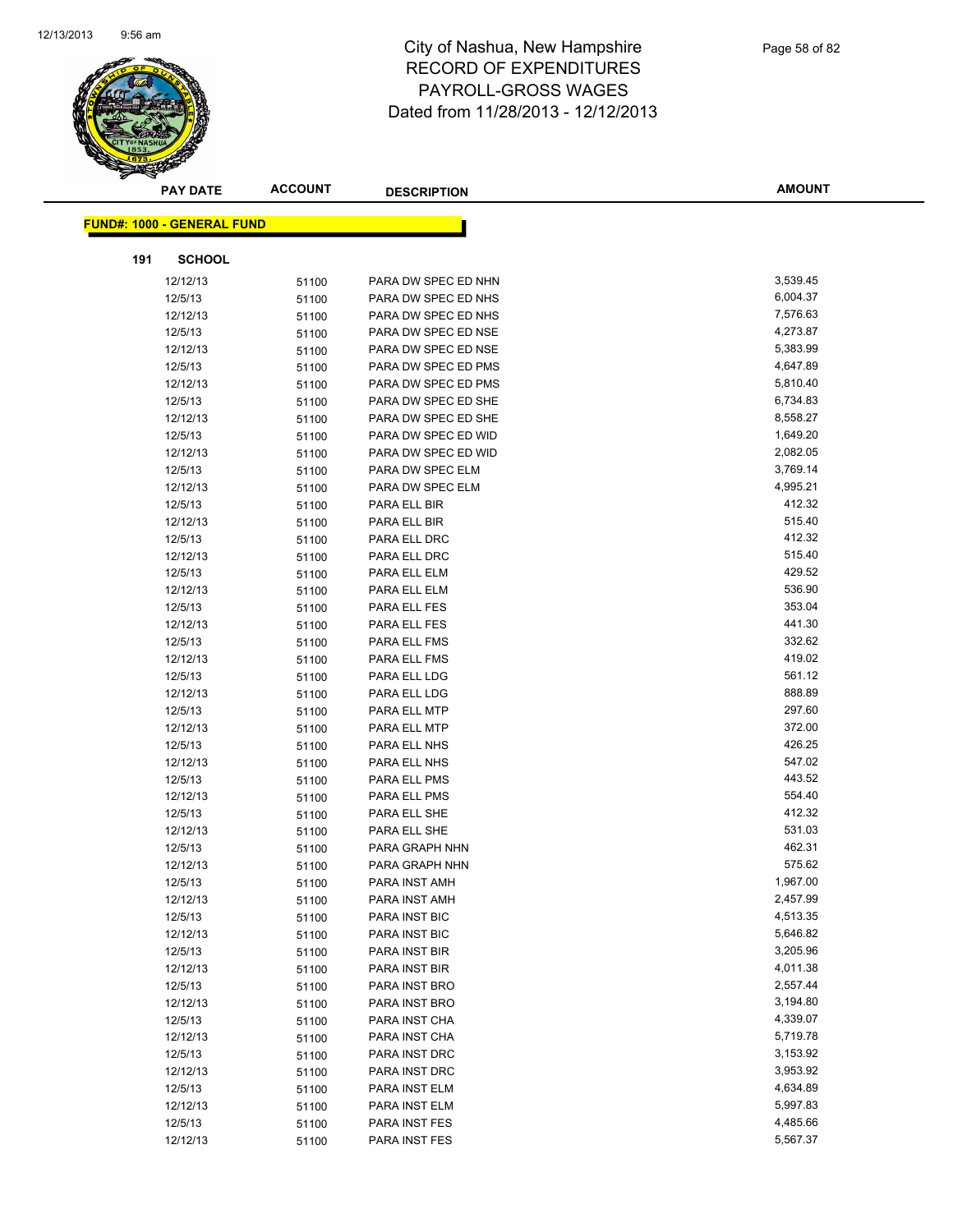

| <b>PAY DATE</b>                   | <b>ACCOUNT</b> | <b>DESCRIPTION</b> | <b>AMOUNT</b> |
|-----------------------------------|----------------|--------------------|---------------|
| <b>FUND#: 1000 - GENERAL FUND</b> |                |                    |               |
|                                   |                |                    |               |
| <b>SCHOOL</b><br>191              |                |                    |               |
| 12/5/13                           | 51100          | PARA INST FMS      | 4,141.19      |
| 12/12/13                          | 51100          | PARA INST FMS      | 5,194.20      |
| 12/5/13                           | 51100          | PARA INST LDG      | 6,149.31      |
| 12/12/13                          | 51100          | PARA INST LDG      | 7,704.80      |
| 12/5/13                           | 51100          | PARA INST MDE      | 3,309.05      |
| 12/12/13                          | 51100          | PARA INST MDE      | 4,155.98      |
| 12/5/13                           | 51100          | PARA INST MTP      | 2,130.35      |
| 12/12/13                          | 51100          | PARA INST MTP      | 2,557.01      |
| 12/5/13                           | 51100          | PARA INST NHN      | 2,049.57      |
| 12/12/13                          | 51100          | PARA INST NHN      | 2,599.65      |
| 12/5/13                           | 51100          | PARA INST NHS      | 1,538.91      |
| 12/12/13                          | 51100          | PARA INST NHS      | 2,079.33      |
| 12/5/13                           | 51100          | PARA INST NSE      | 751.67        |
| 12/12/13                          | 51100          | PARA INST NSE      | 948.18        |
| 12/5/13                           | 51100          | PARA INST PMS      | 3,453.34      |
| 12/12/13                          | 51100          | PARA INST PMS      | 4,321.44      |
| 12/5/13                           | 51100          | PARA INST SHE      | 2,943.94      |
| 12/12/13                          | 51100          | PARA INST SHE      | 3,693.06      |
| 12/5/13                           | 51100          | PARA JOB COACH     | 384.54        |
| 12/12/13                          | 51100          | PARA JOB COACH     | 478.79        |
| 12/5/13                           | 51100          | PARA KIND AMH      | 436.58        |
| 12/12/13                          | 51100          | PARA KIND AMH      | 1,175.68      |
| 12/5/13                           | 51100          | PARA KIND BIC      | 434.63        |
| 12/12/13                          | 51100          | PARA KIND BIC      | 547.28        |
| 12/5/13                           | 51100          | PARA KIND BIR      | 412.32        |
| 12/12/13                          | 51100          | PARA KIND BIR      | 522.62        |
| 12/5/13                           | 51100          | PARA KIND BRO      | 433.39        |
| 12/12/13                          | 51100          | PARA KIND BRO      | 539.65        |
| 12/5/13                           | 51100          | PARA KIND CHA      | 351.42        |
| 12/12/13                          | 51100          | PARA KIND CHA      | 446.75        |
| 12/5/13                           | 51100          | PARA KIND DRC      | 412.32        |
| 12/12/13                          | 51100          | PARA KIND DRC      | 515.40        |
| 12/5/13                           | 51100          | PARA KIND FES      | 893.13        |
| 12/12/13                          | 51100          | PARA KIND FES      | 1,295.39      |
| 12/5/13                           | 51100          | PARA KIND LDG      | 742.80        |
| 12/12/13                          | 51100          | PARA KIND LDG      | 936.31        |
| 12/5/13                           | 51100          | PARA KIND MDE      | 425.76        |
| 12/12/13                          | 51100          | PARA KIND MDE      | 532.21        |
| 12/5/13                           | 51100          | PARA KIND MTP      | 866.60        |
| 12/12/13                          | 51100          | PARA KIND MTP      | 1,078.59      |
| 12/5/13                           | 51100          | PARA KIND NSE      | 435.87        |
| 12/12/13                          | 51100          | PARA KIND NSE      | 541.24        |
| 12/5/13                           | 51100          | PARA KIND SHE      | 479.00        |
| 12/12/13                          | 51100          | PARA KIND SHE      | 598.75        |
| 12/5/13                           | 51100          | PARA MEDIA NHN     | 492.60        |
| 12/12/13                          | 51100          | PARA MEDIA NHN     | 630.93        |
| 12/5/13                           | 51100          | PARA MEDIA NHS     | 894.32        |
| 12/12/13                          | 51100          | PARA MEDIA NHS     | 1,134.15      |
| 12/5/13                           | 51100          | PARA PRE SCH BIC   | 814.80        |
| 12/12/13                          | 51100          | PARA PRE SCH BIC   | 1,380.92      |
| 12/5/13                           | 51100          | PARA PRE SCH BRO   | 3,034.19      |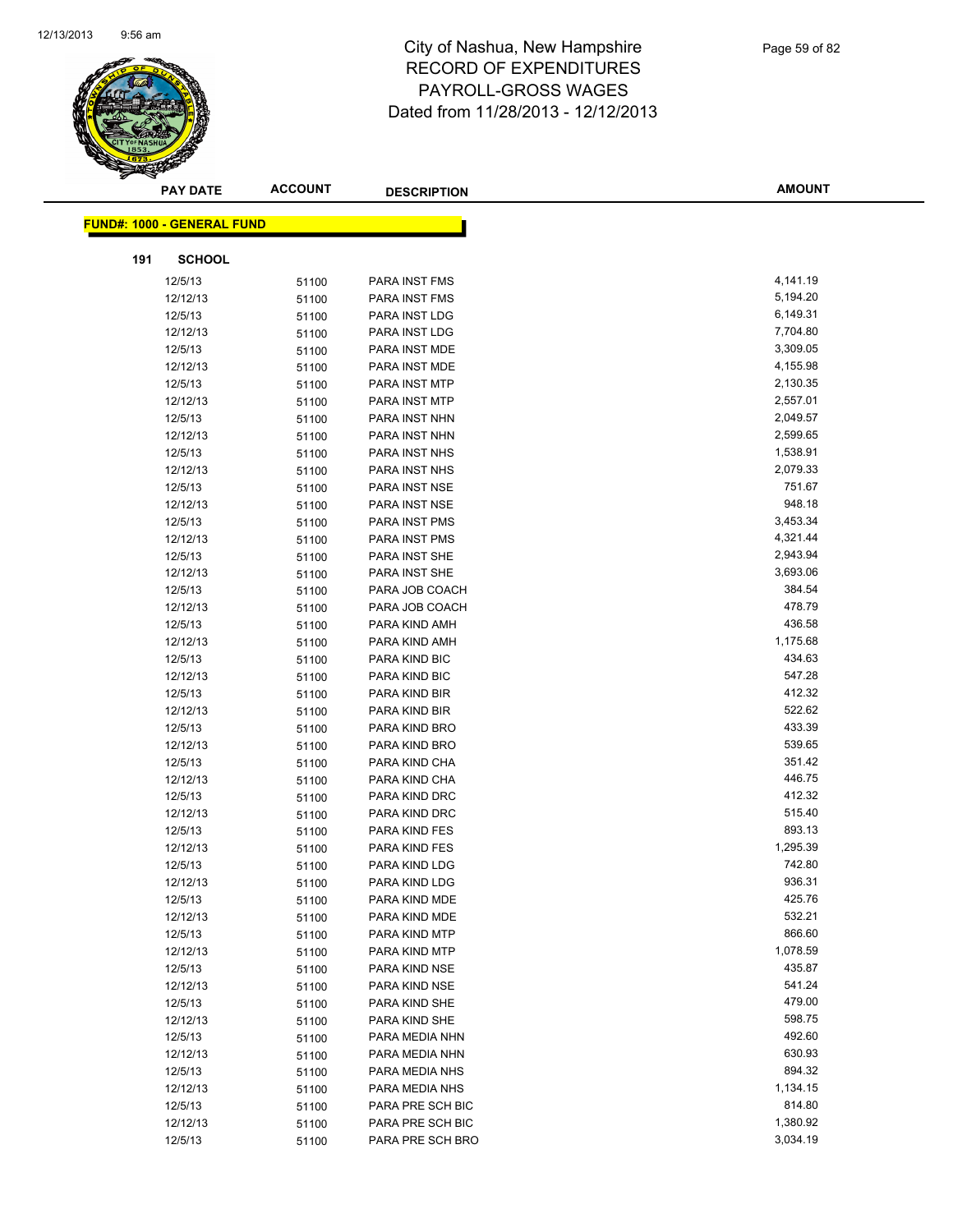

|     | <b>PAY DATE</b>                   | <b>ACCOUNT</b> | <b>DESCRIPTION</b>          | <b>AMOUNT</b> |
|-----|-----------------------------------|----------------|-----------------------------|---------------|
|     | <b>FUND#: 1000 - GENERAL FUND</b> |                |                             |               |
|     |                                   |                |                             |               |
| 191 | <b>SCHOOL</b>                     |                |                             |               |
|     | 12/12/13                          | 51100          | PARA PRE SCH BRO            | 4,005.14      |
|     | 12/5/13                           | 51100          | PARA READ ELM               | 443.52        |
|     | 12/12/13                          | 51100          | PARA READ ELM               | 554.40        |
|     | 12/5/13                           | 51100          | PARA SCI NHN                | 453.24        |
|     | 12/12/13                          | 51100          | PARA SCI NHN                | 566.55        |
|     | 12/5/13                           | 51100          | PARA SCI NHS                | 430.22        |
|     | 12/12/13                          | 51100          | PARA SCI NHS                | 548.75        |
|     | 12/5/13                           | 51100          | PARA TTI AMH                | 297.60        |
|     | 12/12/13                          | 51100          | PARA TTI AMH                | 384.40        |
|     | 12/5/13                           | 51100          | PARA TTI LDG                | 316.45        |
|     | 12/12/13                          | 51100          | PARA TTI LDG                | 393.60        |
|     | 12/5/13                           | 51100          | PARA VOC NHS                | 766.69        |
|     | 12/12/13                          | 51100          | PARA VOC NHS                | 966.07        |
|     | 12/5/13                           | 51100          | PEER COACH SCIENCE          | 6,471.16      |
|     | 12/5/13                           | 51100          | PRINCIPAL AMH               | 3,365.40      |
|     | 12/5/13                           | 51100          | PRINCIPAL BIC               | 3,724.49      |
|     | 12/5/13                           | 51100          | PRINCIPAL BIR               | 3,469.20      |
|     | 12/5/13                           | 51100          | PRINCIPAL BRO               | 3,509.50      |
|     | 12/5/13                           | 51100          | PRINCIPAL CHA               | 3,413.40      |
|     | 12/5/13                           | 51100          | PRINCIPAL DRC               | 3,572.10      |
|     | 12/5/13                           | 51100          | PRINCIPAL ELM               | 3,630.60      |
|     | 12/5/13                           | 51100          | PRINCIPAL FES               | 3,365.40      |
|     | 12/5/13                           | 51100          | PRINCIPAL FMS               | 3,909.90      |
|     | 12/5/13                           | 51100          | PRINCIPAL LDG               | 3,727.90      |
|     | 12/5/13                           | 51100          | PRINCIPAL MDE               | 3,413.40      |
|     | 12/5/13                           | 51100          | PRINCIPAL MTP               | 3,509.50      |
|     | 12/5/13                           | 51100          | PRINCIPAL NHN               | 4,021.50      |
|     | 12/5/13                           | 51100          | PRINCIPAL NHS               | 3,961.50      |
|     | 12/5/13                           | 51100          | PRINCIPAL NSE               | 3,469.20      |
|     | 12/5/13                           | 51100          | PRINCIPAL PMS               | 3,615.40      |
|     | 12/5/13                           | 51100          | PRINCIPAL SHE               | 3,773.80      |
|     | 12/5/13                           | 51100          | SCHOOL PSYCHOLOGIST WID     | 36,207.96     |
|     | 12/5/13                           | 51100          | SCHOOL PSYCHOLOGY INTERN    | 318.10        |
|     | 12/5/13                           | 51100          | <b>SECURITY GUARD NHS</b>   | 1,107.20      |
|     | 12/12/13                          | 51100          | SECURITY GUARD NHS          | 1,384.00      |
|     | 12/5/13                           | 51100          | SECURITY MONITOR NHN        | 1,561.67      |
|     | 12/12/13                          | 51100          | SECURITY MONITOR NHN        | 1,941.61      |
|     | 12/5/13                           | 51100          | SECURITY MONITOR NHS        | 1,033.90      |
|     | 12/12/13                          | 51100          | SECURITY MONITOR NHS        | 1,293.11      |
|     | 12/5/13                           | 51100          | SIGN LANGUAGE INTERPRETER   | 1,184.92      |
|     | 12/12/13                          | 51100          | SIGN LANGUAGE INTERPRETER   | 2,991.51      |
|     | 12/5/13                           | 51100          | <b>SLC GRANT DIRECTOR</b>   | 3,310.30      |
|     | 12/5/13                           | 51100          | SOCIAL WORKER ELM           | 2,245.10      |
|     | 12/5/13                           | 51100          | SOCIAL WORKER FMS           | 2,496.40      |
|     | 12/5/13                           | 51100          | SPEECH LANG PATHOLOGIST WID | 49,496.07     |
|     | 12/5/13                           | 51100          | SPEECH LANGUAGE ASST        | 251.84        |
|     | 12/12/13                          | 51100          | SPEECH LANGUAGE ASST        | 639.45        |
|     | 12/5/13                           | 51100          | STUDENT ACTIVITY COORD NHN  | 1,143.00      |
|     | 12/5/13                           | 51100          | STUDENT ACTIVITY COORD NHS  | 1,074.39      |
|     | 12/5/13                           | 51100          | SUPERINTENDENT              | 5,407.80      |
|     | 12/5/13                           | 51100          | SYSTEMS ADMIN FULL YEAR     | 12,918.10     |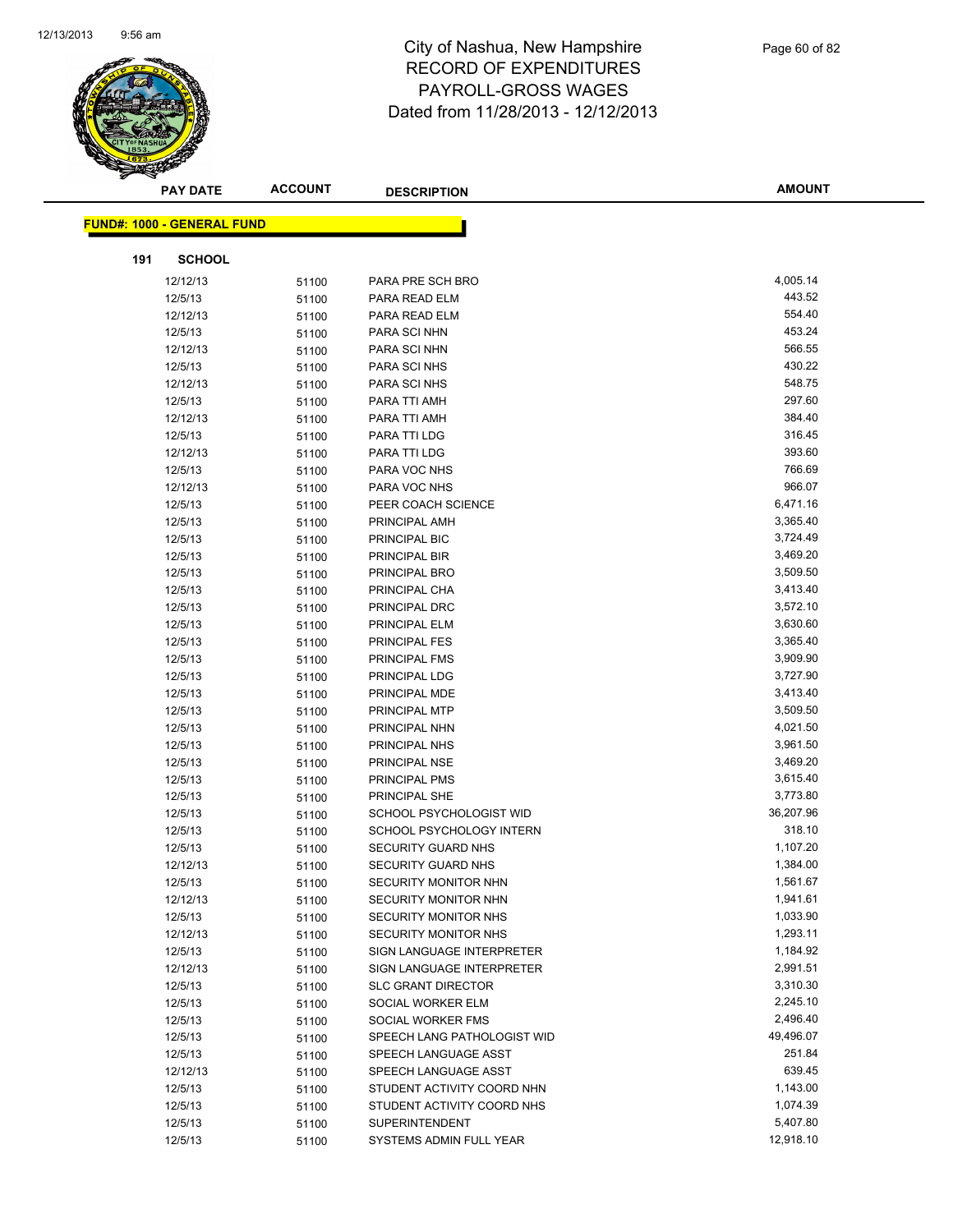

|     | <b>PAY DATE</b>                   | <b>ACCOUNT</b> | <b>DESCRIPTION</b>               | <b>AMOUNT</b> |  |
|-----|-----------------------------------|----------------|----------------------------------|---------------|--|
|     | <b>FUND#: 1000 - GENERAL FUND</b> |                |                                  |               |  |
|     |                                   |                |                                  |               |  |
| 191 | <b>SCHOOL</b>                     |                |                                  |               |  |
|     | 12/5/13                           | 51100          | SYSTEMS ADMIN SCH YEAR           | 421.12        |  |
|     | 12/5/13                           | 51100          | <b>TEACHER ART AMH</b>           | 2,458.00      |  |
|     | 12/5/13                           | 51100          | <b>TEACHER ART BIC</b>           | 1,779.20      |  |
|     | 12/5/13                           | 51100          | <b>TEACHER ART BIR</b>           | 2,458.00      |  |
|     | 12/5/13                           | 51100          | TEACHER ART BRO                  | 2,653.30      |  |
|     | 12/5/13                           | 51100          | <b>TEACHER ART CHA</b>           | 2,631.00      |  |
|     | 11/27/13                          | 51100          | <b>TEACHER ART DRC</b>           | (70.00)       |  |
|     | 12/5/13                           | 51100          | <b>TEACHER ART DRC</b>           | 1,788.29      |  |
|     | 12/12/13                          | 51100          | <b>TEACHER ART DRC</b>           | 35.00         |  |
|     | 12/5/13                           | 51100          | <b>TEACHER ART ELM</b>           | 4,806.99      |  |
|     | 12/5/13                           | 51100          | <b>TEACHER ART FES</b>           | 2,631.00      |  |
|     | 12/5/13                           | 51100          | <b>TEACHER ART FMS</b>           | 4,548.19      |  |
|     | 12/5/13                           | 51100          | <b>TEACHER ART LDG</b>           | 1,928.29      |  |
|     | 12/5/13                           | 51100          | <b>TEACHER ART MDE</b>           | 1,718.29      |  |
|     | 12/5/13                           | 51100          | <b>TEACHER ART NHN</b>           | 9,737.91      |  |
|     | 12/5/13                           | 51100          | <b>TEACHER ART NHS</b>           | 11,239.09     |  |
|     | 12/5/13                           | 51100          | <b>TEACHER ART NSE</b>           | 2,717.60      |  |
|     | 12/5/13                           | 51100          | <b>TEACHER ART PMS</b>           | 3,298.19      |  |
|     | 12/5/13                           | 51100          | <b>TEACHER ART SHE</b>           | 1,635.61      |  |
|     | 12/5/13                           | 51100          | <b>TEACHER AUTO NHN</b>          | 4,916.00      |  |
|     | 12/5/13                           | 51100          | <b>TEACHER BEHAVIOR SPEC WID</b> | 5,262.00      |  |
|     | 12/5/13                           | 51100          | TEACHER BIO TEC NHN              | 2,047.31      |  |
|     | 12/5/13                           | 51100          | TEACHER BUILD CONST NHS          | 2,458.00      |  |
|     | 12/5/13                           | 51100          | <b>TEACHER BUSINESS NHN</b>      | 10,337.60     |  |
|     | 12/5/13                           | 51100          | <b>TEACHER BUSINESS NHS</b>      | 4,962.70      |  |
|     | 12/5/13                           | 51100          | <b>TEACHER COMPUTER ELM</b>      | 4,133.00      |  |
|     | 12/5/13                           | 51100          | <b>TEACHER COMPUTER FMS</b>      | 2,631.00      |  |
|     | 12/5/13                           | 51100          | TEACHER COMPUTER NHN             | 2,102.71      |  |
|     | 12/5/13                           | 51100          | <b>TEACHER COMPUTER NHS</b>      | 4,692.73      |  |
|     | 12/5/13                           | 51100          | <b>TEACHER COMPUTER PMS</b>      | 8,246.71      |  |
|     | 12/5/13                           | 51100          | <b>TEACHER COSMETOLOGY NHN</b>   | 5,311.79      |  |
|     | 12/5/13                           | 51100          | <b>TEACHER CULINARY NHN</b>      | 4,916.00      |  |
|     | 12/5/13                           | 51100          | <b>TEACHER DEAF NSE</b>          | 4,141.90      |  |
|     | 12/5/13                           | 51100          | <b>TEACHER DEAF WID</b>          | 1,721.49      |  |
|     | 12/5/13                           | 51100          | <b>TEACHER DWSE AMH</b>          | 6,696.40      |  |
|     | 12/5/13                           | 51100          | TEACHER DWSE BIR                 | 3,902.80      |  |
|     | 12/5/13                           | 51100          | <b>TEACHER DWSE BRO</b>          | 5,576.21      |  |
|     | 12/5/13                           | 51100          | <b>TEACHER DWSE CHA</b>          | 2,245.10      |  |
|     | 12/5/13                           | 51100          | <b>TEACHER DWSE ELM</b>          | 10,187.58     |  |
|     | 12/5/13                           | 51100          | <b>TEACHER DWSE MDE</b>          | 2,758.38      |  |
|     | 12/5/13                           | 51100          | <b>TEACHER DWSE NSE</b>          | 1,779.21      |  |
|     | 12/5/13                           | 51100          | <b>TEACHER DWSE PMS</b>          | 6,844.01      |  |
|     | 12/5/13                           | 51100          | TEACHER DWSE SHE                 | 4,292.05      |  |
|     | 12/5/13                           | 51100          | TEACHER ECE NHS                  | 5,262.00      |  |
|     | 12/5/13                           | 51100          | TEACHER ELECTRICAL NHS           | 2,458.00      |  |
|     | 12/5/13                           | 51100          | <b>TEACHER ELL AMH</b>           | 1,639.60      |  |
|     | 12/5/13                           | 51100          | TEACHER ELL BIR                  | 2,631.00      |  |
|     | 12/5/13                           | 51100          | <b>TEACHER ELL DRC</b>           | 4,698.96      |  |
|     | 12/12/13                          | 51100          | <b>TEACHER ELL DRC</b>           | 743.54        |  |
|     | 12/5/13                           | 51100          | <b>TEACHER ELL ELM</b>           | 4,209.60      |  |
|     | 12/5/13                           | 51100          | TEACHER ELL FES                  | 7,676.71      |  |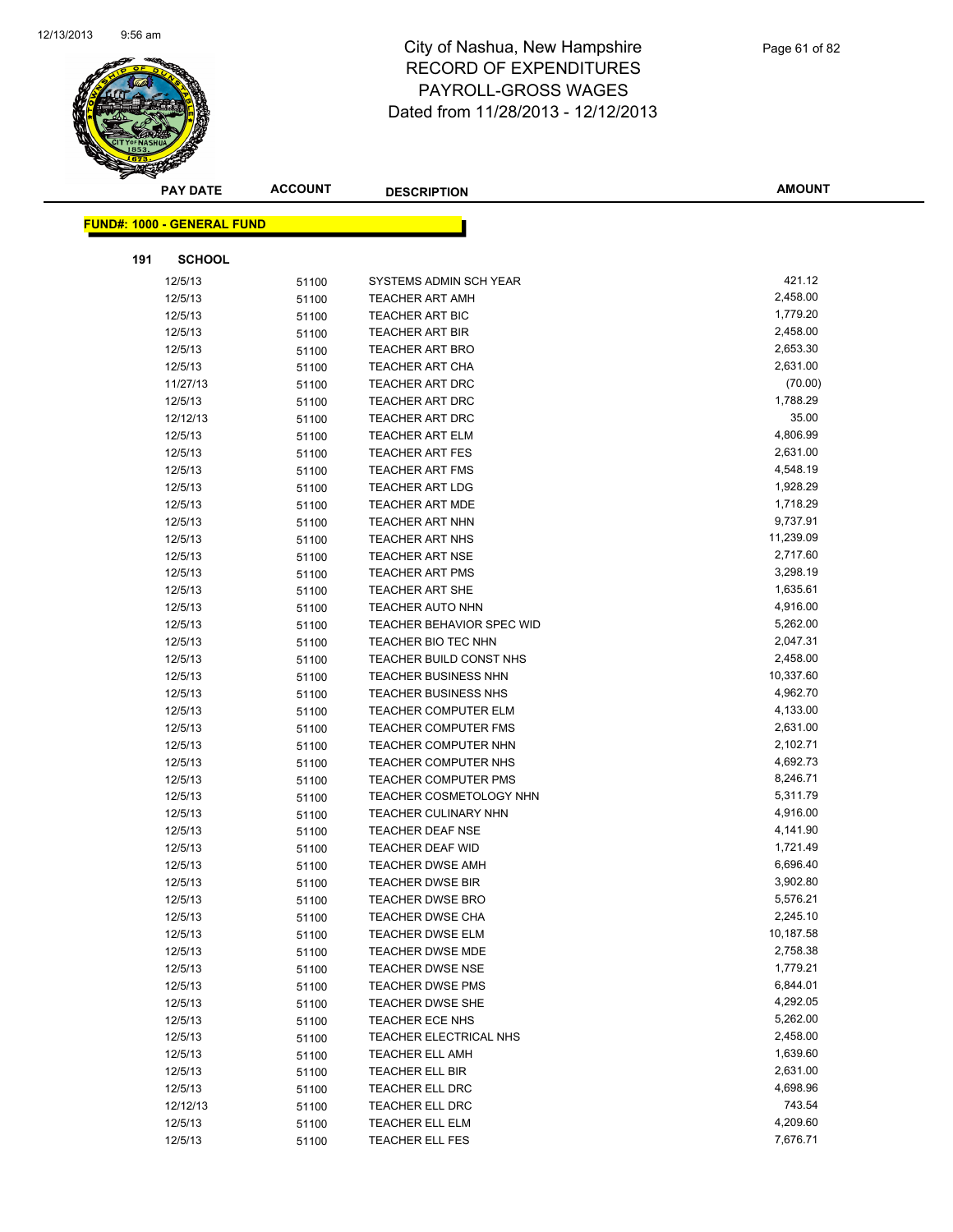

|     | <b>PAY DATE</b>                   | <b>ACCOUNT</b> | <b>DESCRIPTION</b>                        | <b>AMOUNT</b>        |
|-----|-----------------------------------|----------------|-------------------------------------------|----------------------|
|     | <b>FUND#: 1000 - GENERAL FUND</b> |                |                                           |                      |
|     |                                   |                |                                           |                      |
| 191 | <b>SCHOOL</b>                     |                |                                           |                      |
|     | 12/5/13                           | 51100          | TEACHER ELL FMS                           | 1,905.80             |
|     | 12/5/13                           | 51100          | TEACHER ELL LDG                           | 5,691.69             |
|     | 12/5/13                           | 51100          | <b>TEACHER ELL MTP</b>                    | 2,631.00             |
|     | 12/5/13                           | 51100          | TEACHER ELL NHN                           | 3,929.02             |
|     | 12/5/13                           | 51100          | TEACHER ELL NHS                           | 6,571.19             |
|     | 12/5/13                           | 51100          | <b>TEACHER ELL PMS</b>                    | 1,779.21             |
|     | 12/5/13                           | 51100          | TEACHER ELL SHE                           | 1,911.90             |
|     | 12/5/13                           | 51100          | <b>TEACHER ENGINEER NHS</b>               | 2,149.81             |
|     | 12/5/13                           | 51100          | <b>TEACHER ENGLISH ELM</b>                | 22,067.80            |
|     | 12/5/13                           | 51100          | <b>TEACHER ENGLISH FMS</b>                | 16,626.72            |
|     | 12/5/13                           | 51100          | <b>TEACHER ENGLISH NHN</b>                | 35,511.32            |
|     | 12/5/13                           | 51100          | TEACHER ENGLISH NHS                       | 39,654.75            |
|     | 12/5/13                           | 51100          | <b>TEACHER ENGLISH PMS</b>                | 15,149.10            |
|     | 12/5/13                           | 51100          | <b>TEACHER FACS ELM</b>                   | 3,212.50             |
|     | 12/5/13                           | 51100          | <b>TEACHER FACS FMS</b>                   | 4,326.61             |
|     | 12/5/13                           | 51100          | <b>TEACHER FACS NHN</b>                   | 5,546.69             |
|     | 12/5/13                           | 51100          | TEACHER FACS NHS                          | 1,928.29             |
|     | 12/5/13                           | 51100          | <b>TEACHER FACS PMS</b>                   | 5,089.00             |
|     | 12/5/13                           | 51100          | TEACHER FOREIGN LANG ELM                  | 5,348.60             |
|     | 12/5/13                           | 51100          | <b>TEACHER FOREIGN LANG FMS</b>           | 2,631.00             |
|     | 12/5/13                           | 51100          | TEACHER FOREIGN LANG NHN                  | 12,307.92            |
|     | 12/5/13                           | 51100          | TEACHER FOREIGN LANG NHS                  | 16,459.17            |
|     | 12/5/13                           | 51100          | <b>TEACHER FOREIGN LANG PMS</b>           | 5,175.60             |
|     | 12/5/13                           | 51100          | <b>TEACHER GR1 AMH</b>                    | 7,246.11             |
|     | 12/5/13                           | 51100          | <b>TEACHER GR1 BIC</b>                    | 7,484.02             |
|     | 12/5/13                           | 51100          | <b>TEACHER GR1 BIR</b>                    | 9,588.61             |
|     | 12/5/13                           | 51100          | <b>TEACHER GR1 BRO</b>                    | 6,240.30             |
|     | 12/5/13                           | 51100          | <b>TEACHER GR1 CHA</b>                    | 6,426.90             |
|     | 12/5/13                           | 51100          | <b>TEACHER GR1 DRC</b>                    | 8,037.70             |
|     | 12/5/13                           | 51100          | <b>TEACHER GR1 FES</b>                    | 9,686.49             |
|     | 12/5/13                           | 51100          | <b>TEACHER GR1 LDG</b>                    | 8,595.49             |
|     | 12/5/13                           | 51100          | <b>TEACHER GR1 MDE</b>                    | 9,356.30             |
|     | 12/5/13                           | 51100          | <b>TEACHER GR1 MTP</b>                    | 5,089.00             |
|     | 12/5/13                           | 51100          | <b>TEACHER GR1 NSE</b>                    | 5,262.00             |
|     | 12/5/13                           | 51100          | <b>TEACHER GR1 SHE</b>                    | 9,409.51             |
|     | 12/5/13                           | 51100          | TEACHER GR2 AMH                           | 5,608.50             |
|     | 12/5/13                           | 51100          | <b>TEACHER GR2 BIC</b>                    | 11,383.50            |
|     | 12/5/13                           | 51100          | TEACHER GR2 BIR                           | 9,327.41             |
|     | 12/5/13                           | 51100          | <b>TEACHER GR2 BRO</b>                    | 6,672.69             |
|     | 12/5/13                           | 51100          | <b>TEACHER GR2 CHA</b>                    | 7,846.79             |
|     | 12/5/13                           | 51100          | <b>TEACHER GR2 DRC</b>                    | 5,831.49             |
|     | 12/5/13                           | 51100          | <b>TEACHER GR2 FES</b>                    | 7,596.09             |
|     | 12/5/13                           | 51100          | <b>TEACHER GR2 LDG</b><br>TEACHER GR2 MDE | 9,327.41<br>6,168.99 |
|     | 12/5/13<br>12/5/13                | 51100          | <b>TEACHER GR2 MTP</b>                    | 8,759.50             |
|     | 12/5/13                           | 51100          | <b>TEACHER GR2 NSE</b>                    | 6,327.40             |
|     | 12/5/13                           | 51100          | <b>TEACHER GR2 SHE</b>                    | 5,643.90             |
|     | 12/5/13                           | 51100          | <b>TEACHER GR3 AMH</b>                    | 4,368.30             |
|     | 12/5/13                           | 51100<br>51100 | <b>TEACHER GR3 BIC</b>                    | 7,163.34             |
|     | 12/5/13                           | 51100          | <b>TEACHER GR3 BIR</b>                    | 8,067.51             |
|     | 12/5/13                           | 51100          | TEACHER GR3 BRO                           | 7,495.68             |
|     |                                   |                |                                           |                      |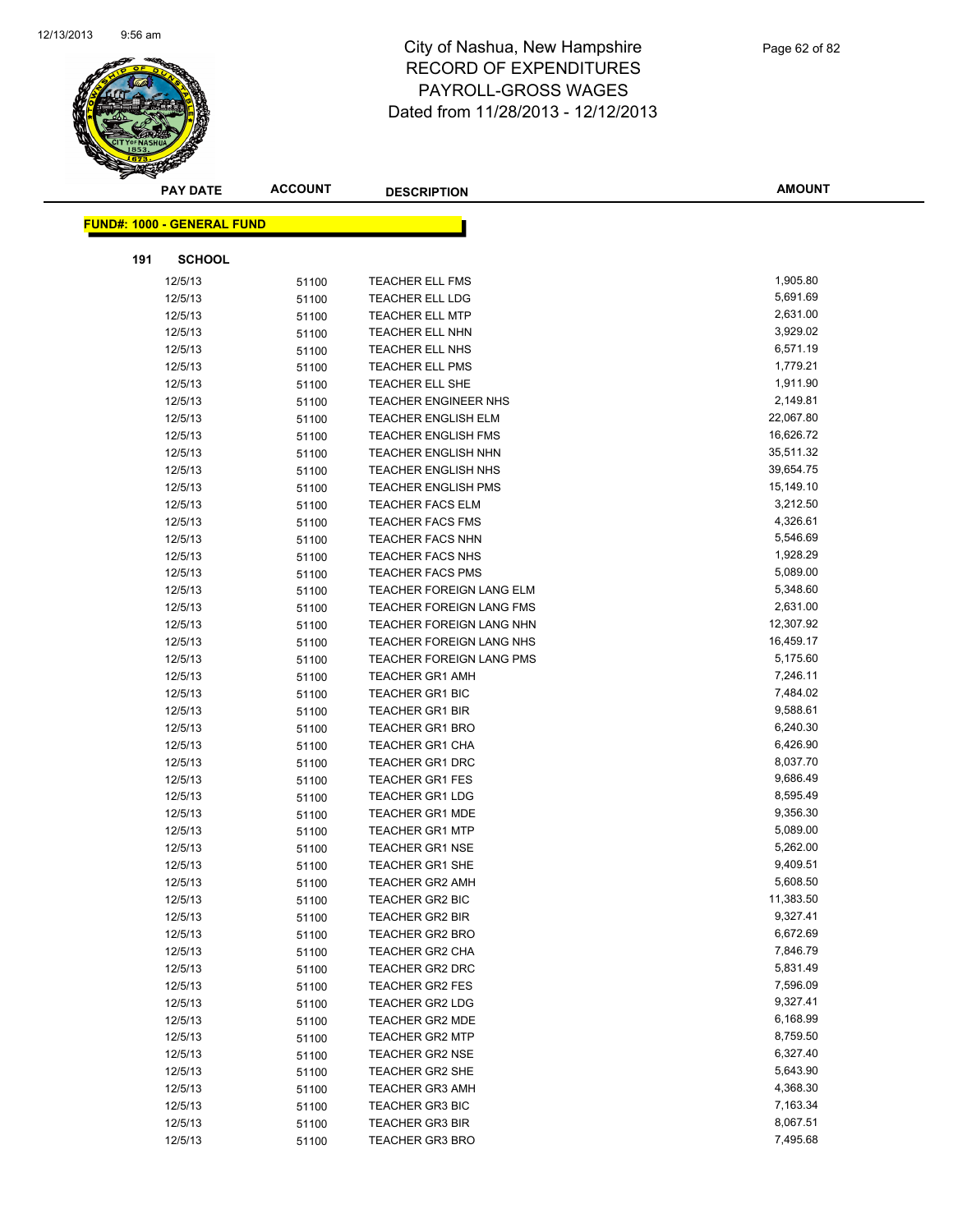

|     | <b>PAY DATE</b>                   | <b>ACCOUNT</b> | <b>DESCRIPTION</b>            | <b>AMOUNT</b> |
|-----|-----------------------------------|----------------|-------------------------------|---------------|
|     |                                   |                |                               |               |
|     | <b>FUND#: 1000 - GENERAL FUND</b> |                |                               |               |
| 191 | <b>SCHOOL</b>                     |                |                               |               |
|     | 12/5/13                           | 51100          | <b>TEACHER GR3 CHA</b>        | 5,198.02      |
|     | 12/5/13                           | 51100          | <b>TEACHER GR3 DRC</b>        | 5,209.12      |
|     | 12/5/13                           | 51100          | <b>TEACHER GR3 FES</b>        | 8,279.90      |
|     | 12/5/13                           | 51100          | <b>TEACHER GR3 LDG</b>        | 6,332.40      |
|     | 12/5/13                           | 51100          | <b>TEACHER GR3 MDE</b>        | 13,332.93     |
|     | 12/5/13                           | 51100          | <b>TEACHER GR3 MTP</b>        | 4,913.61      |
|     | 12/5/13                           | 51100          | <b>TEACHER GR3 NSE</b>        | 3,780.31      |
|     | 12/5/13                           | 51100          | <b>TEACHER GR3 SHE</b>        | 13,135.88     |
|     | 12/5/13                           | 51100          | <b>TEACHER GR4 AMH</b>        | 3,730.01      |
|     | 12/5/13                           | 51100          | <b>TEACHER GR4 BIC</b>        | 6,974.00      |
|     | 12/5/13                           | 51100          | <b>TEACHER GR4 BIR</b>        | 6,048.00      |
|     | 12/5/13                           | 51100          | <b>TEACHER GR4 BRO</b>        | 6,724.29      |
|     | 12/5/13                           | 51100          | <b>TEACHER GR4 CHA</b>        | 11,777.80     |
|     | 12/5/13                           | 51100          | <b>TEACHER GR4 DRC</b>        | 4,809.11      |
|     | 12/5/13                           | 51100          | <b>TEACHER GR4 FES</b>        | 11,252.51     |
|     | 12/5/13                           | 51100          | TEACHER GR4 LDG               | 8,540.98      |
|     | 12/5/13                           | 51100          | <b>TEACHER GR4 MDE</b>        | 7,838.20      |
|     | 12/5/13                           | 51100          | <b>TEACHER GR4 MTP</b>        | 7,126.40      |
|     | 12/5/13                           | 51100          | <b>TEACHER GR4 NSE</b>        | 8,544.89      |
|     | 12/5/13                           | 51100          | <b>TEACHER GR4 SHE</b>        | 5,604.21      |
|     | 12/5/13                           | 51100          | <b>TEACHER GR5 AMH</b>        | 5,089.00      |
|     | 12/5/13                           | 51100          | <b>TEACHER GR5 BIC</b>        | 10,932.50     |
|     | 12/5/13                           | 51100          | <b>TEACHER GR5 BIR</b>        | 9,688.09      |
|     | 12/5/13                           | 51100          | <b>TEACHER GR5 BRO</b>        | 9,916.80      |
|     | 12/5/13                           | 51100          | <b>TEACHER GR5 CHA</b>        | 6,288.70      |
|     | 12/5/13                           | 51100          | <b>TEACHER GR5 DRC</b>        | 5,118.62      |
|     | 12/5/13                           | 51100          | <b>TEACHER GR5 FES</b>        | 7,567.60      |
|     | 12/5/13                           | 51100          | <b>TEACHER GR5 LDG</b>        | 9,582.51      |
|     | 12/5/13                           | 51100          | <b>TEACHER GR5 MDE</b>        | 9,097.02      |
|     | 12/5/13                           | 51100          | <b>TEACHER GR5 MTP</b>        | 5,433.38      |
|     | 12/5/13                           | 51100          | <b>TEACHER GR5 NSE</b>        | 7,590.21      |
|     | 12/5/13                           | 51100          | <b>TEACHER GR5 SHE</b>        | 5,089.00      |
|     | 12/5/13                           | 51100          | <b>TEACHER GR6 ELM</b>        | 28,535.92     |
|     | 12/5/13                           | 51100          | <b>TEACHER GR6 FMS</b>        | 25,614.61     |
|     | 12/5/13                           | 51100          | <b>TEACHER GR6 PMS</b>        | 22,327.32     |
|     | 12/5/13                           | 51100          | TEACHER GRAPH NHS             | 8,954.20      |
|     | 12/5/13                           | 51100          | <b>TEACHER GRAPHICS NHN</b>   | 2,458.00      |
|     | 12/5/13                           | 51100          | TEACHER HEALTH ELM            | 2,333.10      |
|     | 12/5/13                           | 51100          | TEACHER HEALTH NHN            | 2,950.29      |
|     | 12/5/13                           | 51100          | TEACHER HEALTH NHS            | 2,458.00      |
|     | 12/5/13                           | 51100          | <b>TEACHER HEALTHOC NHS</b>   | 7,720.00      |
|     | 12/5/13                           | 51100          | TEACHER IN SCH SUSPENSION ELM | 1,510.90      |
|     | 12/5/13                           | 51100          | TEACHER IN SCH SUSPENSION NHS | 2,414.71      |
|     | 12/5/13                           | 51100          | TEACHER INST SPED WID         | 4,076.38      |
|     | 12/5/13                           | 51100          | <b>TEACHER KIND AMH</b>       | 4,659.81      |
|     | 12/5/13                           | 51100          | TEACHER KIND BIC              | 3,860.00      |
|     | 12/5/13                           | 51100          | <b>TEACHER KIND BIR</b>       | 2,244.10      |
|     | 12/5/13                           | 51100          | <b>TEACHER KIND BRO</b>       | 2,458.00      |
|     | 12/5/13                           | 51100          | <b>TEACHER KIND CHA</b>       | 6,739.70      |
|     | 12/5/13                           | 51100          | <b>TEACHER KIND DRC</b>       | 6,391.05      |
|     | 12/5/13                           | 51100          | <b>TEACHER KIND FES</b>       | 7,513.92      |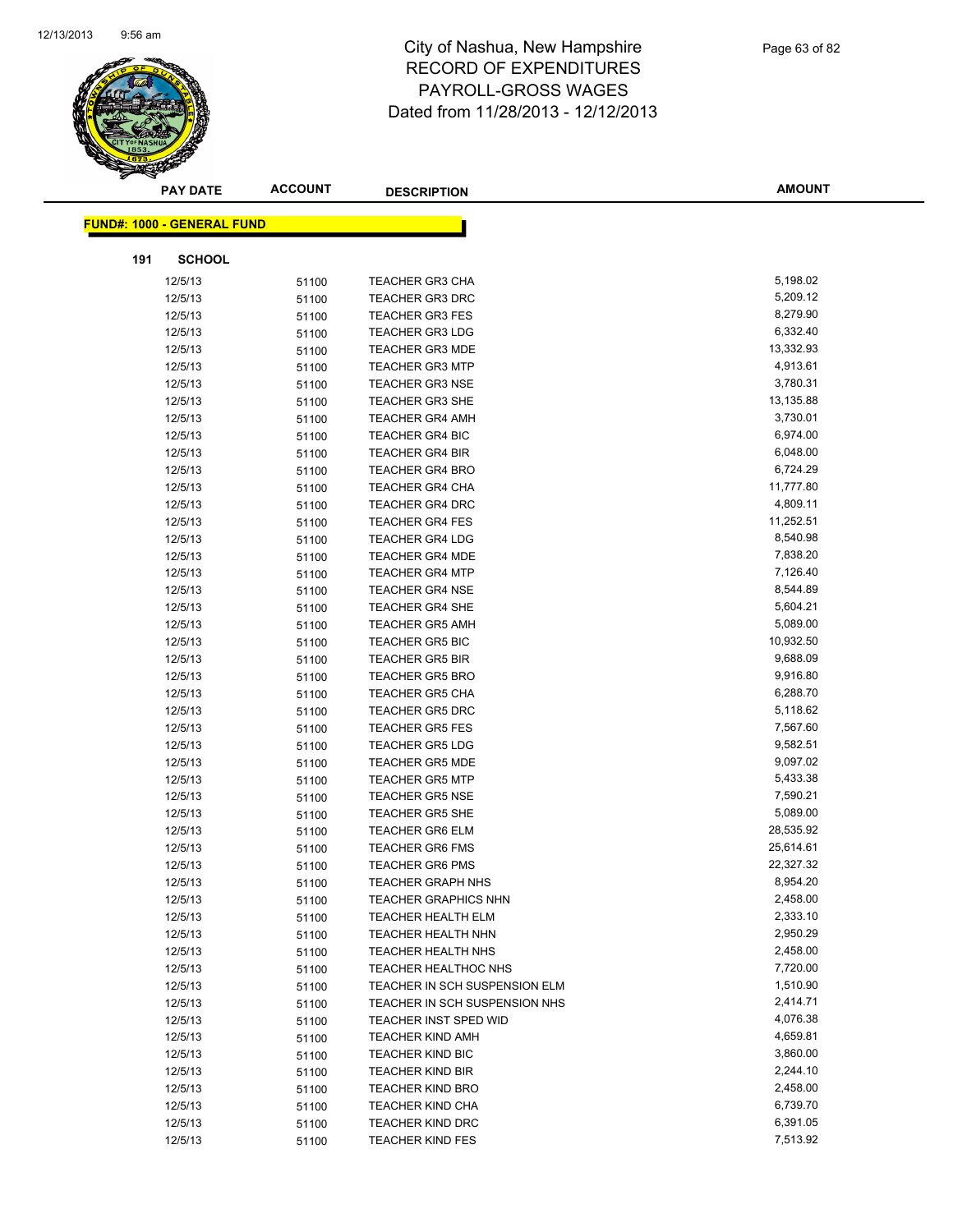

|     | <b>PAY DATE</b>                   | <b>ACCOUNT</b> | <b>DESCRIPTION</b>           | <b>AMOUNT</b> |
|-----|-----------------------------------|----------------|------------------------------|---------------|
|     | <b>FUND#: 1000 - GENERAL FUND</b> |                |                              |               |
|     |                                   |                |                              |               |
| 191 | <b>SCHOOL</b>                     |                |                              |               |
|     | 12/5/13                           | 51100          | <b>TEACHER KIND LDG</b>      | 10,784.00     |
|     | 12/5/13                           | 51100          | <b>TEACHER KIND MDE</b>      | 4,398.60      |
|     | 12/5/13                           | 51100          | <b>TEACHER KIND MTP</b>      | 5,070.39      |
|     | 12/5/13                           | 51100          | <b>TEACHER KIND NSE</b>      | 3,586.39      |
|     | 12/5/13                           | 51100          | <b>TEACHER KIND SHE</b>      | 2,013.98      |
|     | 12/5/13                           | 51100          | <b>TEACHER MATH ELM</b>      | 19,154.30     |
|     | 12/5/13                           | 51100          | <b>TEACHER MATH FMS</b>      | 13,695.81     |
|     | 12/5/13                           | 51100          | TEACHER MATH NHN             | 35,154.62     |
|     | 12/5/13                           | 51100          | <b>TEACHER MATH NHS</b>      | 36,895.22     |
|     | 12/5/13                           | 51100          | <b>TEACHER MATH PMS</b>      | 10,015.40     |
|     | 12/5/13                           | 51100          | <b>TEACHER MUSIC AMH</b>     | 1,510.90      |
|     | 12/5/13                           | 51100          | <b>TEACHER MUSIC BIC</b>     | 2,458.00      |
|     | 12/5/13                           | 51100          | <b>TEACHER MUSIC BIR</b>     | 2,458.00      |
|     | 12/5/13                           | 51100          | <b>TEACHER MUSIC BRO</b>     | 2,631.00      |
|     | 12/5/13                           | 51100          | <b>TEACHER MUSIC CHA</b>     | 2,631.00      |
|     | 12/5/13                           | 51100          | <b>TEACHER MUSIC DRC</b>     | 2,458.00      |
|     | 12/5/13                           | 51100          | <b>TEACHER MUSIC ELM</b>     | 3,480.80      |
|     | 12/5/13                           | 51100          | <b>TEACHER MUSIC FMS</b>     | 4,659.82      |
|     | 12/5/13                           | 51100          | <b>TEACHER MUSIC LDG</b>     | 2,496.40      |
|     | 12/5/13                           | 51100          | <b>TEACHER MUSIC MDE</b>     | 1,779.21      |
|     | 12/5/13                           | 51100          | <b>TEACHER MUSIC NHN</b>     | 5,262.00      |
|     | 12/5/13                           | 51100          | <b>TEACHER MUSIC NHS</b>     | 4,710.09      |
|     | 12/5/13                           | 51100          | <b>TEACHER MUSIC NSE</b>     | 1,835.10      |
|     | 12/5/13                           | 51100          | <b>TEACHER MUSIC PMS</b>     | 4,037.90      |
|     | 12/5/13                           | 51100          | <b>TEACHER MUSIC SHE</b>     | 2,252.10      |
|     | 12/5/13                           | 51100          | TEACHER PE BIC               | 1,841.20      |
|     | 12/5/13                           | 51100          | TEACHER PE BIR               | 2,496.40      |
|     | 12/5/13                           | 51100          | <b>TEACHER PE BRO</b>        | 2,544.50      |
|     | 12/5/13                           | 51100          | <b>TEACHER PE CHA</b>        | 2,458.00      |
|     | 12/5/13                           | 51100          | TEACHER PE DRC               | 2,631.00      |
|     | 12/5/13                           | 51100          | <b>TEACHER PE ELM</b>        | 7,277.71      |
|     | 12/5/13                           | 51100          | <b>TEACHER PE FES</b>        | 1,779.20      |
|     | 12/5/13                           | 51100          | <b>TEACHER PE FMS</b>        | 4,916.00      |
|     | 12/5/13                           | 51100          | <b>TEACHER PE LDG</b>        | 1,639.60      |
|     | 12/5/13                           | 51100          | <b>TEACHER PE MDE</b>        | 2,414.71      |
|     | 12/5/13                           | 51100          | <b>TEACHER PE MTP</b>        | 1,744.95      |
|     | 12/5/13                           | 51100          | TEACHER PE NHN               | 7,341.09      |
|     | 12/5/13                           | 51100          | TEACHER PE NHS               | 6,901.60      |
|     | 12/5/13                           | 51100          | <b>TEACHER PE NSE</b>        | 2,252.30      |
|     | 12/5/13                           | 51100          | TEACHER PE PMS               | 5,089.00      |
|     | 12/5/13                           | 51100          | TEACHER PE SHE               | 1,928.29      |
|     | 12/5/13                           | 51100          | TEACHER PRESCHOOL BIC        | 7,299.40      |
|     | 12/5/13                           | 51100          | <b>TEACHER PRESCHOOL BRO</b> | 6,918.91      |
|     | 12/5/13                           | 51100          | TEACHER PRESCHOOL DRC        | 2,458.00      |
|     | 12/5/13                           | 51100          | <b>TEACHER PRESCHOOL MTP</b> | 4,270.60      |
|     | 12/5/13                           | 51100          | TEACHER PRESCHOOL NSE        | 7,041.10      |
|     | 12/5/13                           | 51100          | <b>TEACHER PRESCHOOL WID</b> | 1,239.20      |
|     | 12/5/13                           | 51100          | <b>TEACHER READ AMH</b>      | 2,717.60      |
|     | 12/5/13                           | 51100          | TEACHER READ BIC             | 4,962.71      |
|     | 12/5/13                           | 51100          | <b>TEACHER READ BIR</b>      | 2,631.00      |
|     | 12/5/13                           | 51100          | <b>TEACHER READ BRO</b>      | 1,708.49      |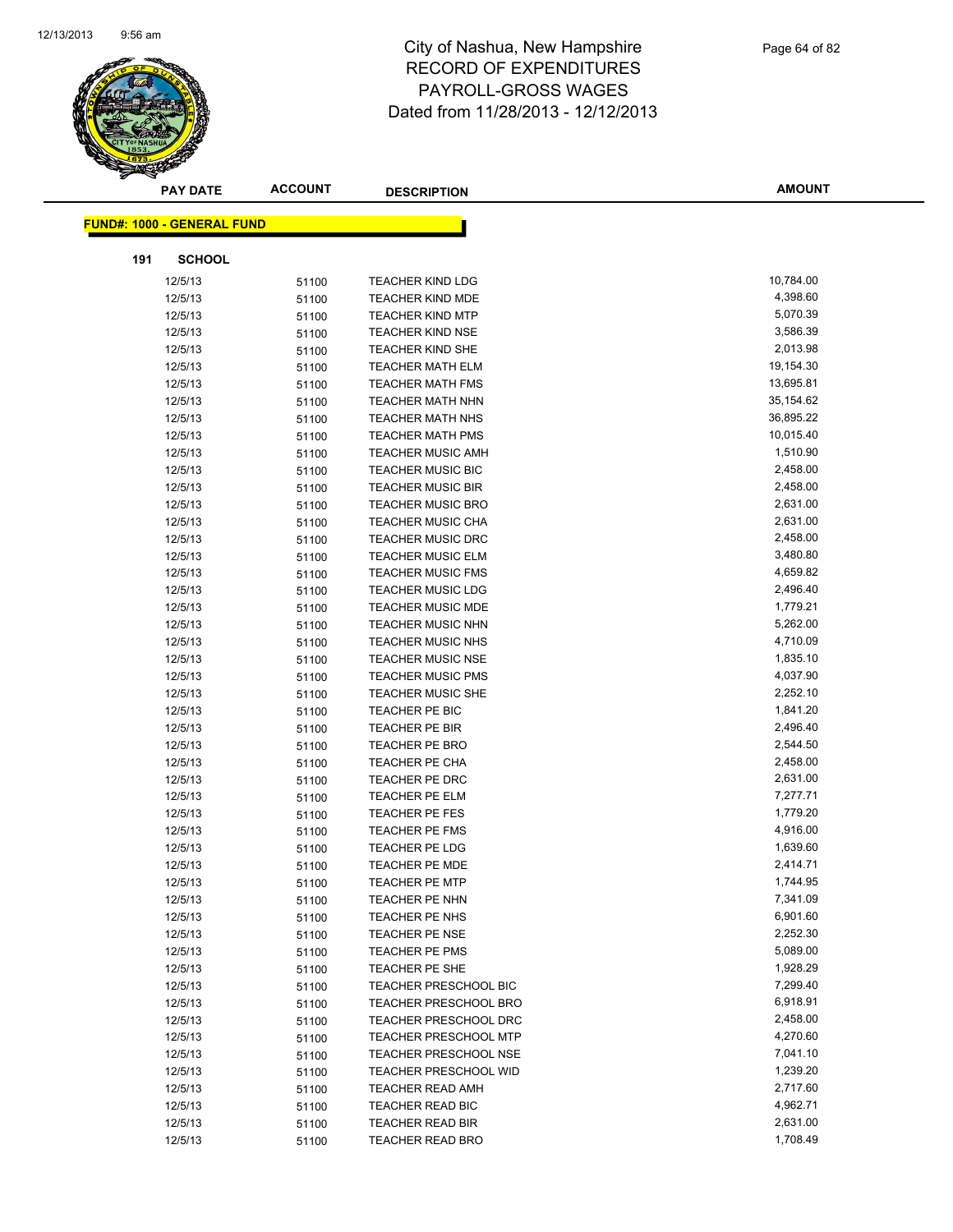

|     | <b>PAY DATE</b>                   | <b>ACCOUNT</b> | <b>DESCRIPTION</b>                                      | <b>AMOUNT</b>        |
|-----|-----------------------------------|----------------|---------------------------------------------------------|----------------------|
|     | <b>FUND#: 1000 - GENERAL FUND</b> |                |                                                         |                      |
|     |                                   |                |                                                         |                      |
| 191 | <b>SCHOOL</b>                     |                |                                                         |                      |
|     | 12/5/13                           | 51100          | <b>TEACHER READ ELM</b>                                 | 5,826.99             |
|     | 12/5/13                           | 51100          | <b>TEACHER READ FMS</b>                                 | 5,045.71             |
|     | 12/5/13                           | 51100          | <b>TEACHER READ LDG</b>                                 | 2,245.11             |
|     | 12/5/13                           | 51100          | TEACHER READ MDE                                        | 2,631.00             |
|     | 12/5/13                           | 51100          | <b>TEACHER READ NHN</b>                                 | 1,510.91             |
|     | 12/5/13                           | 51100          | <b>TEACHER READ NSE</b>                                 | 3,109.39             |
|     | 12/5/13                           | 51100          | <b>TEACHER READ PMS</b>                                 | 4,133.00             |
|     | 12/5/13                           | 51100          | TEACHER READ SHE                                        | 2,414.71             |
|     | 12/5/13                           | 51100          | <b>TEACHER READ WID</b>                                 | 10,307.99            |
|     | 12/5/13                           | 51100          | <b>TEACHER SCIENCE ELM</b>                              | 21,750.81            |
|     | 12/5/13                           | 51100          | <b>TEACHER SCIENCE FMS</b>                              | 10,026.40            |
|     | 12/5/13                           | 51100          | <b>TEACHER SCIENCE NHN</b>                              | 29,197.41            |
|     | 12/5/13                           | 51100          | <b>TEACHER SCIENCE NHS</b>                              | 38,388.31            |
|     | 12/5/13                           | 51100          | <b>TEACHER SCIENCE PMS</b>                              | 10,394.31            |
|     | 12/5/13                           | 51100          | <b>TEACHER SOCIAL STUDIES ELM</b>                       | 14,285.22            |
|     | 12/5/13                           | 51100          | TEACHER SOCIAL STUDIES FMS                              | 12,563.50            |
|     | 12/5/13                           | 51100          | TEACHER SOCIAL STUDIES NHN                              | 34,249.74            |
|     | 12/12/13                          | 51100          | TEACHER SOCIAL STUDIES NHN                              | 300.00               |
|     | 12/5/13                           | 51100          | TEACHER SOCIAL STUDIES NHS                              | 36,719.65            |
|     | 12/5/13                           | 51100          | <b>TEACHER SOCIAL STUDIES PMS</b>                       | 10,833.39            |
|     | 12/5/13                           | 51100          | <b>TEACHER SPED AMH</b>                                 | 658.03               |
|     | 12/5/13                           | 51100          | <b>TEACHER SPED BIC</b>                                 | 5,719.80             |
|     | 12/5/13                           | 51100          | <b>TEACHER SPED BIR</b>                                 | 5,682.00             |
|     | 12/5/13                           | 51100          | <b>TEACHER SPED BRO</b>                                 | 5,348.60             |
|     | 12/5/13                           | 51100          | <b>TEACHER SPED CHA</b>                                 | 7,633.60             |
|     | 12/5/13                           | 51100          | <b>TEACHER SPED DRC</b>                                 | 3,072.77             |
|     | 12/5/13                           | 51100          | <b>TEACHER SPED ELM</b>                                 | 20,599.81            |
|     | 12/5/13                           | 51100          | <b>TEACHER SPED FES</b>                                 | 6,310.61             |
|     | 12/5/13                           | 51100          | <b>TEACHER SPED FMS</b>                                 | 6,177.30             |
|     | 12/5/13                           | 51100          | <b>TEACHER SPED LDG</b>                                 | 4,168.36             |
|     | 12/5/13                           | 51100          | <b>TEACHER SPED MDE</b>                                 | 6,206.97             |
|     | 12/5/13                           | 51100          | <b>TEACHER SPED MTP</b>                                 | 5,089.00             |
|     | 12/5/13                           | 51100          | <b>TEACHER SPED NHN</b>                                 | 20,733.17            |
|     | 12/5/13                           | 51100          | TEACHER SPED NHS                                        | 31,656.19            |
|     | 12/5/13                           | 51100          | <b>TEACHER SPED NSE</b>                                 | 2,150.82             |
|     | 12/5/13                           | 51100          | TEACHER SPED PMS                                        | 9,786.98             |
|     | 12/5/13                           | 51100          | <b>TEACHER SPED SHE</b>                                 | 5,444.85             |
|     | 12/5/13                           | 51100          | TEACHER TEAM FACILITATOR MTP                            | 368.24               |
|     | 12/5/13                           | 51100          | TEACHER TEAM FACILITATOR NHS                            | 491.60               |
|     | 12/5/13                           | 51100          | <b>TEACHER TECHED ELM</b>                               | 7,932.89             |
|     | 12/5/13                           | 51100          | <b>TEACHER TECHED FMS</b>                               | 5,132.31             |
|     | 12/5/13                           | 51100          | <b>TEACHER TECHED NHN</b>                               | 7,884.12             |
|     | 12/5/13                           | 51100          | <b>TEACHER TECHED NHS</b>                               | 7,547.00             |
|     | 12/5/13                           | 51100          | <b>TEACHER TECHED PMS</b>                               | 2,631.00<br>2,414.71 |
|     | 12/5/13                           | 51100          | TEACHER TV PROD NHS                                     | 3,211.69             |
|     | 12/5/13                           | 51100          | <b>TEACHER VISION WID</b><br>TECH INTERGRATION ASST BIC | 235.79               |
|     | 12/5/13                           | 51100          | TECH INTERGRATION ASST BIC                              | 581.25               |
|     | 12/12/13<br>12/5/13               | 51100          | TECH INTERGRATION ASST CHA                              | 225.00               |
|     | 12/12/13                          | 51100<br>51100 | TECH INTERGRATION ASST CHA                              | 565.69               |
|     | 12/5/13                           | 51100          | TECH INTERGRATION ASST FES                              | 237.16               |
|     |                                   |                |                                                         |                      |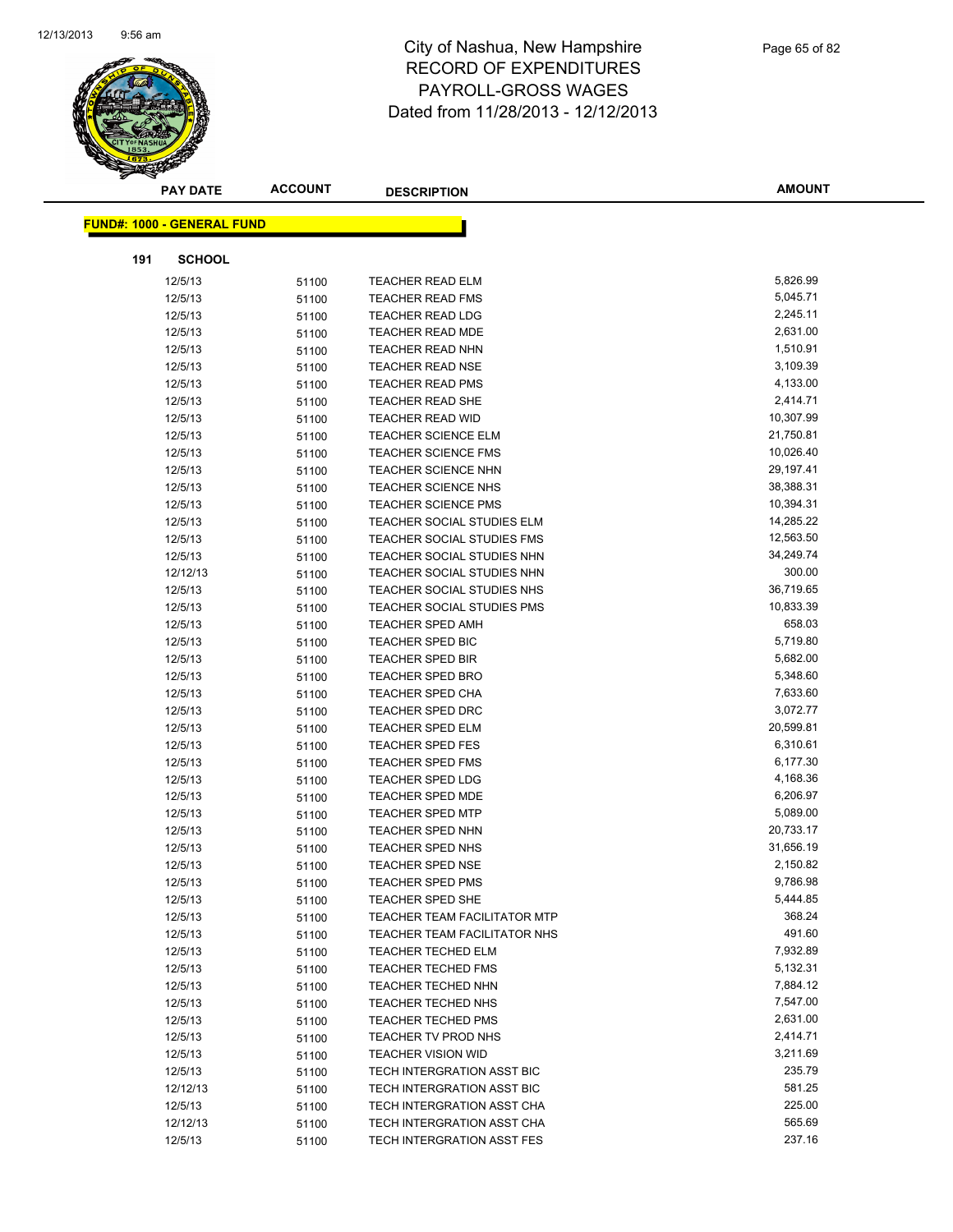

|     | <b>PAY DATE</b>                   | <b>ACCOUNT</b> | <b>DESCRIPTION</b>             | <b>AMOUNT</b> |
|-----|-----------------------------------|----------------|--------------------------------|---------------|
|     |                                   |                |                                |               |
|     | <b>FUND#: 1000 - GENERAL FUND</b> |                |                                |               |
| 191 | <b>SCHOOL</b>                     |                |                                |               |
|     | 12/12/13                          | 51100          | TECH INTERGRATION ASST FES     | 595.27        |
|     | 12/5/13                           | 51100          | TECH INTERGRATION ASST LDG     | 220.04        |
|     | 12/12/13                          | 51100          | TECH INTERGRATION ASST LDG     | 552.37        |
|     | 12/5/13                           | 51100          | TECH INTERGRATION ASST MDE     | 237.16        |
|     | 12/12/13                          | 51100          | TECH INTERGRATION ASST MDE     | 592.90        |
|     | 12/5/13                           | 51100          | TECH INTERGRATION ASST NSE     | 223.62        |
|     | 12/12/13                          | 51100          | TECH INTERGRATION ASST NSE     | 559.05        |
|     | 12/5/13                           | 51100          | TECH INTERGRATION ASST SHE     | 219.12        |
|     | 12/12/13                          | 51100          | TECH INTERGRATION ASST SHE     | 549.99        |
|     | 12/5/13                           | 51200          | 21 CENTURY ELEM MFAM RES COORD | 852.46        |
|     | 12/5/13                           | 51200          | ASSISTANT PRINCIPAL BIR        | 1,516.41      |
|     | 12/12/13                          | 51200          | ATHLETIC EQUIPMENT MANAGER NHN | 60.00         |
|     | 12/12/13                          | 51200          | ATHLETIC EQUIPMENT MANAGER NHS | 45.00         |
|     | 12/12/13                          | 51200          | <b>CLERICAL VOLUNTEER SUP</b>  | 336.78        |
|     | 12/5/13                           | 51200          | <b>CROSSING GUARD WPO</b>      | 658.88        |
|     | 12/12/13                          | 51200          | <b>CROSSING GUARD WPO</b>      | 1,684.58      |
|     | 12/5/13                           | 51200          | <b>CUSTODIAN BIC</b>           | 13.70         |
|     | 12/5/13                           | 51200          | <b>CUSTODIAN CHA</b>           | 323.60        |
|     | 12/12/13                          | 51200          | <b>CUSTODIAN CHA</b>           | 323.28        |
|     | 12/12/13                          | 51200          | <b>CUSTODIAN HEAD MTP</b>      | 82.66         |
|     | 12/5/13                           | 51200          | <b>CUSTODIAN MTP</b>           | 13.70         |
|     | 12/5/13                           | 51200          | <b>CUSTODIAN PMS</b>           | 54.80         |
|     | 12/5/13                           | 51200          | DW TECHNOLOGY PEER COACH       | 1,243.74      |
|     | 12/5/13                           | 51200          | FOCUS MONITORING DATA ANALYST  | 169.09        |
|     | 12/5/13                           | 51200          | FOOD SERVICE COOK LDG          | 27.40         |
|     | 12/12/13                          | 51200          | <b>FOOD SERVICE COOK LDG</b>   | 68.50         |
|     | 12/5/13                           | 51200          | <b>INSTRUMENTAL MUSIC</b>      | 487.50        |
|     | 12/12/13                          | 51200          | <b>INSTRUMENTAL MUSIC</b>      | 1,687.50      |
|     | 12/5/13                           | 51200          | LUNCH MONITOR AMH              | 153.30        |
|     | 12/12/13                          | 51200          | LUNCH MONITOR AMH              | 255.71        |
|     | 12/5/13                           | 51200          | LUNCH MONITOR BIC              | 177.90        |
|     | 12/12/13                          | 51200          | LUNCH MONITOR BIC              | 502.43        |
|     | 12/5/13                           | 51200          | LUNCH MONITOR BIR              | 282.49        |
|     | 12/12/13                          | 51200          | LUNCH MONITOR BIR              | 706.57        |
|     | 12/5/13                           | 51200          | <b>LUNCH MONITOR BRO</b>       | 172.48        |
|     | 12/12/13                          | 51200          | LUNCH MONITOR BRO              | 431.20        |
|     | 12/5/13                           | 51200          | LUNCH MONITOR CHA              | 242.23        |
|     | 12/12/13                          | 51200          | LUNCH MONITOR CHA              | 651.11        |
|     | 12/5/13                           | 51200          | LUNCH MONITOR DRC              | 202.80        |
|     | 12/12/13                          | 51200          | LUNCH MONITOR DRC              | 487.37        |
|     | 12/5/13                           | 51200          | LUNCH MONITOR ELM              | 152.24        |
|     | 12/12/13                          | 51200          | LUNCH MONITOR ELM              | 346.23        |
|     | 12/5/13                           | 51200          | LUNCH MONITOR FES              | 215.60        |
|     | 12/12/13                          | 51200          | <b>LUNCH MONITOR FES</b>       | 542.56        |
|     | 12/5/13                           | 51200          | LUNCH MONITOR FMS              | 52.18         |
|     | 12/12/13                          | 51200          | LUNCH MONITOR FMS              | 239.23        |
|     | 12/5/13                           | 51200          | LUNCH MONITOR LDG              | 156.97        |
|     | 12/12/13                          | 51200          | LUNCH MONITOR LDG              | 473.49        |
|     | 12/5/13                           | 51200          | LUNCH MONITOR MDE              | 250.29        |
|     | 12/12/13                          | 51200          | LUNCH MONITOR MDE              | 695.25        |
|     | 12/5/13                           | 51200          | <b>LUNCH MONITOR MTP</b>       | 66.90         |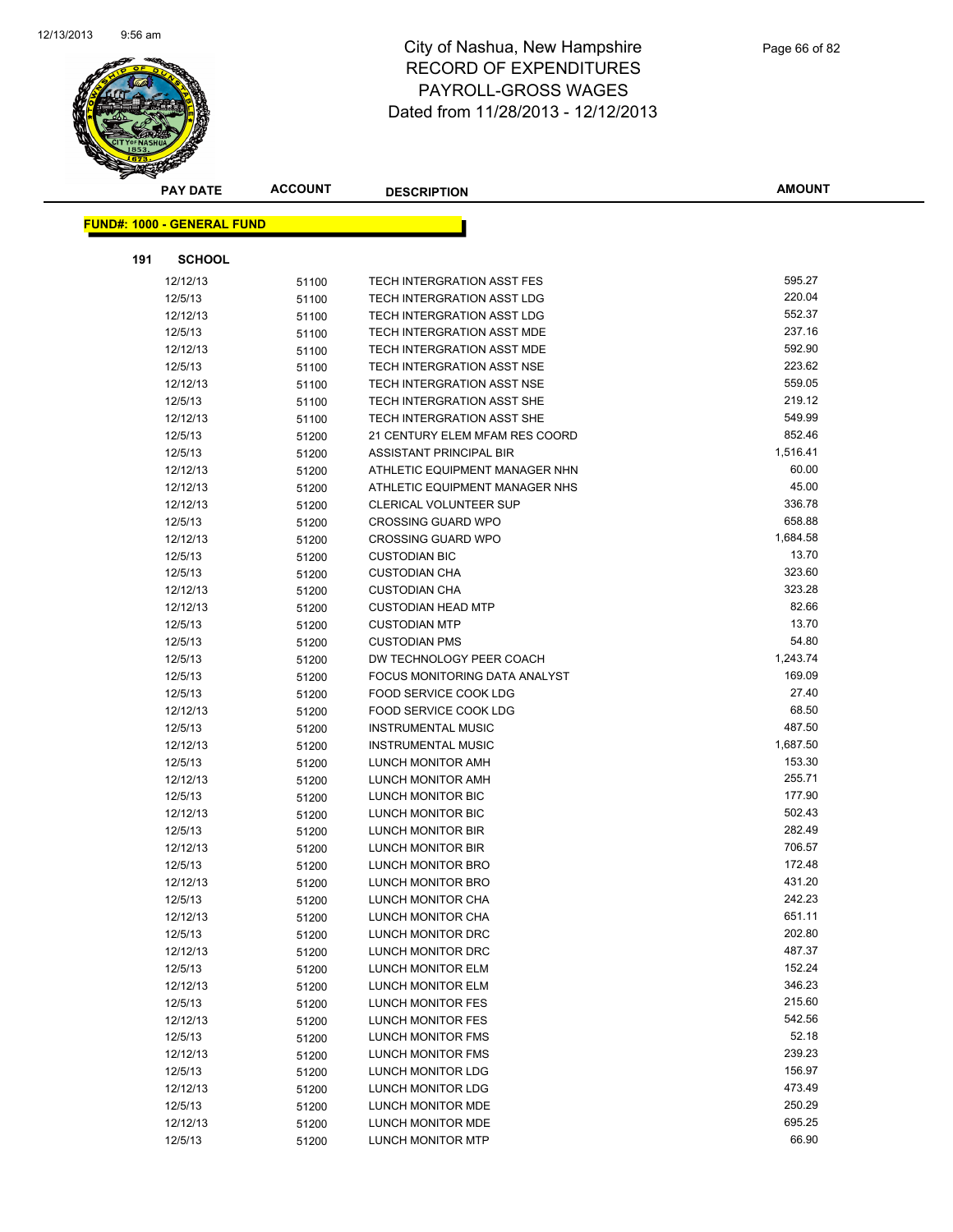

| <b>PAY DATE</b>                   | <b>ACCOUNT</b> | <b>DESCRIPTION</b>               | <b>AMOUNT</b>   |
|-----------------------------------|----------------|----------------------------------|-----------------|
| <b>FUND#: 1000 - GENERAL FUND</b> |                |                                  |                 |
|                                   |                |                                  |                 |
| <b>SCHOOL</b><br>191              |                |                                  |                 |
| 12/12/13                          | 51200          | LUNCH MONITOR MTP                | 275.23          |
| 12/5/13                           | 51200          | LUNCH MONITOR NHN                | 157.60          |
| 12/12/13                          | 51200          | LUNCH MONITOR NHN                | 369.33          |
| 12/5/13                           | 51200          | LUNCH MONITOR NHS                | 258.15          |
| 12/12/13                          | 51200          | LUNCH MONITOR NHS                | 478.92          |
| 12/5/13                           | 51200          | LUNCH MONITOR NSE                | 129.36          |
| 12/12/13                          | 51200          | LUNCH MONITOR NSE                | 388.08          |
| 12/5/13                           | 51200          | <b>LUNCH MONITOR PMS</b>         | 107.80          |
| 12/12/13                          | 51200          | LUNCH MONITOR PMS                | 269.50          |
| 12/5/13                           | 51200          | LUNCH MONITOR SHE                | 239.70          |
| 12/12/13                          | 51200          | LUNCH MONITOR SHE                | 603.29          |
| 12/5/13                           | 51200          | PARA DW SPEC ED BIR              | 78.72           |
| 12/12/13                          | 51200          | PARA DW SPEC ED BIR              | 251.64          |
| 12/5/13                           | 51200          | PARA DW SPEC ED NHN              | 525.00          |
| 12/12/13                          | 51200          | PARA DW SPEC ED NHN              | 500.00          |
| 12/5/13                           | 51200          | PARA DW SPEC ED PMS              | 32.34           |
| 12/12/13                          | 51200          | PARA DW SPEC ED PMS              | 64.68           |
| 12/5/13                           | 51200          | PARA INST AMH                    | 301.40          |
| 12/12/13                          | 51200          | PARA INST AMH                    | 684.94          |
| 12/5/13                           | 51200          | PARA INST BIC                    | 211.75          |
| 12/12/13                          | 51200          | PARA INST BIC                    | 601.33          |
| 12/5/13                           | 51200          | PARA INST MTP                    | 141.92          |
| 12/12/13                          | 51200          | <b>PARA INST MTP</b>             | 339.03          |
| 12/5/13                           | 51200          | PARA INST NHN                    | 349.46          |
| 12/12/13                          | 51200          | PARA INST NHN                    | 489.11          |
| 12/5/13                           | 51200          | PARA INST PMS                    | 200.00          |
| 12/5/13                           | 51200          | PARA INST SHE                    | 267.52          |
| 12/12/13                          | 51200          | PARA INST SHE                    | 190.50          |
| 12/5/13                           | 51200          | PARA LIB NHN                     | 88.70           |
| 12/12/13                          | 51200          | PARA LIB NHN                     | 266.10<br>64.99 |
| 12/5/13                           | 51200          | PARA LIB PMS                     | 204.89          |
| 12/12/13                          | 51200          | PARA LIB PMS                     | 45.30           |
| 12/5/13<br>12/12/13               | 51200          | PARA MEDIA NHS<br>PARA MEDIA NHS | 194.21          |
| 12/5/13                           | 51200          | <b>PARA MUSIC FMS</b>            | 103.08          |
| 12/12/13                          | 51200<br>51200 | <b>PARA MUSIC FMS</b>            | 261.82          |
| 12/5/13                           | 51200          | PARA PRE SCH BIC                 | 1,224.66        |
| 12/12/13                          | 51200          | PARA PRE SCH BIC                 | 2,367.82        |
| 12/5/13                           | 51200          | PARA PRE SCH BRO                 | 835.50          |
| 12/12/13                          | 51200          | PARA PRE SCH BRO                 | 1,674.70        |
| 12/5/13                           | 51200          | PARA PRE SCH DRC                 | 311.51          |
| 12/12/13                          | 51200          | PARA PRE SCH DRC                 | 695.03          |
| 12/5/13                           | 51200          | PARA PRE SCH MTP                 | 809.37          |
| 12/12/13                          | 51200          | PARA PRE SCH MTP                 | 1,797.08        |
| 12/5/13                           | 51200          | PARA PRE SCH NSE                 | 1,770.84        |
| 12/12/13                          | 51200          | PARA PRE SCH NSE                 | 3,713.69        |
| 12/12/13                          | 51200          | PARA SCI NHS                     | 40.00           |
| 12/5/13                           | 51200          | PARA TECH ELM                    | 108.46          |
| 12/12/13                          | 51200          | PARA TECH ELM                    | 274.98          |
| 12/5/13                           | 51200          | PARA TTI DRC                     | 281.63          |
| 12/12/13                          | 51200          | PARA TTI DRC                     | 338.71          |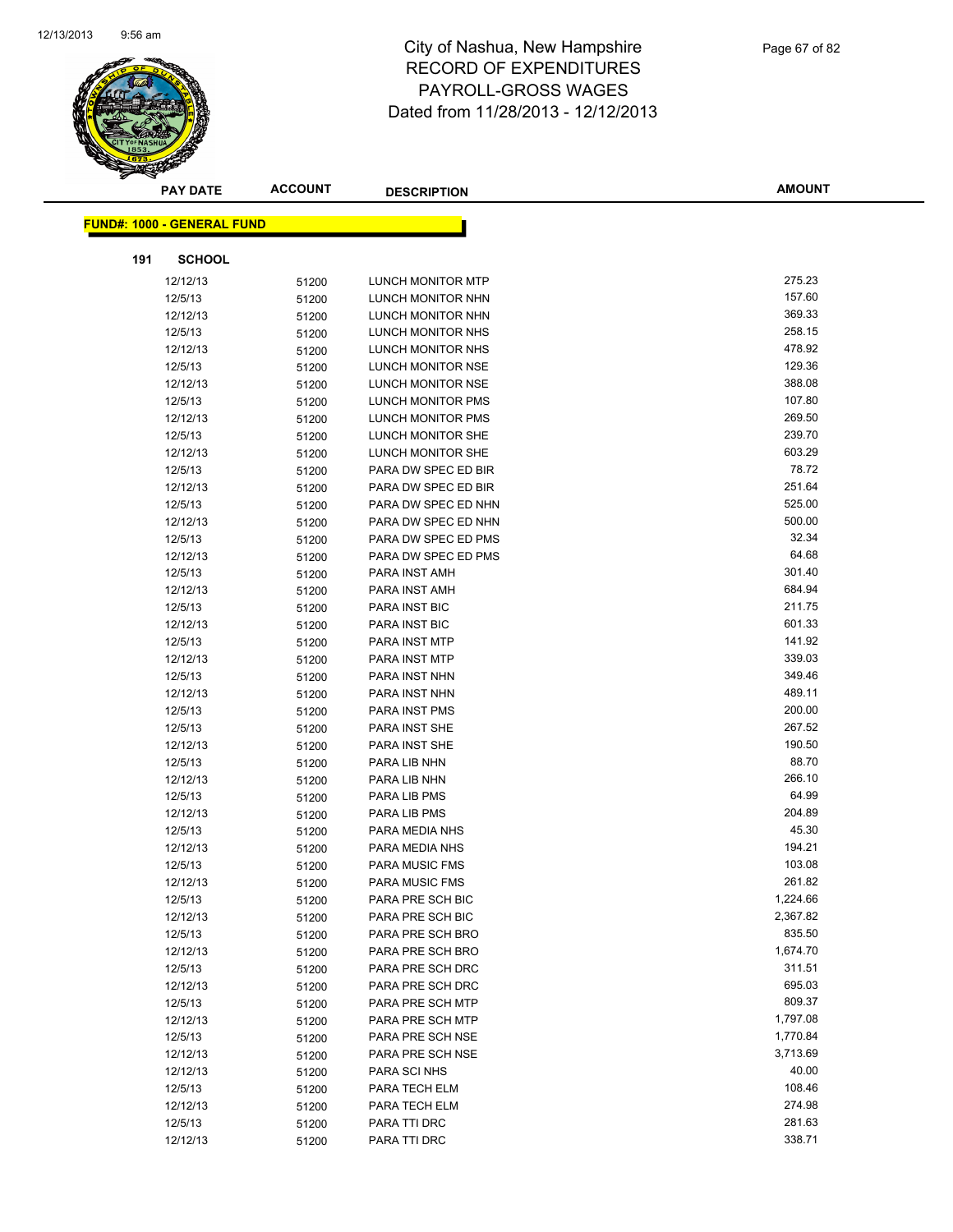

| <b>PAY DATE</b>                   | <b>ACCOUNT</b> | <b>DESCRIPTION</b>          | <b>AMOUNT</b> |
|-----------------------------------|----------------|-----------------------------|---------------|
| <b>FUND#: 1000 - GENERAL FUND</b> |                |                             |               |
|                                   |                |                             |               |
| 191<br><b>SCHOOL</b>              |                |                             |               |
| 12/5/13                           | 51200          | PARA TTI LDG                | 27.40         |
| 12/12/13                          | 51200          | PARA TTI LDG                | 68.50         |
| 12/5/13                           | 51200          | SCHOOL PSYCHOLOGIST WID     | 4,434.37      |
| 12/5/13                           | 51200          | SPECIAL EDUCATION TUTOR     | 612.50        |
| 12/12/13                          | 51200          | SPECIAL EDUCATION TUTOR     | 300.00        |
| 12/5/13                           | 51200          | SPEECH LANG PATHOLOGIST WID | 11,236.72     |
| 12/12/13                          | 51200          | <b>SUB CLERICAL</b>         | 508.08        |
| 12/5/13                           | 51200          | <b>SUB LUNCH MONITOR</b>    | 20.55         |
| 12/12/13                          | 51200          | <b>SUB LUNCH MONITOR</b>    | 95.90         |
| 12/5/13                           | 51200          | <b>SUB TEACHER</b>          | 125.00        |
| 12/12/13                          | 51200          | <b>SUB TEACHER</b>          | 212.50        |
| 12/5/13                           | 51200          | <b>TEACHER ART NHS</b>      | 1,229.00      |
| 12/5/13                           | 51200          | <b>TEACHER ENGLISH NHS</b>  | 204.00        |
| 12/5/13                           | 51200          | TEACHER FOREIGN LANG FMS    | 900.81        |
| 12/5/13                           | 51200          | TEACHER FOREIGN LANG NHN    | 2,737.88      |
| 12/5/13                           | 51200          | <b>TEACHER HVAC NHS</b>     | 1,166.59      |
| 12/5/13                           | 51200          | <b>TEACHER KIND BIC</b>     | 1,315.50      |
| 12/5/13                           | 51200          | <b>TEACHER KIND BIR</b>     | 825.31        |
| 12/5/13                           | 51200          | <b>TEACHER MUSIC AMH</b>    | 175.00        |
| 12/5/13                           | 51200          | <b>TEACHER MUSIC DRC</b>    | 25.00         |
| 12/5/13                           | 51200          | <b>TEACHER MUSIC ELM</b>    | 906.59        |
| 12/5/13                           | 51200          | <b>TEACHER PE NHN</b>       | 488.86        |
| 12/5/13                           | 51200          | <b>TEACHER PE NHS</b>       | 615.00        |
| 12/5/13                           | 51200          | TEACHER READ WID            | 1,554.70      |
| 12/5/13                           | 51200          | <b>TEACHER SCIENCE NHS</b>  | 56.25         |
| 12/12/13                          | 51200          | TEACHER SOCIAL STUDIES NHN  | 250.00        |
| 12/5/13                           | 51200          | <b>TEACHER SPED NHN</b>     | 1,630.54      |
| 12/5/13                           | 51200          | TEACHER SPED NHS            | 125.00        |
| 12/5/13                           | 51200          | <b>TEACHER TECHED NHS</b>   | 2,458.00      |
| 11/27/13                          | 51200          | TEACHER TTI AMH             | (159.61)      |
| 12/5/13                           | 51200          | <b>TEACHER TTI AMH</b>      | 1,368.81      |
| 12/5/13                           | 51200          | <b>TEACHER TTI FES</b>      | 2,850.77      |
| 12/5/13                           | 51200          | <b>TEACHER TTI LDG</b>      | 3,077.25      |
| 12/5/13                           | 51200          | <b>TEACHER TTI MTP</b>      | 3,610.56      |
| 12/5/13                           | 51200          | <b>TEACHER TTI NURSERY</b>  | 879.46        |
| 12/5/13                           | 51200          | <b>TEACHER TTIDRC</b>       | 3,125.61      |
| 12/5/13                           | 51200          | <b>TEACHER VISION WIDE</b>  | 1,315.50      |
| 12/12/13                          | 51200          | TECH INTERGRATION ASST NHN  | 43.48         |
| 12/12/13                          | 51200          | <b>TICKETSELLER</b>         | 120.00        |
| 12/5/13                           | 51300          | OVERTIME-REGULAR            | 6,659.21      |
| 12/12/13                          | 51300          | OVERTIME-REGULAR            | 11,991.07     |
| 12/5/13                           | 51400          | WAGES TEMP-SEASONAL         | 321.44        |
| 12/12/13                          | 51400          | WAGES TEMP-SEASONAL         | 481.68        |
| 11/27/13                          | 51412          | WAGES PER DIEM              | (32.50)       |
| 12/5/13                           | 51412          | WAGES PER DIEM              | 16,460.21     |
| 12/12/13                          | 51412          | <b>WAGES PER DIEM</b>       | 40,774.86     |
| 12/5/13                           | 51600          | LONGEVITY                   | 2,992.99      |
| 12/12/13                          | 51600          | LONGEVITY                   | 2,992.99      |
| 12/5/13                           | 51650          | ADDITIONAL HOURS            | 1,972.43      |
| 12/12/13                          | 51650          | ADDITIONAL HOURS            | 271.25        |
| 12/5/13                           | 51700          | <b>STIPENDS</b>             | 2,925.24      |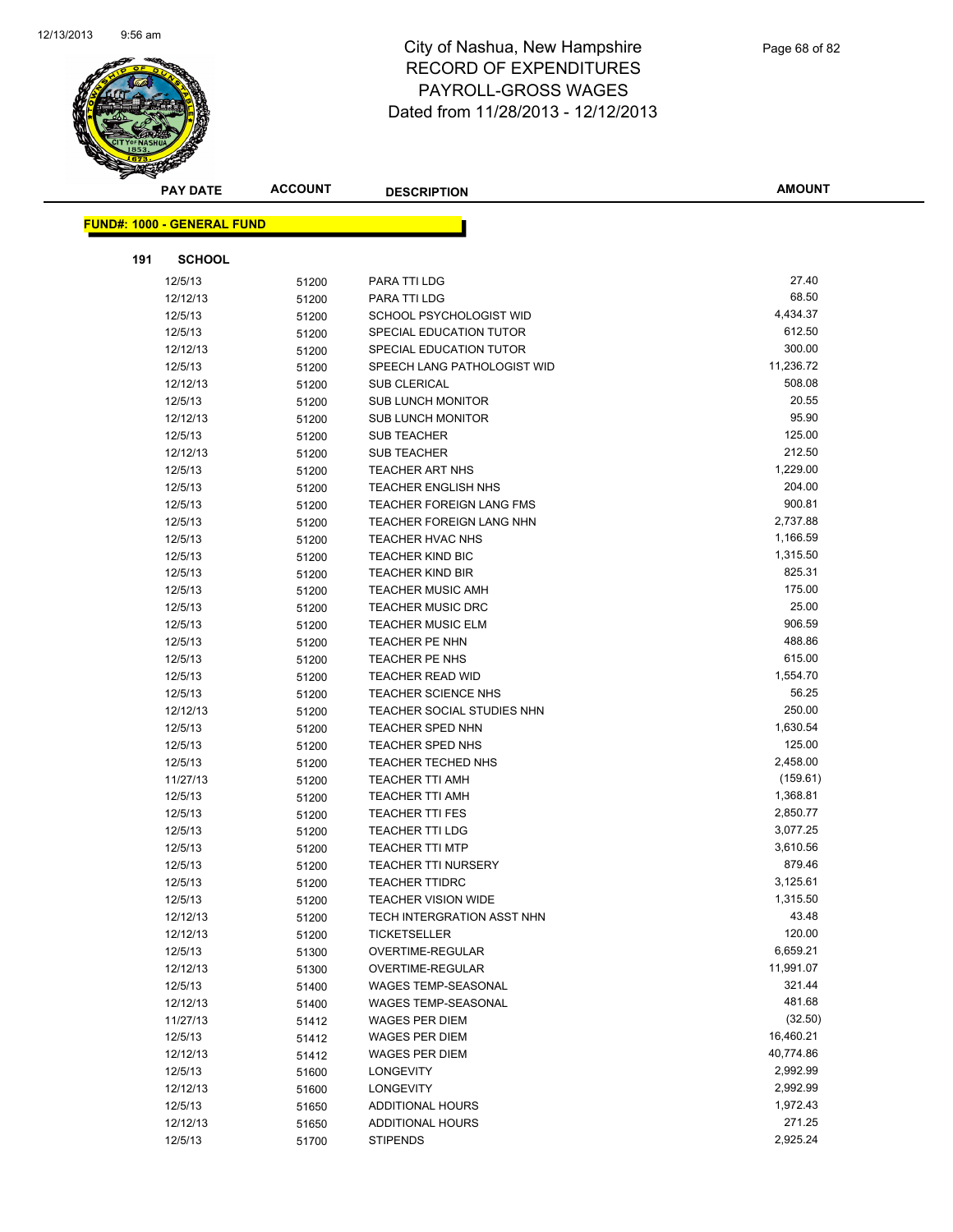|     |                                              |                                                  | City of Nashua, New Hampshire<br><b>RECORD OF EXPENDITURES</b><br>PAYROLL-GROSS WAGES | Page 69 of 82       |
|-----|----------------------------------------------|--------------------------------------------------|---------------------------------------------------------------------------------------|---------------------|
|     |                                              |                                                  | Dated from 11/28/2013 - 12/12/2013                                                    |                     |
|     | <b>PAY DATE</b>                              | <b>ACCOUNT</b>                                   | <b>DESCRIPTION</b>                                                                    | <b>AMOUNT</b>       |
|     | <b>FUND#: 1000 - GENERAL FUND</b>            |                                                  |                                                                                       |                     |
| 191 | <b>SCHOOL</b>                                |                                                  |                                                                                       |                     |
|     | 12/5/13<br>12/3/13                           | 51750<br>55118                                   | <b>RETIREMENT &amp; SEPARATION PAY</b><br>TELEPHONE-CELLULAR                          | 1,728.95<br>(40.00) |
|     | <b>TOTAL 191 - SCHOOL</b>                    |                                                  |                                                                                       | \$3,059,884.96      |
|     | <b>TOTAL FUND 1000 - GENERAL FUND</b>        |                                                  |                                                                                       | \$4,894,814.71      |
|     | <b>FUND#: 1001 - GF-CAPITAL IMPROVEMENTS</b> |                                                  |                                                                                       |                     |
| 161 | <b>STREETS-CAP IMP</b>                       |                                                  |                                                                                       |                     |
|     | 11/14/13                                     |                                                  | OVERTIME-REGULAR                                                                      | (466.88)            |
|     | 11/14/13                                     | 51300<br>81100                                   | CAPITAL IMPROVEMENTS                                                                  | 466.88              |
|     | <b>TOTAL 161 - STREETS-CAP IMP</b>           |                                                  |                                                                                       | \$0.00              |
|     |                                              |                                                  |                                                                                       |                     |
|     |                                              |                                                  |                                                                                       |                     |
|     |                                              | <b>TOTAL FUND 1001 - GF-CAPITAL IMPROVEMENTS</b> |                                                                                       | \$0.00              |
|     |                                              |                                                  |                                                                                       |                     |
|     | <b>FUND#: 2100 - FOOD SERVICES</b>           |                                                  |                                                                                       |                     |
|     | 12/5/13                                      | 51100                                            | CLERICAL FOOD SERVICE NHS                                                             | 679.15              |
|     | 12/12/13                                     | 51100                                            | CLERICAL FOOD SERVICE NHS                                                             | 679.15              |
|     | 12/5/13<br>12/12/13                          | 51100<br>51100                                   | DELIVERY DRIVER FOOD SERVICE<br>DELIVERY DRIVER FOOD SERVICE                          | 383.34<br>738.95    |
|     | 12/5/13                                      | 51100                                            | DIRECTOR FOOD SERVICE                                                                 | 2,972.70            |
|     | 12/5/13                                      | 51100                                            | FOOD SERVICE BUSINESS MANAGER                                                         | 1,994.60            |
|     | 12/5/13                                      | 51100                                            | FOOD SERVICE COOK AMH                                                                 | 284.13              |
|     | 12/12/13                                     | 51100                                            | FOOD SERVICE COOK AMH                                                                 | 473.55              |
|     | 12/5/13                                      | 51100                                            | FOOD SERVICE COOK BIC                                                                 | 284.13              |
|     | 12/12/13                                     | 51100                                            | FOOD SERVICE COOK BIC                                                                 | 473.55              |
|     | 12/5/13                                      | 51100                                            | FOOD SERVICE COOK BIR                                                                 | 284.13              |
|     | 12/12/13                                     | 51100                                            | FOOD SERVICE COOK BIR                                                                 | 473.55              |
|     | 12/12/13                                     | 51100                                            | FOOD SERVICE COOK BRO                                                                 | 87.15               |
|     | 12/5/13                                      | 51100                                            | FOOD SERVICE COOK CHA                                                                 | 284.13              |
|     | 12/12/13                                     | 51100                                            | FOOD SERVICE COOK CHA                                                                 | 473.55              |
|     | 12/5/13                                      | 51100                                            | FOOD SERVICE COOK DRC                                                                 | 273.63              |
|     | 12/12/13                                     | 51100                                            | FOOD SERVICE COOK DRC                                                                 | 456.05              |
|     | 12/5/13                                      | 51100                                            | FOOD SERVICE COOK ELM                                                                 | 580.44              |
|     | 12/12/13                                     | 51100                                            | FOOD SERVICE COOK ELM                                                                 | 967.40              |
|     | 12/5/13                                      | 51100                                            | FOOD SERVICE COOK FES                                                                 | 249.48              |
|     | 12/12/13                                     | 51100                                            | FOOD SERVICE COOK FES                                                                 | 415.80              |
|     | 12/5/13<br>12/12/13                          | 51100<br>51100                                   | FOOD SERVICE COOK FMS<br>FOOD SERVICE COOK FMS                                        | 290.22<br>469.88    |

12/13/2013 9:56 am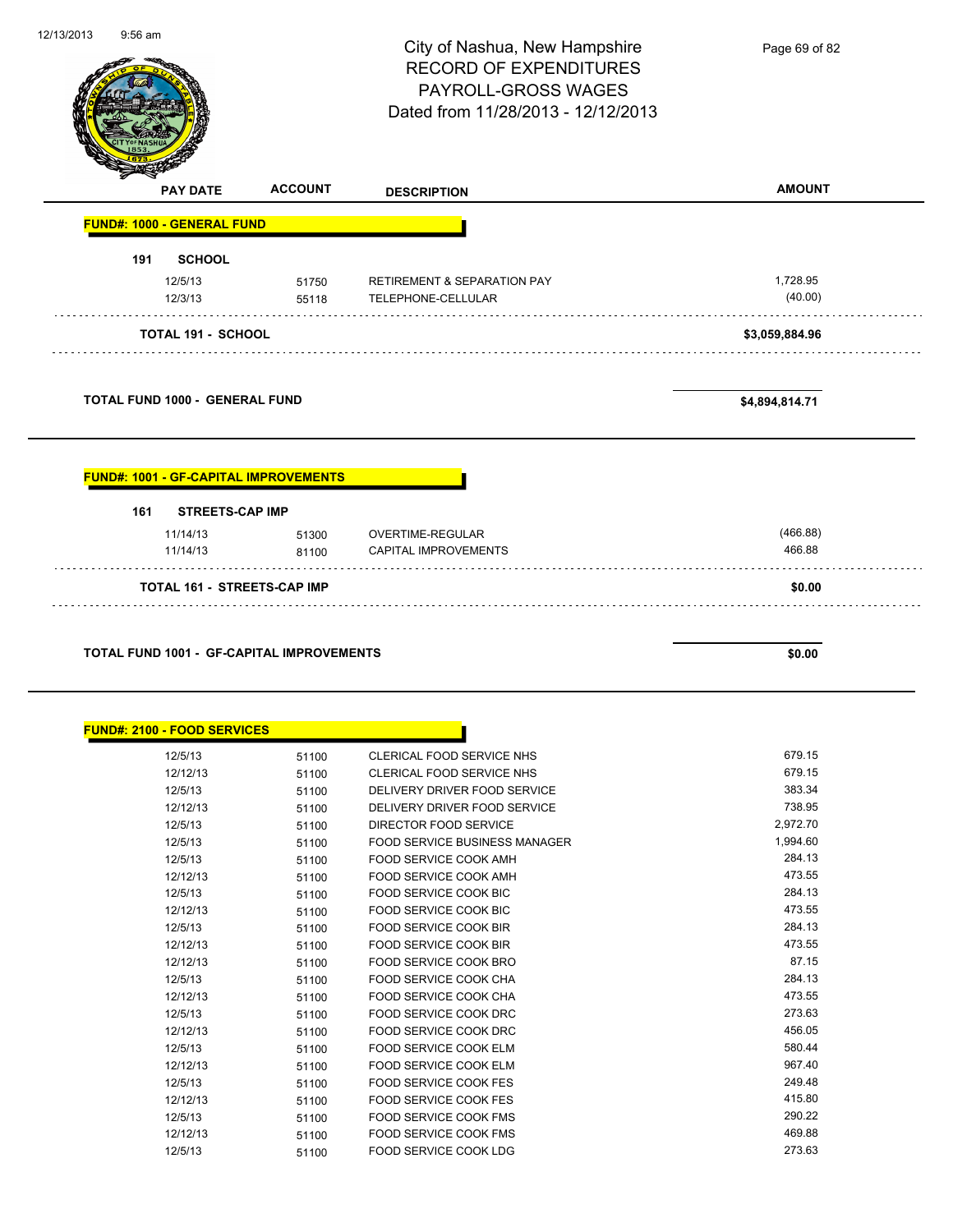

**AMOUNT**

| <b>FUND#: 2100 - FOOD SERVICES</b> |       |                                         |                  |
|------------------------------------|-------|-----------------------------------------|------------------|
| 12/12/13                           | 51100 | FOOD SERVICE COOK LDG                   | 456.05           |
| 12/5/13                            | 51100 | FOOD SERVICE COOK MDE                   | 284.13           |
| 12/12/13                           | 51100 | FOOD SERVICE COOK MDE                   | 473.55           |
| 12/5/13                            | 51100 | FOOD SERVICE COOK NHN                   | 598.71           |
| 12/12/13                           | 51100 | FOOD SERVICE COOK NHN                   | 997.85           |
| 12/5/13                            | 51100 | FOOD SERVICE COOK NHS                   | 598.92           |
| 12/12/13                           | 51100 | FOOD SERVICE COOK NHS                   | 998.20           |
| 12/5/13                            | 51100 | FOOD SERVICE COOK NSE                   | 271.95           |
| 12/12/13                           | 51100 | FOOD SERVICE COOK NSE                   | 453.25           |
| 12/5/13                            | 51100 | <b>FOOD SERVICE COOK PMS</b>            | 290.22           |
| 12/12/13                           | 51100 | FOOD SERVICE COOK PMS                   | 483.70           |
| 12/5/13                            | 51100 | FOOD SERVICE COOK SHE                   | 273.63           |
| 12/12/13                           | 51100 | FOOD SERVICE COOK SHE                   | 456.05           |
| 12/5/13                            | 51100 | <b>FOOD SERVICE SITE CORD</b>           | 11,176.94        |
| 12/5/13                            | 51100 | <b>FOOD SERVICECOOK MTP</b>             | 249.48           |
| 12/12/13                           | 51100 | <b>FOOD SERVICECOOK MTP</b>             | 415.80           |
| 12/5/13                            | 51200 | FOOD SERVICE ASST PT AMH                | 312.16           |
| 12/12/13                           | 51200 | FOOD SERVICE ASST PT AMH                | 448.70           |
| 12/5/13                            | 51200 | <b>FOOD SERVICE ASST PT BIC</b>         | 304.48           |
| 12/12/13                           | 51200 | <b>FOOD SERVICE ASST PT BIC</b>         | 512.09           |
| 12/5/13                            | 51200 | <b>FOOD SERVICE ASST PT BIR</b>         | 364.50           |
| 12/12/13                           | 51200 | <b>FOOD SERVICE ASST PT BIR</b>         | 580.20           |
| 12/5/13                            | 51200 | FOOD SERVICE ASST PT BRO                | 200.34           |
| 12/12/13                           | 51200 | FOOD SERVICE ASST PT BRO                | 333.90           |
| 12/5/13                            | 51200 | FOOD SERVICE ASST PT CHA                | 422.73           |
| 12/12/13                           | 51200 | FOOD SERVICE ASST PT CHA                | 786.32           |
| 12/5/13                            | 51200 | FOOD SERVICE ASST PT DRC                | 503.02           |
| 12/12/13                           | 51200 | FOOD SERVICE ASST PT DRC                | 815.44           |
| 12/5/13                            | 51200 | FOOD SERVICE ASST PT ELM                | 1,628.90         |
| 12/12/13                           | 51200 | FOOD SERVICE ASST PT ELM                | 2,500.65         |
| 12/5/13                            | 51200 | <b>FOOD SERVICE ASST PT FES</b>         | 514.16           |
| 12/12/13                           | 51200 | FOOD SERVICE ASST PT FES                | 861.85           |
| 12/5/13                            | 51200 | <b>FOOD SERVICE ASST PT FMS</b>         | 1,341.15         |
| 12/12/13                           | 51200 | <b>FOOD SERVICE ASST PT FMS</b>         | 2,233.36         |
| 12/5/13                            | 51200 | FOOD SERVICE ASST PT LDG                | 338.46           |
| 12/12/13                           | 51200 | FOOD SERVICE ASST PT LDG                | 571.75           |
| 12/5/13                            | 51200 | FOOD SERVICE ASST PT MDE                | 399.72           |
| 12/12/13                           | 51200 | FOOD SERVICE ASST PT MDE                | 674.81           |
| 12/5/13                            | 51200 | FOOD SERVICE ASST PT MTP                | 275.46           |
| 12/12/13                           | 51200 | FOOD SERVICE ASST PT MTP                | 459.10           |
| 12/5/13                            | 51200 | FOOD SERVICE ASST PT NHN                | 2,850.12         |
| 12/12/13                           | 51200 | FOOD SERVICE ASST PT NHN                | 4,528.00         |
| 12/5/13                            | 51200 | FOOD SERVICE ASST PT NHS                | 2,403.81         |
| 12/12/13                           | 51200 | FOOD SERVICE ASST PT NHS                | 4,492.78         |
| 12/5/13                            | 51200 | <b>FOOD SERVICE ASST PT PMS</b>         | 1,332.84         |
| 12/12/13                           | 51200 | FOOD SERVICE ASST PT PMS                | 2,226.86         |
| 12/5/13                            | 51200 | FOOD SERVICE ASST PT SHE                | 301.74<br>502.90 |
| 12/12/13                           | 51200 | FOOD SERVICE ASST PT SHE                | 43.35            |
| 12/5/13                            | 51300 | <b>OVERTIME-REGULAR</b>                 | 423.69           |
| 12/12/13                           | 51300 | OVERTIME-REGULAR                        | 1,253.07         |
| 12/5/13<br>12/12/13                | 51412 | <b>WAGES PER DIEM</b><br>WAGES PER DIEM | 3,060.33         |
|                                    | 51412 |                                         |                  |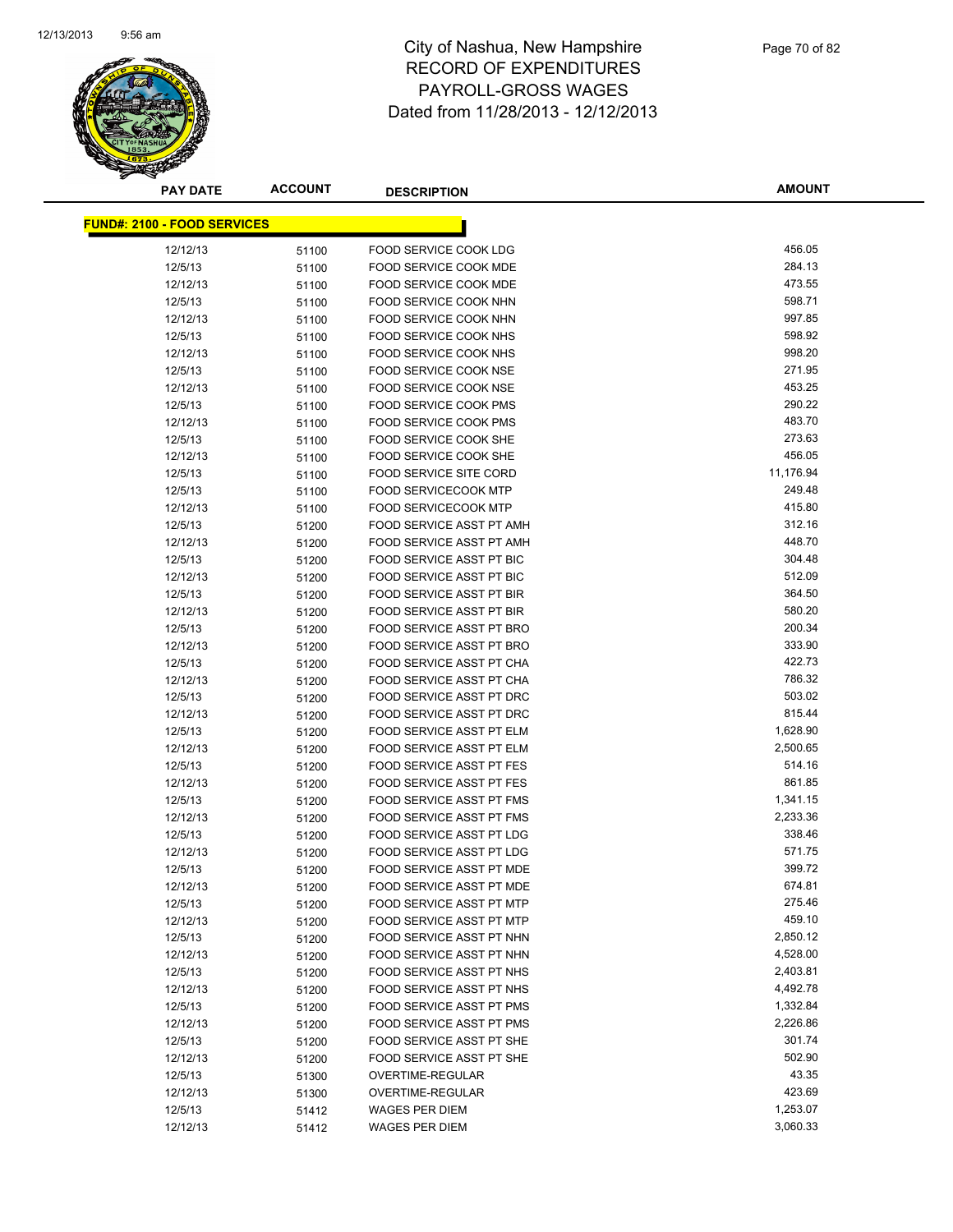| 12/13/2013<br>$9:56$ am                                                                                       |                                                                                                                                                                                          | City of Nashua, New Hampshire<br><b>RECORD OF EXPENDITURES</b><br>PAYROLL-GROSS WAGES<br>Dated from 11/28/2013 - 12/12/2013                                                                                                                           | Page 71 of 82                                                                                        |
|---------------------------------------------------------------------------------------------------------------|------------------------------------------------------------------------------------------------------------------------------------------------------------------------------------------|-------------------------------------------------------------------------------------------------------------------------------------------------------------------------------------------------------------------------------------------------------|------------------------------------------------------------------------------------------------------|
| <b>PAY DATE</b>                                                                                               | <b>ACCOUNT</b>                                                                                                                                                                           | <b>DESCRIPTION</b>                                                                                                                                                                                                                                    | <b>AMOUNT</b>                                                                                        |
| <b>TOTAL FUND 2100 - FOOD SERVICES</b>                                                                        |                                                                                                                                                                                          |                                                                                                                                                                                                                                                       | \$73,823.46                                                                                          |
| <b>FUND#: 2201 - DRIVERS EDUCATION</b>                                                                        |                                                                                                                                                                                          |                                                                                                                                                                                                                                                       |                                                                                                      |
| 12/5/13                                                                                                       | 51200                                                                                                                                                                                    | ADULT ED DIPOLMA INST                                                                                                                                                                                                                                 | 350.00                                                                                               |
| 12/5/13                                                                                                       | 51200                                                                                                                                                                                    | ADULT ED DRIVERS ED INST                                                                                                                                                                                                                              | 225.00                                                                                               |
| 12/12/13                                                                                                      | 51200                                                                                                                                                                                    | ADULT ED DRIVERS ED INST                                                                                                                                                                                                                              | 375.00                                                                                               |
| 12/5/13                                                                                                       | 51200                                                                                                                                                                                    | DRIVER INSTRUCTOR                                                                                                                                                                                                                                     | 275.00                                                                                               |
| 12/12/13                                                                                                      | 51200                                                                                                                                                                                    | DRIVER INSTRUCTOR                                                                                                                                                                                                                                     | 475.00                                                                                               |
| 12/5/13                                                                                                       | 51200                                                                                                                                                                                    | <b>TEACHER TECHED ELM</b>                                                                                                                                                                                                                             | 300.00                                                                                               |
| 12/5/13                                                                                                       | 51200                                                                                                                                                                                    | <b>TEACHER TECHED FMS</b>                                                                                                                                                                                                                             | 475.00                                                                                               |
|                                                                                                               | <b>TOTAL FUND 2201 - DRIVERS EDUCATION</b>                                                                                                                                               |                                                                                                                                                                                                                                                       | \$2,475.00                                                                                           |
| 12/5/13<br>12/5/13<br>12/12/13<br>12/5/13<br>12/12/13<br>12/5/13<br>12/12/13<br>12/5/13<br>12/5/13<br>12/5/13 | <b>FUND#: 2207 - ADULT ED/CONTINUING ED</b><br>51200<br>51200<br>51200<br>51200<br>51200<br>51200<br>51200<br>51200<br>51200<br>51200<br><b>TOTAL FUND 2207 - ADULT ED/CONTINUING ED</b> | ADULT ED DIPOLMA INST<br>ADULT ED ENRICHMENT INST<br>ADULT ED ENRICHMENT INST<br>CLERICAL PRINCIPAL NHN<br>CLERICAL PRINCIPAL NHN<br><b>SUB TEACHER</b><br><b>SUB TEACHER</b><br>TEACHER CULINARY NHN<br><b>TEACHER TECHED NHN</b><br>TEACHER TTI MTP | 75.00<br>75.00<br>150.00<br>37.50<br>37.50<br>50.00<br>50.00<br>125.00<br>75.00<br>37.50<br>\$712.50 |
|                                                                                                               |                                                                                                                                                                                          |                                                                                                                                                                                                                                                       |                                                                                                      |
| 12/5/13                                                                                                       | <b>FUND#: 2222 - AFTER SCHOOL PROGRAM</b><br>51100                                                                                                                                       | DIRECTOR 21 CENTURY                                                                                                                                                                                                                                   | 2,050.01                                                                                             |
|                                                                                                               |                                                                                                                                                                                          |                                                                                                                                                                                                                                                       |                                                                                                      |
|                                                                                                               | TOTAL FUND 2222 - AFTER SCHOOL PROGRAM                                                                                                                                                   |                                                                                                                                                                                                                                                       | \$2,050.01                                                                                           |
| <b>FUND#: 2252 - DAY CARE</b>                                                                                 |                                                                                                                                                                                          |                                                                                                                                                                                                                                                       |                                                                                                      |
| 12/5/13                                                                                                       | 51100                                                                                                                                                                                    | PANTHER PRESCHOOL TEACHER                                                                                                                                                                                                                             | 846.19                                                                                               |
| <b>TOTAL FUND 2252 - DAY CARE</b>                                                                             | \$846.19                                                                                                                                                                                 |                                                                                                                                                                                                                                                       |                                                                                                      |
|                                                                                                               | <b>FUND#: 2503 - PARKS &amp; REC PROGRAMS FUND</b>                                                                                                                                       |                                                                                                                                                                                                                                                       |                                                                                                      |
| 12/5/13                                                                                                       | 51100                                                                                                                                                                                    | PROGRAM COORDINATOR                                                                                                                                                                                                                                   | 347.90                                                                                               |
|                                                                                                               |                                                                                                                                                                                          |                                                                                                                                                                                                                                                       |                                                                                                      |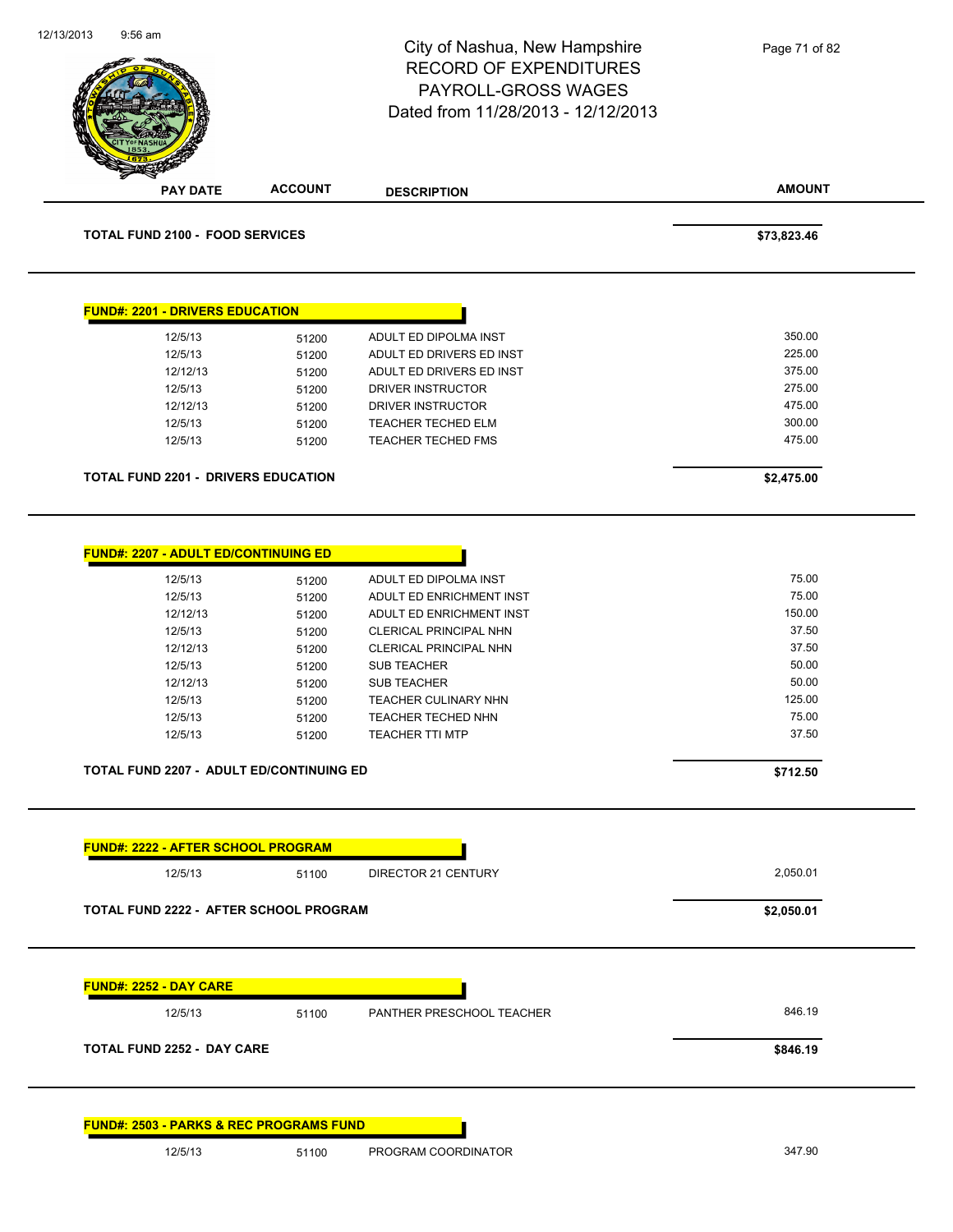| 12/13/2013                                             | $9:56$ am                                                   |                | City of Nashua, New Hampshire<br><b>RECORD OF EXPENDITURES</b><br>PAYROLL-GROSS WAGES<br>Dated from 11/28/2013 - 12/12/2013 | Page 72 of 82        |
|--------------------------------------------------------|-------------------------------------------------------------|----------------|-----------------------------------------------------------------------------------------------------------------------------|----------------------|
|                                                        |                                                             |                |                                                                                                                             |                      |
|                                                        | <b>PAY DATE</b>                                             | <b>ACCOUNT</b> | <b>DESCRIPTION</b>                                                                                                          | <b>AMOUNT</b>        |
|                                                        | <b>FUND#: 2503 - PARKS &amp; REC PROGRAMS FUND</b>          |                |                                                                                                                             |                      |
|                                                        | 12/12/13                                                    | 51100          | PROGRAM COORDINATOR                                                                                                         | 347.90               |
| <b>TOTAL FUND 2503 - PARKS &amp; REC PROGRAMS FUND</b> | \$695.80                                                    |                |                                                                                                                             |                      |
|                                                        | <b>FUND#: 2505 - GOVT &amp; EDUCATION CHANNELS FUND</b>     |                |                                                                                                                             |                      |
|                                                        | 12/5/13                                                     | 51100          | ECHANNEL ACCESS ADMINISTRATOR                                                                                               | 1,014.70             |
|                                                        | 12/12/13                                                    | 51100          | ECHANNEL ACCESS ADMINISTRATOR                                                                                               | 1,014.70             |
|                                                        | 12/5/13                                                     | 51100          | PEG PROGRAM MANAGER                                                                                                         | 1,139.74             |
|                                                        | 12/12/13                                                    | 51100          | PEG PROGRAM MANAGER                                                                                                         | 1,139.75             |
|                                                        | <b>TOTAL FUND 2505 - GOVT &amp; EDUCATION CHANNELS FUND</b> |                |                                                                                                                             | \$4,308.89           |
|                                                        | <u> FUND#: 3050 - POLICE GRANTS FUND</u>                    |                |                                                                                                                             |                      |
|                                                        | 12/5/13                                                     | 51100          | DOMESTIC VIOLENCE ADVOCATE                                                                                                  | 717.45               |
|                                                        | 12/12/13                                                    | 51100          | DOMESTIC VIOLENCE ADVOCATE                                                                                                  | 717.45               |
|                                                        | 12/5/13                                                     | 51100          | PATROLMAN ALL RANKS                                                                                                         | 1,165.00             |
|                                                        | 12/12/13                                                    | 51100          | PATROLMAN ALL RANKS                                                                                                         | 1,165.00             |
|                                                        | 12/5/13                                                     | 51300          | OVERTIME-REGULAR                                                                                                            | 1,318.33<br>1,627.28 |
|                                                        | 12/12/13<br>12/5/13                                         | 51300<br>51628 | OVERTIME-REGULAR<br><b>EXTRA HOLIDAY</b>                                                                                    | 233.00               |
|                                                        | <b>TOTAL FUND 3050 - POLICE GRANTS FUND</b>                 |                |                                                                                                                             | \$6,943.51           |
|                                                        |                                                             |                |                                                                                                                             |                      |
|                                                        | <b>FUND#: 3068 - COMMUNITY SERVICES GRANTS</b>              |                |                                                                                                                             |                      |
|                                                        | 12/5/13                                                     | 51100          | <b>EPIDEMIOLOGIST</b>                                                                                                       | 1,302.65             |
|                                                        | 12/12/13                                                    | 51100          | <b>EPIDEMIOLOGIST</b>                                                                                                       | 1,302.65<br>366.50   |
|                                                        | 12/5/13<br>12/12/13                                         | 51100<br>51100 | <b>INTAKE SPECIALIST PROGRAM ASST</b><br>INTAKE SPECIALIST PROGRAM ASST                                                     | 366.50               |
|                                                        | 12/5/13                                                     | 51100          | PROGRAM ASSISTANT                                                                                                           | 419.85               |
|                                                        | 12/12/13                                                    | 51100          | PROGRAM ASSISTANT                                                                                                           | 419.85               |
|                                                        | 12/5/13                                                     | 51100          | PUB HEALTH NURSE                                                                                                            | 132.25               |
|                                                        | 12/12/13                                                    | 51100          | PUB HEALTH NURSE                                                                                                            | 132.25               |
|                                                        | 12/5/13                                                     | 51100          | PUB HEALTH PREPAREDNESS COORD                                                                                               | 1,117.45             |
|                                                        | 12/12/13                                                    | 51100          | PUB HEALTH PREPAREDNESS COORD                                                                                               | 1,117.45             |
| <b>TOTAL FUND 3068 - COMMUNITY SERVICES GRANTS</b>     |                                                             |                |                                                                                                                             | \$6,677.40           |
|                                                        |                                                             |                |                                                                                                                             |                      |
|                                                        | <u> FUND#: 3070 - COMMUNITY HEALTH GRANTS FUND</u>          |                |                                                                                                                             |                      |
|                                                        | 12/5/13                                                     | 51100          | PUB HEALTH NURSE                                                                                                            | 885.15               |

12/12/13 51100 PUB HEALTH NURSE 885.15 11/1/13 51412 WAGES PER DIEM 2561.96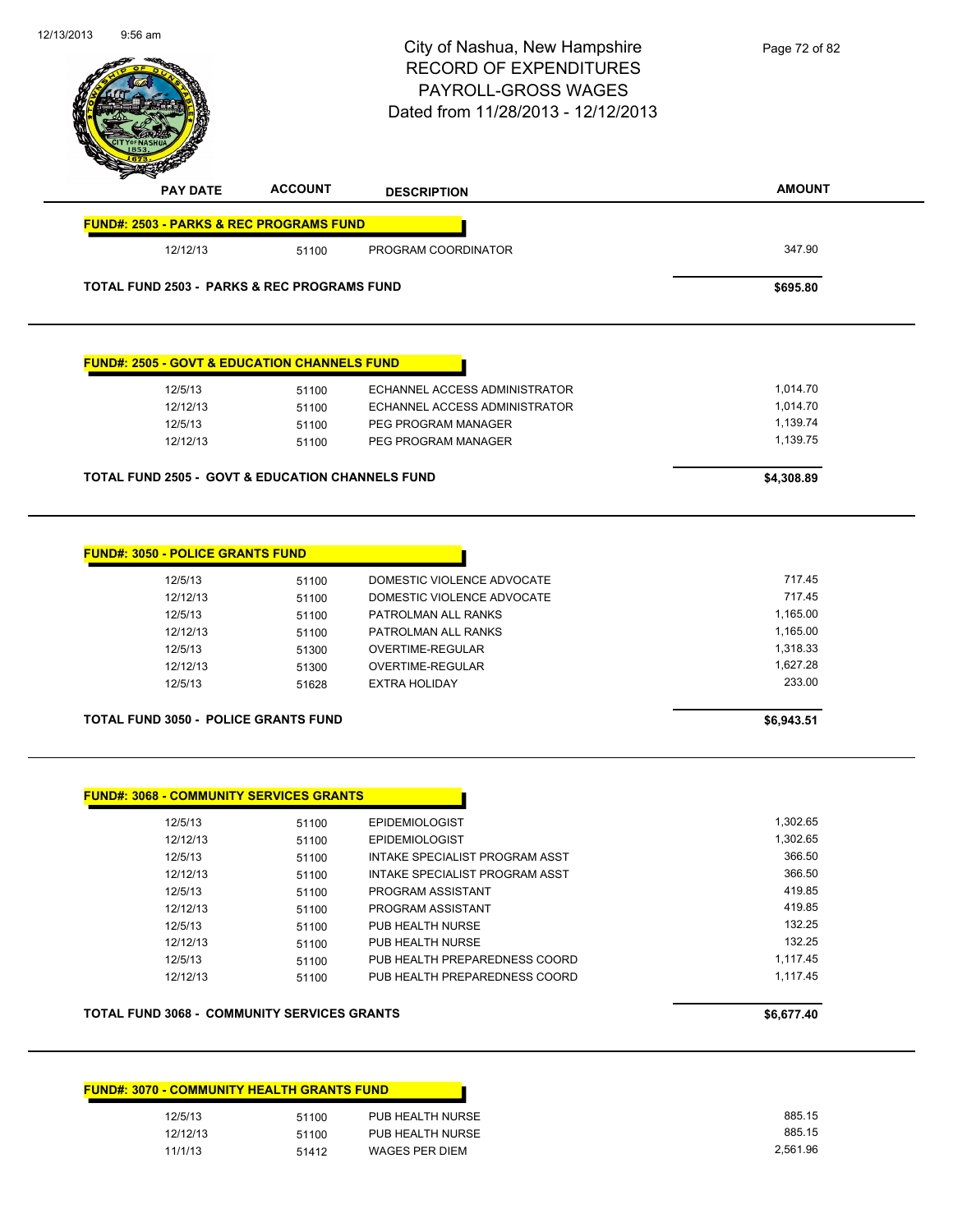| $9:56$ am                                             |                | City of Nashua, New Hampshire<br><b>RECORD OF EXPENDITURES</b><br>PAYROLL-GROSS WAGES<br>Dated from 11/28/2013 - 12/12/2013 | Page 73 of 82        |
|-------------------------------------------------------|----------------|-----------------------------------------------------------------------------------------------------------------------------|----------------------|
| PAY DATE                                              | <b>ACCOUNT</b> | <b>DESCRIPTION</b>                                                                                                          | <b>AMOUNT</b>        |
| <b>FUND#: 3070 - COMMUNITY HEALTH GRANTS FUND</b>     |                |                                                                                                                             |                      |
| 12/12/13                                              | 51412          | <b>WAGES PER DIEM</b>                                                                                                       | 114.00               |
| TOTAL FUND 3070 - COMMUNITY HEALTH GRANTS FUND        |                |                                                                                                                             | \$4,446.26           |
| <b>FUND#: 3080 - COMMUNITY DEVELOPMENT GRANTS</b>     |                |                                                                                                                             |                      |
| 12/5/13<br>12/12/13                                   | 51100<br>51100 | OED PROGRAM COORDINATOR<br>OED PROGRAM COORDINATOR                                                                          | 154.00<br>154.00     |
| <b>TOTAL FUND 3080 - COMMUNITY DEVELOPMENT GRANTS</b> |                |                                                                                                                             | \$308.00             |
|                                                       |                |                                                                                                                             |                      |
| <b>FUND#: 3090 - URBAN PROGRAM GRANTS</b>             |                |                                                                                                                             |                      |
| 12/5/13                                               | 51100          | <b>GRANT MGMT SPECIALIST</b>                                                                                                | 961.60               |
| 12/12/13                                              | 51100          | <b>GRANT MGMT SPECIALIST</b>                                                                                                | 961.60               |
| 12/5/13                                               | 51100          | INTAKE SPECIALIST PROGRAM ASST                                                                                              | 549.70               |
| 12/12/13                                              | 51100          | INTAKE SPECIALIST PROGRAM ASST                                                                                              | 549.70               |
| 12/5/13                                               | 51100          | <b>MANAGER URBAN PROGRAMS</b>                                                                                               | 1,408.20             |
| 12/12/13<br>12/5/13                                   | 51100<br>51100 | <b>MANAGER URBAN PROGRAMS</b><br>PROGRAM COORDINATOR LP&HH                                                                  | 1,408.20<br>1,073.90 |
| 12/12/13                                              | 51100          | PROGRAM COORDINATOR LP&HH                                                                                                   | 1,073.90             |
| 12/5/13                                               | 51100          | PROJECT ADMINISTRATOR                                                                                                       | 1,162.45             |
| 12/12/13                                              | 51100          | PROJECT ADMINISTRATOR                                                                                                       | 1,162.45             |
| 12/5/13                                               | 51100          | PROJECT ADMINISTRATOR LP&HH                                                                                                 | 1,000.41             |
| 12/12/13                                              | 51100          | PROJECT ADMINISTRATOR LP&HH                                                                                                 | 1,000.40             |
| 12/5/13                                               | 51200          | CODE ENFORCEMENT OFFICER II                                                                                                 | 559.68               |
| 12/12/13                                              | 51200          | CODE ENFORCEMENT OFFICER II                                                                                                 | 559.68               |
| <b>TOTAL FUND 3090 - URBAN PROGRAM GRANTS</b>         |                |                                                                                                                             | \$13,431.87          |
|                                                       |                |                                                                                                                             |                      |
| <b>FUND#: 3120 - TRANSIT GRANTS</b>                   |                |                                                                                                                             |                      |
| 12/5/13<br>12/12/13                                   | 51100<br>51100 | OED PROGRAM COORDINATOR<br>OED PROGRAM COORDINATOR                                                                          | 154.00<br>154.00     |

12/12/13 51100 TRANSIT FINANCE COORDINATOR 1,139.65 12/5/13 51100 TRANSIT FLEET FACILITIES SUPV 961.60 12/12/13 51100 TRANSIT FLEET FACILITIES SUPV 961.60 12/5/13 51100 TRANSIT MECHANICS 1,744.00 12/12/13 51100 TRANSIT MECHANICS 1,744.00 12/5/13 51100 TRANSIT OPER MKTG SUPV 985.15 12/12/13 51100 TRANSIT OPER MKTG SUPV 985.15 12/5/13 51100 TRANSIT OPERATIONS COORDINATOR 863.35 12/12/13 51100 TRANSIT OPERATIONS COORDINATOR 863.35 12/5/13 51100 TRANSIT UTILITY SERVICE WORKER 51100 12/12/13 51100 TRANSIT UTILITY SERVICE WORKER 797.06 12/5/13 51100 TRANSPORTATION DEPT MANAGER 1,460.55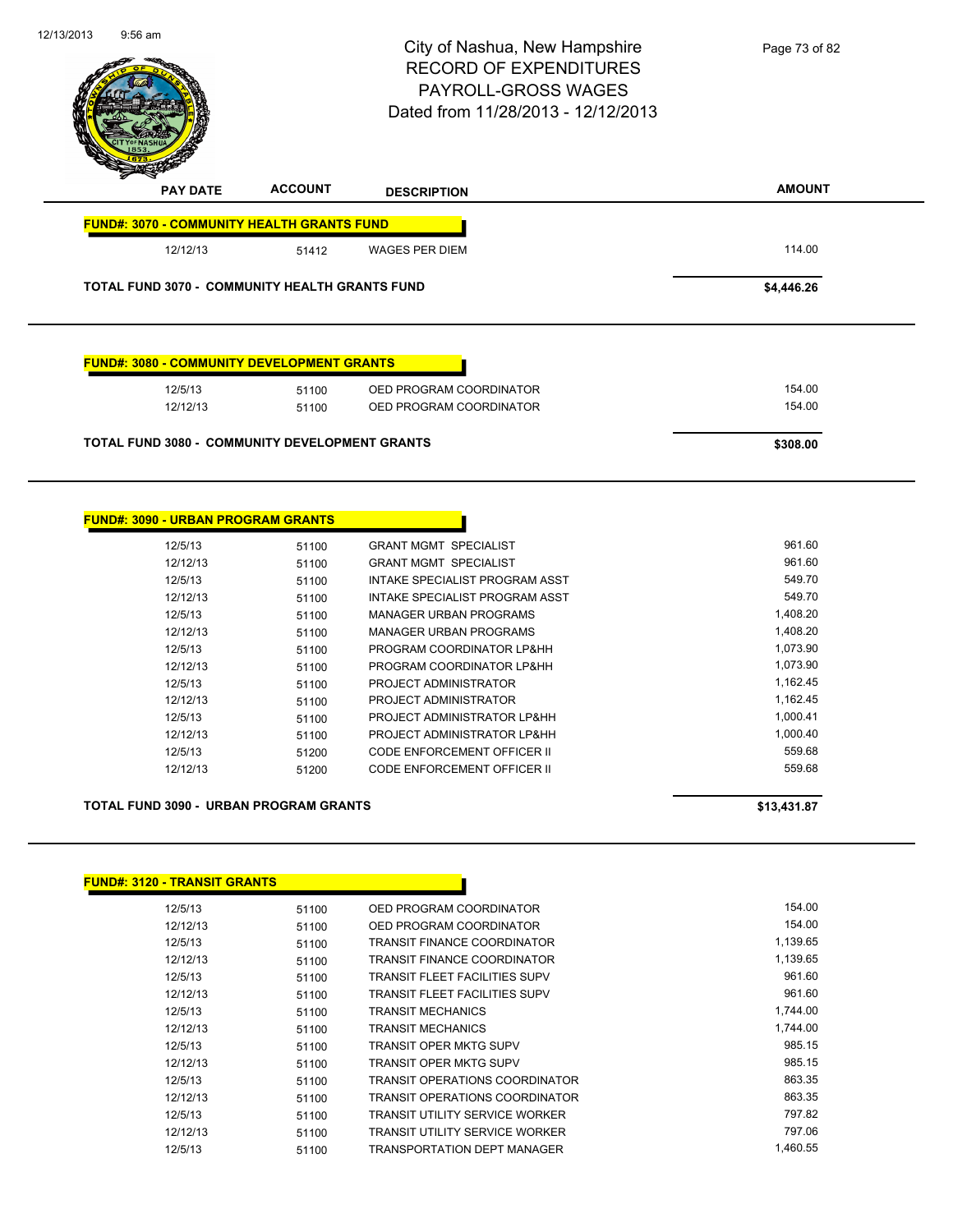

| <b>FUND#: 3120 - TRANSIT GRANTS</b> |       |                             |          |
|-------------------------------------|-------|-----------------------------|----------|
| 12/12/13                            | 51100 | TRANSPORTATION DEPT MANAGER | 1,460.55 |
| 12/5/13                             | 51300 | OVERTIME-REGULAR            | 389.46   |
| 12/12/13                            | 51300 | OVERTIME-REGULAR            | 171.48   |

## **FUND#: 3800 - SCHOOL GRANTS FUND**

| 12/5/13  | 51100 | 21 CENTURY ELEM MFAM RES COORD      | 2,769.76 |
|----------|-------|-------------------------------------|----------|
| 12/5/13  | 51100 | 21 CENTURY MIDL FAM RES COORD       | 1,433.18 |
| 12/5/13  | 51100 | ASSISTANT PRINCIPAL BRO             | 1,263.51 |
| 12/5/13  | 51100 | ASSISTANT PRINCIPAL MDE             | 1,243.17 |
| 12/5/13  | 51100 | AYP FACILITATOR DRC                 | 1,719.84 |
| 12/5/13  | 51100 | AYP FACILITATOR FES                 | 1,529.52 |
| 12/5/13  | 51100 | AYP FACILITATOR LDG                 | 2,319.80 |
| 12/5/13  | 51100 | CLERICAL 21 CENTURY                 | 712.90   |
| 12/12/13 | 51100 | <b>CLERICAL 21 CENTURY</b>          | 712.90   |
| 12/5/13  | 51100 | <b>DIRECTOR TITLE 1</b>             | 2,838.42 |
| 12/5/13  | 51100 | JOB DEVELOPER SPED NHS              | 1,338.33 |
| 12/5/13  | 51100 | <b>OFFICE MANAGER TITLE 1</b>       | 1,345.14 |
| 12/5/13  | 51100 | PARA TTI AMH                        | 434.63   |
| 12/12/13 | 51100 | PARA TTI AMH                        | 541.07   |
| 12/5/13  | 51100 | PARA TTI DRC                        | 518.00   |
| 12/12/13 | 51100 | PARA TTI DRC                        | 854.13   |
| 12/5/13  | 51100 | PARA TTI LDG                        | 1,262.91 |
| 12/12/13 | 51100 | PARA TTI LDG                        | 1,579.73 |
| 12/5/13  | 51100 | PARA TTI NURSERY                    | 398.62   |
| 12/12/13 | 51100 | PARA TTI NURSERY                    | 996.55   |
| 12/5/13  | 51100 | SYSTEMS ADMIN SCH YEAR              | 1,684.48 |
| 12/5/13  | 51100 | <b>TEACHER DWSE BRO</b>             | 1,431.20 |
| 12/5/13  | 51100 | <b>TEACHER DWSE CHA</b>             | 1,779.23 |
| 12/5/13  | 51100 | TEACHER DWSE ELM                    | 1,208.72 |
| 12/5/13  | 51100 | <b>TEACHER DWSE MDE</b>             | 1,374.64 |
| 12/5/13  | 51100 | <b>TEACHER DWSE SHE</b>             | 1,284.27 |
| 12/5/13  | 51100 | <b>TEACHER GR3 BIC</b>              | 2,529.28 |
| 12/5/13  | 51100 | <b>TEACHER KIND FES</b>             | 1,262.88 |
| 12/5/13  | 51100 | <b>TEACHER PRESCHOOL WID</b>        | 1,478.40 |
| 12/5/13  | 51100 | <b>TEACHER SPED AMH</b>             | 2,632.08 |
| 12/5/13  | 51100 | <b>TEACHER SPED DRC</b>             | 2,632.24 |
| 12/5/13  | 51100 | <b>TEACHER SPED ELM</b>             | 1,208.72 |
| 12/5/13  | 51100 | <b>TEACHER SPED FES</b>             | 1,801.68 |
| 12/5/13  | 51100 | <b>TEACHER SPED FMS</b>             | 4,156.96 |
| 12/5/13  | 51100 | <b>TEACHER SPED LDG</b>             | 2,735.04 |
| 12/5/13  | 51100 | TEACHER SPED MDE                    | 1,208.72 |
| 12/5/13  | 51100 | <b>TEACHER SPED NHN</b>             | 4,563.65 |
| 12/5/13  | 51100 | TEACHER SPED NHS                    | 3,541.23 |
| 12/5/13  | 51100 | <b>TEACHER SPED NSE</b>             | 1,262.88 |
| 12/5/13  | 51100 | <b>TEACHER SPED PMS</b>             | 1,208.72 |
| 12/5/13  | 51100 | TEACHER SPED SHE                    | 1,423.36 |
| 12/5/13  | 51100 | TEACHER TEAM FACILITATOR MTP        | 1,472.96 |
| 12/5/13  | 51100 | <b>TEACHER TEAM FACILITATOR NHS</b> | 1,966.40 |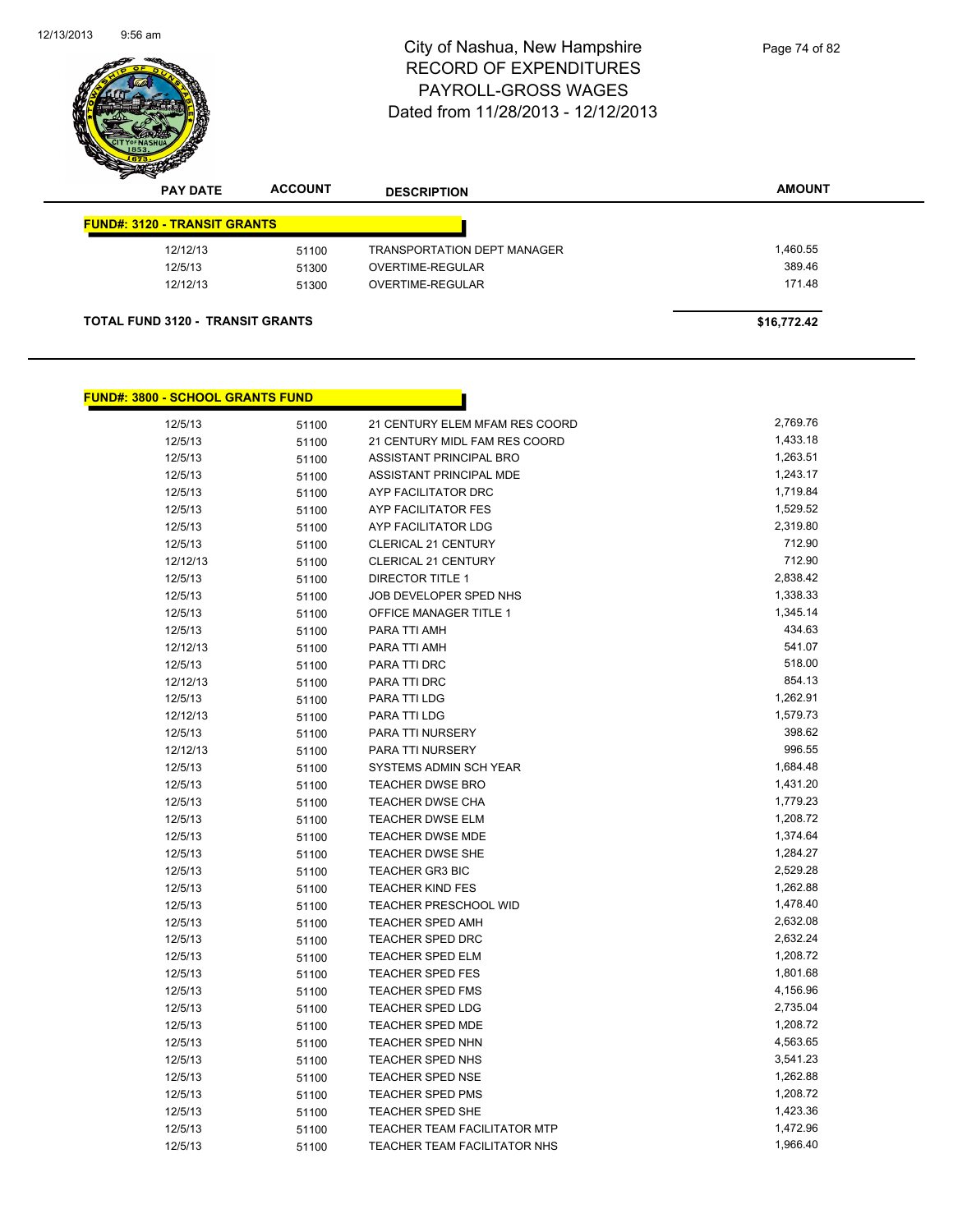

| <b>PAY DATE</b>                         | <b>ACCOUNT</b> | <b>DESCRIPTION</b>             | <b>AMOUNT</b> |
|-----------------------------------------|----------------|--------------------------------|---------------|
| <b>FUND#: 3800 - SCHOOL GRANTS FUND</b> |                |                                |               |
|                                         |                |                                |               |
| 12/5/13                                 | 51200          | 21 CENTURY ELEM MFAM RES COORD | 107.53        |
| 12/5/13                                 | 51200          | 21ST CENTURY INSTRUCTOR        | 897.31        |
| 12/12/13                                | 51200          | <b>21ST CENTURY INSTRUCTOR</b> | 1,898.54      |
| 12/5/13                                 | 51200          | ADULT ED DIPOLMA INST          | 43.75         |
| 12/5/13                                 | 51200          | ADULT ED DIPOLMA TEACHER       | 100.00        |
| 12/5/13                                 | 51200          | ADULT ED ENRICHMENT INST       | 175.00        |
| 12/12/13                                | 51200          | ADULT ED ENRICHMENT INST       | 200.00        |
| 12/5/13                                 | 51200          | ADULT ED INSTRUCTOR            | 450.00        |
| 12/12/13                                | 51200          | ADULT ED INSTRUCTOR            | 475.00        |
| 12/5/13                                 | 51200          | <b>CLERICAL PRINCIPAL AMH</b>  | 100.00        |
| 12/12/13                                | 51200          | <b>CLERICAL PRINCIPAL AMH</b>  | 26.70         |
| 12/5/13                                 | 51200          | ELL OUTREACH WORKER HOURLY     | 350.00        |
| 12/12/13                                | 51200          | <b>ELL TUTOR</b>               | 375.00        |
| 12/5/13                                 | 51200          | <b>FAMILY LIAISON</b>          | 487.50        |
| 12/12/13                                | 51200          | <b>FAMILY LIAISON</b>          | 600.00        |
| 12/5/13                                 | 51200          | FOCUS MONITORING DATA ANALYST  | 1,521.81      |
| 12/12/13                                | 51200          | FOOD SERVICE COOK LDG          | 70.00         |
| 12/5/13                                 | 51200          | <b>GUIDANCE COUNSELOR FES</b>  | 100.86        |
| 12/5/13                                 | 51200          | HOME SCHOOL CORD TTI           | 2,247.11      |
| 12/12/13                                | 51200          | HOME SCHOOL CORD TTI           | 3,413.62      |
| 12/5/13                                 | 51200          | <b>INTERPRETER</b>             | 650.00        |
| 12/12/13                                | 51200          | <b>INTERPRETER</b>             | 500.00        |
| 12/5/13                                 | 51200          | <b>LIBRARIAN NHN</b>           | 100.00        |
| 12/5/13                                 | 51200          | <b>LIBRARIAN NHS</b>           | 50.00         |
| 12/5/13                                 | 51200          | LUNCH MONITOR DRC              | 80.01         |
| 12/12/13                                | 51200          | LUNCH MONITOR DRC              | 168.42        |
| 12/12/13                                | 51200          | LUNCH MONITOR SHE              | 88.76         |
| 12/12/13                                | 51200          | PARA ALT MTP                   | 17.50         |
| 12/5/13                                 | 51200          | PARA DW SPEC ED AMH            | 96.70         |
| 12/12/13                                | 51200          | PARA DW SPEC ED AMH            | 230.11        |
| 12/5/13                                 | 51200          | PARA DW SPEC ED NHN            | 175.00        |
| 12/12/13                                | 51200          | PARA DW SPEC ED NHN            | 75.00         |
| 12/5/13                                 | 51200          | PARA DW SPEC ED PMS            | 105.00        |
| 12/12/13                                | 51200          | PARA DW SPEC ED PMS            | 156.33        |
| 12/5/13                                 | 51200          | PARA DW SPEC ELM               | 76.68         |
| 12/12/13                                | 51200          | PARA DW SPEC ELM               | 235.37        |
| 12/5/13                                 | 51200          | PARA ELL DRC                   | 175.00        |
| 12/5/13                                 | 51200          | PARA ELL MTP                   | 44.20         |
| 12/12/13                                | 51200          | PARA ELL MTP                   | 92.55         |
| 12/12/13                                | 51200          | PARA INST AMH                  | 39.41         |
| 12/5/13                                 | 51200          | PARA INST DRC                  | 83.35         |
| 12/12/13                                | 51200          | PARA INST DRC                  | 206.75        |
| 12/5/13                                 | 51200          | PARA INST FES                  | 160.03        |
| 12/12/13                                | 51200          | PARA INST FES                  | 359.20        |
| 12/5/13                                 | 51200          | PARA INST FMS                  | 35.00         |
| 12/12/13                                | 51200          | PARA INST FMS                  | 110.05        |
| 12/5/13                                 | 51200          | PARA INST LDG                  | 271.70        |
| 12/12/13                                | 51200          | PARA INST LDG                  | 475.12        |
| 12/5/13                                 | 51200          | PARA INST NHN                  | 45.01         |
| 12/12/13                                | 51200          | PARA INST NHN                  | 90.03         |
| 12/5/13                                 | 51200          | PARA INST PMS                  | 70.00         |
| 12/12/13                                | 51200          | PARA INST PMS                  | 223.35        |
| 12/5/13                                 | 51200          | PARA KIND AMH                  | 70.00         |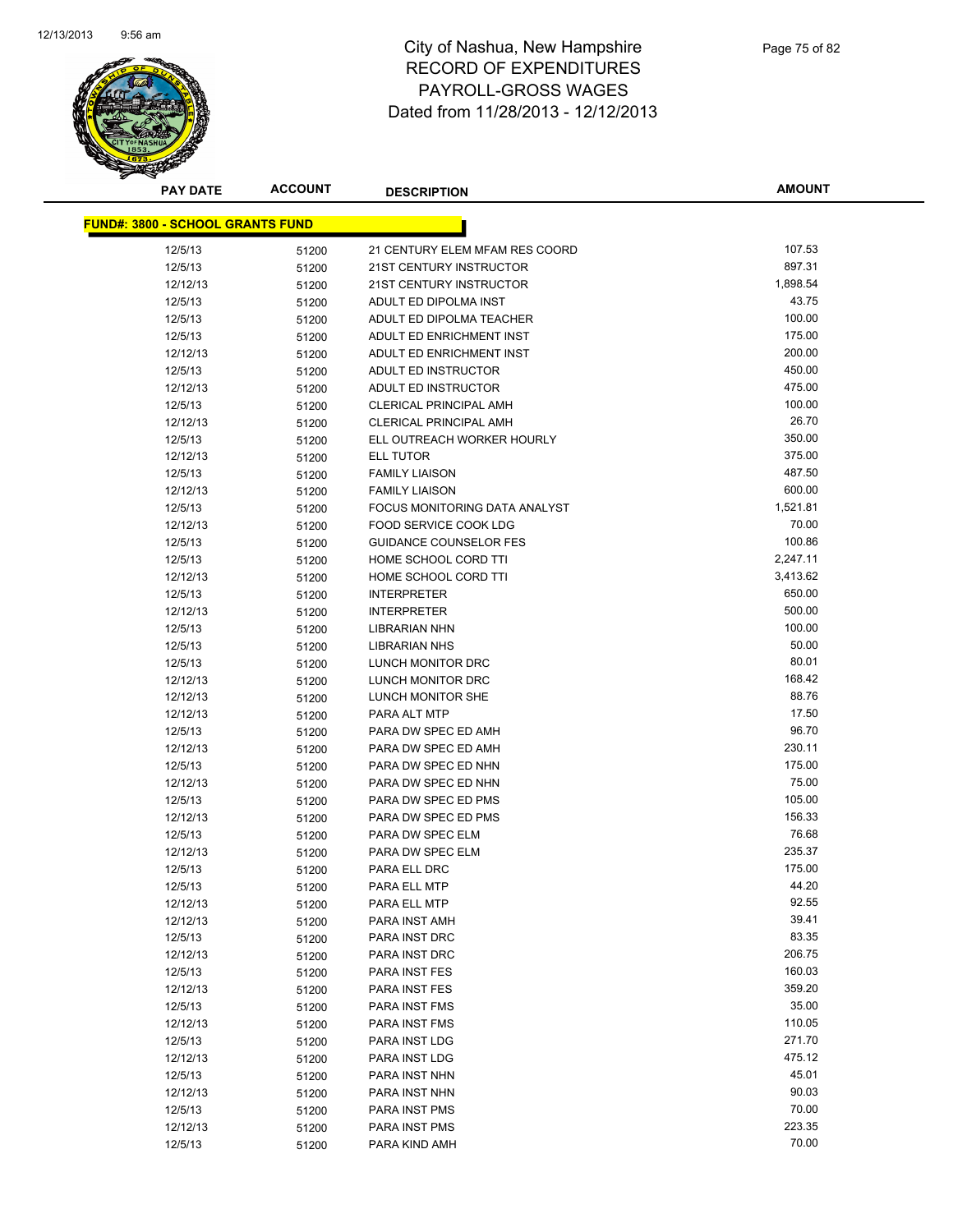

| <b>PAY DATE</b>                         | <b>ACCOUNT</b> | <b>DESCRIPTION</b>         | <b>AMOUNT</b> |
|-----------------------------------------|----------------|----------------------------|---------------|
| <b>FUND#: 3800 - SCHOOL GRANTS FUND</b> |                |                            |               |
|                                         |                |                            |               |
| 12/12/13                                | 51200          | PARA KIND AMH              | 105.00        |
| 12/12/13                                | 51200          | PARA KIND LDG              | 83.35         |
| 12/5/13                                 | 51200          | PARA MEDIA NHN             | 45.01         |
| 12/12/13                                | 51200          | PARA MEDIA NHN             | 80.01         |
| 12/12/13                                | 51200          | <b>PARA MUSIC FMS</b>      | 300.00        |
| 12/5/13                                 | 51200          | PARA PRE SCH MTP           | 70.00         |
| 12/12/13                                | 51200          | PARA PRE SCH MTP           | 166.70        |
| 12/12/13                                | 51200          | PARA TTI DRC               | 113.75        |
| 12/5/13                                 | 51200          | PARA TTI LDG               | 76.68         |
| 12/12/13                                | 51200          | PARA TTI LDG               | 70.00         |
| 12/5/13                                 | 51200          | SOCIAL WORKER FMS          | 122.50        |
| 12/5/13                                 | 51200          | <b>SUB TEACHER</b>         | 249.81        |
| 12/12/13                                | 51200          | <b>SUB TEACHER</b>         | 309.81        |
| 12/5/13                                 | 51200          | <b>TEACHER DEAF WID</b>    | 17.50         |
| 12/5/13                                 | 51200          | <b>TEACHER DWSE ELM</b>    | 50.00         |
| 12/5/13                                 | 51200          | <b>TEACHER ENGLISH ELM</b> | 25.00         |
| 12/5/13                                 | 51200          | <b>TEACHER ENGLISH FMS</b> | 286.69        |
| 12/5/13                                 | 51200          | <b>TEACHER ENGLISH NHN</b> | 75.00         |
| 12/5/13                                 | 51200          | <b>TEACHER ENGLISH NHS</b> | 150.00        |
| 12/5/13                                 | 51200          | <b>TEACHER ENGLISH PMS</b> | 35.01         |
| 12/5/13                                 | 51200          | <b>TEACHER GR2 DRC</b>     | 50.00         |
| 12/5/13                                 | 51200          | <b>TEACHER GR3 DRC</b>     | 150.00        |
| 12/5/13                                 | 51200          | <b>TEACHER GR3 SHE</b>     | 17.50         |
| 12/5/13                                 | 51200          | <b>TEACHER GR4 DRC</b>     | 75.00         |
| 12/5/13                                 | 51200          | <b>TEACHER GR4 FES</b>     | 35.00         |
| 12/5/13                                 | 51200          | <b>TEACHER GR4 LDG</b>     | 42.50         |
| 12/5/13                                 | 51200          | <b>TEACHER GR5 DRC</b>     | 75.00         |
| 12/5/13                                 | 51200          | <b>TEACHER GR5 MTP</b>     | 85.00         |
| 12/5/13                                 | 51200          | <b>TEACHER GR6 ELM</b>     | 227.50        |
| 12/5/13                                 | 51200          | <b>TEACHER GR6 FMS</b>     | 166.68        |
| 12/5/13                                 | 51200          | <b>TEACHER GR6 PMS</b>     | 105.00        |
| 12/5/13                                 | 51200          | <b>TEACHER KIND DRC</b>    | 1,320.56      |
| 12/5/13                                 | 51200          | <b>TEACHER MATH ELM</b>    | 25.00         |
| 12/5/13                                 | 51200          | <b>TEACHER MATH NHS</b>    | 375.00        |
| 12/5/13                                 | 51200          | <b>TEACHER MATH PMS</b>    | 77.51         |
| 12/5/13                                 | 51200          | <b>TEACHER READ PMS</b>    | 24.18         |
| 12/5/13                                 | 51200          | <b>TEACHER SCIENCE ELM</b> | 87.50         |
| 12/5/13                                 | 51200          | <b>TEACHER SCIENCE NHN</b> | 225.00        |
| 12/5/13                                 | 51200          | <b>TEACHER SCIENCE PMS</b> | 85.01         |
| 12/5/13                                 | 51200          | TEACHER SOCIAL STUDIES ELM | 75.00         |
| 12/5/13                                 | 51200          | TEACHER SOCIAL STUDIES NHN | 300.00        |
| 12/5/13                                 | 51200          | TEACHER SOCIAL STUDIES NHS | 250.00        |
| 12/5/13                                 | 51200          | TEACHER SOCIAL STUDIES PMS | 162.50        |
| 12/5/13                                 | 51200          | TEACHER SPED FMS           | 182.55        |
| 12/5/13                                 | 51200          | <b>TEACHER SPED LDG</b>    | 276.68        |
| 12/5/13                                 | 51200          | <b>TEACHER SPED NHS</b>    | 75.00         |
| 12/5/13                                 | 51200          | <b>TEACHER TECHED ELM</b>  | 35.00         |
| 11/27/13                                | 51200          | <b>TEACHER TTI AMH</b>     | (1,436.49)    |
| 12/5/13                                 | 51200          | TEACHER TTI AMH            | 5,475.20      |
| 12/5/13                                 | 51200          | <b>TEACHER TTI FES</b>     | 11,403.04     |
| 12/5/13                                 | 51200          | <b>TEACHER TTI LDG</b>     | 7,420.42      |
| 12/5/13                                 | 51200          | <b>TEACHER TTI MTP</b>     | 3,946.64      |
| 12/5/13                                 | 51200          | TEACHER TTI NURSERY        | 3,517.92      |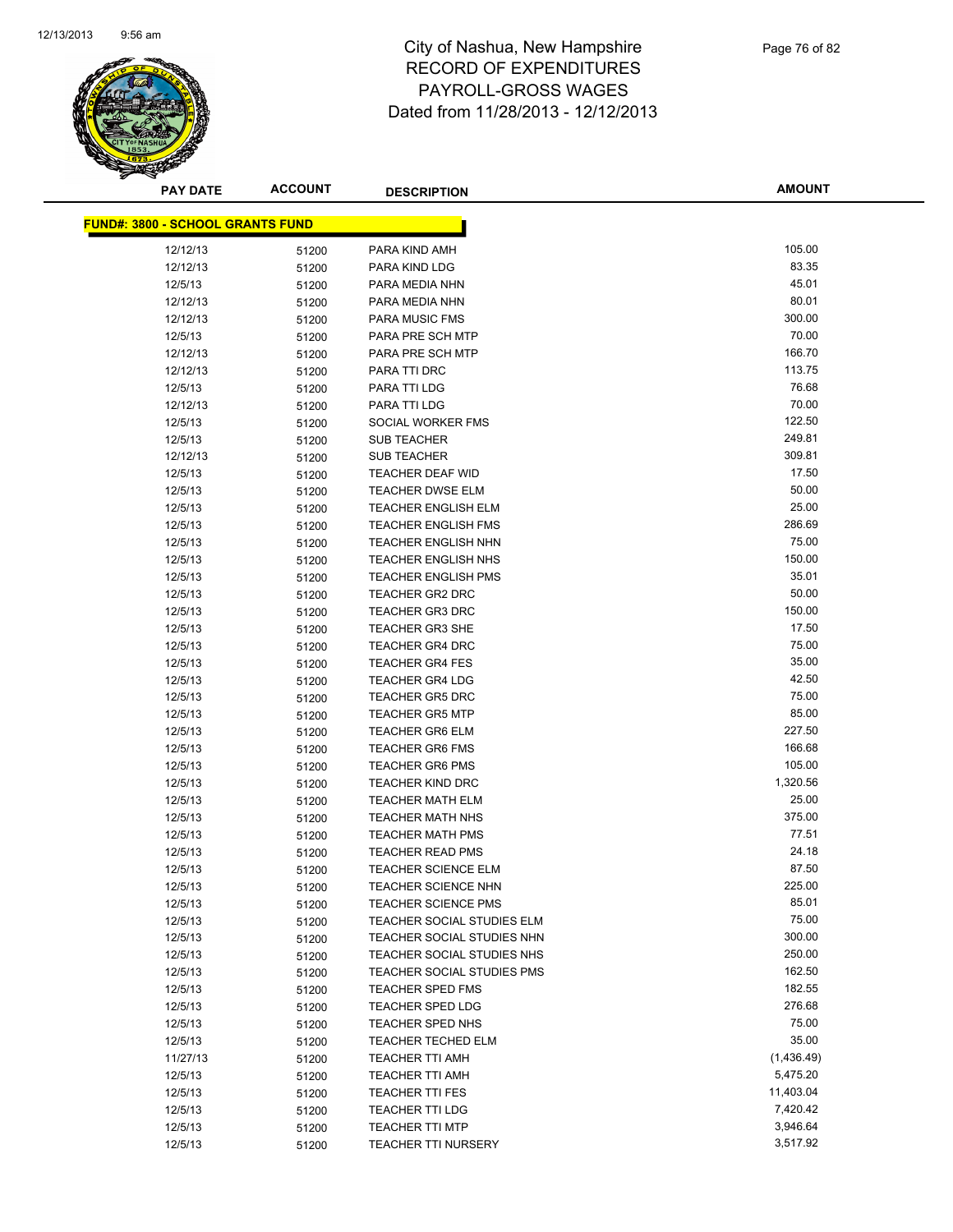

| <b>PAY DATE</b>                         | <b>ACCOUNT</b>                                | <b>DESCRIPTION</b>    | <b>AMOUNT</b> |
|-----------------------------------------|-----------------------------------------------|-----------------------|---------------|
| <b>FUND#: 3800 - SCHOOL GRANTS FUND</b> |                                               |                       |               |
| 12/5/13                                 | 51200                                         | <b>TEACHER TTIDRC</b> | 6,043.84      |
| 12/12/13                                | 51412                                         | <b>WAGES PER DIEM</b> | 25.00         |
| 12/5/13                                 | 51650                                         | ADDITIONAL HOURS      | 687.50        |
|                                         |                                               |                       |               |
|                                         | <b>TOTAL FUND 3800 - SCHOOL GRANTS FUND</b>   |                       | \$134,775.77  |
|                                         | <b>FUND#: 3810 - FOOD SERVICE GRANTS FUND</b> |                       |               |
| 12/5/13                                 | 51300                                         | OVERTIME-REGULAR      | 808.33        |
| 12/12/13                                | 51300                                         | OVERTIME-REGULAR      | 739.86        |

| 12/5/13  | 51100 | PARKING ENFORCEMENT SPEC          | 3,055.61 |
|----------|-------|-----------------------------------|----------|
| 12/12/13 | 51100 | PARKING ENFORCEMENT SPEC          | 3,055.61 |
| 12/5/13  | 51100 | <b>PV/MV COORDINATOR</b>          | 844.05   |
| 12/12/13 | 51100 | <b>PV/MV COORDINATOR</b>          | 844.05   |
| 12/5/13  | 51100 | RESOURCE COORDINATOR              | 113.10   |
| 12/12/13 | 51100 | RESOURCE COORDINATOR              | 113.10   |
| 12/5/13  | 51100 | <b>VEHICLE REGISTRATION CLERK</b> | 843.50   |
| 12/12/13 | 51100 | <b>VEHICLE REGISTRATION CLERK</b> | 843.50   |
| 12/5/13  | 51300 | OVERTIME-REGULAR                  | 28.36    |
| 12/12/13 | 51300 | OVERTIME-REGULAR                  | 38.77    |
| 12/5/13  | 51390 | <b>OVERTIME-OTHER</b>             | 410.25   |
| 12/12/13 | 51390 | OVERTIME-OTHER                    | 261.40   |

**TOTAL FUND 4005 - TRAFFIC VIOLATIONS FUND \$10,451.30** 

| 12/5/13  | 51100 | <b>VEHICLE REGISTRATION CLERK</b> | 266.05 |
|----------|-------|-----------------------------------|--------|
| 12/12/13 | 51100 | <b>VEHICLE REGISTRATION CLERK</b> | 266.05 |
| 12/5/13  | 51300 | OVERTIME-REGULAR                  | 9.26   |
| 12/12/13 | 51300 | OVERTIME-REGULAR                  | 3.49   |

| <b>FUND#: 4030 - POLICE SPECIAL DETAILS</b> |       |                               |           |
|---------------------------------------------|-------|-------------------------------|-----------|
| 12/5/13                                     | 51200 | <b>OUTSIDE DETAIL SPEC PT</b> |           |
| 12/12/13                                    | 51200 | <b>OUTSIDE DETAIL SPEC PT</b> |           |
| 12/5/13                                     | 51712 | <b>SPECIAL DETAIL</b>         | 21,138.42 |
| 12/12/13                                    | 51712 | <b>SPECIAL DETAIL</b>         | 11.470.03 |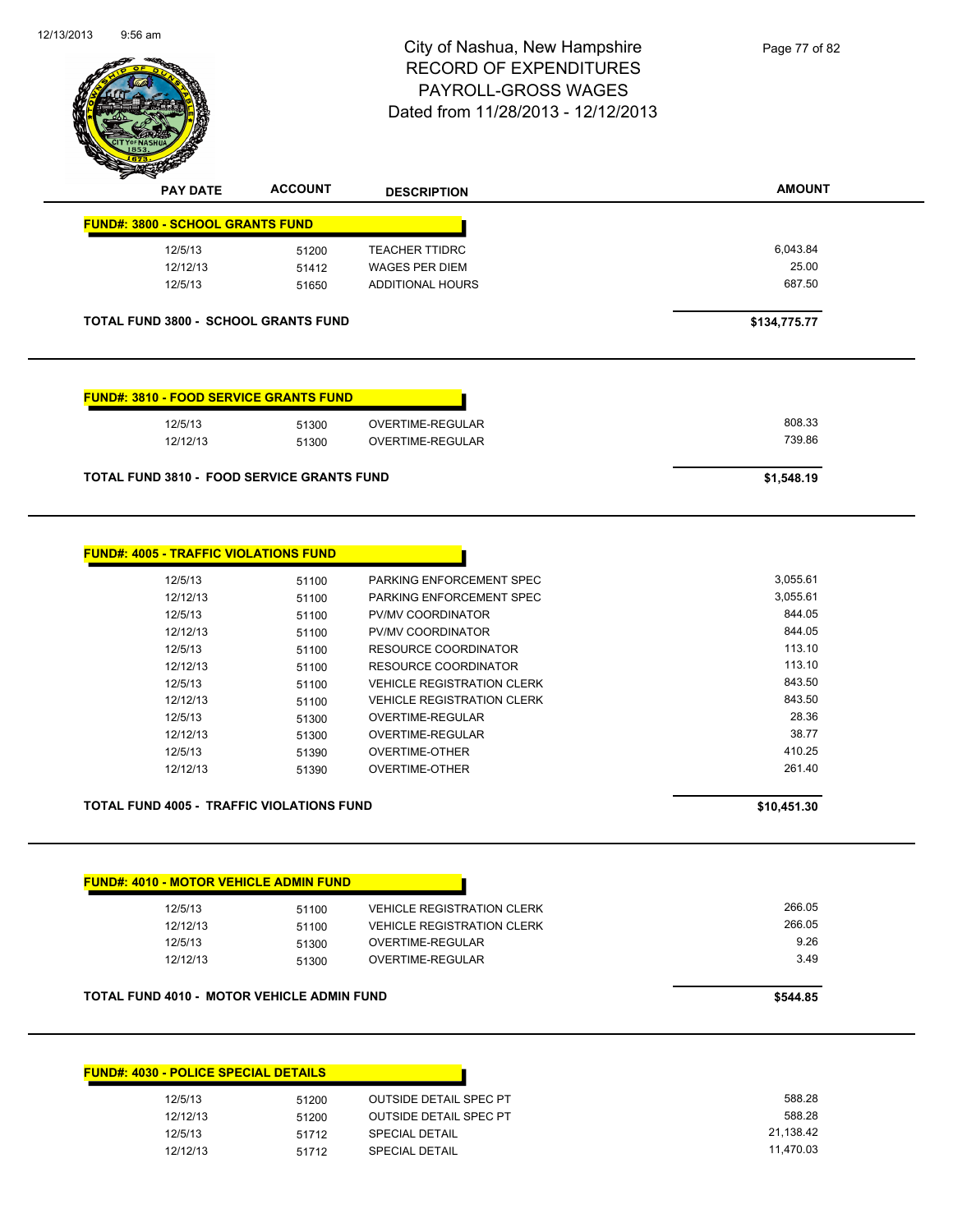|                                                   |                | City of Nashua, New Hampshire<br><b>RECORD OF EXPENDITURES</b><br>PAYROLL-GROSS WAGES<br>Dated from 11/28/2013 - 12/12/2013 | Page 78 of 82        |
|---------------------------------------------------|----------------|-----------------------------------------------------------------------------------------------------------------------------|----------------------|
| <b>PAY DATE</b>                                   | <b>ACCOUNT</b> | <b>DESCRIPTION</b>                                                                                                          | <b>AMOUNT</b>        |
| <b>TOTAL FUND 4030 - POLICE SPECIAL DETAILS</b>   |                |                                                                                                                             | \$33,785.01          |
| <b>FUND#: 4035 - POLICE OT BILLING</b>            |                |                                                                                                                             |                      |
| 12/5/13                                           | 51300          | OVERTIME-REGULAR                                                                                                            | 398.25               |
| 12/12/13                                          | 51300          | OVERTIME-REGULAR                                                                                                            | 400.27               |
| <b>TOTAL FUND 4035 - POLICE OT BILLING</b>        |                |                                                                                                                             | \$798.52             |
| <b>FUND#: 4065 - FIRE WATCHGUARDS FUND</b>        |                |                                                                                                                             |                      |
| 12/5/13                                           | 51712          | SPECIAL DETAIL                                                                                                              | 681.43               |
| 12/12/13                                          | 51712          | <b>SPECIAL DETAIL</b>                                                                                                       | 820.73               |
| <b>FUND#: 4600 - ECON DEV-GREATER NASHUA RLF</b>  |                |                                                                                                                             |                      |
| 12/5/13                                           | 51100          | OED PROGRAM COORDINATOR                                                                                                     | 76.95                |
| 12/12/13                                          | 51100          | OED PROGRAM COORDINATOR                                                                                                     | 76.95                |
| TOTAL FUND 4600 - ECON DEV-GREATER NASHUA RLF     |                |                                                                                                                             | \$153.90             |
| <b>FUND#: 5010 - CAP PROJECTS-INFO TECHNOLOGY</b> |                |                                                                                                                             |                      |
| 12/5/13                                           | 51300          | <b>OVERTIME-REGULAR</b>                                                                                                     | 130.70               |
| 12/12/13                                          | 51300          | <b>OVERTIME-REGULAR</b>                                                                                                     | 193.87<br>232.75     |
| 12/5/13<br>12/12/13                               | 51400<br>51400 | WAGES TEMP-SEASONAL<br><b>WAGES TEMP-SEASONAL</b>                                                                           | 204.50               |
|                                                   |                |                                                                                                                             |                      |
| TOTAL FUND 5010 - CAP PROJECTS-INFO TECHNOLOGY    |                |                                                                                                                             | \$761.82             |
| <b>FUND#: 6000 - SOLID WASTE FUND</b>             |                |                                                                                                                             |                      |
| 12/5/13                                           | 51100          | ACCOUNTING COMPLIANCE MGR                                                                                                   | 153.40               |
| 12/12/13                                          | 51100          | ACCOUNTING COMPLIANCE MGR                                                                                                   | 153.40               |
| 12/5/13                                           | 51100          | ADMINISTRATIVE ASSISTANT I                                                                                                  | 543.20               |
| 12/12/13                                          | 51100          | ADMINISTRATIVE ASSISTANT I                                                                                                  | 638.96               |
| 12/5/13<br>12/12/13                               | 51100<br>51100 | AUTOMATIC COLLECTION EQUIP OPR<br>AUTOMATIC COLLECTION EQUIP OPR                                                            | 3,636.80<br>3,636.80 |
|                                                   |                |                                                                                                                             |                      |

12/5/13 51100 CITY ENGINEER 298.00 12/12/13 51100 CITY ENGINEER<br>12/5/13 51100 COLLECTION EQUIP OPR 12/5/13 8,629.52

12/12/13 51100 COLLECTION EQUIP OPR 8,649.20

12/5/13 51100 COLLECTION EQUIP OPR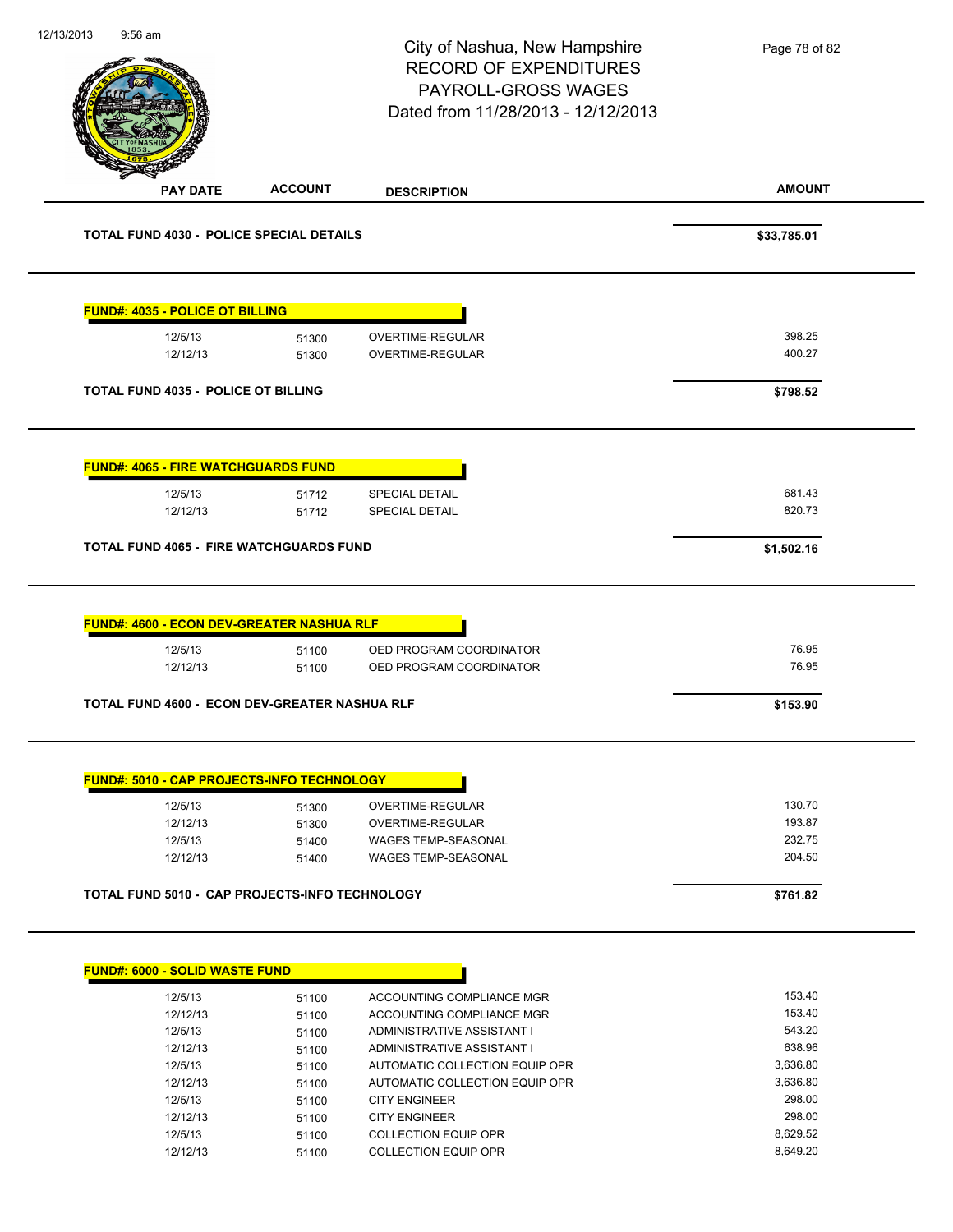

**AMOUNT**

| <b>FUND#: 6000 - SOLID WASTE FUND</b> |       |                                      |          |
|---------------------------------------|-------|--------------------------------------|----------|
| 12/5/13                               | 51100 | <b>COLLECTION EQUIP OPR LANDFILL</b> | 900.80   |
| 12/12/13                              | 51100 | <b>COLLECTION EQUIP OPR LANDFILL</b> | 895.17   |
| 12/5/13                               | 51100 | DEP TREASURER TAX COLLECTOR          | 230.60   |
| 12/12/13                              | 51100 | DEP TREASURER TAX COLLECTOR          | 230.60   |
| 12/5/13                               | 51100 | DEPUTY MANAGER OF ENGINEERING        | 74.50    |
| 12/12/13                              | 51100 | DEPUTY MANAGER OF ENGINEERING        | 74.50    |
| 12/5/13                               | 51100 | <b>DIRECTOR PUBLIC WORKS</b>         | 205.88   |
| 12/12/13                              | 51100 | <b>DIRECTOR PUBLIC WORKS</b>         | 205.85   |
| 12/5/13                               | 51100 | <b>DIVISION OPERATIONS MANAGER</b>   | 171.55   |
| 12/12/13                              | 51100 | DIVISION OPERATIONS MANAGER          | 171.55   |
| 12/5/13                               | 51100 | DPW BILLING ACCOUNTANT               | 438.30   |
| 12/12/13                              | 51100 | DPW BILLING ACCOUNTANT               | 438.30   |
| 12/5/13                               | 51100 | DPW COLLECTIONS SPEC III             | 364.60   |
| 12/12/13                              | 51100 | DPW COLLECTIONS SPEC III             | 364.60   |
| 12/5/13                               | 51100 | DPW CONTRACT ADMINISTRATOR           | 108.35   |
| 12/12/13                              | 51100 | DPW CONTRACT ADMINISTRATOR           | 108.35   |
| 12/5/13                               | 51100 | <b>ENVIRONMENTAL ENGINEER</b>        | 1,255.85 |
| 12/12/13                              | 51100 | <b>ENVIRONMENTAL ENGINEER</b>        | 1,255.85 |
| 12/5/13                               | 51100 | <b>EQUIPMENT OPR LANDFILL</b>        | 3,652.80 |
| 12/12/13                              | 51100 | <b>EQUIPMENT OPR LANDFILL</b>        | 3,652.80 |
| 12/5/13                               | 51100 | <b>EXECUTIVE ADMINISTRATOR</b>       | 144.25   |
| 12/12/13                              | 51100 | <b>EXECUTIVE ADMINISTRATOR</b>       | 143.96   |
| 12/5/13                               | 51100 | <b>FINANCE AND ADMIN MANAGER</b>     | 372.35   |
| 12/12/13                              | 51100 | FINANCE AND ADMIN MANAGER            | 372.35   |
| 12/5/13                               | 51100 | LICENSED SCALE OPERATOR              | 678.06   |
| 12/12/13                              | 51100 | LICENSED SCALE OPERATOR              | 680.10   |
| 12/5/13                               | 51100 | RECYCLING COORDINATOR                | 1,061.70 |
| 12/12/13                              | 51100 | RECYCLING COORDINATOR                | 1,061.70 |
| 12/5/13                               | 51100 | SOLID WASTE ATTENDANT                | 832.00   |
| 12/12/13                              | 51100 | <b>SOLID WASTE ATTENDANT</b>         | 832.00   |
| 12/5/13                               | 51100 | SOLID WASTE FOREMAN                  | 2,307.43 |
| 12/12/13                              | 51100 | <b>SOLID WASTE FOREMAN</b>           | 2,308.30 |
| 12/5/13                               | 51100 | <b>STAFF ENGINEER</b>                | 114.35   |
| 12/12/13                              | 51100 | <b>STAFF ENGINEER</b>                | 114.35   |
| 12/5/13                               | 51100 | SUPERINTENDENT OF SOLID WASTE        | 1,529.80 |
| 12/12/13                              | 51100 | SUPERINTENDENT OF SOLID WASTE        | 1,529.80 |
| 12/5/13                               | 51300 | <b>OVERTIME-REGULAR</b>              | 7,951.43 |
| 12/12/13                              | 51300 | OVERTIME-REGULAR                     | 2,538.57 |
| 12/12/13                              | 51600 | <b>LONGEVITY</b>                     | 1,000.00 |

#### **TOTAL FUND 6000 - SOLID WASTE FUND \$67,010.58**

#### **FUND#: 6200 - WASTEWATER FUND**

| 12/5/13  | 51100 | ACCOUNTING COMPLIANCE MGR   | 306.70 |
|----------|-------|-----------------------------|--------|
| 12/12/13 | 51100 | ACCOUNTING COMPLIANCE MGR   | 306.70 |
| 12/5/13  | 51100 | ADMINISTRATIVE ASSISTANT II | 811.25 |
| 12/12/13 | 51100 | ADMINISTRATIVE ASSISTANT II | 811.25 |
| 12/5/13  | 51100 | ANALYTICAL CHEMIST          | 853.70 |
| 12/12/13 | 51100 | ANALYTICAL CHEMIST          | 853.70 |
| 12/5/13  | 51100 | CITY ENGINEER               | 695.35 |
|          |       |                             |        |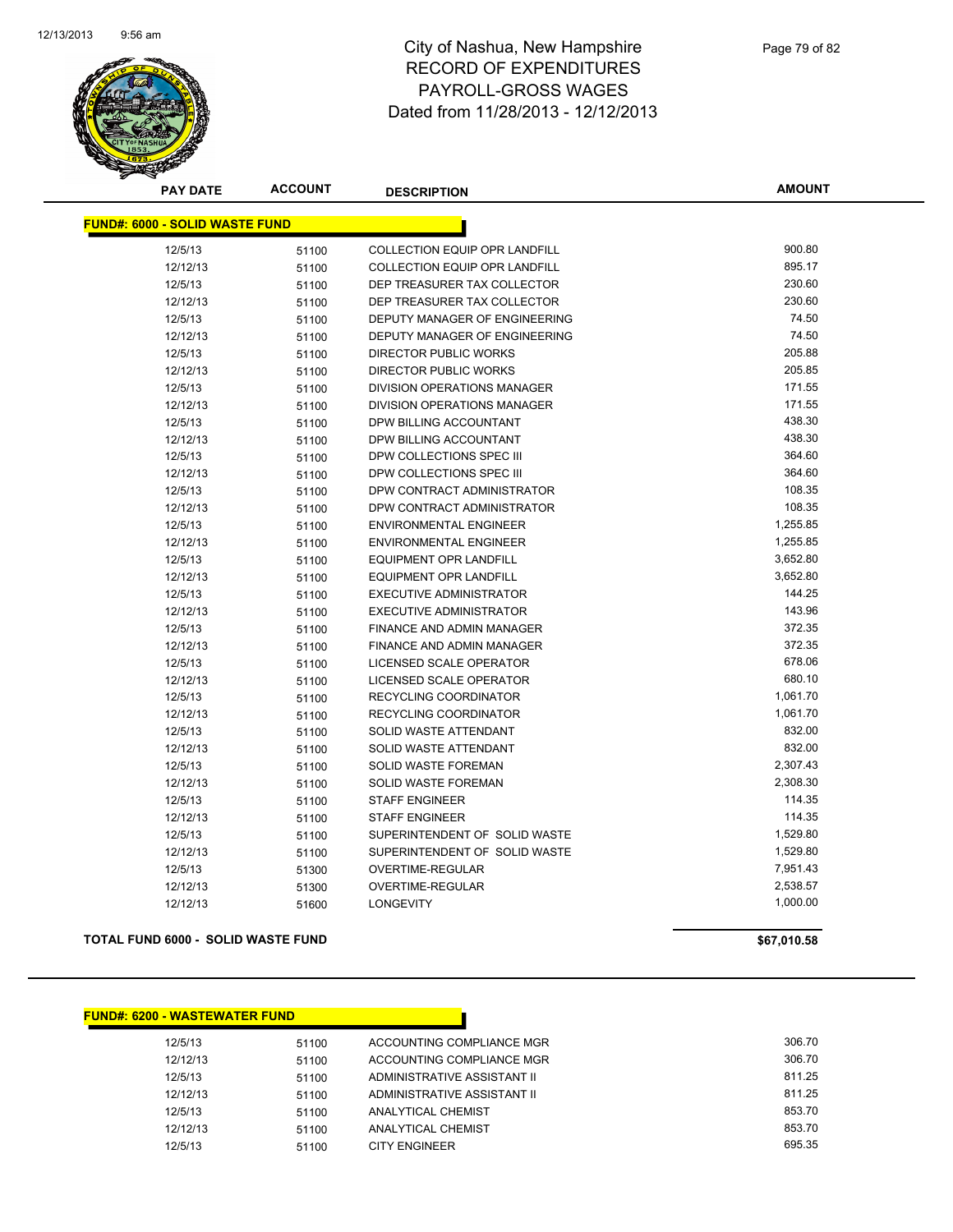

**AMOUNT**

| <b>FUND#: 6200 - WASTEWATER FUND</b> |       |                                      |          |
|--------------------------------------|-------|--------------------------------------|----------|
| 12/12/13                             | 51100 | <b>CITY ENGINEER</b>                 | 695.35   |
| 12/5/13                              | 51100 | <b>COLLECTION SYSTEM FOREMAN</b>     | 1,099.27 |
| 12/12/13                             | 51100 | <b>COLLECTION SYSTEM FOREMAN</b>     | 1,099.27 |
| 12/5/13                              | 51100 | <b>COLLECTION SYSTEMS OPERATOR</b>   | 2,754.32 |
| 12/12/13                             | 51100 | <b>COLLECTION SYSTEMS OPERATOR</b>   | 2,740.96 |
| 12/5/13                              | 51100 | <b>COLLECTION SYSTEMS TECHNICIAN</b> | 976.00   |
| 12/12/13                             | 51100 | COLLECTION SYSTEMS TECHNICIAN        | 976.00   |
| 12/5/13                              | 51100 | <b>COLLECTIONS SPEC II</b>           | 791.45   |
| 12/12/13                             | 51100 | <b>COLLECTIONS SPEC II</b>           | 791.45   |
| 12/5/13                              | 51100 | <b>CSO STORM WATER ENGINEER</b>      | 1,200.50 |
| 12/12/13                             | 51100 | <b>CSO STORM WATER ENGINEER</b>      | 1,200.50 |
| 12/5/13                              | 51100 | CSO TECHNICIAN INSPECTOR             | 993.75   |
| 12/12/13                             | 51100 | <b>CSO TECHNICIAN INSPECTOR</b>      | 993.75   |
| 12/5/13                              | 51100 | DEP TREASURER TAX COLLECTOR          | 230.60   |
| 12/12/13                             | 51100 | DEP TREASURER TAX COLLECTOR          | 230.60   |
| 12/5/13                              | 51100 | DEPUTY MANAGER OF ENGINEERING        | 744.65   |
| 12/12/13                             | 51100 | DEPUTY MANAGER OF ENGINEERING        | 744.65   |
| 12/5/13                              | 51100 | DIRECTOR PUBLIC WORKS                | 411.88   |
| 12/12/13                             | 51100 | DIRECTOR PUBLIC WORKS                | 411.90   |
| 12/5/13                              | 51100 | DIVISION OPERATIONS MANAGER          | 171.60   |
| 12/12/13                             | 51100 | DIVISION OPERATIONS MANAGER          | 171.60   |
| 12/5/13                              | 51100 | DPW BILLING ACCOUNTANT               | 438.25   |
| 12/12/13                             | 51100 | DPW BILLING ACCOUNTANT               | 438.25   |
| 12/5/13                              | 51100 | DPW COLLECTIONS SPEC III             | 364.60   |
| 12/12/13                             | 51100 | DPW COLLECTIONS SPEC III             | 364.60   |
| 12/5/13                              | 51100 | DPW CONTRACT ADMINISTRATOR           | 649.70   |
| 12/12/13                             | 51100 | DPW CONTRACT ADMINISTRATOR           | 649.70   |
| 12/5/13                              | 51100 | ELECTRICAL DIAGNOSTIC TECH I         | 2,079.20 |
| 12/12/13                             | 51100 | ELECTRICAL DIAGNOSTIC TECH I         | 2,079.20 |
| 12/5/13                              | 51100 | <b>ENGINEERING DESIGNER INSP</b>     | 228.20   |
| 12/12/13                             | 51100 | <b>ENGINEERING DESIGNER INSP</b>     | 228.13   |
| 12/5/13                              | 51100 | <b>EXECUTIVE ADMINISTRATOR</b>       | 144.25   |
| 12/12/13                             | 51100 | <b>EXECUTIVE ADMINISTRATOR</b>       | 143.96   |
| 12/5/13                              | 51100 | FINANCE AND ADMIN MANAGER            | 372.35   |
| 12/12/13                             | 51100 | FINANCE AND ADMIN MANAGER            | 372.35   |
| 12/5/13                              | 51100 | FLEET MANAGER STREET DEPT            | 352.05   |
| 12/12/13                             | 51100 | FLEET MANAGER STREET DEPT            | 352.05   |
| 12/5/13                              | 51100 | INDUSTRIAL PRETREATMENT COORD        | 1,154.10 |
| 12/12/13                             | 51100 | INDUSTRIAL PRETREATMENT COORD        | 1,154.10 |
| 12/5/13                              | 51100 | <b>MECHANIC WWTP 1ST CLASS</b>       | 3,003.60 |
| 12/12/13                             | 51100 | MECHANIC WWTP 1ST CLASS              | 3,003.60 |
| 12/5/13                              | 51100 | OPERATOR II WWTP                     | 3,976.80 |
| 12/12/13                             | 51100 | OPERATOR II WWTP                     | 3,976.81 |
| 12/5/13                              | 51100 | OPERATOR II WWTP 2nd                 | 2,016.00 |
| 12/12/13                             | 51100 | OPERATOR II WWTP 2nd                 | 2,018.40 |
| 12/5/13                              | 51100 | OPERATOR II WWTP 3rd                 | 2,026.42 |
| 12/12/13                             | 51100 | OPERATOR II WWTP 3rd                 | 2,026.40 |
| 12/5/13                              | 51100 | OPERATOR III WWTP                    | 3,147.20 |
| 12/12/13                             | 51100 | OPERATOR III WWTP                    | 3,147.21 |
| 12/5/13                              | 51100 | PLANT OPERATIONS SUPERVISOR          | 1,405.05 |
| 12/12/13                             | 51100 | PLANT OPERATIONS SUPERVISOR          | 1,405.05 |
| 12/5/13                              | 51100 | PROCESS CHEMIST                      | 1,321.10 |
| 12/12/13                             | 51100 | PROCESS CHEMIST                      | 1,073.90 |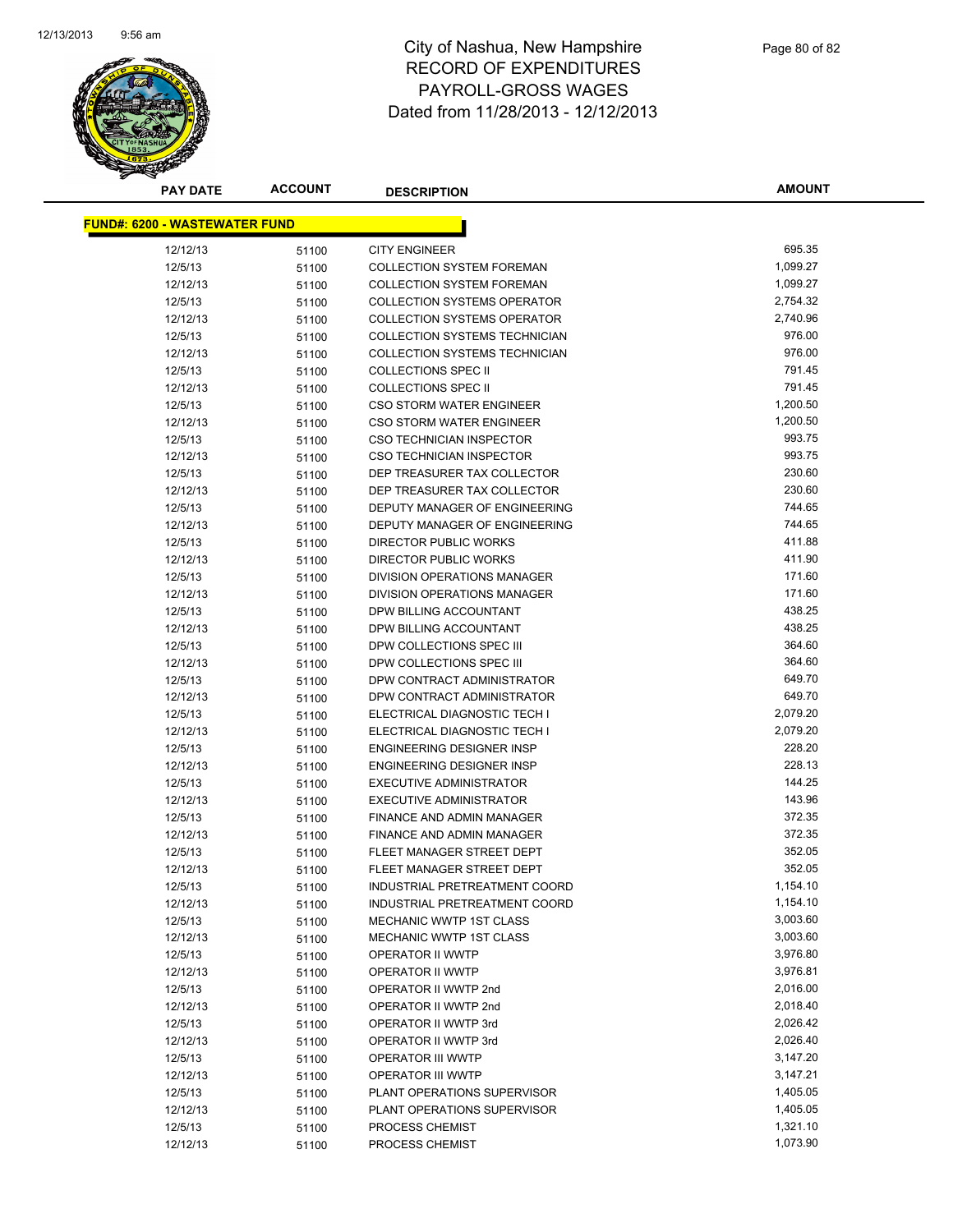

| <b>PAY DATE</b>                      | <b>ACCOUNT</b> | <b>DESCRIPTION</b>                 | <b>AMOUNT</b> |
|--------------------------------------|----------------|------------------------------------|---------------|
| <b>FUND#: 6200 - WASTEWATER FUND</b> |                |                                    |               |
| 12/5/13                              | 51100          | <b>STAFF ENGINEER</b>              | 628.80        |
| 12/12/13                             | 51100          | <b>STAFF ENGINEER</b>              | 628.80        |
| 12/5/13                              | 51100          | SUPERINTENDENT OF WASTEWATER       | 1,720.00      |
| 12/12/13                             | 51100          | SUPERINTENDENT OF WASTEWATER       | 1,720.00      |
| 12/5/13                              | 51100          | <b>SUPV LABORATORY</b>             | 1,154.10      |
| 12/12/13                             | 51100          | <b>SUPV LABORATORY</b>             | 1,154.10      |
| 12/5/13                              | 51100          | TRUCK DRIVER STREET REPAIR         | 832.00        |
| 12/12/13                             | 51100          | TRUCK DRIVER STREET REPAIR         | 839.60        |
| 12/5/13                              | 51100          | <b>WASTEWATER PROJECT ENGINEER</b> | 1,293.10      |
| 12/12/13                             | 51100          | <b>WASTEWATER PROJECT ENGINEER</b> | 1,293.10      |
| 12/5/13                              | 51300          | <b>OVERTIME-REGULAR</b>            | 2,707.20      |
| 12/12/13                             | 51300          | OVERTIME-REGULAR                   | 2,257.19      |
| 12/5/13                              | 51600          | <b>LONGEVITY</b>                   | 400.00        |
| 12/12/13                             | 51600          | <b>LONGEVITY</b>                   | 400.00        |

**TOTAL FUND 6200 - WASTEWATER FUND \$86,209.27** 

| <u> FUND#: 6500 - PROPERTY &amp; CASUALTY FUND</u> |       |                                |
|----------------------------------------------------|-------|--------------------------------|
| 12/5/13                                            | 51100 | <b>PROGRAM SUPV</b>            |
| 12/12/13                                           | 51100 | <b>PROGRAM SUPV</b>            |
| 12/5/13                                            | 51100 | PROPERTY AND CASUALTY ADJUSTER |
| 12/12/13                                           | 51100 | PROPERTY AND CASUALTY ADJUSTER |
| 12/5/13                                            | 51100 | <b>RISK MANAGER</b>            |
| 12/12/13                                           | 51100 | <b>RISK MANAGER</b>            |
| 12/5/13                                            | 51100 | SAFETY LOSS PREVENTION SPEC    |
| 12/12/13                                           | 51100 | SAFETY LOSS PREVENTION SPEC    |
| 12/5/13                                            | 59207 | WORKERS COMPENSATION CLAIMS    |
| 12/12/13                                           | 59207 | WORKERS COMPENSATION CLAIMS    |
| 12/5/13                                            | 59290 | LONG TERM DISABILITY CLAIMS    |
| 12/12/13                                           | 59290 | LONG TERM DISABILITY CLAIMS    |

TOTAL FUND 6500 - PROPERTY & CASUALTY FUND<br>
\$25,667.96

|  | FUND#: 6600 - BENEFITS SELF INSURANCE FUND_ |
|--|---------------------------------------------|
|--|---------------------------------------------|

| 12/5/13  | 51100 | DEPUTY MGR HUMAN RESOURCES         | 1.219.71 |
|----------|-------|------------------------------------|----------|
| 12/12/13 | 51100 | DEPUTY MGR HUMAN RESOURCES         | 1.219.70 |
| 12/5/13  | 51100 | EMPLOYEE BENEFITS ASSISTANT        | 561.40   |
| 12/12/13 | 51100 | <b>EMPLOYEE BENEFITS ASSISTANT</b> | 561.40   |
| 12/5/13  | 51100 | <b>EMPLOYEE BENEFITS SPEC I</b>    | 909.85   |
| 12/12/13 | 51100 | <b>EMPLOYEE BENEFITS SPEC I</b>    | 909.85   |
| 12/5/13  | 51100 | <b>HUMAN RESOURCES DIRECTOR</b>    | 272.90   |
| 12/12/13 | 51100 | HUMAN RESOURCES DIRECTOR           | 272.90   |
|          |       |                                    |          |
|          |       |                                    |          |

**TOTAL FUND 6600 - BENEFITS SELF INSURANCE FUND \$5,927.71**